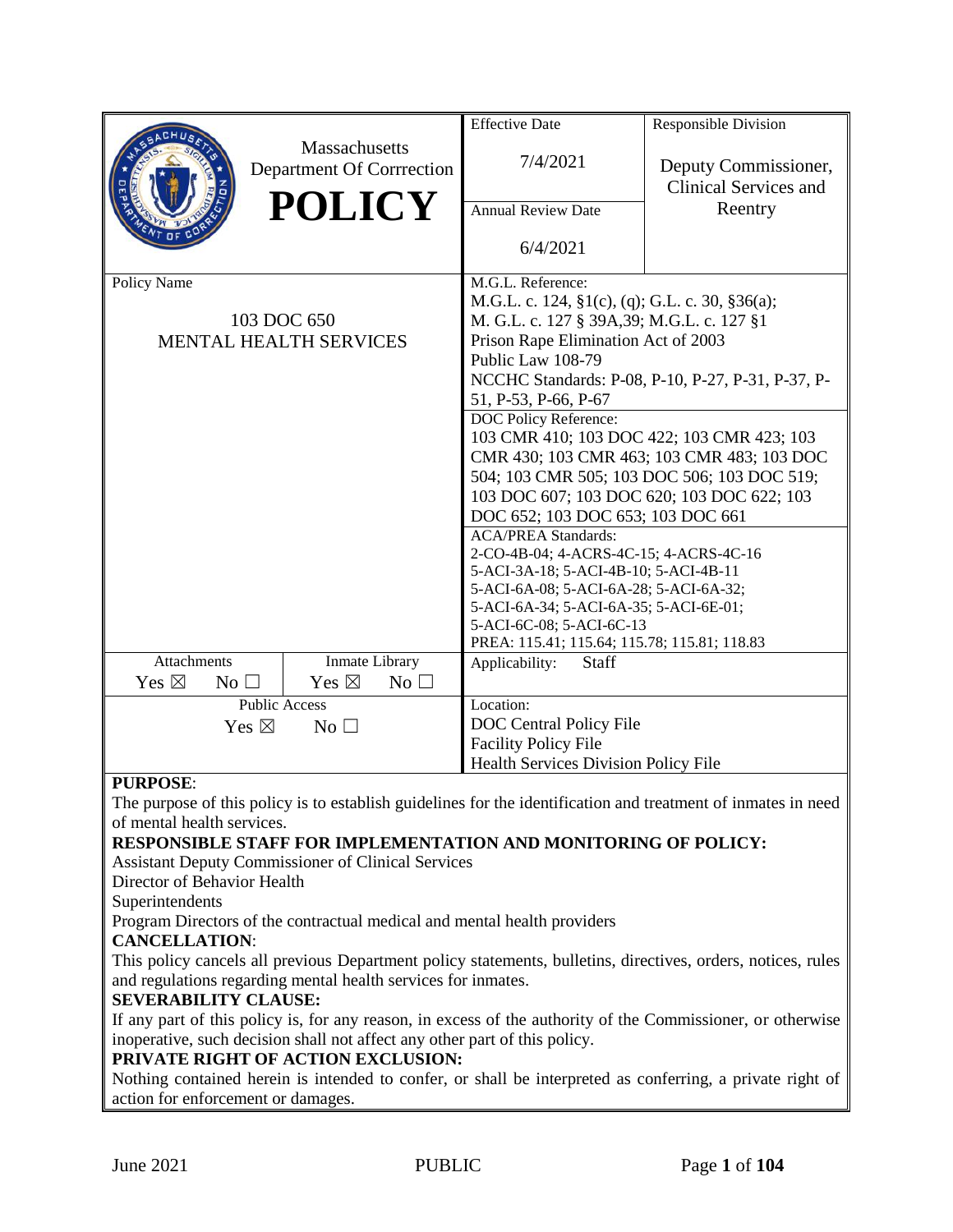# **TABLE OF CONTENTS**

| 650.01 | <b>Policy Statement</b>                                                | $\overline{4}$ |
|--------|------------------------------------------------------------------------|----------------|
| 650.02 | Definitions                                                            | $\overline{4}$ |
| 650.03 | <b>Informed Consent</b>                                                | 8              |
| 650.04 | Admissions                                                             | 9              |
| 650.05 | <b>Non-Emergency Mental Health Assessment</b>                          | 11             |
| 650.06 | <b>Mental Health Classification</b>                                    | 18             |
| 650.07 | <b>Psychotropic Medication</b>                                         | 20             |
| 650.08 | <b>Emergency Mental Health Services</b>                                | 25             |
| 650.09 | Management of Potentially Suicidal Inmates and Self Injurious Behavior | 40             |
| 650.10 | Mental Health Response to Reports of Sexually Abusive Behavior         | 43             |
| 650.11 | <b>Protective Custody Units</b>                                        | 45             |
| 650.12 | <b>Restrictive Housing</b>                                             | 46             |
| 650.13 | Secure Treatment Units and Secure Adjustment Units                     | 54             |
| 650.14 | <b>Residential Treatment Units</b>                                     | 62             |
| 650.15 | <b>Section 35 Services</b>                                             | 68             |
| 650.16 | Mental Health Reentry Planning and Procedures                          | 70             |
| 650.17 | Communications Regarding Mental Health Status and Needs of Inmates     | 74             |
| 650.18 | Duty to Warn                                                           | 78             |
| 650.19 | <b>Onsite Evaluations by Outside Mental Health Professionals</b>       | 79             |
| 650.20 | Records and Continuous Quality Improvement                             | 80             |
| 650.21 | Supplemental Mental Health Policies and Procedures                     | 82             |
| 650.22 | <b>Administrative Provisions</b>                                       | 82             |

# **ATTACHMENTS**

| Attachment #1 | Sick Call Request Form            | 84 |
|---------------|-----------------------------------|----|
| Attachment #2 | Mental Health Classification Form | 85 |
| Attachment #3 | RTU Referral Form                 | 87 |
| Attachment #4 | RTU Discharge Summary             | 90 |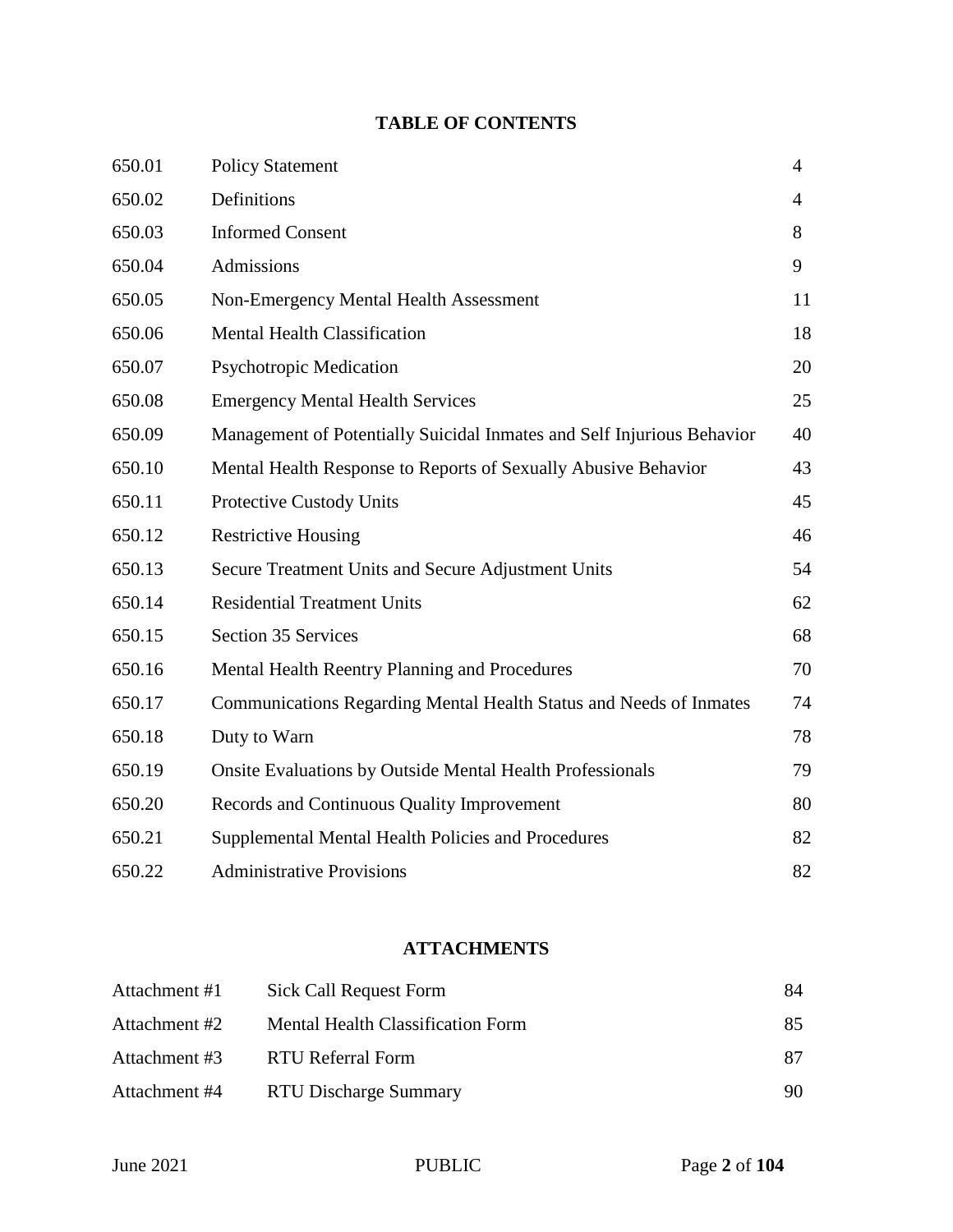| Attachment #5  | Case Conference Summary Form                                  | 92  |
|----------------|---------------------------------------------------------------|-----|
| Attachment #6  | Mental Health Consultation for Disciplinary Disposition Form  | 93  |
| Attachment #7  | <b>STU Referral Form</b>                                      | 94  |
| Attachment #8  | <b>Observation Check Sheet</b>                                | 97  |
| Attachment #9  | <b>Four-Point Restraint Medical Examination Checklist</b>     | 98  |
| Attachment #10 | Medical Restriction Form (IMS Generated)                      | 99  |
| Attachment #11 | Problem List                                                  | 100 |
| Attachment #12 | Mental Health/Parole Board Contact Sheet                      | 101 |
| Attachment #13 | <b>Request to Perform Outside Mental Health Services Form</b> | 102 |
| Attachment #14 | <b>Therapeutic Supervision Procedures</b>                     | 103 |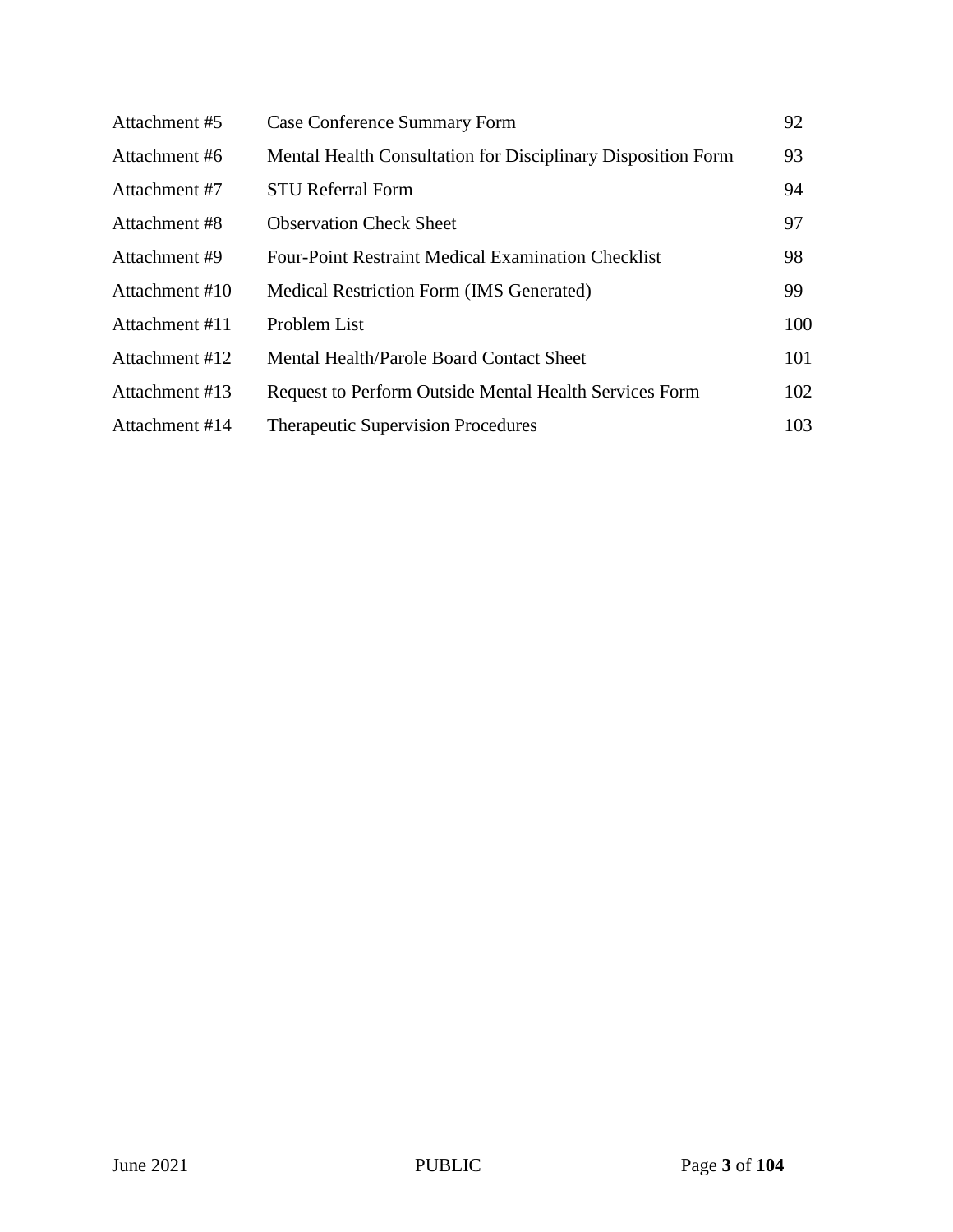## **650.01 POLICY STATEMENT**

The Massachusetts Department of Correction (Department) is dedicated to providing quality mental health assessment, care and treatment to all inmates. Mental health services include a continuum of evidence based therapies including psychosocial and pharmacological interventions to alleviate symptoms, attain appropriate functioning and prevent relapse. Services are available based on individualized clinical assessment and treatment planning, culminating in effective reintegration and reentry planning.

#### **650.02 DEFINITIONS**

- A. Assistant Deputy Commissioner, Clinical Services The executive staff person who reports to the Deputy Commissioner of Clinical Services and Reentry. The duties of the Assistant Deputy Commissioner, Clinical Services, include, but are not limited to, the management of the Health Services Division (HSD) and the oversight of the Department's health services contracts.
- B. Central Office Restrictive Housing Oversight Committee The committee charged with developing strategies to reduce the time spent in Restrictive Housing by inmates with Serious Mental Illness (SMI) and conducting monthly reviews of the circumstances of inmates with SMI who have been in Restrictive Housing in Restrictive Housing Units (RHU) or the Department Disciplinary Unit (DDU) for a period exceeding thirty (30) days.
- C. Department Disciplinary Unit (DDU) A restricted area or areas designated by the Commissioner to which an inmate has received a recommended sanction by a Special Hearing Officer in accordance with 103 CMR 430, *Inmate Discipline*.
- D. Director of Behavioral Health The Health Services Division clinician who reports to the Assistant Deputy Commissioner, Clinical Services, and is responsible for the management and oversight of the Department's mental health care services.
- E. Exigent Circumstances Circumstances that create an unacceptable risk to the safety of any person. Exigent Circumstances shall not include the opinion of a clinician that notwithstanding an inmate's Serious Mental Illness (SMI), the inmate may remain in Restrictive Housing.
- E. Inmate-- A committed offender or other such person as is placed in a Department of Correction Facility or Department of Correction program in accordance with law, including, but not limited to, persons participating in the Transitional Treatment Program. The term Inmate shall not include persons who have been admitted or committed to Bridgewater State Hospital pursuant to G.L. c. 123.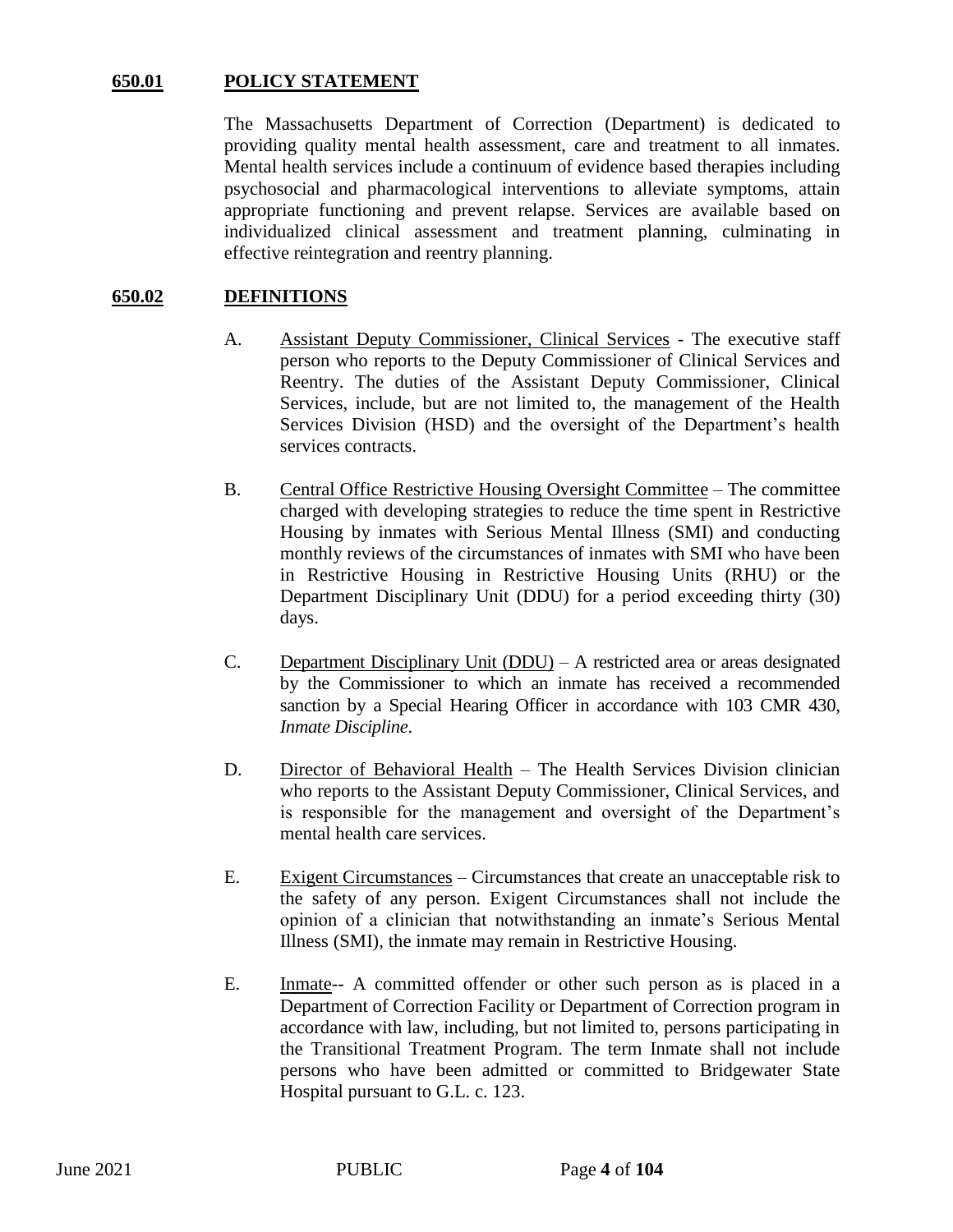- F. Inmate Management System (IMS) The Department's automated information system that provides processing, storage and retrieval of inmate related information needed by Department personnel and other authorized users within the criminal justice system.
- G. Inter-System Transfer The transfer of an inmate between a Department institution and a non-Department facility, including a facility of another state law enforcement or correctional agency, a county correctional facility, or a facility of the Department of Mental Health (DMH), the Department of Children and Families (DCF) or the Department of Developmental Services (DDS).
- H. Intra-System Transfer The transfer of an inmate between Department institutions.
- I. Mental Health Classification The system that identifies and codes the level of mental health services that an inmate requires based upon the inmate's mental health need.
- J. Medical Contractor The Department's contract medical vendor.
- K. Mental Health Contractor The Department's contract mental health vendor.
- L. Open Mental Health Case (OMH) An inmate who is diagnosed with a mental illness or determined to be in need of mental health intervention on an ongoing basis. At any time during the inmate's incarceration, an inmate may become an open mental health case (OMH) based on a mental health crisis, including suicidal threats or self-injurious behavior and/or the display of signs and/or symptoms of mental illness or emotional distress. Based upon clinical indications and within the discretion of the Primary Care Clinician (PCC), in consultation with the site Psychiatrist (if on medication) and/or Site Mental Health Director, an inmate may also be removed from the active mental health caseload. However, any inmate carrying the Gender Dysphoria (GD) diagnosis will remain an OMH.
- M. Primary Care Clinician (PCC) Qualified Mental Health Professional, who is responsible for case management, direct treatment services and the overall mental health care of inmates assigned to his/her/their caseload while at a Department institution.
- N. Program Mental Health Director The contractual mental health provider who is responsible for the administration, management, supervision, and development of mental health programs and delivery of behavioral health services at all Department institutions. The Program Mental Health Director provides and supervises mental health care services throughout the Department; evaluates patient care and assesses what is required by way of treatment; determines the condition and adequacy of treatment facilities and programs; identifies the need for appropriate equipment; acts as a consultant for physicians and behavioral health care staff; delivers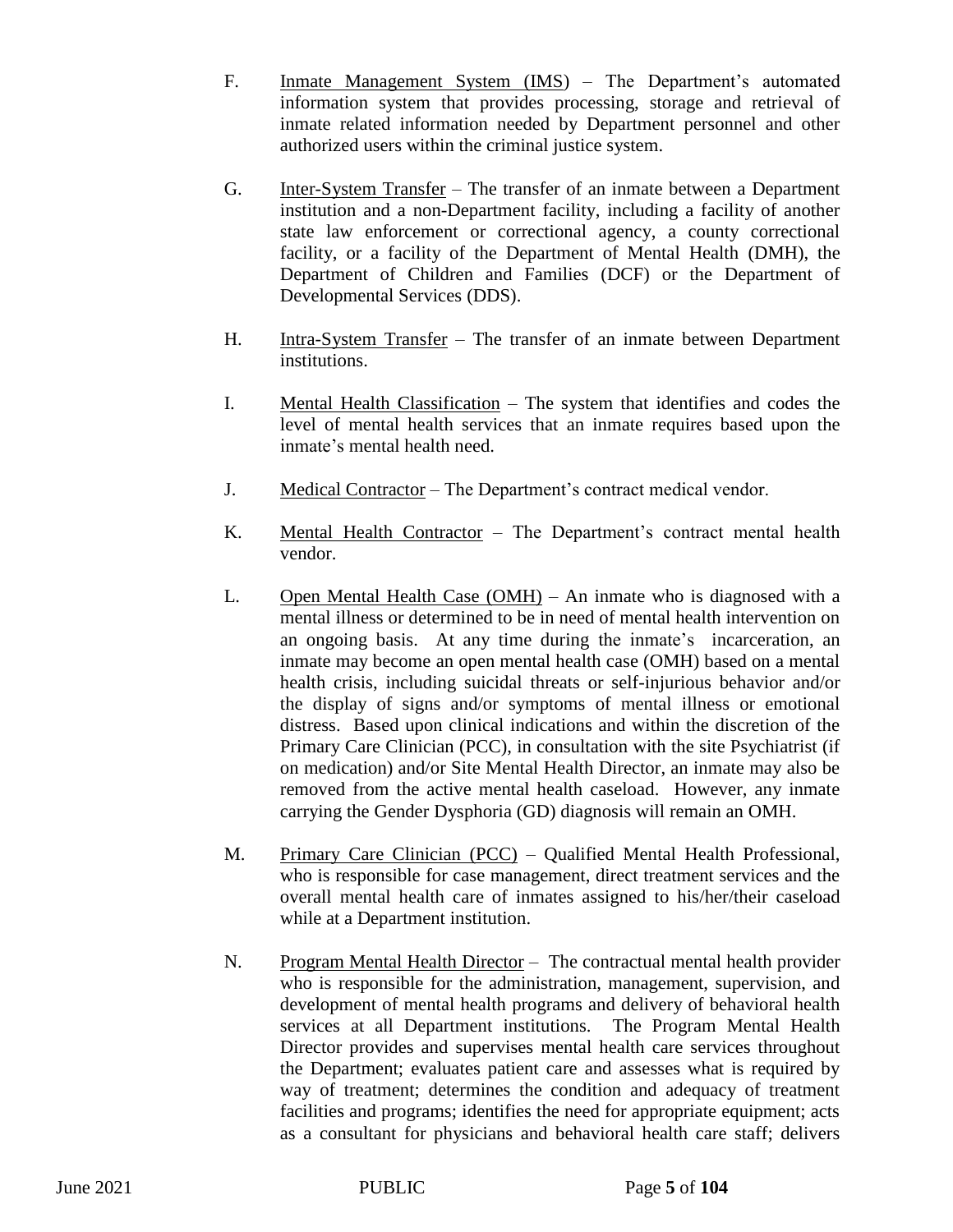emergency and ongoing direct clinical service; develops and reviews Treatment Plans; and evaluates inmates when clinically indicated.

- O. Program Psychiatric Medical Director The physician in charge of the statewide mental health services vendor. The Program Psychiatric Medical Director is Board Certified in Psychiatry. The Program Psychiatric Medical Director provides and supervises psychiatric and mental health care services in the correctional setting throughout the Department; evaluates patient care and assesses what is required by way of treatment; determines the condition and adequacy of treatment facilities and programs; identifies the need for appropriate equipment; acts as a consultant for physicians and behavioral health care staff; delivers emergency and ongoing direct clinical service; reviews medical orders for mental health patients; evaluates pharmacy utilization, and develops and reviews Treatment Plans; and evaluates inmates when clinically indicated.
- P. Psychotropic Medication Medication prescribed for the treatment of mental illness.
- Q. Qualified Addiction Specialist-- A treatment provider who is: (i) a physician licensed by the board of registration of medicine, a licensed advanced practice registered nurse or a licensed physician assistant; and (ii) a qualifying practitioner or qualifying other practitioner, as defined in the federal Controlled Substances Act, as codified at 21 U.S.C. 823(G), who has been issued an identification number by the United States Drug Enforcement Administration pursuant to the federal Controlled Substances Act, as codified at 21 U.S.C.  $823(g)(2)(D)(ii)$  or 21 U.S.C.  $823(g)(2)(D)(iii)$ .
- R. Qualified Mental Health Professional Treatment providers who are psychiatrists, psychologists, psychiatric social workers, psychiatric nurses, and others who by virtue of their education, credentials and experience are permitted by law to evaluate and care for the mental health needs of patients.
- S. Qualified Healthcare Professional-- Professionals include physicians, advanced practitioners, nurses, dentists, and others who by virtue of their education, credentials, and experience are permitted by law to evaluate and care for Inmates.
- T. Residential Treatment Unit (RTU) A general population housing unit that provides an intermediate level of care for inmates whose mental illness, combined with significantly impaired social skills and limited ability to participate independently in activities of daily living, makes it difficult for them to function in the general population of a correctional facility, but who are not so impaired as to require psychiatric hospitalization.
- U. Secure Treatment Unit (STU) A maximum security residential treatment unit that is designed to provide an alternative to Restrictive Housing for inmates diagnosed with a Serious Mental Illness (SMI). The Department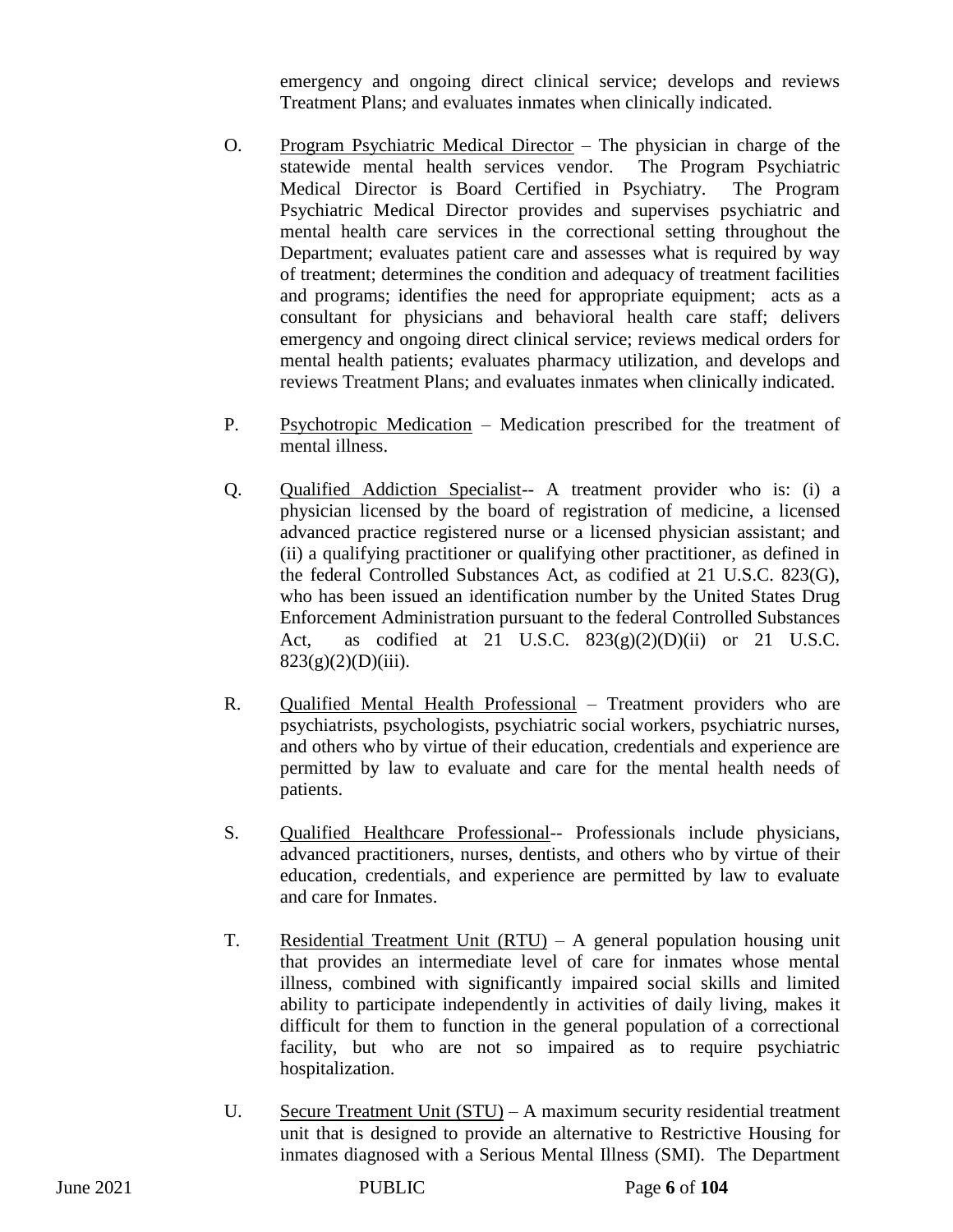currently operates two STUs: the Secure Treatment Program (STP) and the Behavioral Management Unit (BMU).

- V. Secure Treatment Unit Review Committee The committee convened to review STU referrals regarding inmates with a SMI in Restrictive Housing, or to approve the termination of inmates with SMI from STU's. The Secure Treatment Unit Review Committee shall be chaired by the Director of Behavioral Health. Membership shall include the Program Mental Health Director, the Department administrators of the STUs, and the Mental Health Vendor's clinical leaders of the STUs.
- W. Restrictive Housing A placement, whether for disciplinary or nondisciplinary purposes, that requires an inmate to be confined to a cell for more than twenty-two (22) hours per day for the safe and secure operation of the facility. For purposes of this policy, Restrictive Housing shall not include the following: any placement ordered by a medical or mental health provider, including but not limited to, the placement of an inmate in a Health Services Unit (HSU); the placement of an inmate in a hospital; the placement of an inmate in a medical setting where treatment is being provided; or the placement of an inmate on therapeutic Supervision.
- X. Restrictive Housing Unit (RHU) A separate housing area from general population within institutions in which inmates may be confined to a cell for more than 22 hours per day where:
	- a. it has been determined that the inmate poses an unacceptable risk to the safety of others, of damage or destruction or property, or to the operation of a correctional facility;
	- b. the inmate requires protection from harm by others but the inmate has not been classified to a Protective Custody Unit in accordance with 103 DOC 422, *Department Protective Custody Units*; and/or
	- c. the inmate is serving a disciplinary detention sanction.
- Y. Secure Adjustment Unit (SAU) A highly structured unit that is not Restrictive Housing and that provides access to cognitive behavioral treatment, education, programs, structured recreation, leisure time activities and mental health services for those inmates diverted from or released from Restrictive Housing.
- Z. Serious Mental Illness (SMI) For purposes of assessing whether Restrictive Housing may be clinically contraindicated, or whether an inmate in Restrictive Housing should be placed in an alternative unit, the term "Serious Mental Illness" shall be defined as the following:

A current or recent diagnosis by a Qualified Mental Health Professional of one or more of the following disorders described in the most recent edition of the Diagnostic and Statistical Manual of Mental Disorders:

- i. schizophrenia and other psychotic disorders;
- ii. major depressive disorders;
- iii. all types of bipolar disorders;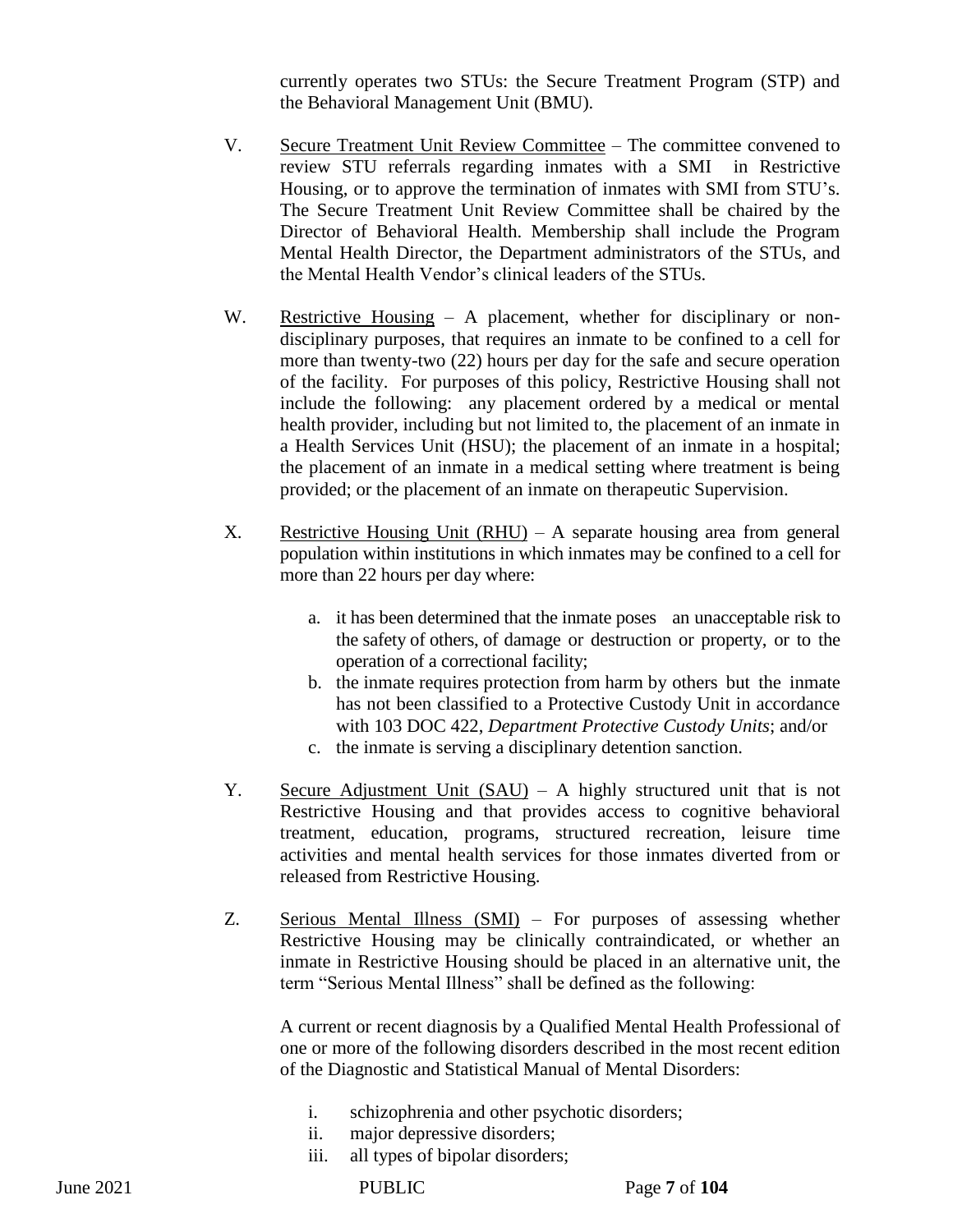- iv. a neurodevelopmental disorder, dementia or other cognitive disorder;
- v. any disorder commonly characterized by breaks with reality or perceptions of reality;
- vi. all types of anxiety disorders;
- vii. trauma and stressor related disorders; or
- viii. severe personality disorders; or

a finding by a Qualified Mental Health Professional that the inmate is at serious risk of substantially deteriorating mentally or emotionally while confined in Restrictive Housing, or already has so deteriorated while confined in Restrictive Housing, such that diversion or removal is deemed to be clinically appropriate by a Qualified Mental Health Professional.

AA. Site Mental Health Director - The Qualified Mental Health Professional appointed by the mental health vendor, with the approval of the Assistant Deputy Commissioner, Clinical Services, to oversee the contract mental health program at a facility or group of facilities.

#### **650.03 INFORMED CONSENT**

- A. In non-emergency situations, inmates shall be provided information necessary to give informed consent prior to the initiation of mental health treatment services, including treatment with psychotropic medication. The inmate shall be provided sufficient information upon which the inmate may make an informed decision as to the risks and benefits of the treatment offered. This information shall be provided in a language understood by the inmate.
- B. The inmate's written informed consent shall be obtained where required by a pre-printed informed consent or authorization form approved by the Director of Behavioral Health.
- C. Informed consent is not required in appropriate circumstances including:
	- 1. A mental health emergency requiring an intervention for the safety of the inmate, other inmates or staff;
	- 2. An intervention required to address a life-threatening situation;
	- 3. Emergency treatment, including treatment with antipsychotic medication, for an inmate who is not competent to make treatment decisions;
	- 4. Screening or treatment necessary to address a significant risk to the public health.
- D. If an inmate refuses an evaluation or treatment, the mental health clinician shall document the refusal in the medical record, including:
	- 1. A description of the service being refused;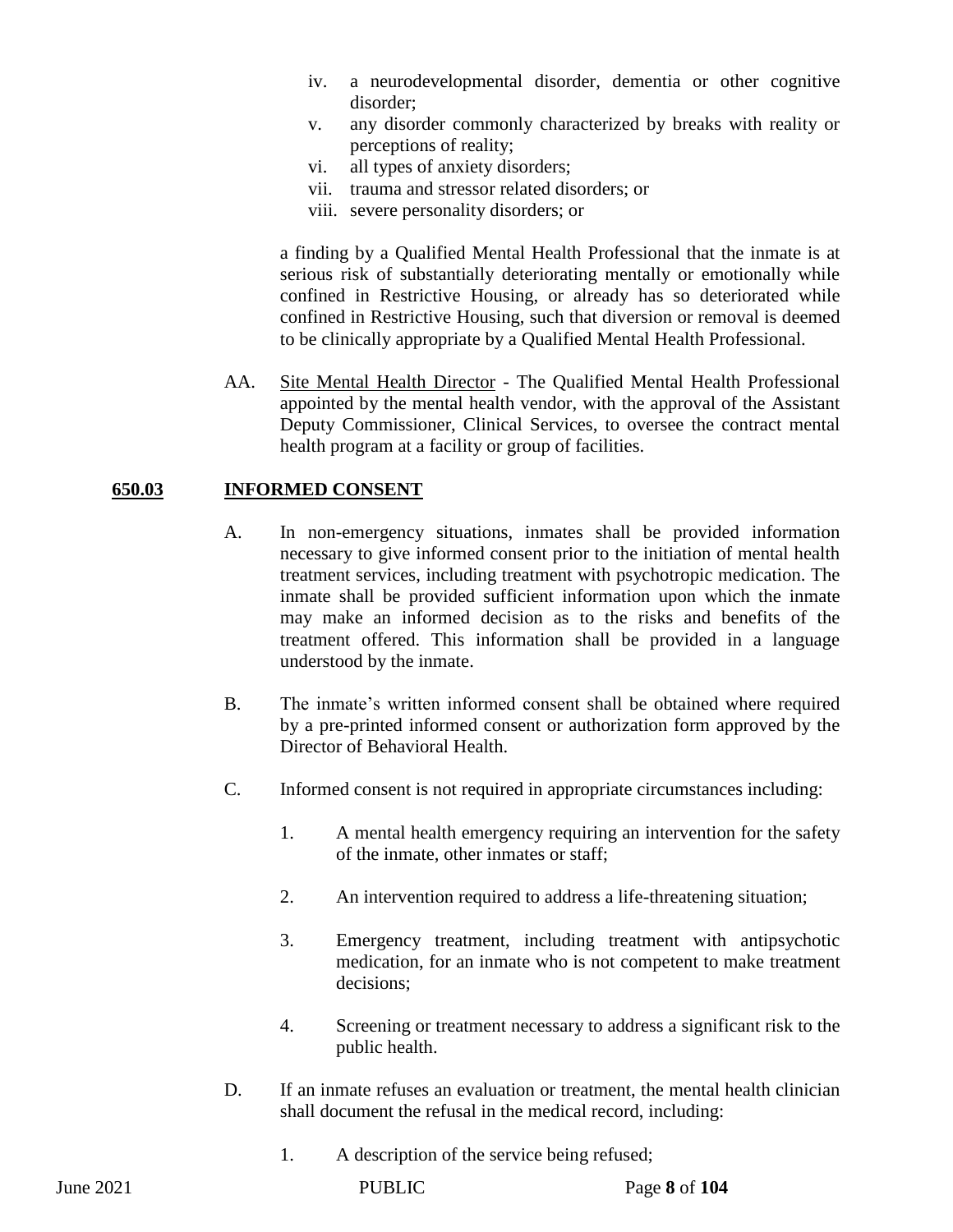- 2. Evidence that the inmate has been made aware of any consequences to his/her/their mental health that may occur as a result of the refusal;
- 3. The signature of the inmate and the date on any applicable form, along with the signature of any required witness.

#### **650.04 ADMISSIONS**

#### A. Mental Health Screen

Each inmate admitted to a facility by a new commitment or by an Inter-System or an Intra-System Transfer shall receive a mental health screen (Mental Health Status Update Form, refer to Wellpath 39.01) by a Qualified Health Care Professional upon admission.

The Qualified Health Care Professional shall refer the inmate for further evaluation by a Qualified Mental Health Professional if:

- 1. The mental health screen is positive for SMI, active Department of Mental Health (DMH) services, developmental disability or acute mental health symptomatology; or
- 2. The inmate has a history of sexual abuse victimization or may be at risk for sexual abuse victimization while incarcerated; or
- 3**.** Screening for risk of victimization and abusiveness:
	- a. All inmates shall be assessed during an intake screening and upon transfer to another facility for their risk of being sexually abused by other inmates or sexually abusive toward other inmates.
	- b. Intake screening shall ordinarily take place within seventytwo (72) hours of arrival at the facility.
	- c. Such assessments shall be conducted using an objective screening instrument.
	- d. The intake screening shall consider, at a minimum, the following criteria to assess inmates for risk of sexual victimization:
		- i. Whether the inmate has a mental, physical, or developmental disability;
		- ii. The age of the inmate;
		- iii. The physical build of the inmate;
		- iv. Whether the inmate has previously been incarcerated;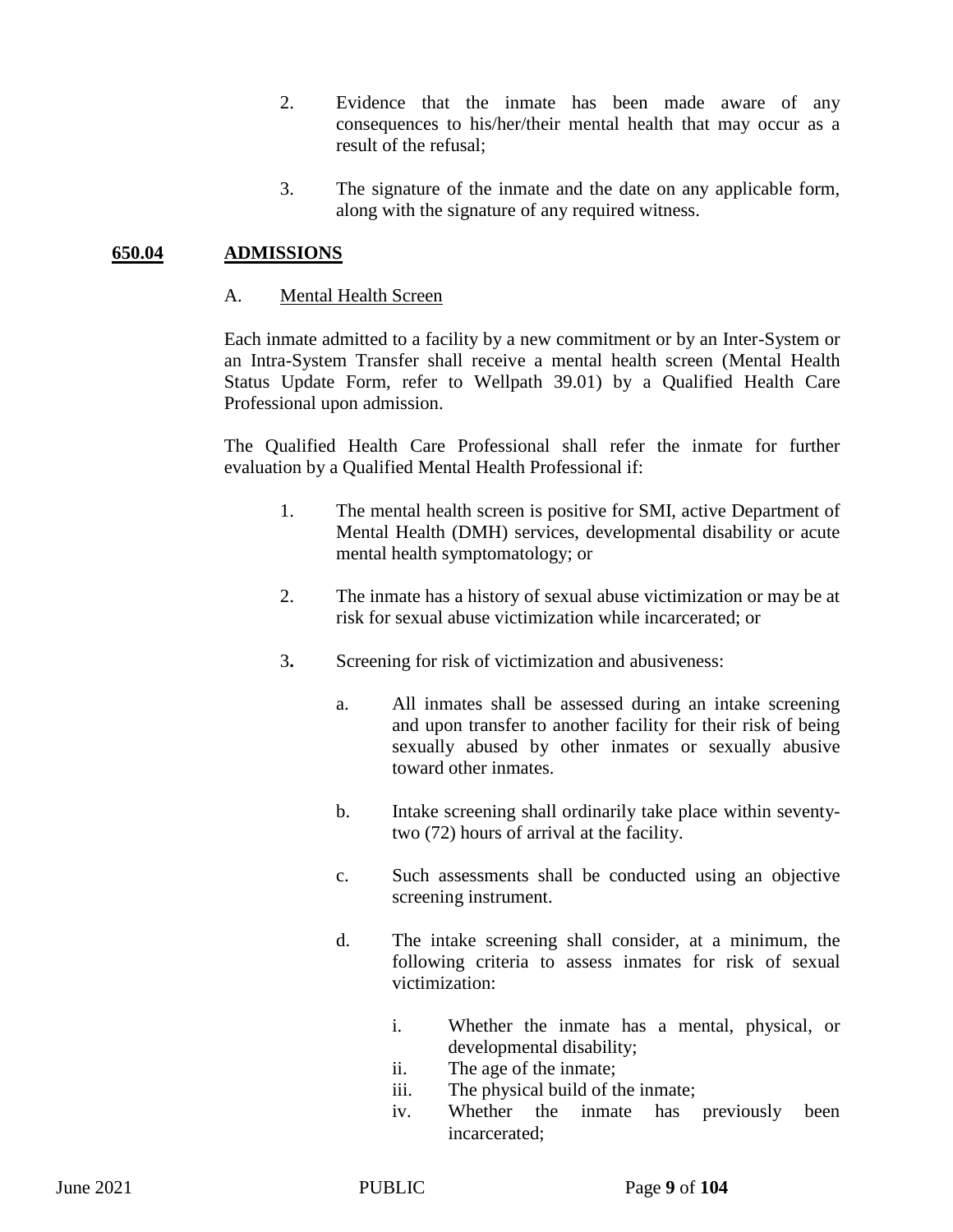- v. Whether the inmate's criminal history is exclusively nonviolent;
- vi. Whether the inmate has prior convictions for sex offenses against an adult or child;
- vii. Whether the inmate is or is perceived to be gay, lesbian, bisexual, transgender, intersex, or gender nonconforming;
- viii. Whether the inmate has previously experienced sexual victimization;
- ix. The inmate's own perception of vulnerability; and
- x. Whether the inmate is detained solely for civil immigration purposes.
- e. Within a set time period, not to exceed thirty (30) days from the inmate's arrival at the facility, the institution will reassess the inmate's risk of victimization or abusiveness based upon any additional, relevant information received by the institution since the intake screening.
- f. An inmate's risk level shall be reassessed when warranted due to a referral, request, incident of sexual abuse, or receipt of additional information that bears on the inmate's risk of sexual victimization or abusiveness.
- g. Inmates may not be disciplined for refusing to answer, or for not disclosing complete information in response to, questions asked pursuant to paragraphs  $(d)(1),(d)(7),(d)(8)$ , or (d)(9) of this section.
- h. The agency shall implement appropriate controls on the dissemination within the facility of responses to questions asked pursuant to this standard in order to ensure that sensitive information is not exploited to the inmate's detriment by staff or other inmates.
- 4. Medical and mental health screenings; history of sexual abuse.
	- a. If the screening indicates that an inmate has experienced prior sexual victimization, whether it occurred in an institutional setting or in the community, staff shall ensure that the inmate is offered a follow-up meeting with a medical or mental health practitioner within fourteen (14) days of the intake screening.
	- b. If the screening indicates that an inmate has previously perpetrated sexual abuse, whether it occurred in an institutional setting or in the community, staff shall ensure that the inmate is offered a follow-up meeting with a mental health practitioner within fourteen (14) days of the intake screening.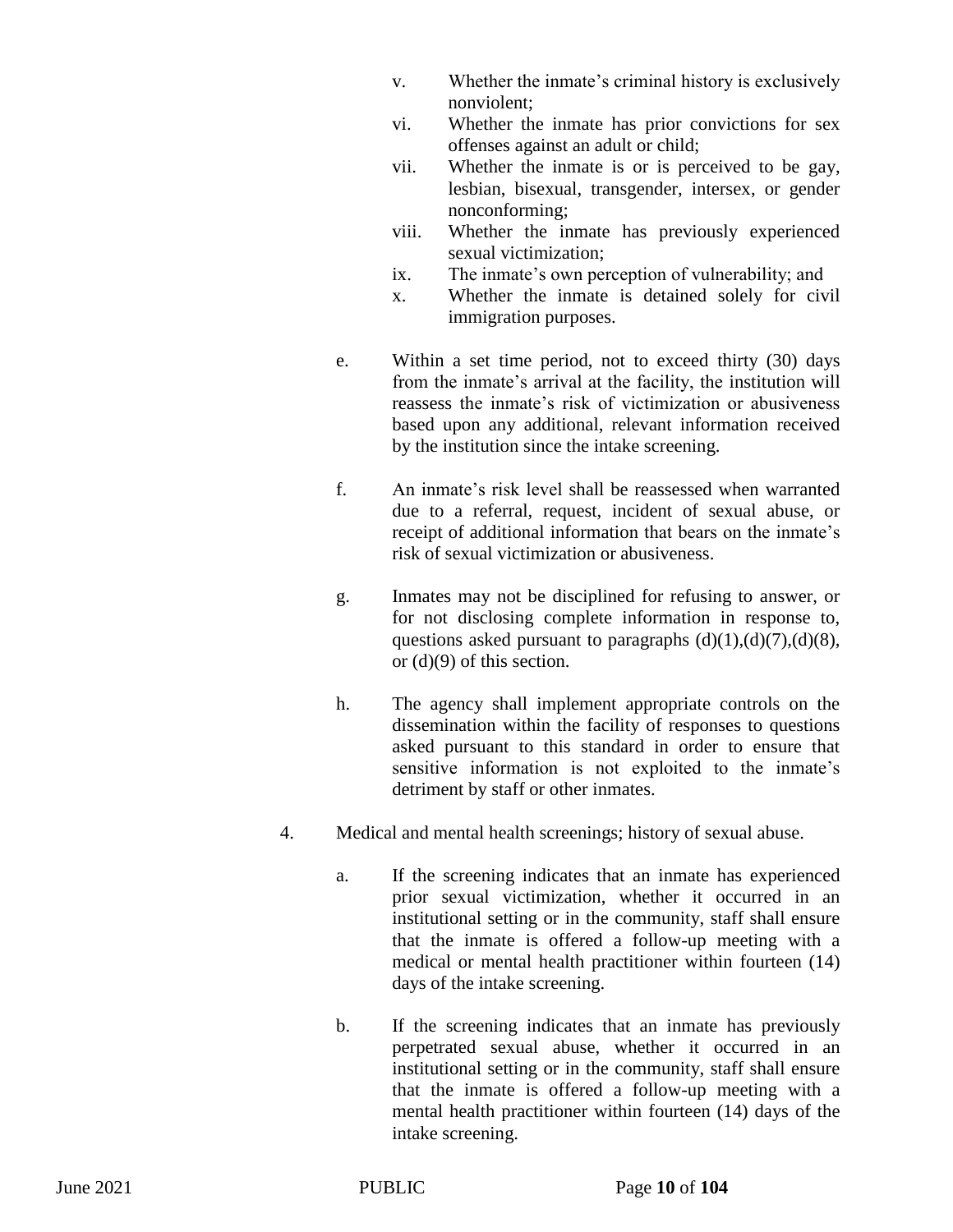- c. Any information related to sexual victimization or abusiveness that occurred in an institutional setting shall be strictly limited to medical and mental health practitioners and other staff, as necessary, to inform treatment plans and security and management decisions, including housing, bed, work, education, and program assignments, or as otherwise required by Federal, State, or local law.
- d. Medical and mental health practitioners shall obtain informed consent from inmates before reporting information about prior sexual victimization that did not occur in an institutional setting, unless the inmate is under the age of eighteen (18).

## B. Psychotropic Medication Prescription

Each inmate newly entering the Department of with a prescription for psychotropic medication shall be referred to a psychiatrist. If the prescription is current and verified, the psychiatrist may continue the prescription and schedule an appointment for the inmate to be evaluated by a psychiatrist within fourteen (14) days. If the prescription is not verified, the psychiatrist shall schedule an appointment for the inmate to be evaluated by a psychiatrist within fourteen (14) days. If the inmate is an active Department of Mental Health client, the psychiatrist shall schedule an appointment for the inmate to be evaluated by a psychiatrist within seven (7) days.

## **650.05 NON-EMERGENCY MENTAL HEALTH ASSESSMENTS**

#### A. Mental Health Appraisal – New Commitment and Intra-System Transfer

- 1. Each inmate admitted to an institution by a new commitment or by an Intra-System transfer shall receive a mental health appraisal (Mental Health Appraisal – refer to Wellpath 35.03) by a Qualified Mental Health Professional within fourteen (14) days of admission. A corresponding or included progress note shall be completed and entered into the medical record. A Qualified Mental Health Professional shall document findings in the IMS Mental Health/Substance Abuse History, Medical Orders, and Restrictions/Special Needs screens as needed. Evaluation of a Substance Use Disorder shall be made by a Qualified Addiction Specialist for any inmate committed for a term of thirty (30) days or more.
- 2. The Qualified Mental Health Professional shall refer the inmate for a comprehensive mental health evaluation as indicated by the appraisal, including referral for the development and implementation of a mental health Treatment Plan.
- 3. If the mental health appraisal indicates that the inmate has a developmental disability, the Qualified Mental Health Professional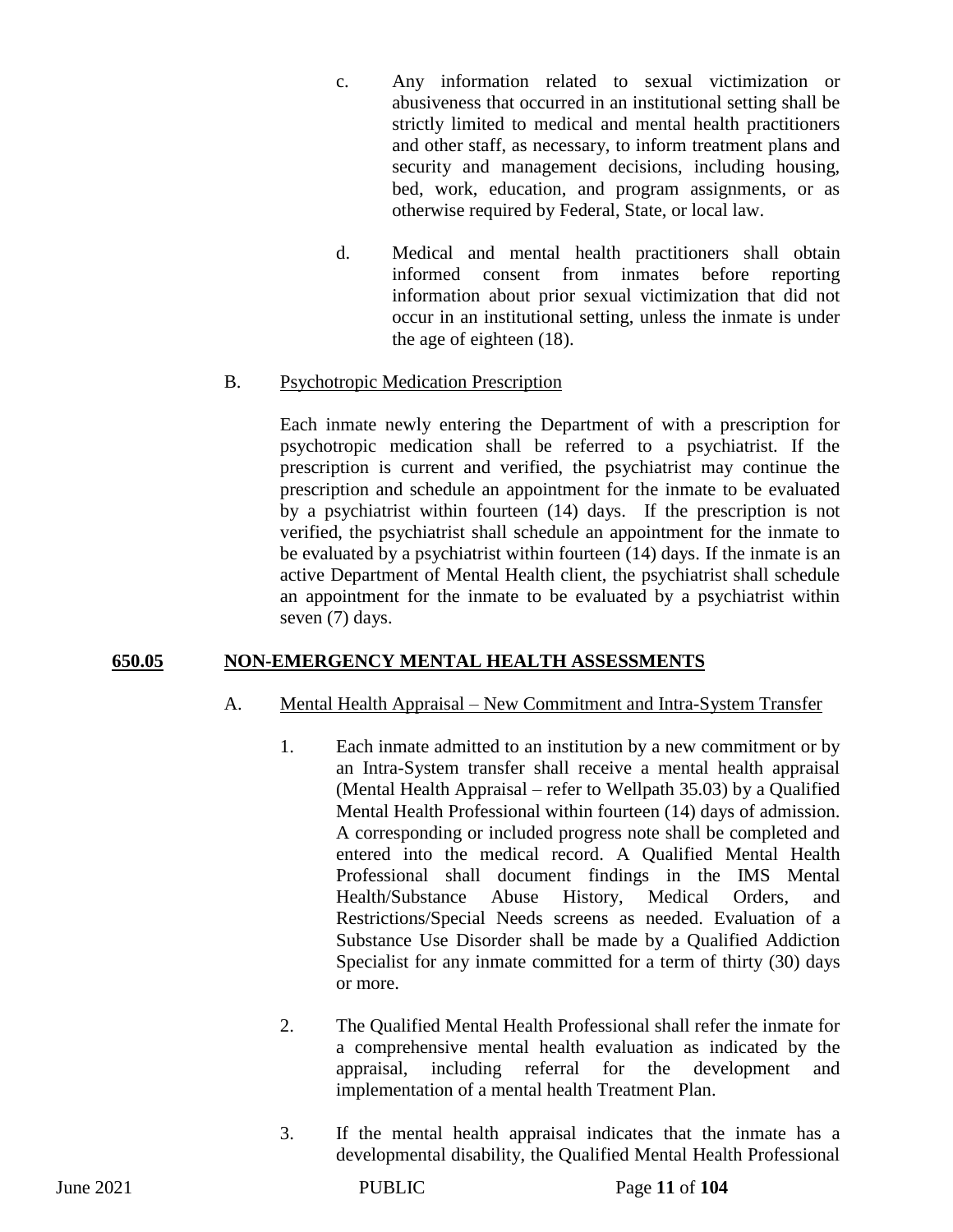shall refer the inmate for evaluation by a licensed psychologist within fourteen (14) days. Such evaluation may include intelligence testing, if clinically indicated. If the evaluation indicates that the inmate has a developmental disability, the Site Mental Health Director shall develop an appropriate Treatment Plan and consult with the Superintendent as appropriate. The Primary Care Clinician shall notify the Department of Developmental Services (DDS) for a determination of service eligibility at the time of such inmate's discharge from the Department.

- 4. If the Qualified Mental Health Professional determines that the inmate has a history of sexual abuse victimization or may be at risk for sexual abuse victimization while incarcerated, the inmate shall be referred for monitoring and counseling as clinically indicated as provided by 103 DOC 650.10, *Mental Health Response to Reports of Sexually Abusive Behavior*. The Qualified Mental Health Professional shall provide a confidential incident report to the Superintendent and update the IMS Housing Checklist Screen as indicated, upon becoming aware of any report of sexual abuse victimization not previously reported. If the inmate makes a disclosure that requires the issuance of a confidential incident report, the inmate shall be advised that such disclosure cannot be held in confidence.
- 5. The Superintendent and the Director of Behavioral Health shall be notified if the mental health appraisal indicates that the inmate requires acute mental health care beyond that available at the institution (e.g., civil commitment pursuant to G.L. c. 123, § 18(a)).
- 6. If the mental health appraisal indicates that the inmate has received prior inpatient or outpatient mental health treatment, all reasonable efforts shall be made by the Qualified Mental Health Professional to secure written authorization or releases from the inmate to obtain such records. Information obtained from such records shall be entered in the inmate's medical record and in IMS, as appropriate.
- B. Mental Health Appraisal Inter-System Transfer

Upon an Inter-System Transfer, a Qualified Mental Health Professional shall conduct a mental health appraisal in accordance with 103 DOC 650.05, *Non-Emergency Mental Health Assessment*.

C. Mental Health Referral

Mental health referrals may occur by inmate self-referral (i.e., sick call request) or by staff referral. Each mental health referral shall be classified as (1) Emergent, (2) Urgent, or (3) Routine, and entered in the Sick Call Request/Mental Health Referral log on IMS. The mental health referral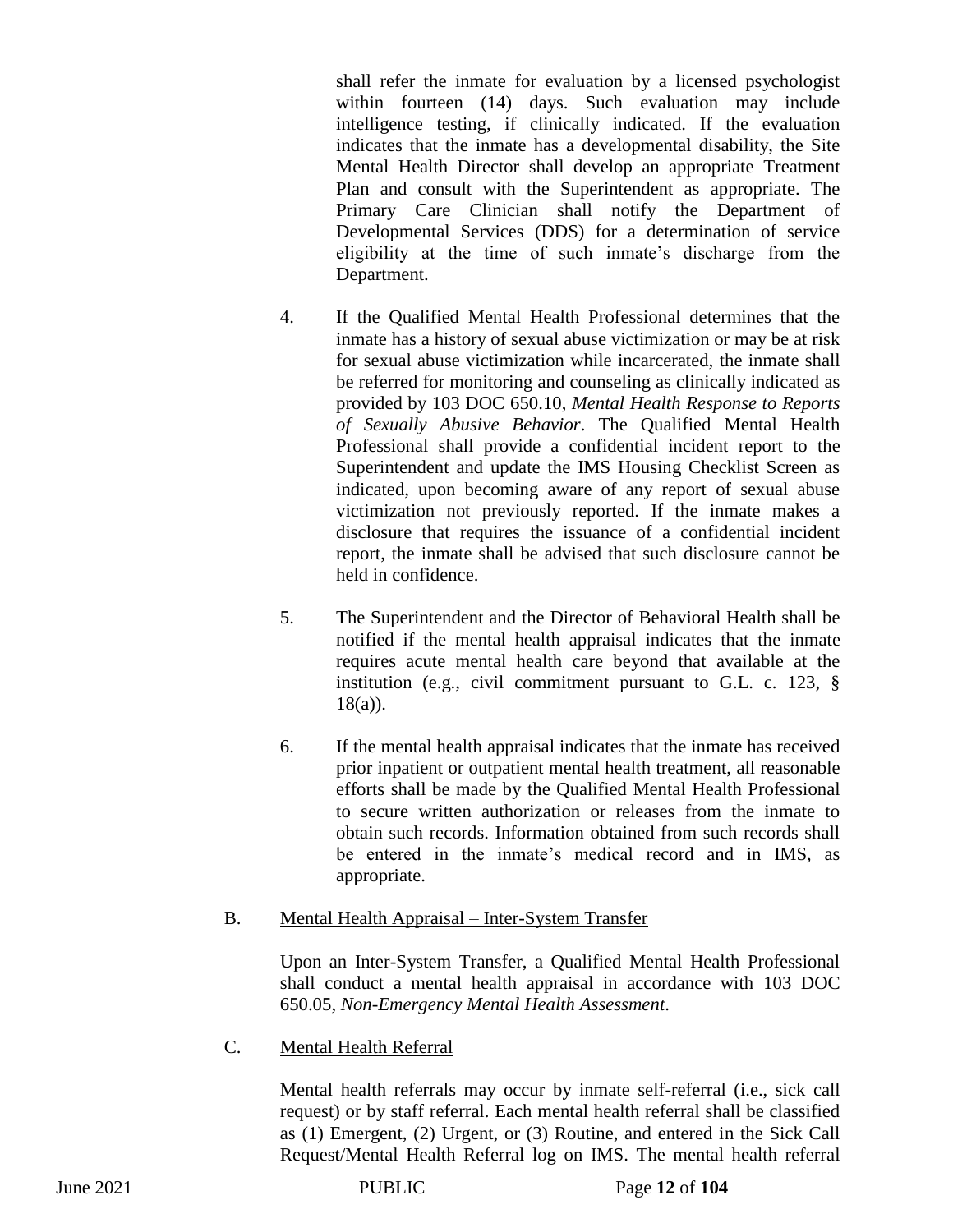and the response shall also be documented in the inmate's medical record. The mental health response to each category of mental health referral shall be as follows:

- 1. Emergent referrals require an immediate face-to-face response by a mental health clinician. All mental health referrals that indicate that an inmate is at acute risk for suicide or is experiencing acute symptoms shall be classified as Emergent.
- 2. Urgent referrals require a face-to-face response by a mental health clinician on the same day. All mental health referrals that indicate an inmate is experiencing active symptoms shall be classified as Urgent.
- 3. Routine referrals require a face-to-face or written response within five (5) business days. Mental health referral requests that do not indicate that an inmate is at acute risk for suicide, experiencing acute symptoms, or experiencing active symptoms, shall be classified as Routine.
- 4. All mental health referrals that indicate that an inmate is experiencing some form of distress shall require a face-to-face interview.
- 5. All mental health referrals that indicate an inquiry about mental health services (e.g., when a next appointment will be held or when a particular group is meeting) shall be responded to in writing.
- D. Inmate Self-Referral

Any inmate may request mental health services by completing a Sick Call Request Form (Sick Call Request Form - Attachment #1) or by making a verbal request to a correction officer or correctional staff. A Qualified Health Care Professional shall review Sick Call Request Forms daily. If the request appears to indicate an emergent mental health issue, the mental health clinician on-call shall be contacted immediately. All non-emergent requests shall be referred to site mental health staff for review and triage in accordance with 103 DOC 650.05 (F) and (G) *Non-Emergent Mental Health Assessment.* Section 650.05 (F) and (G) within twenty-four (24) hours, or within seventy-two (72) hours on weekends. Mental health staff shall document the triage process in mental health staff meeting minutes.

- E. Staff Referral
	- 1. Staff shall refer an inmate to mental health staff upon a belief that the inmate may be in need of mental health assistance or when an intake or restrictive housing assessment indicates a need.
	- 2. In the event that an inmate is approved for an emergency escorted trip (EET) pursuant to 103 CMR 463, *Furloughs*, for the purpose of a hospital visit of a terminally-ill relative or viewing a deceased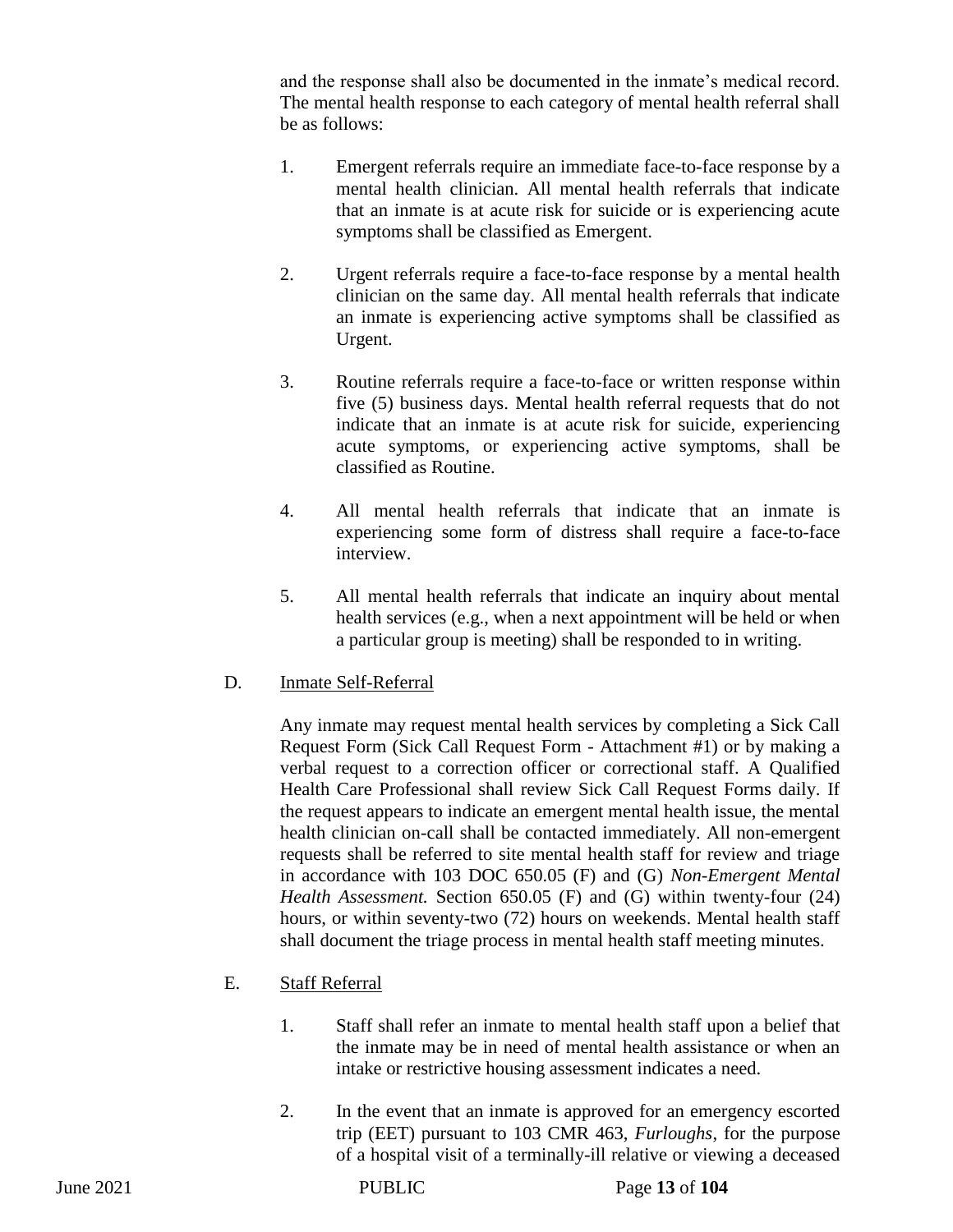relative at a funeral home, staff shall refer an inmate to mental health staff to be offered a face-to-face evaluation upon the inmate's return from the EET.

3. If any staff member believes that the inmate is at imminent risk for harm to self or others, the inmate shall be placed under Constant Observation in accordance with 103 DOC 650.08 (B) *Emergency Mental Health Services.* nd the inmate shall be evaluated by an onsite mental health clinician, or in the absence of an on-site mental health clinician, by an on-call mental health clinician. The mental health clinician shall inform the Shift Commander of the outcome of this evaluation. If the mental health clinician determines that the inmate is not at imminent risk of harm to self or others, the staff person shall refer to site mental health staff for review and triage in accordance with 301 DOC 650.08 (B) *Emergency Mental Health Services.* Mental health staff shall document the triage process in mental health staff meeting minutes.

# F. Triage of Mental Health Referrals

Each working day a Qualified Mental Health Care Professional shall triage mental health referrals to determine the necessity and priority of follow-up based upon the nature of the clinical situation. Based upon this triage, each mental health referral shall be classified as either (1) Emergent, (2) Urgent, or (3) Routine, as set forth in 103 DOC 650.05(C) *Non-Emergency Mental Health Assessments* followed-up accordingly, and entered in the Sick Call Request/Mental Health Referral log.

# G. Triage of Mental Health Referrals When Mental Health Staff Are Not On Site

Absent an emergency, upon the determination that an inmate requires a mental health assessment and/or intervention, the Superintendent or designee shall call and notify the on-call mental health clinician, who shall determine whether an immediate mental health assessment and/or intervention is necessary. The on-call mental health clinician shall followup with the referring staff person and arrange for an assessment by a Qualified Mental Health Professional. The referral and outcome shall be documented in the medical record.

In an emergency, the inmate shall be transported to an institution with onsite mental health staff.

- H. Non-Cooperation and Refusal of a Mental Health Evaluation
	- 1. If an inmate refuses or does not cooperate with a mental health assessment and/or intervention, the medical or mental health staff person seeking to perform the assessment shall consult with the Site Mental Health Director to determine what steps should be followed. At a minimum, a mental health clinician shall conduct a face-to-face interview with the inmate to determine (1) whether the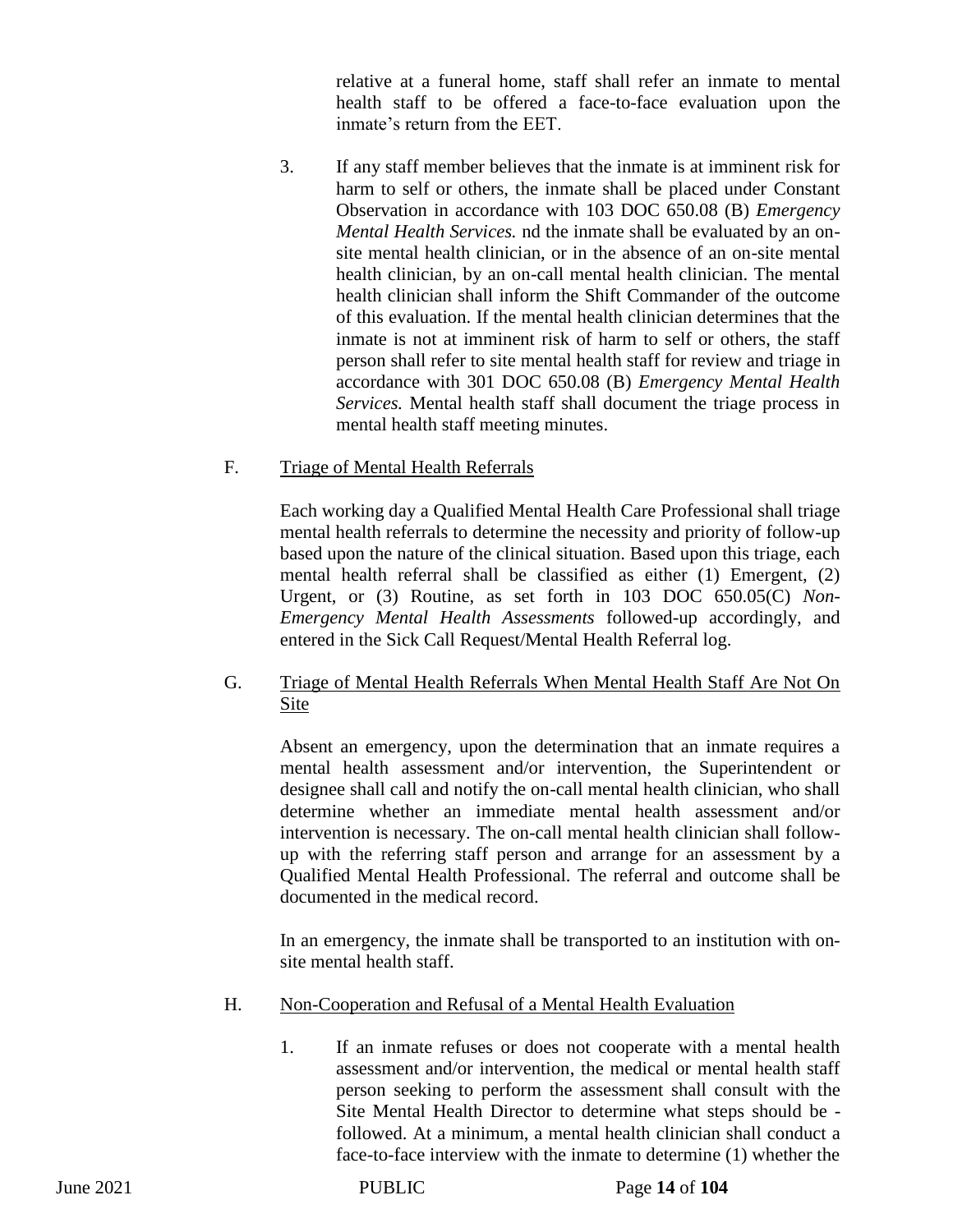inmate is continuing to refuse or not-cooperate, (2) why the inmate is refusing or not cooperating, and (3) whether immediate intervention is required. The inmate's refusal or non-cooperation, along with all subsequent steps taken, shall be documented in the medical record.

2. If an inmate undergoing detoxification refuses or does not cooperate with a mental health appraisal, the inmate shall be offered the mental health appraisal upon completion of the detoxification process so as to ensure that the non-cooperation or refusal did not relate to the detoxification process. If the inmate again refuses or does not cooperate, the mental health professional shall follow the procedures set forth in 103 DOC 650.03 (D) *Informed Consent* and 103 DOC 650.05 (H) *Non-Emergent Mental Health Assessments.*

# I. Mental Health Evaluations

- 1. If a mental health appraisal reveals that an inmate may require ongoing mental health treatment or services, a Qualified Mental Health Professional shall complete a mental health evaluation (Mental Health Evaluation Forms – refer to Wellpath 35.03) within fourteen (14) days of the completion of the mental health appraisal.
- 2. Following the completion of the mental health evaluation, if the Qualified Mental Health Care Professional believes that further assessment is necessary, he/she/they may refer the case to the Site Mental Health Director, who shall determine whether further assessment is required. The Site Mental Health Director may refer the inmate for ongoing assessment for a period up to thirty (30) days from the completion of the mental health evaluation.
- 3. An inmate may be referred for a mental health evaluation at any time during the inmate's incarceration on the basis of a mental health crisis, including but not limited to, suicidal threats, self-injurious behavior, or the display of signs and symptoms of mental illness. All referrals for a mental health evaluation shall be triaged within twenty-four (24) hours or on the next business day. The inmate shall be seen in a time frame commensurate with the nature of the referral, but not to exceed fourteen (14) days.
- 4. If necessary to complete a mental health evaluation or to render a diagnosis, the mental health vendor shall timely obtain further psychological, neurological, medical and laboratory assessments.
- 5. A mental health evaluation shall be completed prior to and in preparation of a mental health Treatment Plan.
- J. Open Mental Health Cases and Treatment Plans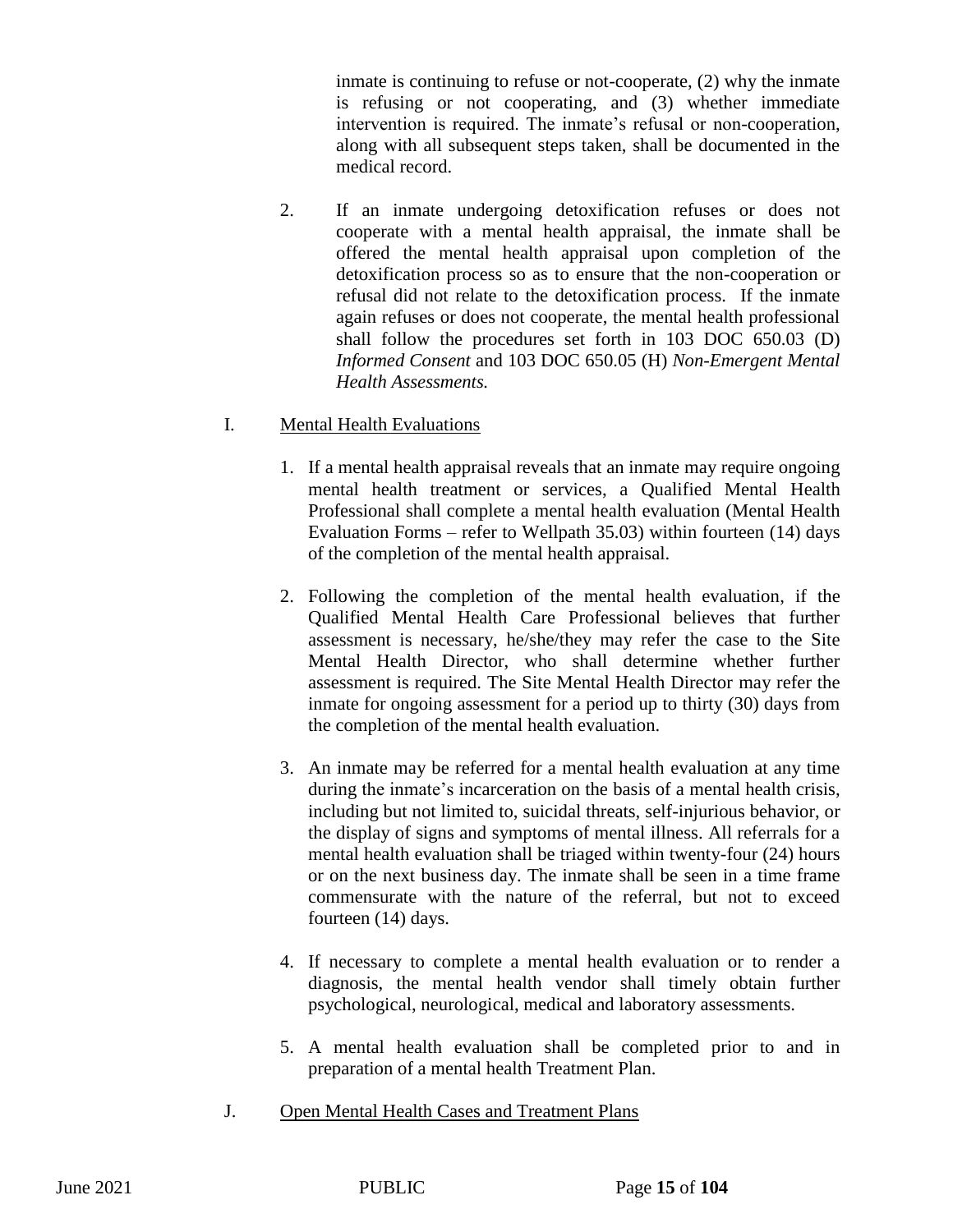1. Following the completion of a mental health evaluation, or following the completion of the thirty (30) day assessment described in Section 650.05 (I)(2) *Mental Health Evaluations*, if it is determined that an inmate requires ongoing mental health treatment or services, the inmate shall be designated as an OMH and assigned a Primary Care Clinician (PCC).

Within fourteen (14) days of a mental health appraisal conducted pursuant to 103 DOC 650.05 (A) *Mental Health Appraisal – New Commitment and Intra-system* Transfer and 103 DOC 650.05 (B) *Mental Health Appraisal – Inter-system Transfer,* the PCC shall determine and document the inmate's mental health classification code and subcodes as provided by 103 DOC 650.06 (B) *Assignment and Review of Mental Health Codes and Subcodes.* 

- 2. Within thirty (30) days of the inmate's designation as an Open Mental Health Case, the PCC shall develop an Initial Treatment Plan. (refer to Wellpath 35.02).
- 3. The treatment plan shall be reviewed and updated as follows:

For SMI inmates, review and update by the PCC every ninety (90) days for the first twelve (12) months, and every six (6) months thereafter, or more frequently if clinically indicated;

For non-SMI inmates, review and update by the PCC every six (6) months, or more frequently if clinically indicated;

For STU and RTU inmates, review and update by the PCC and treatment team every ninety (90) days or more frequently if clinically indicated.

Following any diagnostic change, review and update by PCC and psychiatric provider within fourteen (14) days.

- 4. While the frequency and type of mental health services shall be dictated by the individual mental health classification (103 DOC 650.06 (B) *Assignment and Review of Mental Health Code and Subcodes*), each Open Mental Health Case shall be offered treatment by the assigned Primary Care Clinician every thirty (30) days at a minimum. For classifications of MH1 and MH2, Group treatment can supplement and augment individual treatment when scheduled twice per month, with an individual session at least within every ninety (90) days. In addition, an inmate prescribed psychotropic medication shall be seen by a psychiatrist every ninety (90) days at a minimum.
- K. Procedures for Closing Mental Health Cases of Inmates
	- 1. An SMI inmate with a current diagnosis of any of the following disorders shall remain on the Mental Health caseload (i.e., the mental health case cannot be closed):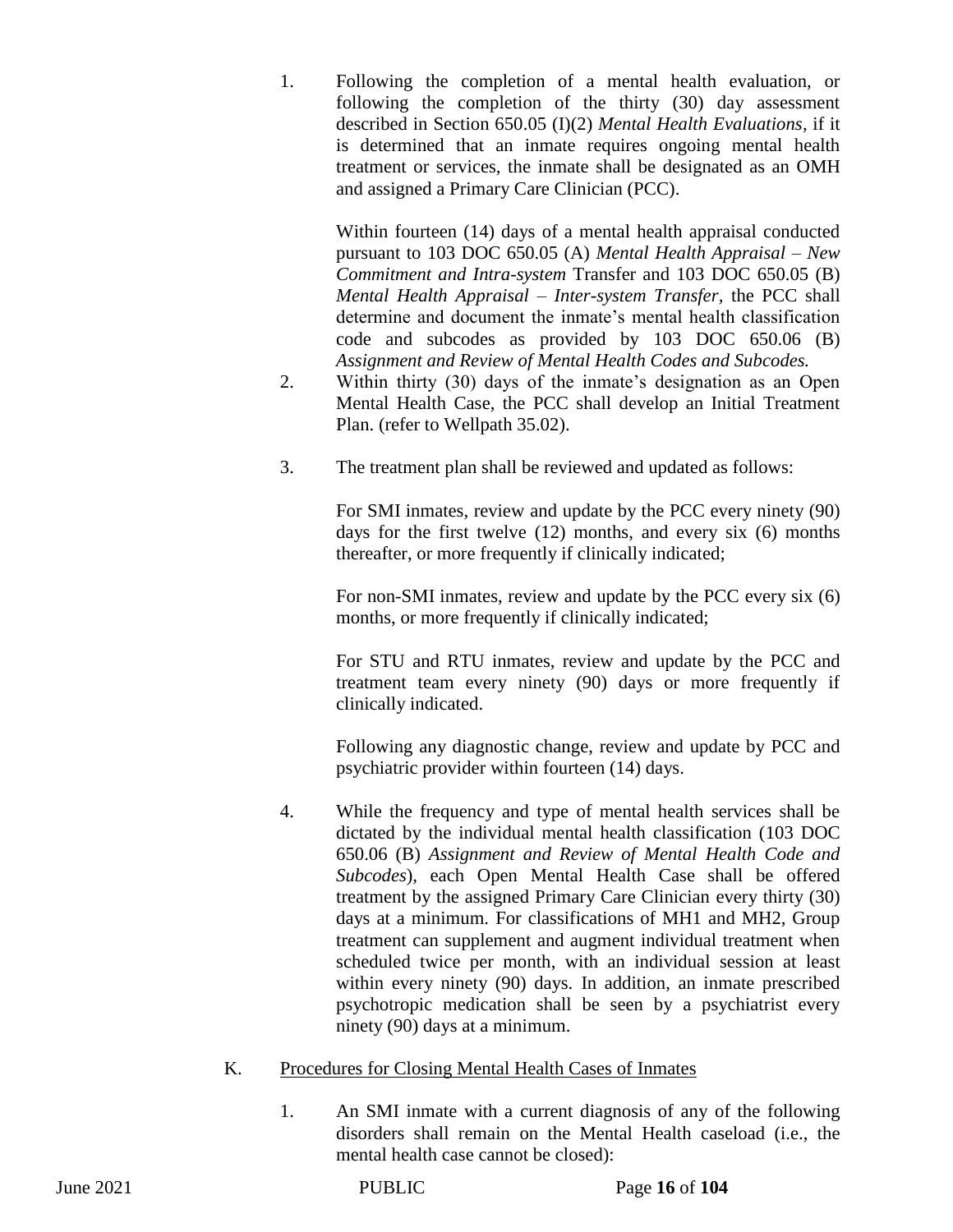- Schizophrenia
- Schizophreniform Disorder
- Schizoaffective Disorder
- Delusional Disorder
- Brief Psychotic Disorder
- Substance-Induced Psychotic Disorder (excluding intoxication and withdrawal)
- Psychotic Disorder Not Otherwise Specified
- 2. If an SMI inmate is diagnosed with Major Depressive Disorder, Bipolar Disorder I, or Bipolar Disorder II in Full Remission (the DSM-V defines "Full Remission" "During the past two (2) months, no significant signs or symptoms of the disturbance were present") the case may be closed when the following criteria have been met:

The inmate has not been prescribed psychotropic medication for one (1) year; and

The inmate has consistently presented with no symptoms of depression, mania, or hypomania for one (1) year.

- a. If the PCC, Site Mental Health Director, and psychiatrist agree that case closure is clinically appropriate, the case shall be reviewed by case conference with the following participants: the PCC, psychiatrist, Site Mental Health Director, and the Program Mental Health Director (or designee). This review shall be documented in an administrative progress note indicating the findings of the clinical case conference.
- b. Upon approval by the Program Mental Health Director, the treatment team shall complete the case closure form (refer to Wellpath 35.03).
- c. Upon completion of the above steps, and upon the entry of all necessary documentation (i.e., case conference summaries) in the medical record, the Site Mental Health Director shall enter the Mental Health Classification change in IMS to MH-0 with a subcode of "A".
- 3. For all case closures, the procedure shall be as follows:
	- a. Prior to closing the case:
		- 1. The inmate has not been prescribed antipsychotic medication for one (1) year, or other psychotropic medications for six (6) months.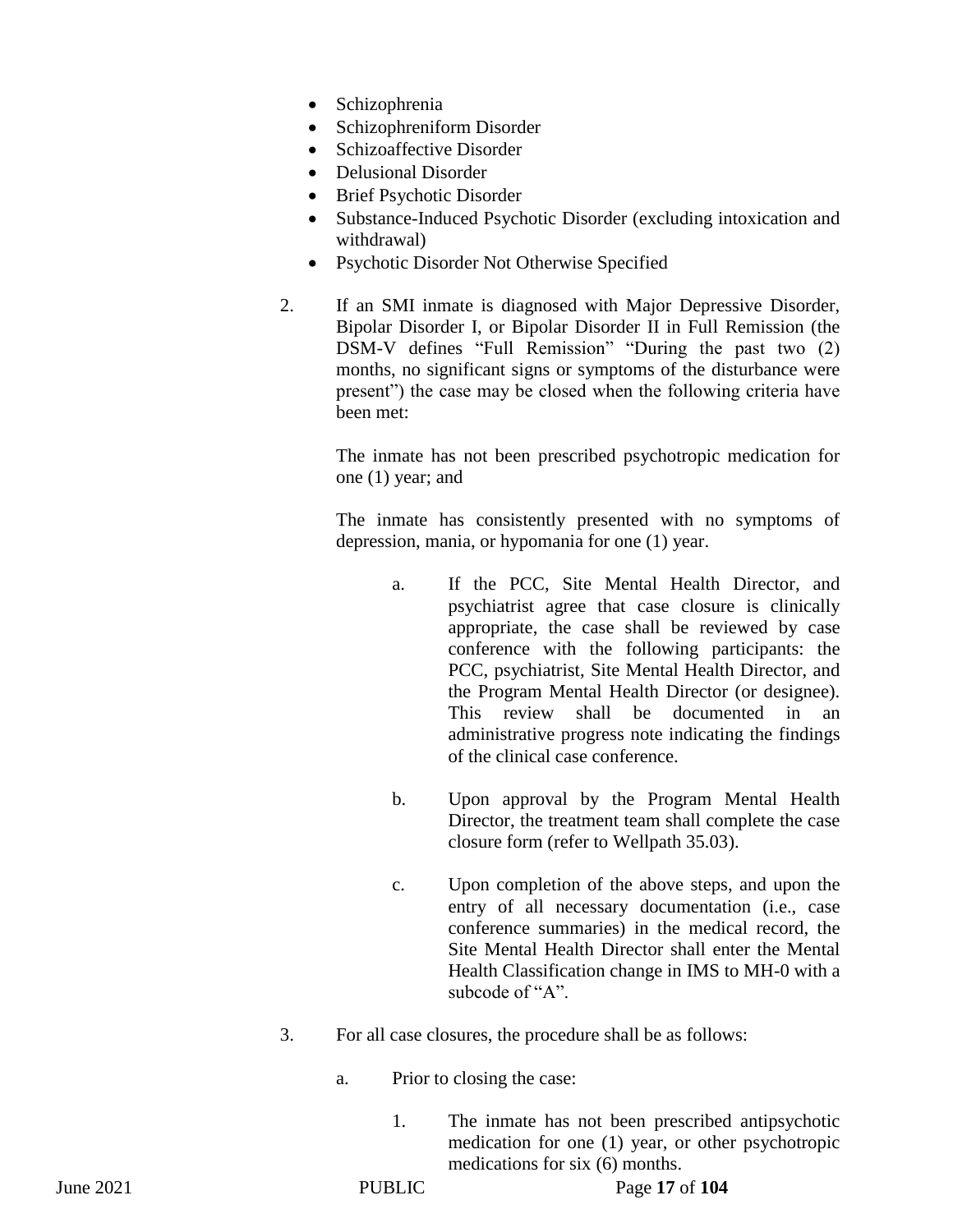- 2. The Primary Care Clinician (PCC) shall present the rationale for case closure to the Site Mental Health Director. The Site Mental Health Director shall conduct a record review to ensure that the inmate's behavior and clinical presentation meets the criterion outlined above. This review shall be documented in an administrative progress note indicating the findings of the record review. The Site Mental Health Director may conduct a face-toface evaluation when clinically indicated.
- 3. If the Site Mental Health Director determines that case closure is clinically appropriate, a staff psychiatrist shall conduct a face-to-face evaluation for any inmate prescribed medication in the prior year. This evaluation shall be documented in a progress note.
- 4. Upon completion of the above steps, a case closure form will be completed, signed and placed in the medical record. The Mental Health Classification code shall be updated by the PCC in IMS.

## **650.06 MENTAL HEALTH CLASSIFICATION**

#### A. Mental Health Classification System

The mental health classification system identifies the level of mental health services that an inmate requires due to the inmate's mental health needs and serves as a guide to mental health staff outlining recommended treatment interventions. The mental health codes and subcodes are set forth in Attachment #2.

- B. Assignment and Review of Mental Health Codes and Subcodes
	- 1. The inmate's PCC shall determine an inmate's initial mental health code and subcodes within fourteen (14) days of a mental health appraisal conducted pursuant to 103 DOC 650.04 (A) or (B) *Admissions.*

#### Mental Health Codes shall be defined as:

MH 5 Severe functional impairment due to a mental disorder; hospitalized at Bridgewater State Hospital or the Department of Mental Health under MGL 123 Section 18a.

MH 4 Serious functional Impairment due to a mental disorder; approved for a Residential Treatment Unit level of care.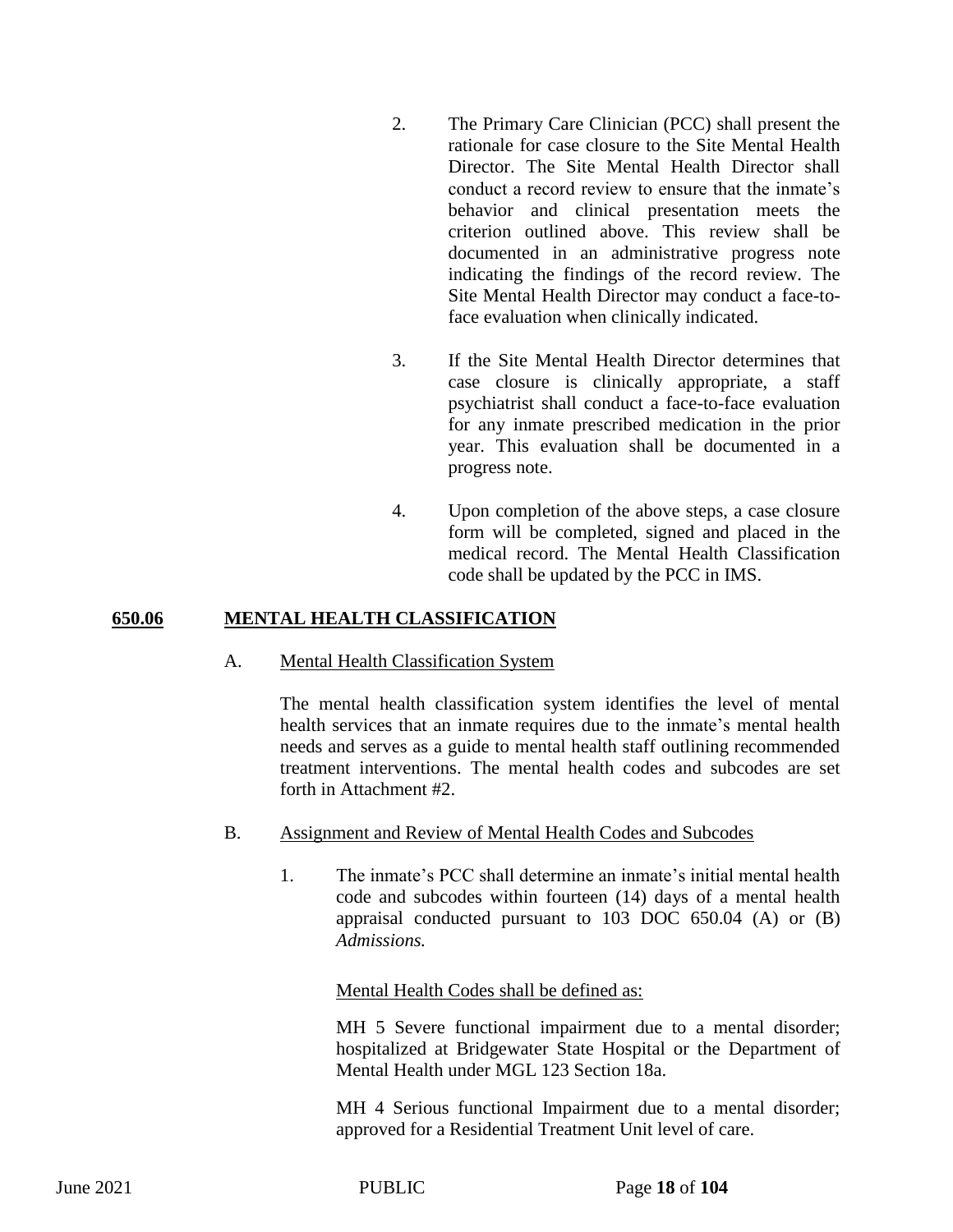MH 3 Moderate functional impairment; requires routine and ongoing mental health service contacts.

MH 2 Mild functional impairment; demonstrates stability with minimal mental health service contacts.

MH 1 Case Management; demonstrates stability without routine mental health contacts, but may warrant monitoring due to continuation of psychotropic medication or designation of a SMI diagnosis.

MH 0 No On Going Mental Health Services; Closed Mental Health case.

MH 9 Pending Evaluation; disposition under review.

Sub Codes shall be defined as:

"A" Inmate meets definition for Serious Mental Illness (SMI).

"B" Inmate is actively prescribed psychotropic medication by a provider.

"C" Inmate is actively prescribed a psychotropic medication that requires nursing administration and 7-day per week nursing coverage.

"D" Inmate has a history of self-injurious behaviors.

2. As frequently as the inmate's mental health needs dictate, the PCC or a Qualified Mental Health Professional shall review and update the mental health classification codes and subcodes of each inmate with an Open Mental Health Case. At a minimum, the mental health codes and subcodes shall be reviewed at the time of the inmate's treatment plan update, as set forth in 103 DOC 650.05 (J) *Open Mental Health Cases and Treatment Plans*

Individual Treatment Plans should reflect the following treatment interventions at minimum based on the designated classification code:

MH4 – Weekly group programming in the approved program unit and at least one (1) individual session every thirty (30) days. Treatment Plan Review to be completed at least every 90 days.

 $MH3 - At least one (1) individual session every thirty (30) days.$ When available, assignment of group outpatient programming as clinically indicated based on the Treatment Review.

MH2 – Mental health contact at least one (1) time every thirty (30) days in individual or group sessions. If group intervention is primary modality, contact must occur two (2) times per month; at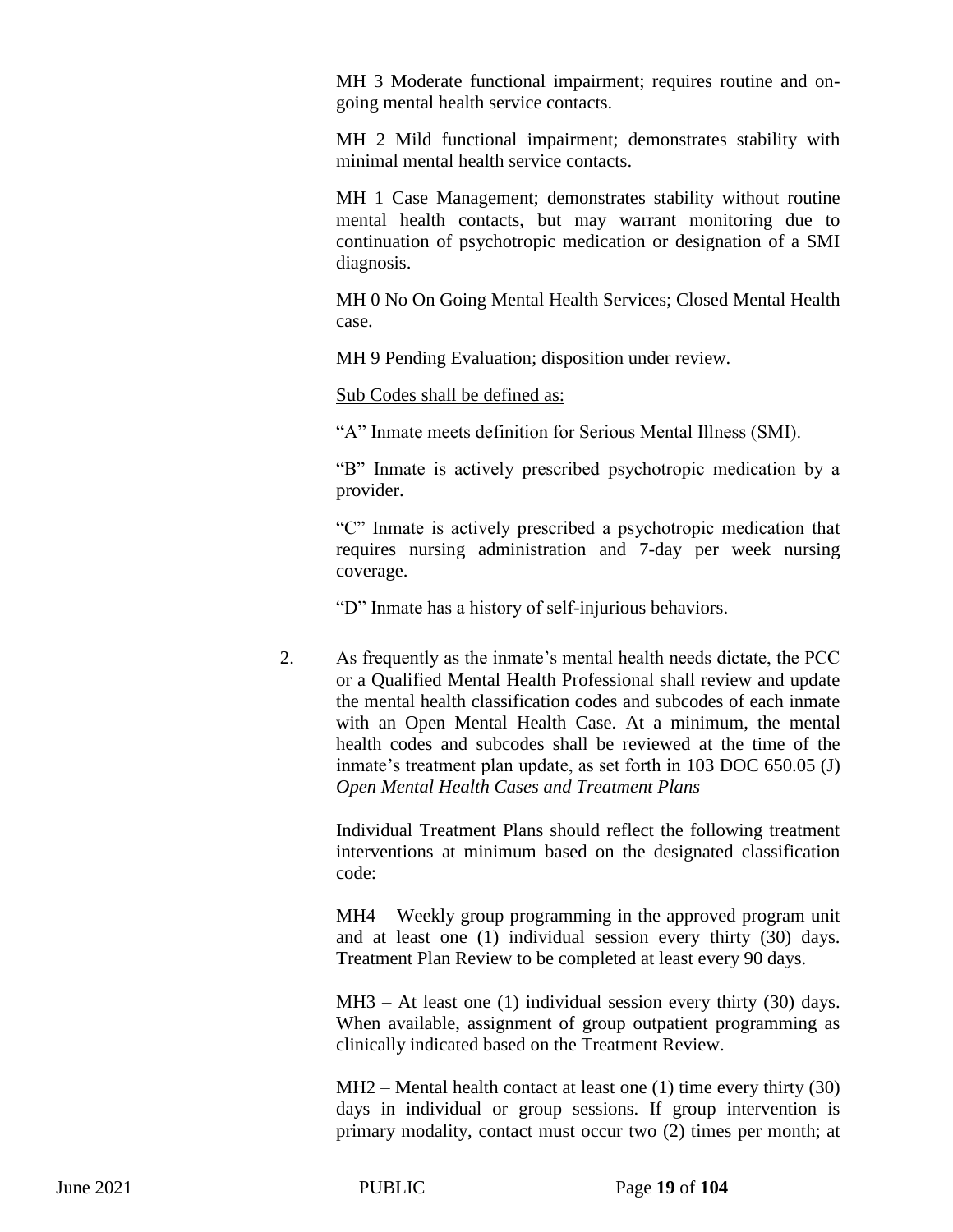minimum an individual session shall be held within every ninety (90) days.

MH1 – Case Management; at minimum a group or individual session will be held one (1) time every thirty (30) days. [A subcode of "B" or "D" is permitted; however a subcode of "A" or "C" may not be a MH1 designation.]

MH0 – No Mental Health Services; PRN and crisis services only.

MH9 – Pending Evaluation; assessment within thirty (30) days and/or four (4) mental health contacts resulting in a determination for on-going Mental Health Services and Mental Health Classification Code.

- 3. Upon receipt of a court-approved petition filed pursuant to G.L. c. 123, § 18(a), the sending mental health team shall change the Mental Health Classification to MH-5 prior to patient transport.
- 4. Upon discharge to a prison from Bridgewater State Hospital State Sentenced Units or from a Department of Mental Health facility, the PCC shall review the inmate's mental health codes and subcodes.
- 5. Upon referral to or discharge from residential treatment unit level of care, the Program Mental Health Director shall review and approve (1) the decrease of a mental health classification from MH-4 to a lower classification, and (2) the increase of a mental health classification to MH-4 from a lower classification.

## C. Documentation of Mental Health Classification

All changes to an inmate's mental health classification and/or subcodes shall be entered immediately in the inmate's medical record and in IMS by the PCC or a member of the mental health team.

## **650.07 PSYCHOTROPIC MEDICATION**

A. General

Psychotropic medications may be utilized as one facet of a multi-faceted treatment program. Each inmate who is prescribed psychotropic medications shall be considered an open mental health case and shall be followed by a Primary Care Clinician.

- B. Prescription and Discontinuation
	- 1. The following clinicians may prescribe psychotropic medication:
		- A Psychiatrist;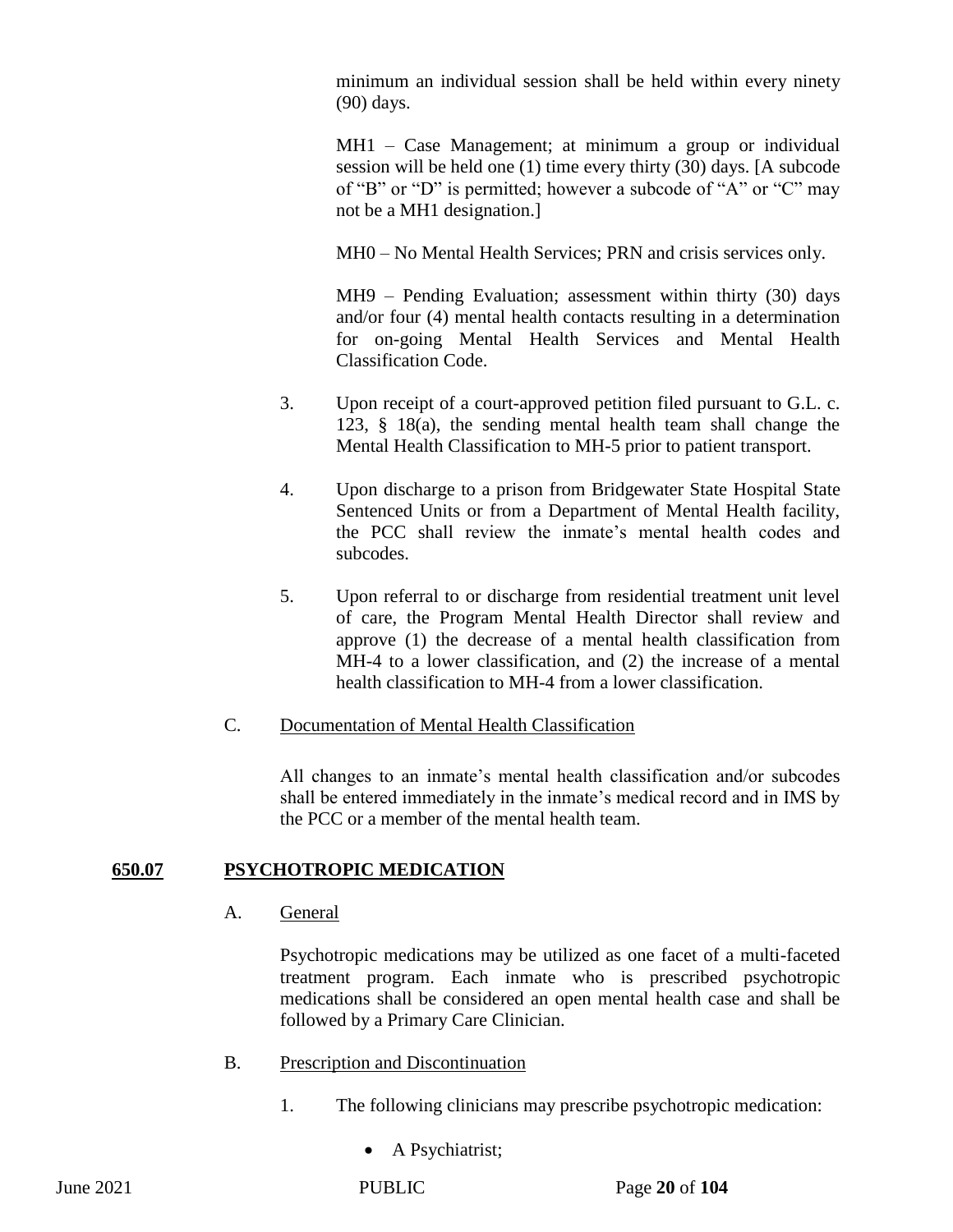- An advanced practitioner(i.e., a Clinical Nurse Specialist or Psychiatric Nurse Practitioner) with the authorization of the Program Psychiatric Director and under the supervision of the Site Medical Director or site Psychiatrist; and
- In an emergency, a Physician who is trained or experienced in the use of psychotropic medication.
- 2. Except in an emergency, psychotropic medication may be prescribed only following a physical examination consisting of the measurement of blood pressure, temperature and pulse readings, and a review of the admission examination and/or most recent periodic health examination which shall occur annually for all inmates prescribed psychotropic medications. In an emergency, the physical examination and review of the health examination shall be performed as soon as practical.
- 3. The prescribing clinician shall inform the inmate (and document that he/she/they has done so) of the reasons for the prescribed medication(s), the anticipated benefits, probable consequences if medication is not accepted, and the possible major side effects of the medication(s). This information shall be reviewed with the inmate by face-to-face encounters at least every ninety (90) days or each time the medication regimen is changed. The prescribing clinician shall note, in the medical record, a statement of progress that reflects response to and changes in medications.
- 4. A Psychiatrist or an advanced practitioner under the supervision of a Psychiatrist may discontinue the use of psychotropic medication.
- 5. The decision to initiate or discontinue psychotropic medication and the rationale for such decisions shall be documented in the medical record. Documentation of psychiatric medication shall be entered on the IMS Medical Orders Screen and as a mental health classification sub-code on the IMS Mental Health and Substance abuse history screen.

## C. Dispensing

- 1. Medications administered to inmates on therapeutic supervision or in Restrictive Housing shall be crushed whenever possible. In those instances where the prescribed medication cannot be crushed or it would be clinically contraindicated to do so, the use of liquid medication shall be considered.
- 2. Inmates who are on therapeutic supervision shall be removed from their cell prior to medication administration. A complete visual inspection of the inmate's mouth shall be made by correctional staff to insure that medications are swallowed and not hoarded.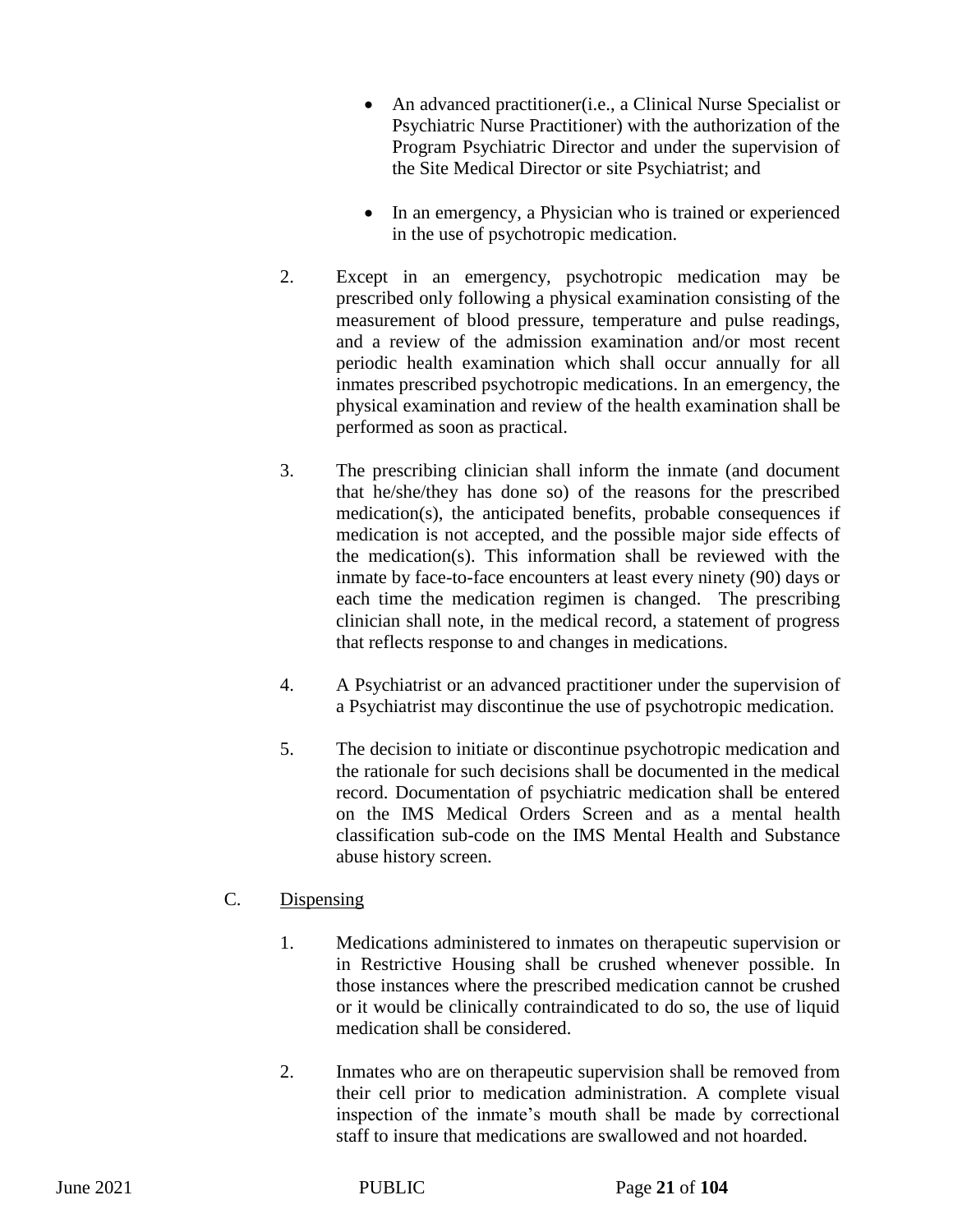## D. Monitoring and Compliance

The mental health contractor shall establish written policies and procedures for the purpose of monitoring inmates' degree of compliance with their medication orders, including written guidelines for the degree of compliance required for specific drugs and dosages. All procedures shall adhere to the following guidelines:

- 1. The prescribing clinician shall complete a semi-annual AIMS scale or similar instrument on all inmates who are prescribed antipsychotic medication.
- 2. The inmate's compliance with prescribed psychotropic medication shall be documented in the medication administration record (MAR).
- 3. For the purpose of determining an inmate's compliance with psychotropic medication, non-compliance shall constitute the following: Three (3) consecutive doses missed, or fifty percent (50%) of doses missed in one week, or a pattern of significant noncompliance.
- 4. An inmate's failure to appear to receive prescribed medication shall be noted on the medication administration record (MAR) or medication non-compliance log.
- 5. An inmate's report or exhibition of medication side effects shall be documented and conveyed to the mental health team for a psychiatric referral.
- 6. All medication administration record (MAR) and medication noncompliance logs shall be reviewed on a daily basis to identify noncompliant inmates. The list of non-compliant inmates shall be provided to the attending physician and psychiatrist on a bi-weekly basis, unless the situation requires immediate attention.

# E. Treatment Non-Compliance and Refusal

- 1. An inmate who repeatedly refuses his/her/their psychotropic medication, or has developed an intermittent pattern of noncompliance, shall be referred to the Site Mental Health Director for counseling, and to the Psychiatrist for follow up as needed. The inmate shall be counseled regarding the possible consequences of medication refusal or non-compliance. This counseling shall be documented in the medical record.
- 2. If the inmate continues to engage in non-compliance with the taking of the medication, the inmate shall be requested to sign a refusal of treatment form. If the inmate declines to sign the refusal of treatment form, a clinician, with another staff person as a witness, shall enter a notation on the form documenting the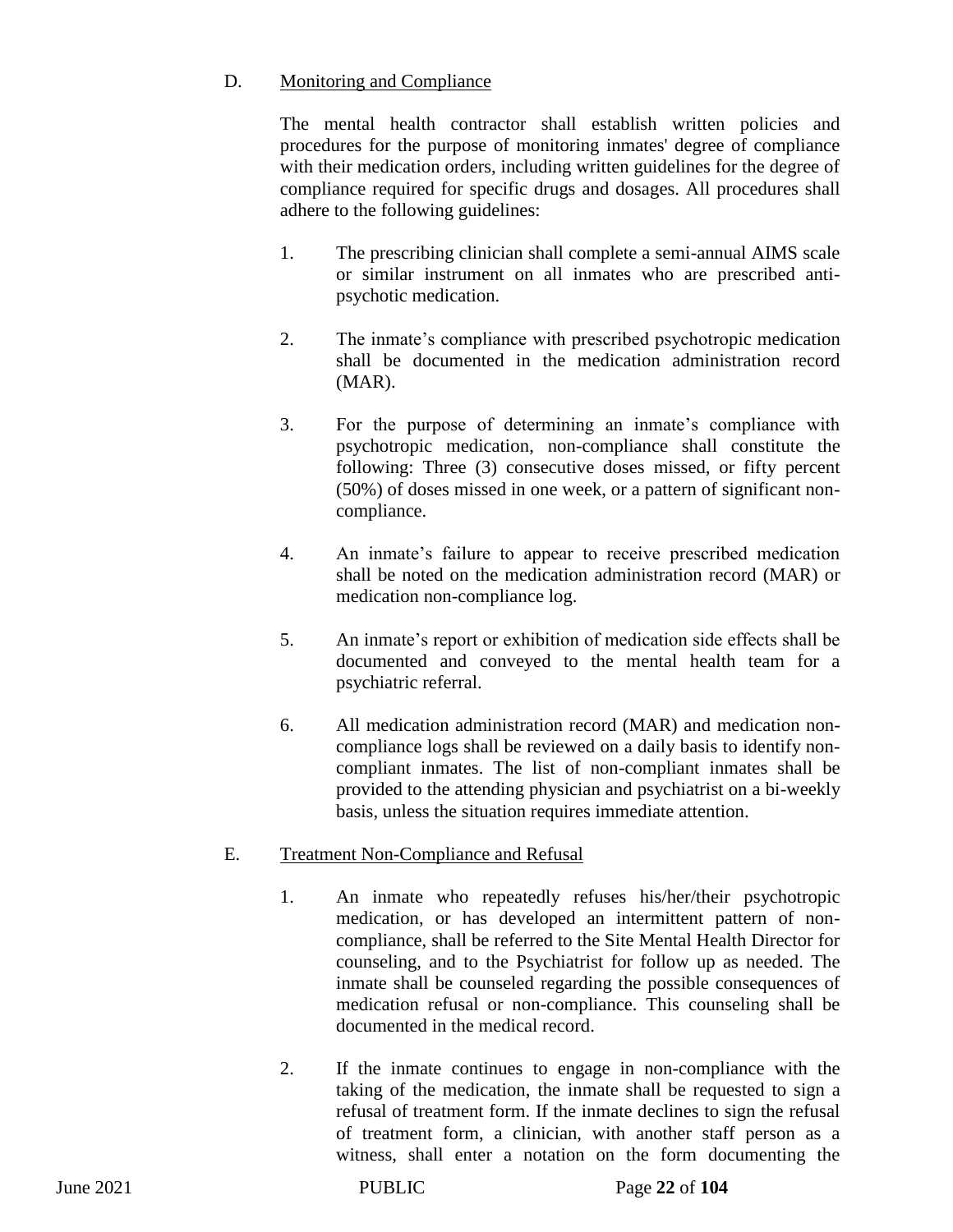inmate's refusal to sign. Both staff members shall sign the refusal form as witnesses. Documentation of all such encounters shall be entered in the medical record. An inmate's symptoms or complaints of medication side effects shall be reported to the Psychiatrist.

- 3. The Psychiatric provider shall see any Secure Treatment Unit inmate within 30 days of non-compliance with prescribed psychotropic medication.
- 4. The Site Mental Health Director may request a clinical case conference to consider the inmate's competence to refuse treatment and the need for a court-authorized treatment plan.
- F. Emergency Administration of Psychotropic Medication

The emergency involuntary administration of psychotropic medication is governed by 103 DOC 650.09 (D) *Emergency Involuntary Administration of Psychotropic Medication.*

- G. Non-Emergency Antipsychotic Medications for Incompetent Inmates
	- 1. General
		- a. Court authorization is required for the non-emergency provision of antipsychotic medications to an inmate who is not competent to provide informed consent. The nonemergency use of other psychotropic medications and nonpsychotropic medications requires the approval of either the inmate's legal guardian or health care agent (see 103 DOC 620, *Special Health Care Practices,* 620.12 - Health Care Proxy Guidelines).
		- b. Court authorization for inmates is sought from the Probate Court. Such authorization requires a judicial determination of incompetence and a substituted judgment determination. The Probate Court will also appoint a medical guardian for the purpose of monitoring the court authorized treatment plan ("Rogers" treatment plan). An approved Rogers treatment plan shall be filed in the medical record and entered on the IMS Medical Orders Screen.
		- c. The Program Mental Health Director shall provide the Director of Behavioral Health with an updated list on a monthly basis of all Probate Court Rogers orders and proposed candidates for such orders. A member of the mental health team shall enter information regarding approved Rogers orders on the IMS Medical Issues Screen.
	- 2. Procedure to Obtain a Court-Authorized Treatment Plan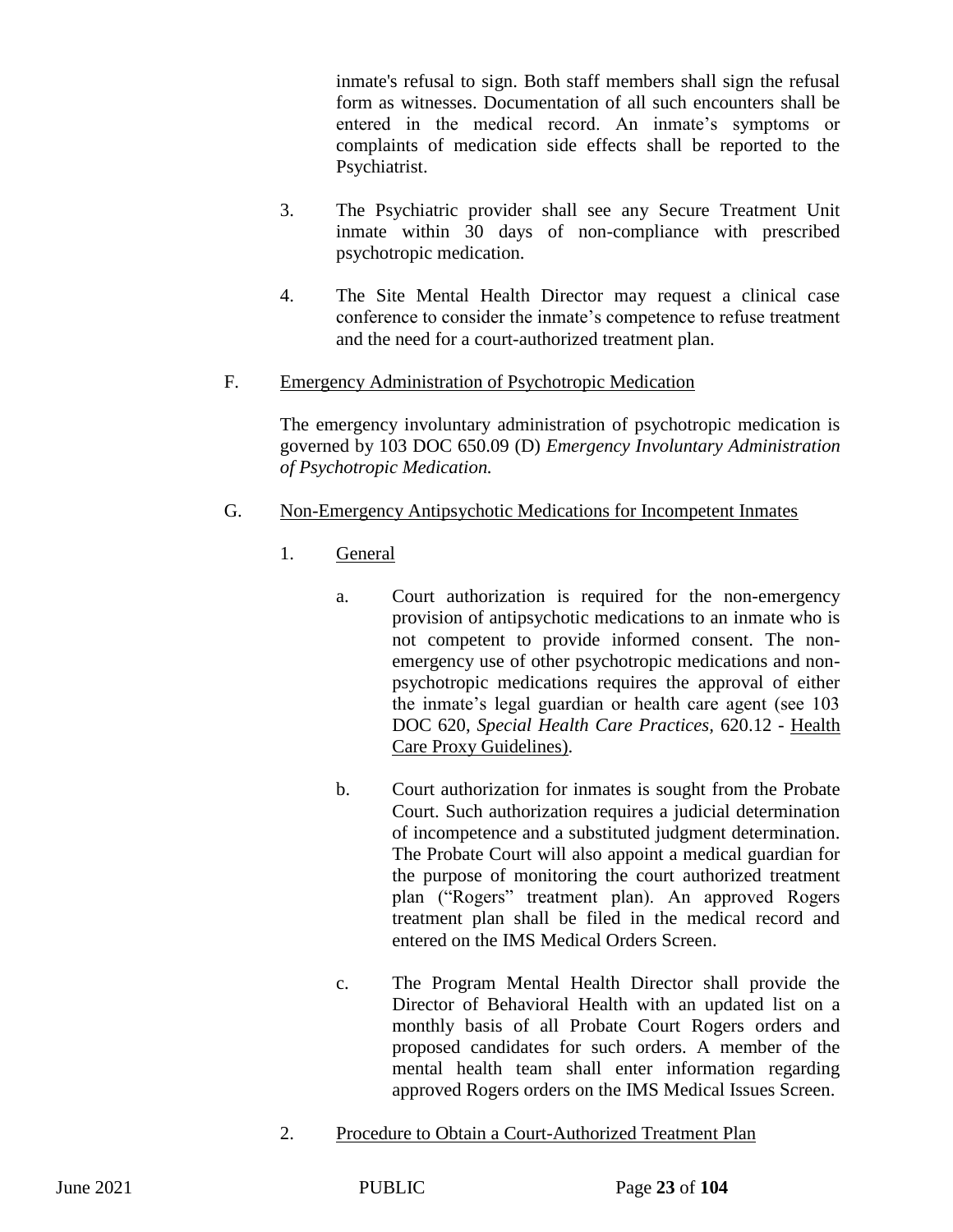- a. All requests to seek a court-authorized treatment plan for inmates shall be reported to the Director of Behavioral Health. The Director of Behavioral Health will consult with the Department of Correction Legal Division. The Mental Health Contractor shall cooperate with the Department of Correction by providing court testimony, affidavits, treatment plans and records as may be required to secure court authorization.
- b. All treatment plans submitted for court authorization should, when clinically appropriate, incorporate an intramuscular (IM) route of administration order as an alternative to oral administration.
- c. A case conference between Bridgewater State Hospital State Sentenced Units and prison mental health clinicians shall be scheduled prior to the discharge to the prison of a patient with a court-authorized treatment plan.

## 3. Documentation

- a. A court-authorized treatment plan shall be entered in the medical record and noted on the inmate's medication administration record (MAR).
- b. When an inmate is subject to a court-authorized treatment plan, the inmate's medication administration record will carry a notation on all pages that the psychotropic medications are ordered under the auspices of a Rogers order. A copy of the court-authorized treatment plan shall be filed in the medical record and referenced prior to any psychotropic medication changes to ensure that such changes are consistent with the treatment plan. Requests for court-authorized changes shall be submitted to the Director of Behavioral Health for referral to the Legal Division.
- c. Medical and mental health staff shall cooperate with, and provide relevant information to, the guardian/treatment monitor designated by the Court to monitor the treatment plan. The guardian/treatment monitor shall have access to the inmate's medical records. The treating Psychiatrist shall contact the guardian/treatment monitor, and, if necessary, the assigned Department of Correction counsel regarding all issues concerning the court-authorized treatment plan, including the approval of non-antipsychotic medications.
- 4. Involuntary Administration of Court-Authorized Treatment
	- a. Inmates receiving antipsychotic medication pursuant to a court- authorized treatment plan may not refuse to attend a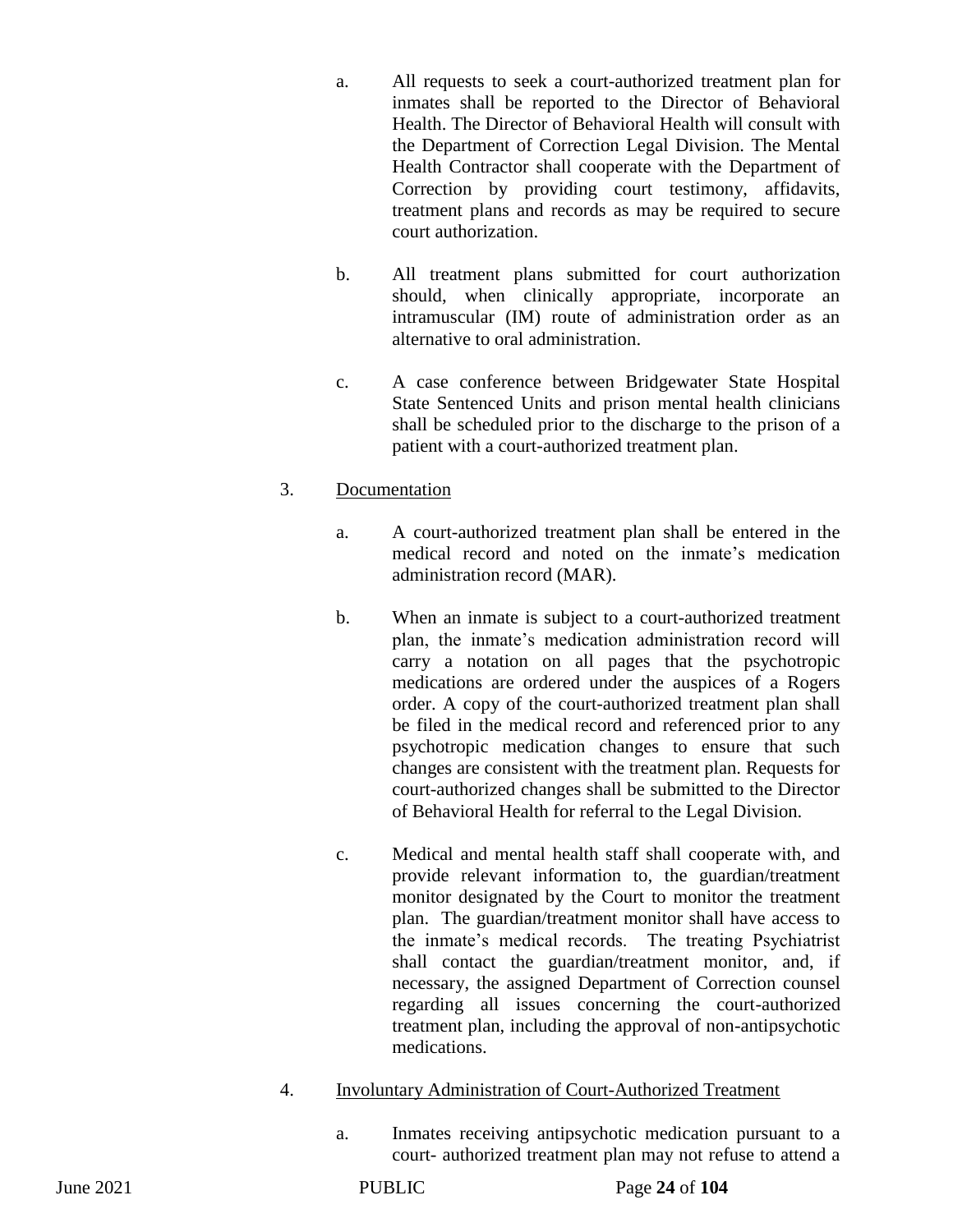medication line. Each Superintendent shall develop a written procedure, pursuant to 103 DOC 661, *Pharmacy and Medications*, to ensure that inmates attend the medication line and sign formal refusals when medication is not accepted.

- b. If an inmate with a court-authorized treatment plan refuses medication, a clinician shall inform the inmate that if he/ she/they refuses to take the medication by mouth, the inmate will be escorted to the Health Services Unit (HSU) pending mental health consultation and counseling. The onsite or on-call Psychiatrist shall be contacted immediately for assessment and appropriate intervention.
- c. If the inmate continues to refuse the medication following counseling by mental health staff, the Psychiatrist may order that the inmate be placed in mental health restraints in the HSU for the administration of intramuscular (IM) medication, where IM medication is incorporated in the court-authorized treatment plan. The Psychiatrist may also recommend alternatives to involuntary administration of IM medication.
- d. Continuation of restraints beyond the period of time required for the administration of medication must be authorized by a Psychiatrist in accordance with Section 650.08.

## H. Department of Mental Health Initiated Court Authorized Treatment Plans.

- 1. Upon the civil commitment of an inmate from a prison to a facility of the Department of Mental Health pursuant to G.L. c. 123, § 18, the Psychiatrist assigned to the prison shall consult with Department of Mental Health staff concerning medication issues, including the need to obtain a court- authorized treatment plan.
- 2. Upon the discharge of an inmate to a prison from a facility of the Department of Mental Health with a court-authorized treatment plan obtained by the Department of Mental Health, the courtauthorized treatment plan shall be administered as provided herein.

## **650.08 EMERGENCY MENTAL HEALTH SERVICES**

A. Referral for Emergency Mental Health Services

Any staff member believing an inmate is at risk shall place an inmate under constant supervision, pending assessment and/or intervention by mental health staff.

B. Therapeutic Supervision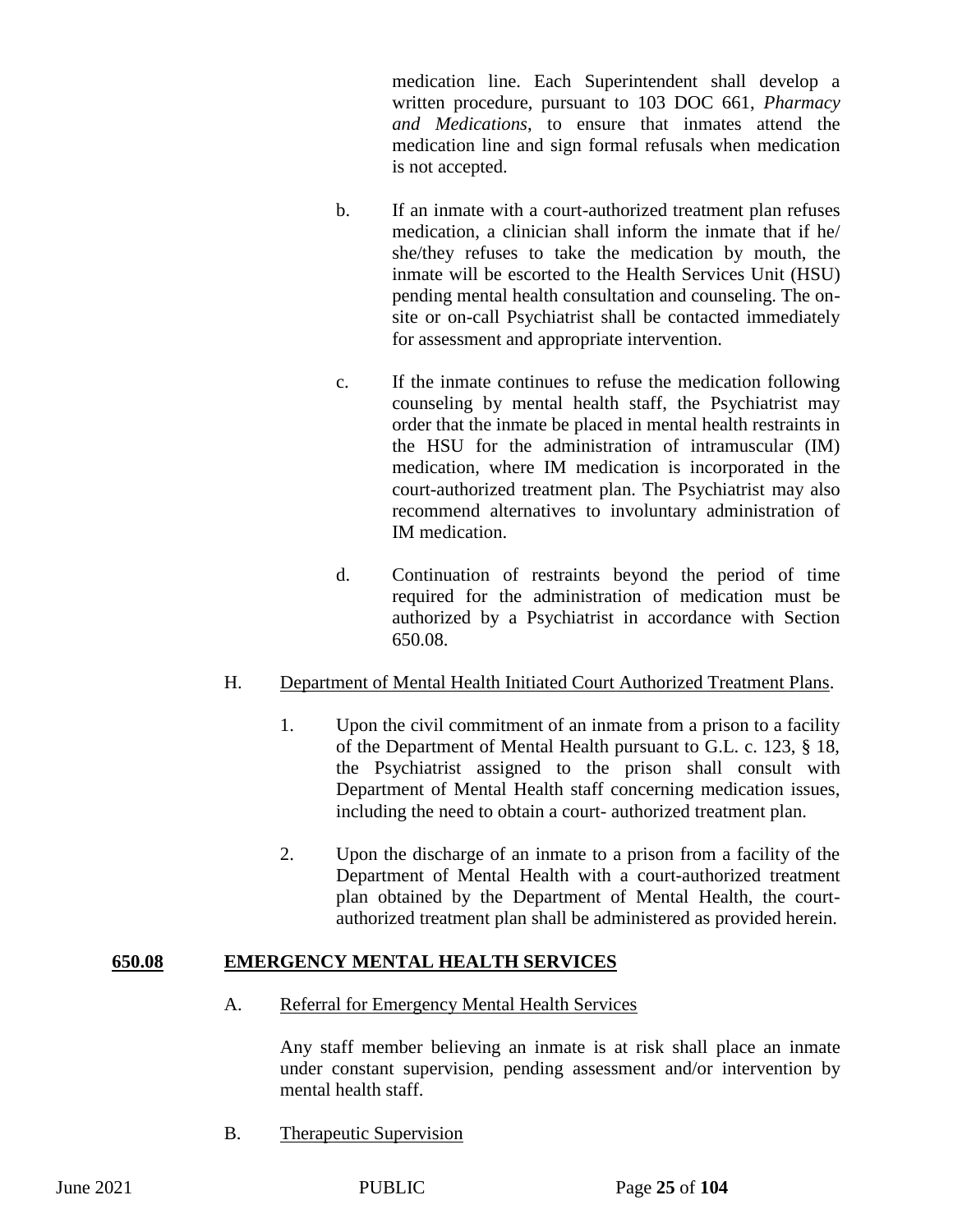#### 1. Therapeutic Supervision Cells

Each Superintendent shall designate specific therapeutic supervision cells in the Health Services Units (HSU) that have been designated as suicide resistant. The Superintendent, in conjunction with the Site Mental Health Director, may request that the Director of Behavioral Health approve the utilization of therapeutic supervision in cell locations other than in the Health Services Units. The utilization of therapeutic supervision in a cell outside of the HSU shall require constant observation if the cell has not been designated as suicide resistant. A current listing of the facility's designated therapeutic supervision cells shall be provided to the Director of Behavioral Health on an annual basis, or more frequently should the location or suicide resistant designation of those cells be changed. A site-specific procedure shall also be forwarded to the Director of Behavioral Health which outlines which cells will be used as overflow therapeutic supervision cells in the event that all other cells are occupied.

#### 2. Initiation of Therapeutic Supervision

Any inmate whose presentation is deemed concerning and warrants some level of increased observation, regardless of the inmate's mental health diagnosis, shall be placed on therapeutic supervision.

## 3. Level of Supervision

A Qualified Mental Health Professional shall determine the level of supervision indicated for therapeutic supervision. The determination of the level of supervision shall not be dictated by the availability of bed space or staff; rather it shall be based upon the specific needs of the inmate requiring therapeutic supervision/therapeutic intervention.

There are two levels of therapeutic intervention:

- a. Constant Observation utilizes one-to-one supervision;
- b. Close observation utilizes checks within fifteen (15) minute intervals.

Constant Observation is indicated for an inmate who is actively suicidal, by threatening or engaging in self-injury and whom mental health staff consider to be at high risk for suicide. An inmate on constant observation shall be observed by a staff member on a continuous, uninterrupted basis. Although the observation itself is constant, the documentation shall occur at fifteen (15) minute intervals or more frequently when and as notable behaviors or events occur.

Close Observation is indicated for the inmate who is not actively or acutely suicidal, but who is expressing suicidal ideation and/or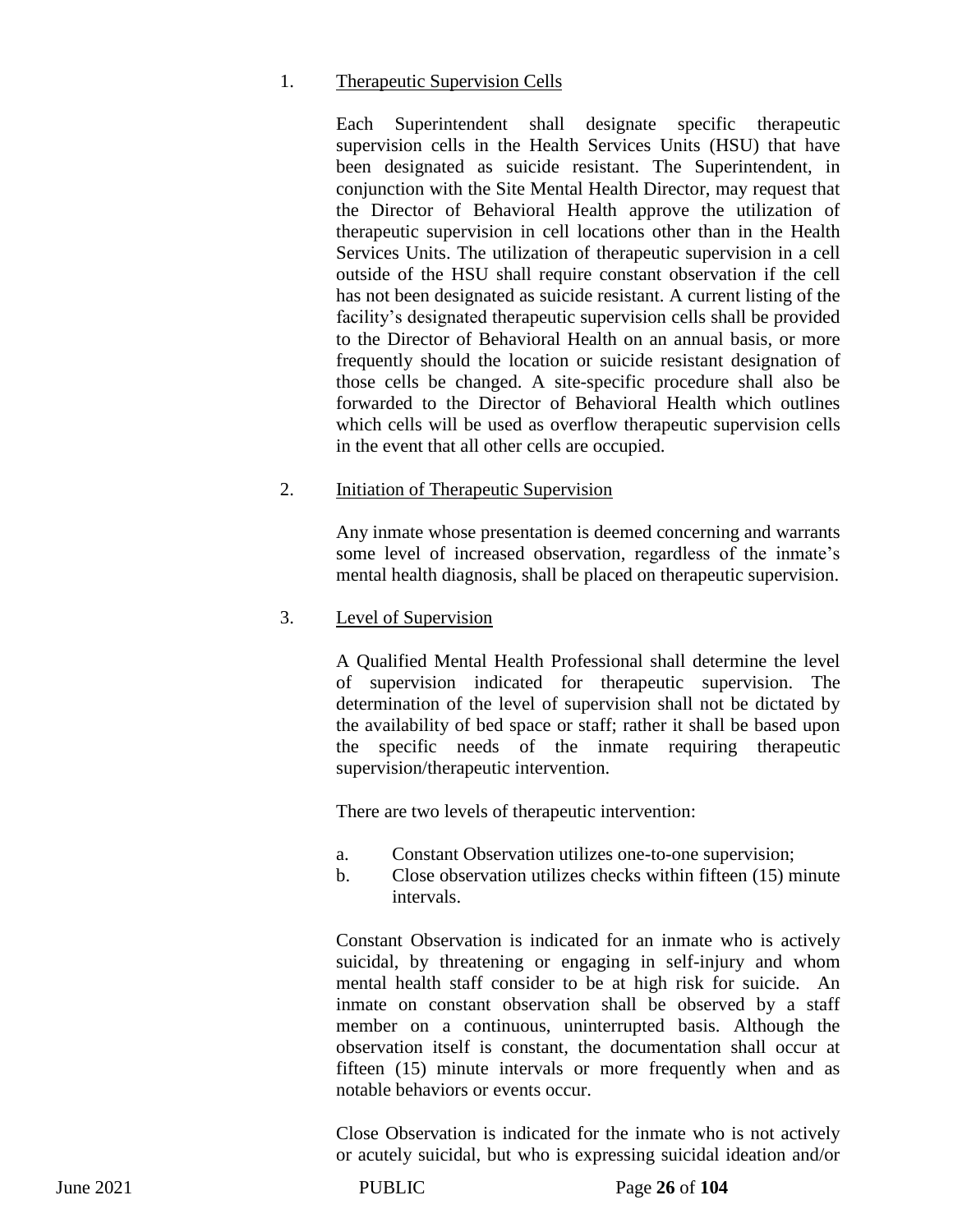who has a recent prior history of self-destructive behavior and whom mental health staff considers to be at low risk for suicide. In addition, an inmate who denies suicidal ideation or does not threaten suicide, but demonstrates other concerning behavior (through actions, current circumstances, or recent history) indicating the potential for self-injury, should be placed under close observation. An inmate on close observation shall be observed by staff at staggered intervals not to exceed every fifteen (15) minutes. Documentation shall occur at fifteen (15) minute intervals as such observation occurs.

Clinical indication for observation also includes other signs and symptoms which may indicate risk of safety.

Closed Circuit Television may be utilized as a supplement, but not as a substitute, for monitoring by staff observation.

Unless clinically contraindicated as delineated on an IMS therapeutic supervision form, and in accordance with instructions from mental health staff, the correctional staff member observing an inmate on therapeutic supervision shall converse with the inmate. The correctional staff member or the HSU correctional supervisor shall participate in the daily triage to discuss the interactions and progress of the therapeutic supervision. Notable issues shall be documented on the fifteen (15) minute Observation Check Sheet documentation.

#### 4. Out-of-Cell Assessment, Treatment and Intervention

As a matter of routine, inmates on therapeutic supervision shall be escorted from their cell to a confidential setting to participate in their individual mental health assessments, therapeutic sessions with their Primary Care Clinician, as well as to participate in therapeutic interventions and activities with mental health staff. Congregate activities with others on therapeutic supervision may occur as clinically indicated. Goals of such contacts may include the completion an individualized crisis plan and a collaborative safety plan if needed. A cell front assessment shall only be performed if the inmate refuses an out-of-cell assessment. A Qualified Mental Health Professional shall complete a progress note documenting an inmate's refusal of an out-of-cell assessment including the stated reason for the refusal and noting the completion of a cell front assessment. To the extent possible, an inmate should be seen for an out-of-cell assessment prior to discharge from therapeutic supervision and actuarial assessment tools shall be utilized to support any discharge determination.

#### 5. Documentation

a. Observation Check Sheet – The staff person conducting constant or close observation shall utilize the Observation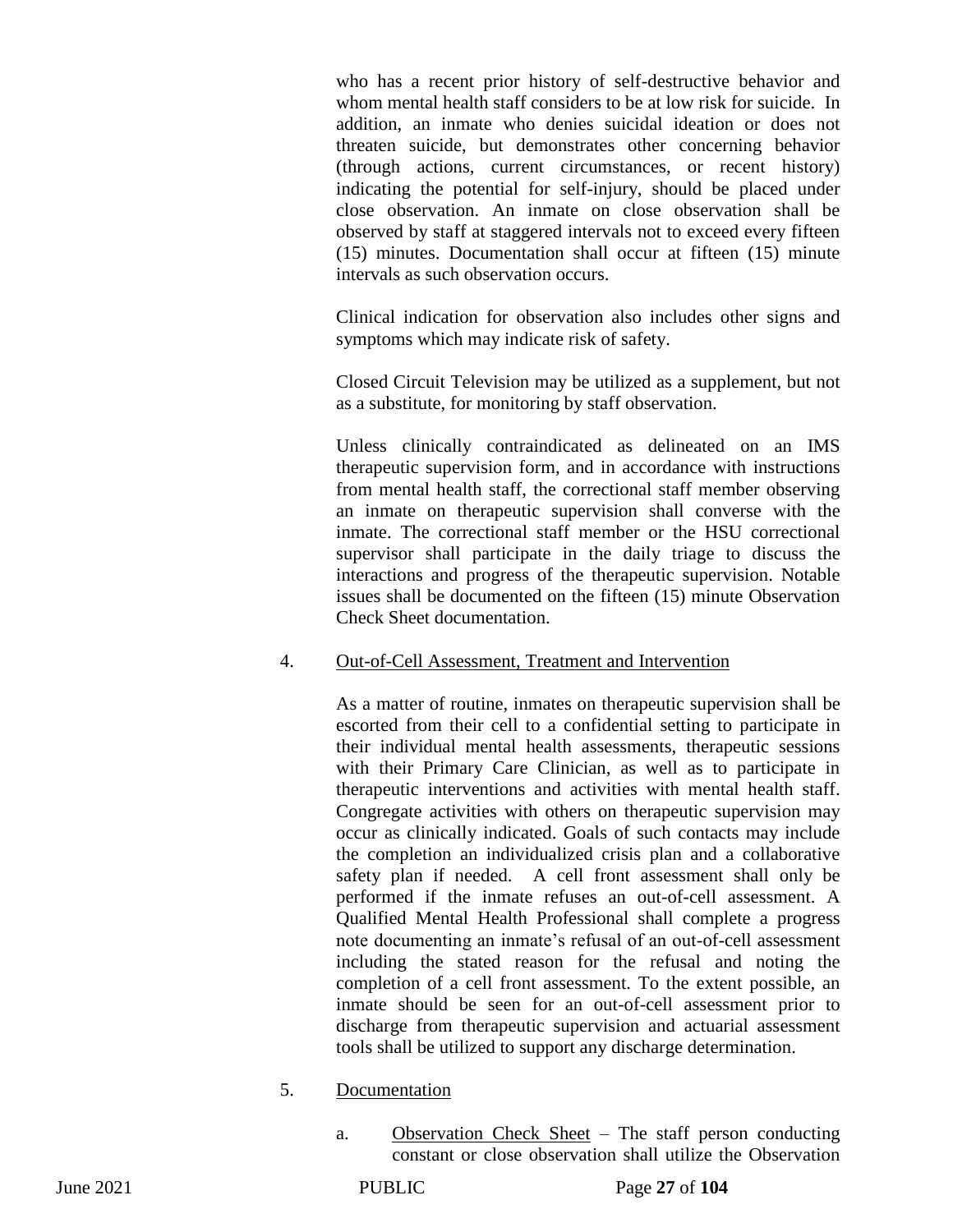Check Sheet (Attachment #8). The Observation Check Sheet shall be provided to mental health staff upon their request for review and in aid of assessing the inmate, and shall be discussed at daily triage. A copy of the completed Observation Check Sheet shall be reviewed by the Deputy Superintendent of Reentry and kept filed in the Deputy's Office.

- b. Inmate Management System A Qualified Mental Health Professional shall enter the requisite therapeutic supervision information in IMS. The reason for therapeutic supervision shall specify any special considerations for those monitoring such as self-embedding and/or insertion behaviors, self-injurious behaviors or any special monitoring requests such as hours of sleep, self-dialogue or isolative behaviors. After the conditions of the therapeutic supervision are entered, including level of monitoring, any contraindication to officer / inmate engagement and interaction, clothing and property allowances, recreation and other routine activities, the therapeutic supervision form shall be printed from IMS, and affixed to the cell door where the therapeutic supervision is being conducted. A copy of the completed IMS form shall be filed in the inmate's medical record.
- c. Medical Record A Qualified Mental Health Professional shall place a completed crisis treatment plan (refer to Wellpath 37.03) in the inmate's medical record documenting a suicide risk assessment and the justification for the level of observation. Thereafter, all therapeutic sessions, interventions, activities and daily assessments shall be documented in a progress note. Each day a completed IMS form, noting any changes in status or level of observation inclusive of increased treatment needs or alterations to the conditions must be completed. The daily assessment must indicate that there was clinical consultation/discussion with the Mental Health team or with the Mental Health Director. Should there be a medication related issue due to decompensation or noncompliance, the prescriber must be consulted and that consultation must be documented.

## 6. Conditions

a. Treatment- Inmates on therapeutic supervision shall receive multiple mental health sessions per day to address the individualized crisis treatment plan goals, address symptomology, increase socialization through individual and congregate activities as clinically indicated. If not clinically contraindicated, a minimum of three out of cell contacts per day shall be documented in the medical record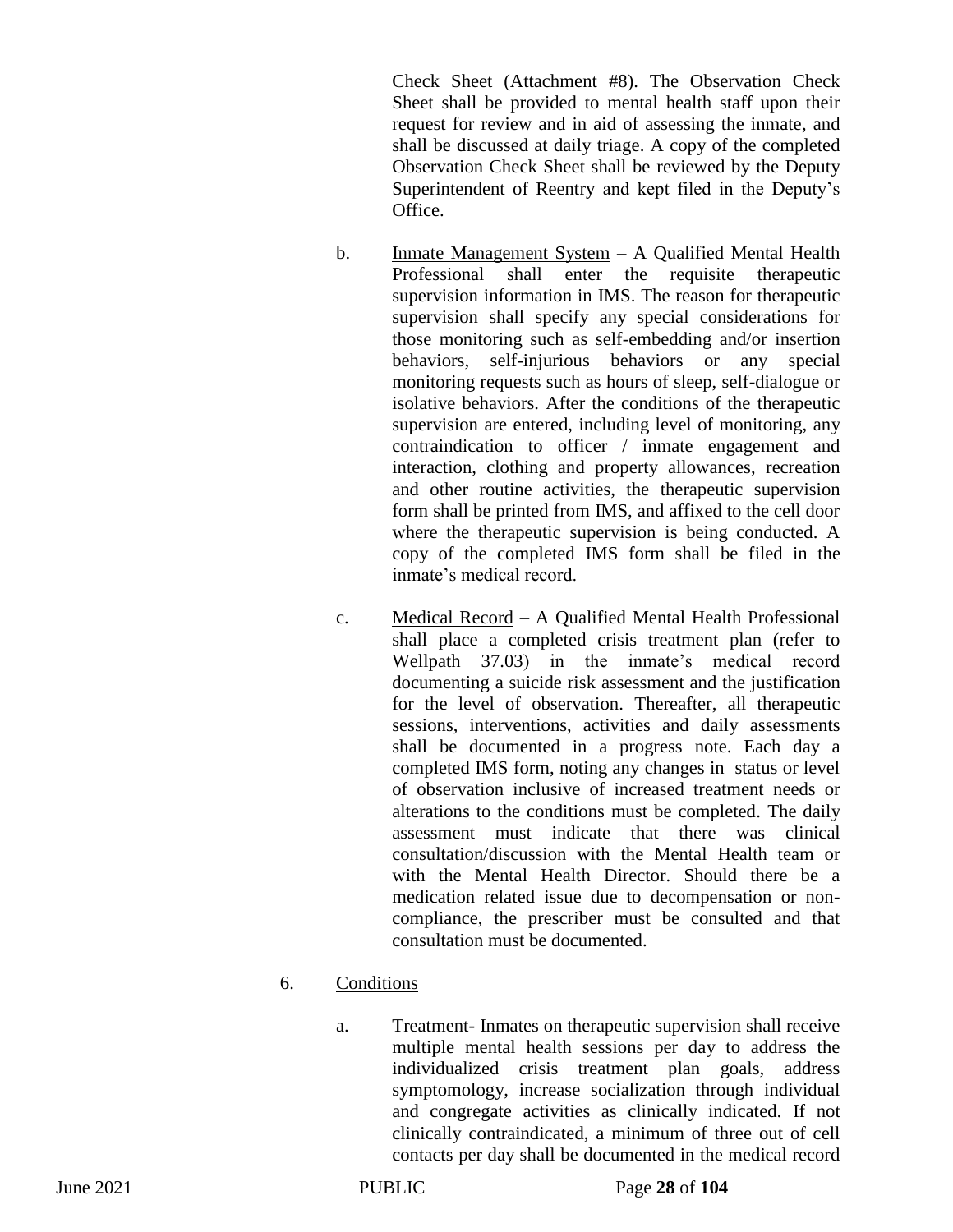clearly identifying the goal of the contact, the progress or lack thereof toward completion of the goals and a clear plan for ongoing treatment. Any diversion from the minimum contacts must be documented in the record, clearly identifying the clinical contraindication and alternative treatment interventions offered.

- b. Clothing A Qualified Mental Health Professional shall determine if clothing restrictions are clinically indicated and if the issuance of a safety garment is commensurate with the level of the inmate's risk for suicidal or selfinjurious behavior.
- b. Activities Inmates on therapeutic supervision shall be allowed all routine activities including family visits, telephone calls, and recreation unless there are security reasons precluding those activities, or if a Qualified Mental Health Professional conducting the therapeutic supervision evaluation determines that any such activity is clinically contraindicated. There must be documentation regarding clinical recommendations for the conditions of the therapeutic supervision.
- c. Shower Inmates on therapeutic supervision shall have shower access commensurate with their security level.

## 7. Attorney Visits

- a. Inmates on therapeutic supervision shall have unimpeded access to their attorneys at all times.
- b. Prior to any attorney or other legal visit with an inmate on therapeutic supervision, a Qualified Mental Health Professional shall conduct a clinical assessment and identify the appropriate conditions of the visit, consistent with the inmate's mental health status, including but not limited to whether the visit should be a contact or noncontact visit; the appropriate clothing; and the appropriate permissible property, if any (e.g. pen/pencil). These conditions shall be entered on the IMS Mental Health Watch screen.
- c. The Superintendent shall determine the location and conditions of any legal visit for an inmate on therapeutic supervision based upon the recommendations of the Site Mental Health Director and also upon the facility's ability to meet the restrictions imposed on the visit by the Site Mental Health Director, taking into account the physical plant and the safety and security concerns that exist within the facility. The Superintendent or designee shall be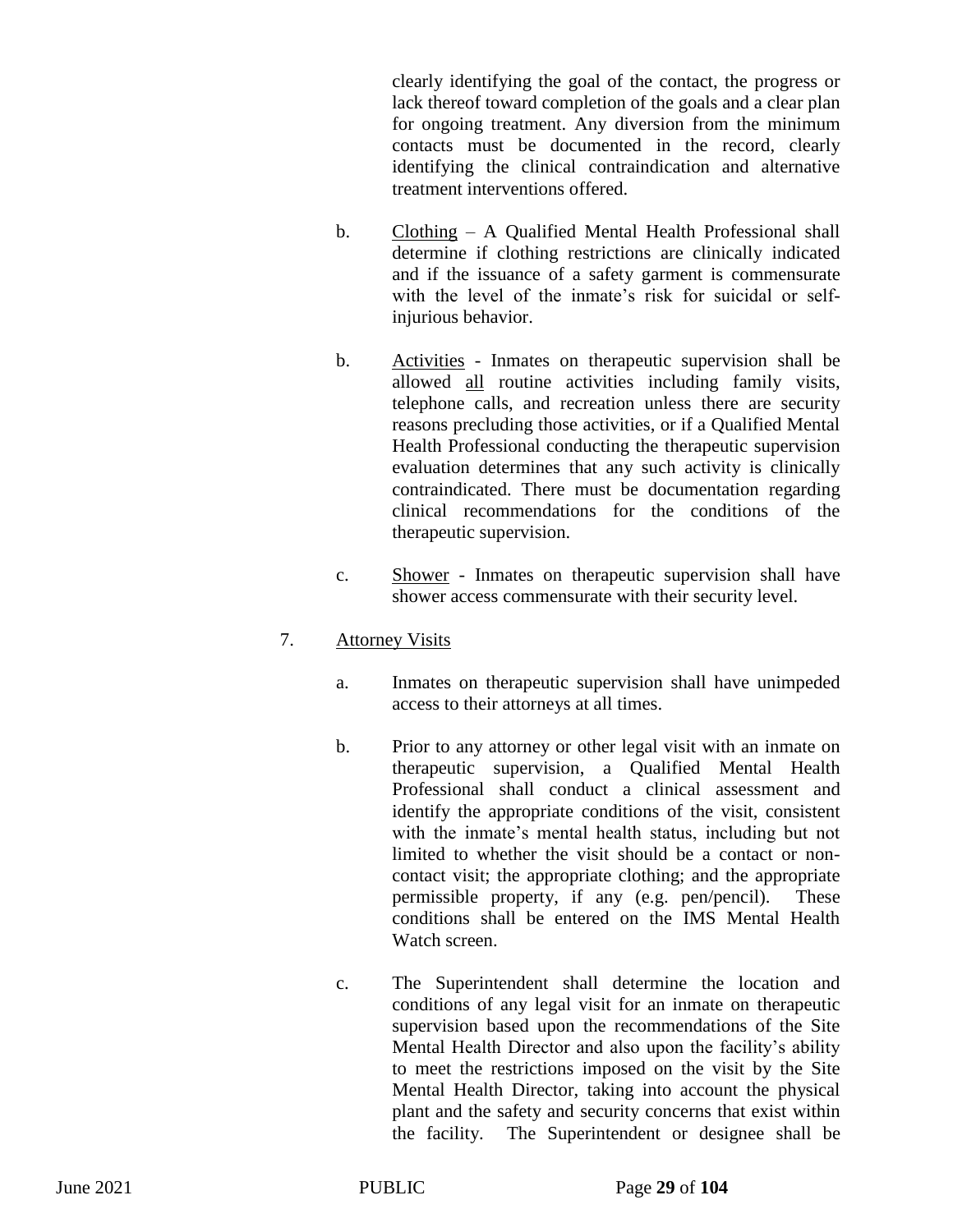responsible for notifying the attorney of the conditions and restrictions of any such visit.

d. All visits shall be entered on the IMS Inmate Schedule screen. All visits shall be supervised by a DOC employee for safety/security purposes. At the conclusion of all such visits, a clinician shall follow-up with the inmate to ensure that his/her/their mental status has not changed, and note the inmate's mental status in the inmate's medical record and on the IMS Mental Health Watch screen.

# 8. Duration and Discharge

- a. Therapeutic supervision shall be no longer in duration than necessary to deal with the mental health crisis that caused the inmate to be placed under observation. The goal is to safely discharge the inmate from therapeutic supervision to the inmate's housing unit within ninety-six (96) hours; however, any decision to discharge the inmate from therapeutic supervision shall be determined solely on the clinical judgment of mental health staff.
- b. In the event that an inmate is maintained on therapeutic supervision for more than seventy-two (72) hours and every seventy-two (72) hours thereafter, the Director of Behavioral Health and Program Mental Health Director shall be notified and consulted until the inmate is discharged from therapeutic supervision.
- c. An inmate shall not be discharged from a therapeutic supervision without an out of cell, face to face assessment with a qualified mental health professional and without a treatment team discussion of his/her/their case during mental health staff's daily team meeting or a discussion with the Mental Health Director on Saturday and Sunday. There must be documentation that the inmate's case was discussed with the MH team and/ or the Mental Health Director prior to the inmate being discharged from therapeutic supervision. Should there be a medication related issue, such as decompensation or non-compliance, the prescriber must be consulted and that consultation must be documented.
- d. An inmate placed on constant observation shall be downgraded to close observation for a reasonable period of time prior to being discharged from therapeutic supervision, unless the inmate has been placed on constant observation solely for the reason that the watch cell was not deemed to be suicide resistant. In such cases, the mental health clinician shall document the reason for the constant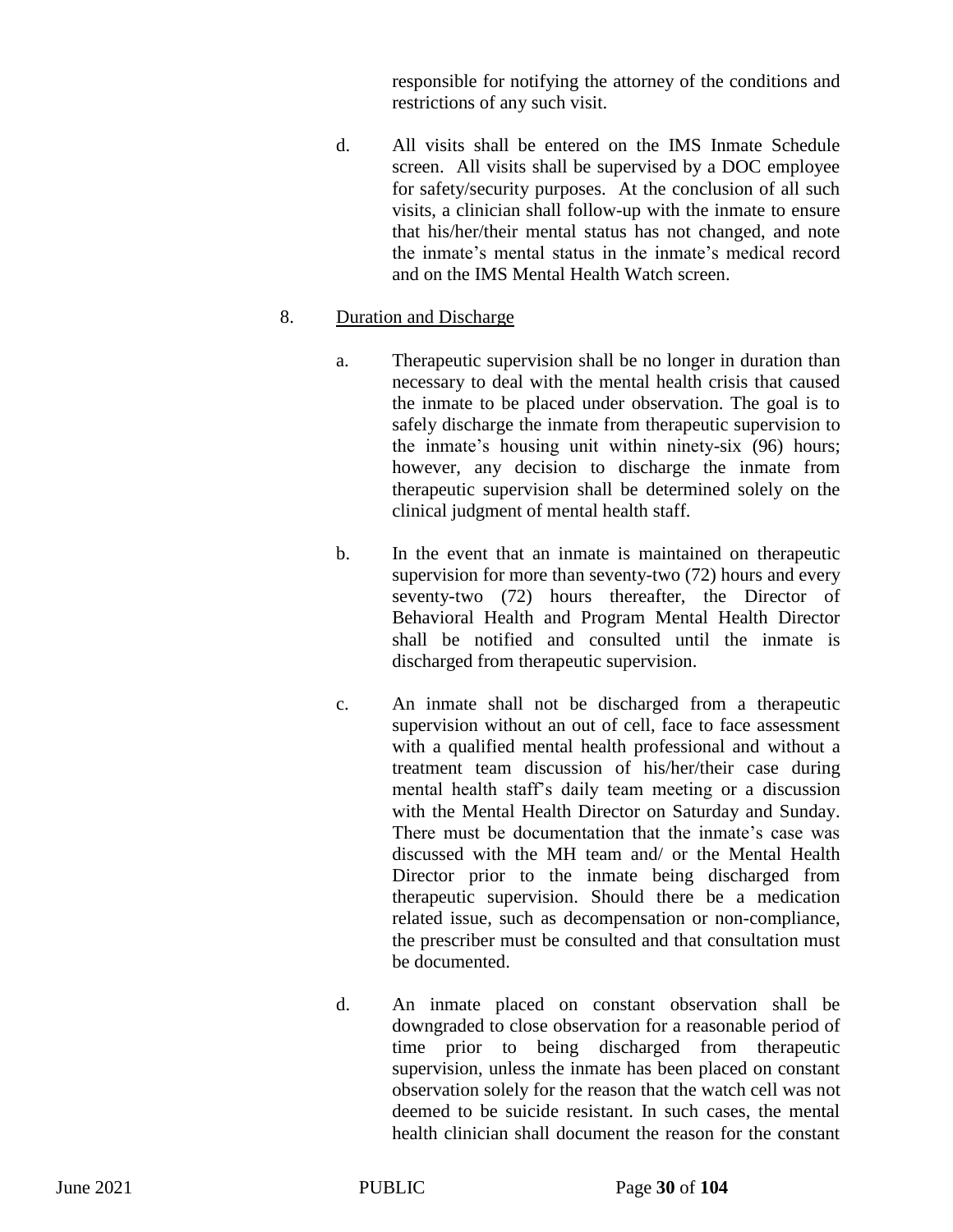observation status and note that inmate's clinically assessed risk level indicates only a close observation.

- e. A Qualified Mental Health Professional shall complete a Crisis Treatment Plan Discontinuation Form (refer to Wellpath 37.03) prior to discharging an inmate from therapeutic supervision. The discontinuation form must be completed citing the course of therapeutic supervision, the rationale for discontinuation, as well as the treatment plan and recommendations for the inmate. The form shall be filed in the medical record. The termination of the therapeutic supervision shall be entered on the IMS Mental Health Watch screen.
- f. After being discharged from therapeutic supervision, an inmate shall be assessed by a Qualified Mental Health Professional on the day of discharge following the return to their assigned housing unit or other placement to ensure the transition is successful, then again within seventy-two (72) hours and then again within seven (7) days, and a Mental Status Update form shall be completed (refer to Wellpath 39.01). If an inmate who has been discharged from therapeutic supervision is not on the active open mental health caseload, s/he should be assessed to determine the appropriate level of clinical follow-up required up to and including open for evaluation status.

## C. Mental Health Restraints

## 1. Purpose of Mental Health Restraints

- a. Imminent Danger to Self or Others When an inmate presents an imminent danger to self or others by reason of mental illness, the use of mental health restraints shall be considered. In this situation, mental health restraints constitute the treatment modality. However, mental health restraints may be ordered as a treatment modality only after determining that other available interventions are ineffective, inappropriate, or have failed previously (e.g., mental health contact, therapeutic supervision, medication).
- b. Involuntary Treatment Mental Health restraints may be utilized where necessary to facilitate the administration of involuntary medical or mental health treatment in an emergency or pursuant to a court order.

## 2. Authorization for Mental Health Restraints

a. Mental Health restraints may be ordered only by a psychiatrist or approved by the on-call psychiatrist as a temporary measure for the control of behavior. Under no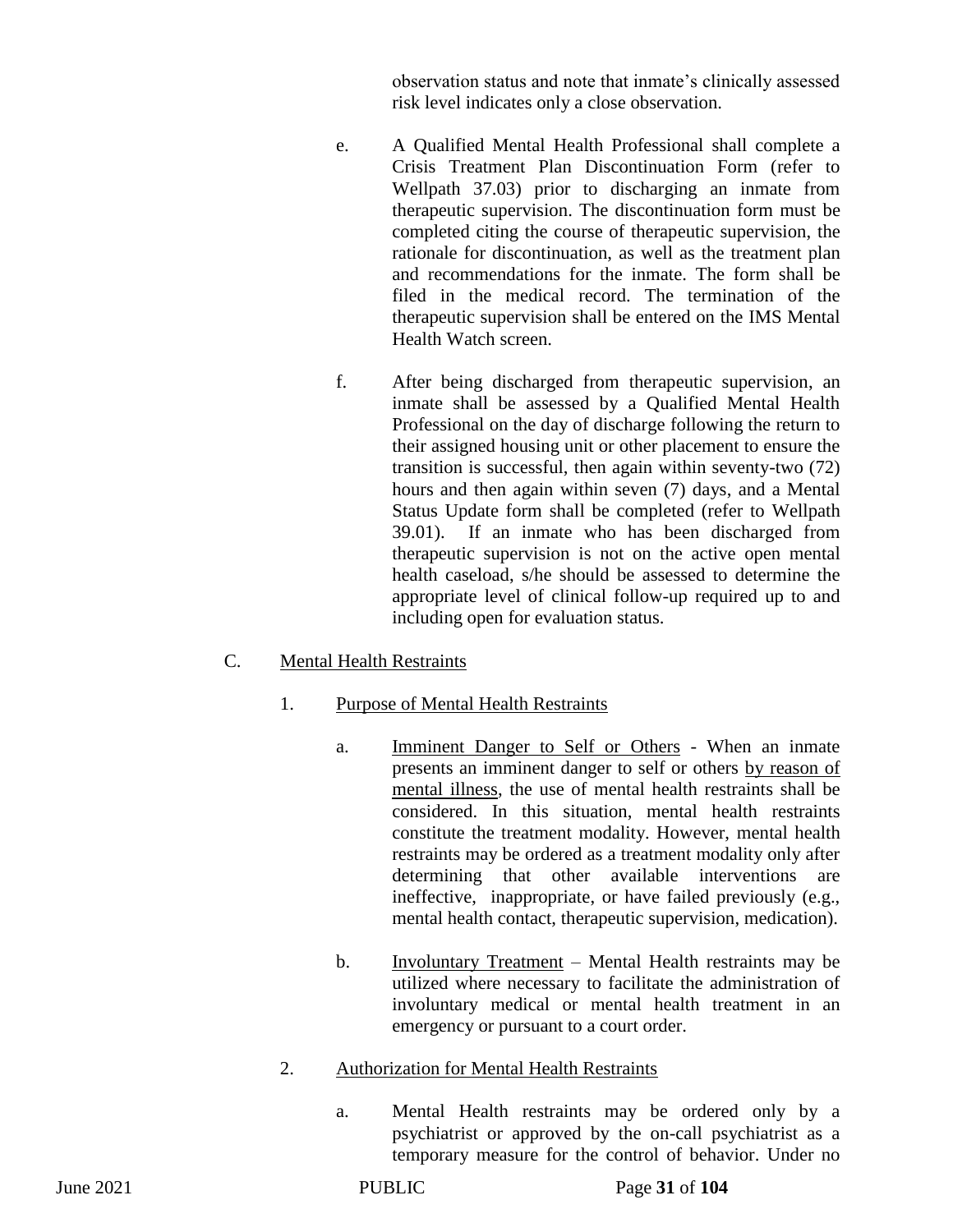circumstances shall mental health restraints be used as a disciplinary measure. Mental health restraints shall not be used as a convenience for facility medical staff, except as authorized by a court order.

- b. Mental health restraints may be ordered by a psychiatrist or approved by the on-call psychiatrist to restrict the movement of an inmate to allow for the safe involuntary administration of psychiatric medication. Such restraints should be utilized only if other less restrictive measures are deemed ineffective or inappropriate or have failed previously.
- c. Pro re nata (PRN) orders for mental health restraints are not permitted.

# 3. Forms of Mental Health Restraints

- a. Padded leather restraints may be used to secure an inmate in a supine or face up position to a secure bed for the purpose of restricting movement or behavior which may be harmful to self or others. Metal restraints may be used only if the inmate has a documented history of escape from soft restraints or ability to be uncontrolled in soft restraints.
- b. Padded wedges utilized to facilitate the involuntary injection of medication are not deemed mental health restraints.
- 4. Location

Mental health restraints shall be used only in specifically designated cells within HSUs and those cells shall be designated in the facility's site specific procedures. Alternative location plans, including the circumstances for such utilization, shall be submitted to the Director of Behavioral Health on an annual basis, or more frequently should the location plan or circumstances for utilization be revised.

- 5. Procedure for Using Mental Health Restraints
	- a. Whenever possible, prior to obtaining an order for mental health restraints, the Site Mental Health Director, or designee, shall be contacted. The Site Mental Health Director or designee shall consult with the on-site or oncall psychiatrist. The psychiatrist shall make a decision regarding the use of mental health restraints. The psychiatrist shall convey the restraint order to the appropriate on-site mental health or medical professional and appropriate medical staff.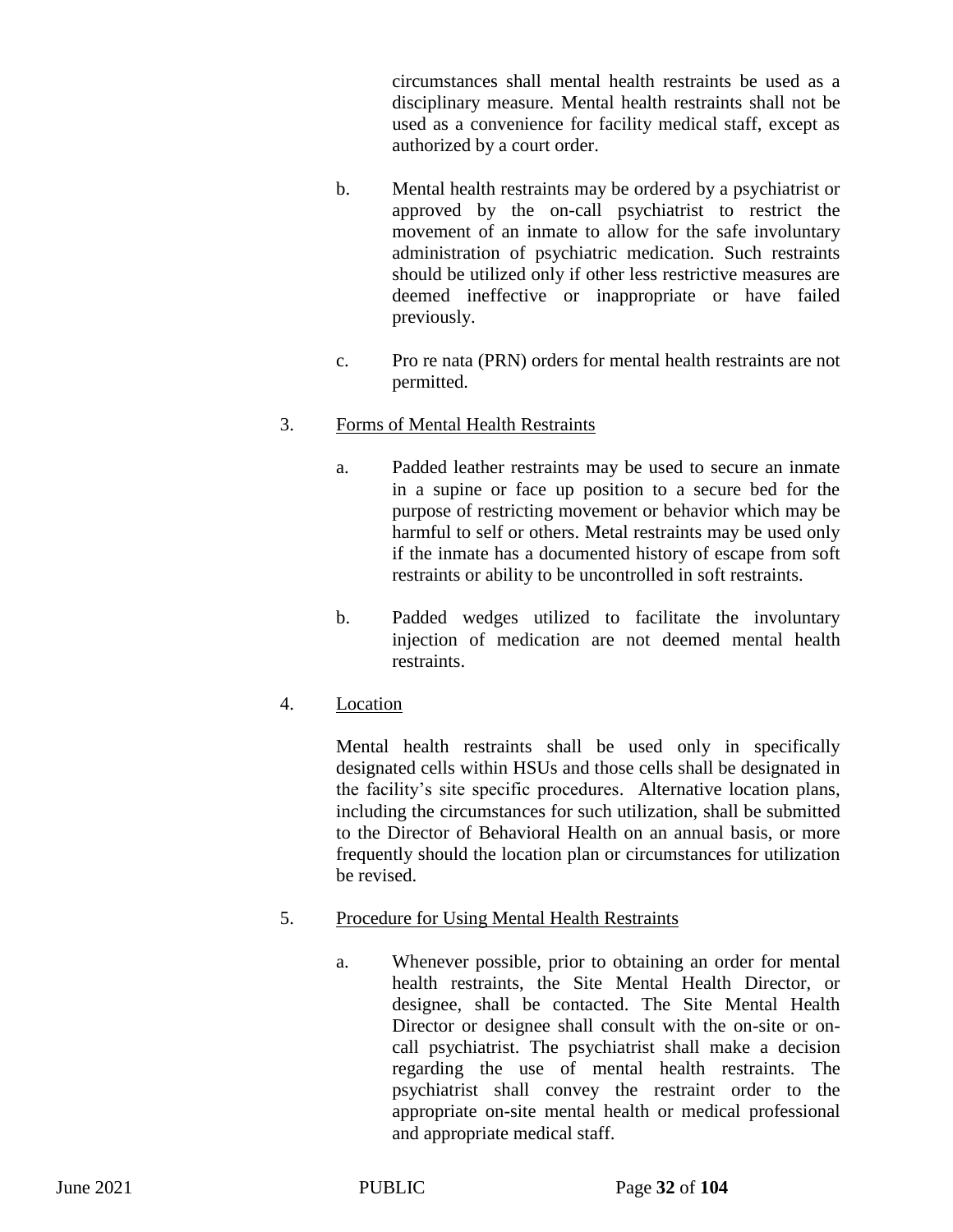- b. The Shift Commander shall be notified if the decision is made to place an inmate in mental health restraints. The Shift Commander shall direct the correctional staff in placing the inmate in restraints.
- c. Notwithstanding the psychiatric decision regarding the use of mental health restraints, the Superintendent may take any additional steps that the Superintendent deems necessary to ensure the safety and security of staff, the inmate and other inmates.
- d. To prevent the potential for positional asphyxiation, the following guidelines have been established to reduce the risk of harm to an inmate due to restraining an inmate:
	- i. Staff shall always maintain observation of a restrained inmate to recognize breathing difficulties or loss of consciousness. Staff shall be alert to issues such as obesity, alcohol and drug use, or psychotic behavior.
	- ii. Staff members shall never sit or put their weight on an inmate's back, chest or abdomen while the inmate is in restraints.
	- iii. In situations involving an unrestrained inmate who is resisting efforts of staff to regain control of him/her, staff may use their weight for only such period of time as is necessary to gain control of and/or restrain the inmate.
	- iv. If, as a result of a use of force, it becomes necessary to restrain an inmate to the ground, bed, floor, etc., the inmate, once handcuffed, shall, as soon as possible, be placed on the inmate's side. The inmate shall never be kept face down on his/her/their stomach. Staff shall take all possible efforts to avoid prolonged compression of an inmate's abdomen.
	- v. Staff at no time shall connect handcuffs to leg restraints.
	- vi. Inmates shall never be transported face down on their stomach (i.e., while using a stretcher, gurney, backboard or vehicle).
- 6. Medical Review of Inmates in Mental Health Restraints
	- a. Immediately following the placement of an inmate in mental health restraints, medical staff shall conduct an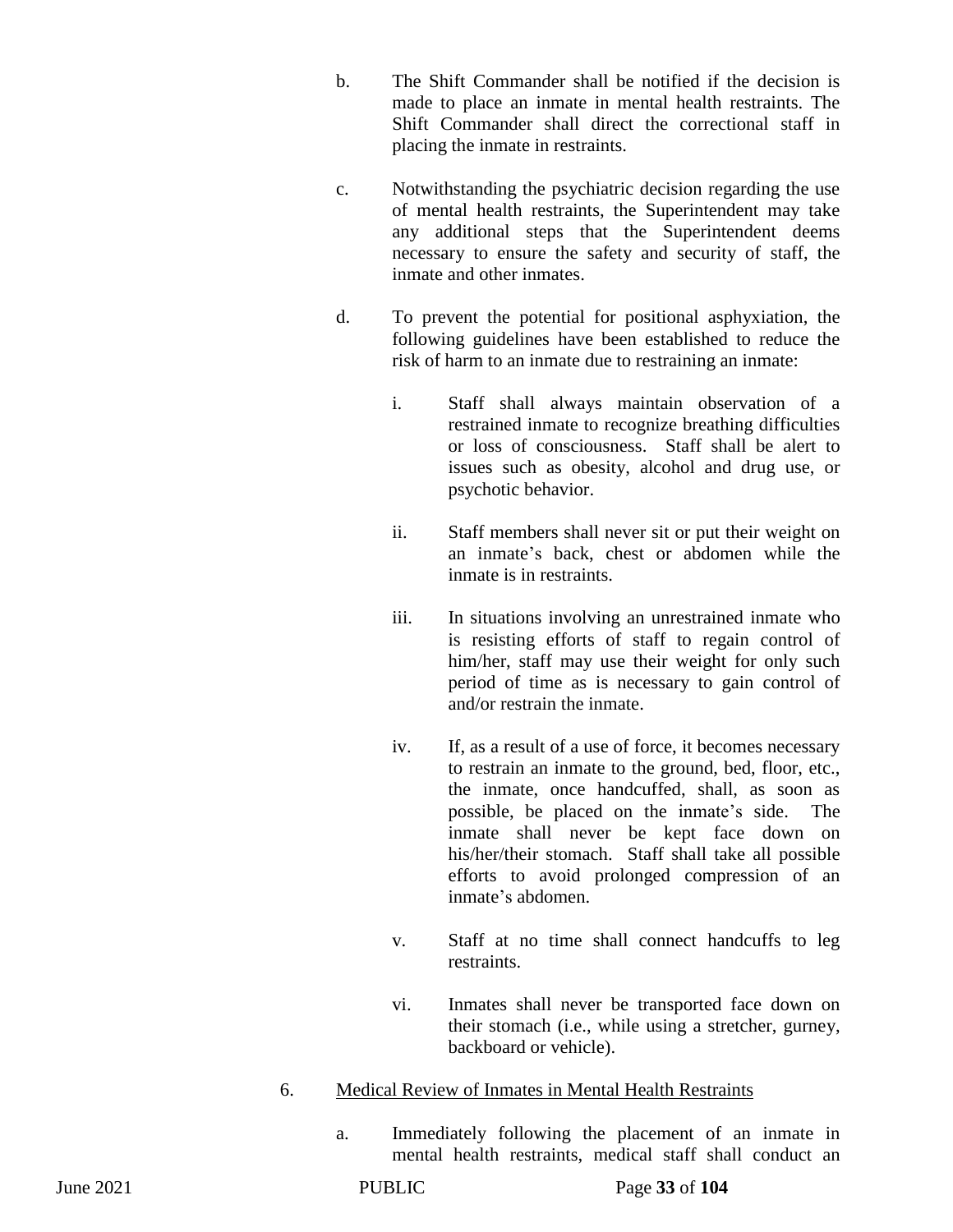examination of the inmate to ensure that no injuries exist, that restraint equipment is not applied in a manner likely to result in an injury, and that there is no medical contraindication to maintaining the inmate in mental health restraints.

- b. Inmates in mental health restraints shall be examined by medical staff immediately following placement in mental health restraints and every fifteen (15) minutes subsequent to the initial examination. The purpose of such examinations is to check for injuries and respiration and circulation.
- c. Medical staff shall check the inmate's vital signs at a minimum of every thirty (30) minutes while the inmate is awake or at least once per shift while the inmate is asleep. Medical staff shall perform vital sign monitoring more frequently as clinically indicated.

## 7. Documentation and Review

- a. The use of mental health restraints shall be documented in the medical record, on the Physician Order Sheet, in the Progress Notes, and on the IMS Mental Health Watch Screen. The content of this documentation shall include specific reasons for the use of these restraints.
- b. All medical examinations conducted shall be documented in the inmate's medical record and on the Four-Point Restraint Medical Examination Checklist (Attachment #9).
- c. The Medical Examination Checklist shall be submitted to the Shift Commander for incorporation in the Use of Force Report governed as required by 103 CMR 505, *Use of Force.*

## 8. Duration of Mental Health Restraints

- a. Mental health restraints may be prescribed for a period not to exceed two (2) hours. Renewal orders may be prescribed for periods not to exceed two (2) hours each. Renewal orders shall be documented. The inmate shall be evaluated prior to each renewal.
- b. During regular business hours, the psychiatrist shall prescribe renewal orders. During non-business hours, the on-call psychiatrist shall be contacted for such renewal orders.
- c. After two (2) hours and every two (2) hours thereafter, an inmate may be allowed to exercise her/his/their limbs.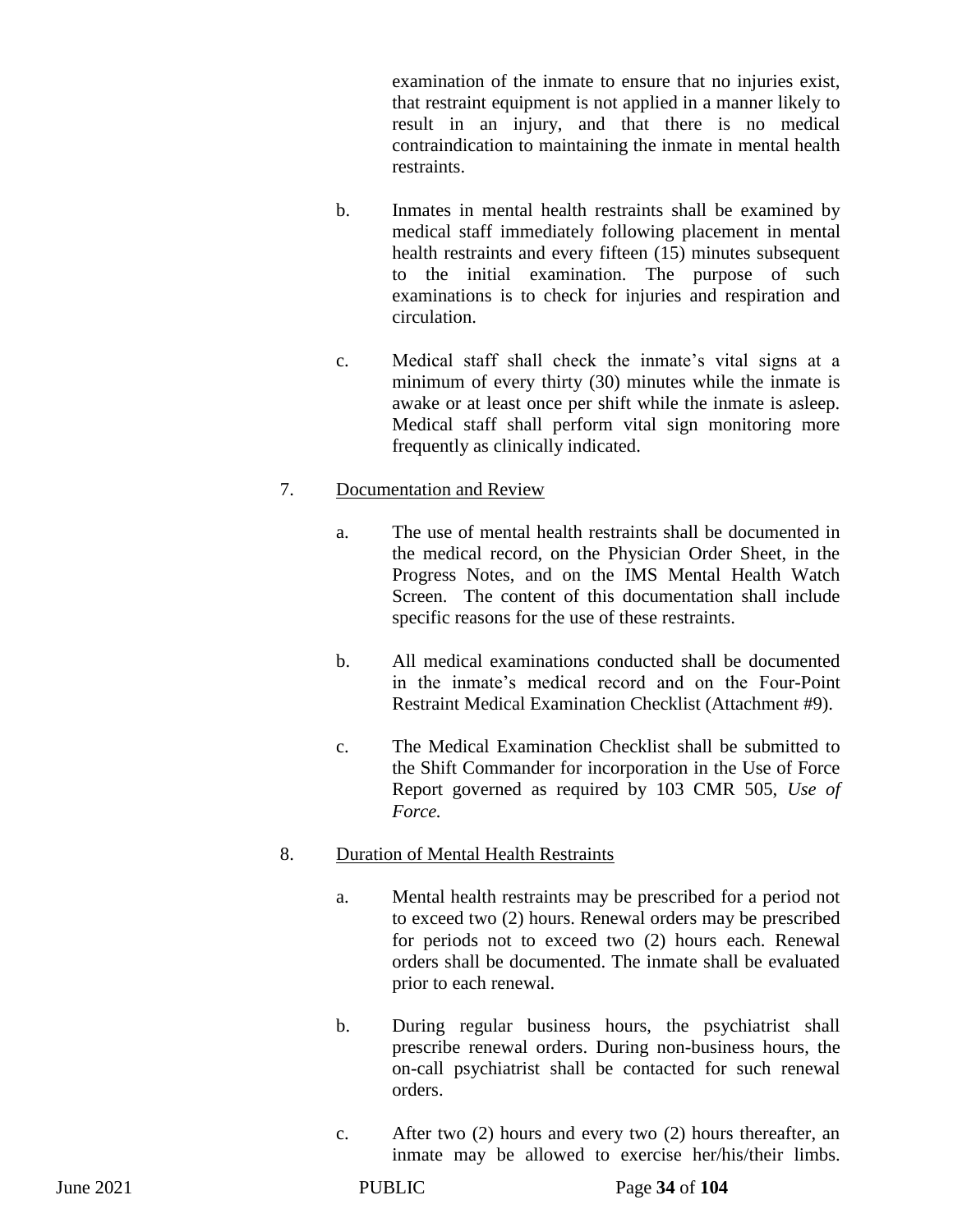Exercise shall be accomplished by freeing one limb at a time from restraints and for a period of approximately two (2) minutes. Exercise shall only be granted if the freeing of the limb will not pose a threat of harm to the inmate being restrained or to others. Denial of exercise shall be reported to the Superintendent and the psychiatrist. The reporting officer shall document the reasons for the denial. Exercise shall be documented in the comment section of the Correction Officer Observation Sheet (Attachment #8).

- d. PRN orders for mental health restraints shall not be written. Within forty-eight (48) hours of the initial use of mental health restraints, the psychiatrist must document the clinical rationale for not pursuing psychiatric hospitalization.
- e. If an inmate is restrained beyond eight (8) hours, the Director of Behavioral Health shall be notified, who in turn shall notify the Deputy Commissioner of Clinical Services and Reentry.
- f. No inmate may be kept in mental health restraints for longer than seventy-two (72) consecutive hours. If continued use of restraints is indicated after seventy-two (72) consecutive hours in which restraints have been continuously ordered, the inmate shall be transferred to the appropriate psychiatric facility at the earliest possible time.
- g. In all cases, mental health restraints shall be discontinued at the earliest possible time, based upon observation of the inmate's behavior and clinical condition.
- h. All inmates in mental health restraints must be under constant observation with notations of condition made at a minimum of every fifteen (15) minutes on the Observation Check Sheet (Attachment #8). Notations shall include inmate behavior during the designated time period.

## 9. Feeding

- a. Meals shall not be withheld from inmates in mental health restraints. The on-site/on-call medical director or Site Mental Health Director shall determine whether the inmate will receive the same meals as those served to the general population or an alternative meal that meets nutritional guidelines.
- b. All feeding and refusals shall be documented on the Observation Check Sheet (Attachment #8). Medical staff shall document nutritional intake on the Intake and Output Chart in the inmate's medical record.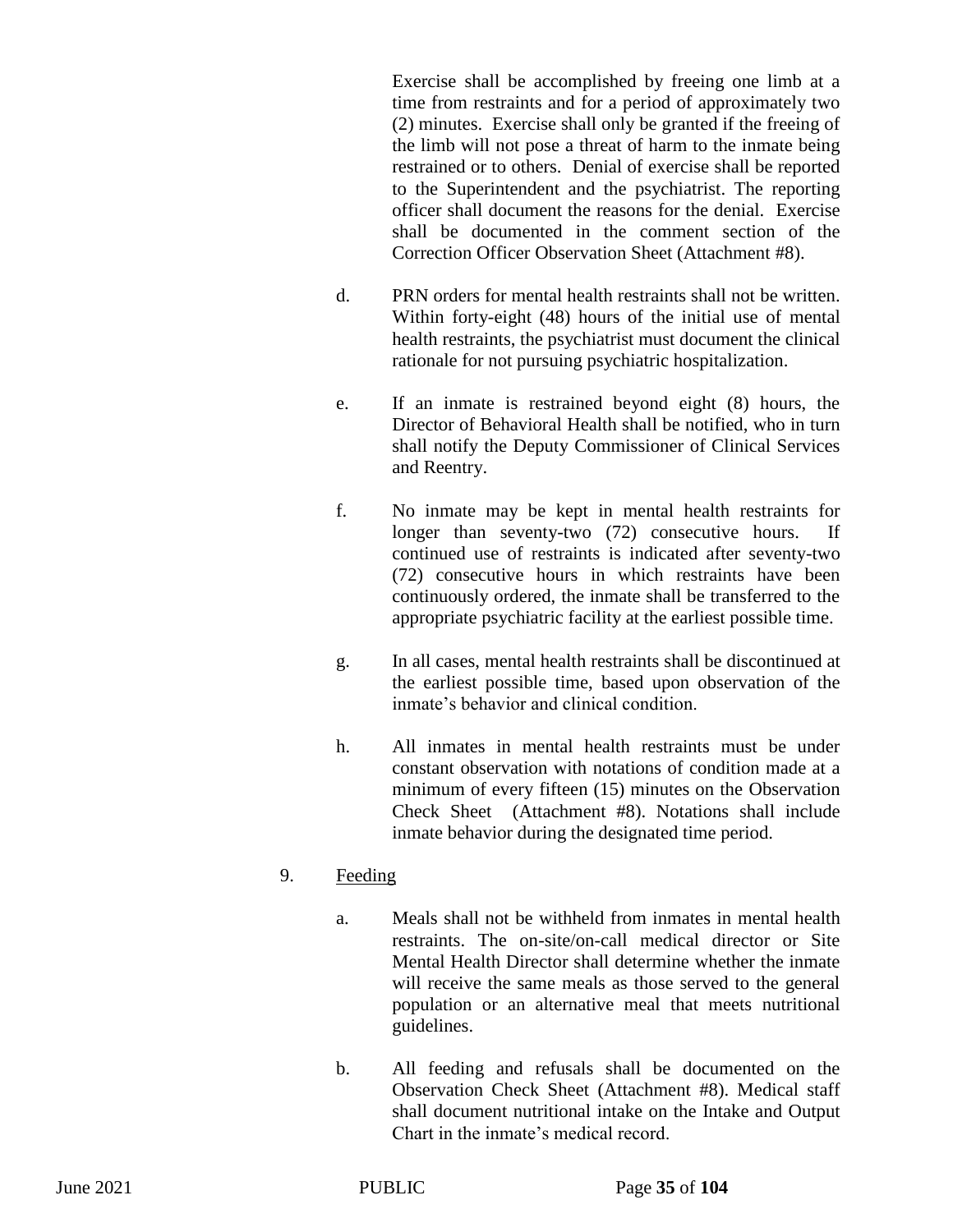#### 10. Use of Toilet Facilities

Access to a toilet shall be made available upon request or at reasonable intervals. Use of restraint equipment to ensure the safety of the inmate and staff shall be reviewed and approved by the Shift Commander.

#### 11. Programs

Inmates in mental health restraints shall not be allowed participation in any programs, including visitation. The inmate shall be provided appropriate psychiatric, psychological or medical examinations and interventions. The Shift Commander shall ensure that proper security is maintained during examinations and interventions.

## 12. Use of Audio/Visual Equipment

Whenever possible, audio/video equipment shall be used to assist in documentation of placement in mental health restraints, including initial and subsequent medical and psychiatric examinations, feeding, breaks, removal of restraints, and any other significant incident.

#### 13. Use of Mental Health Restraints at Outside Hospitals

The use of mental health restraints in outside hospitals, including the Lemuel Shattuck Hospital, shall follow the protocol of the hospital.

#### D. Emergency Involuntary Administration of Psychotropic Medication

The involuntary administration of antipsychotic medication may be used only on an emergency basis and only as set forth herein.

#### 1. Criteria for Involuntary Administration of Psychotropic Medication

The involuntary administration of psychotropic medication may be used if:

- a. An inmate poses a clear and immediate threat to harm him/herself or others; or to prevent the immediate, substantial and irreversible deterioration of a serious mental illness of an inmate who is currently incapable of making informed medical decisions on their own behalf; and
- b. All less restrictive or intrusive measures have been employed or have been judged by the treating psychiatrist, on-call psychiatrist, or physician to be inadequate.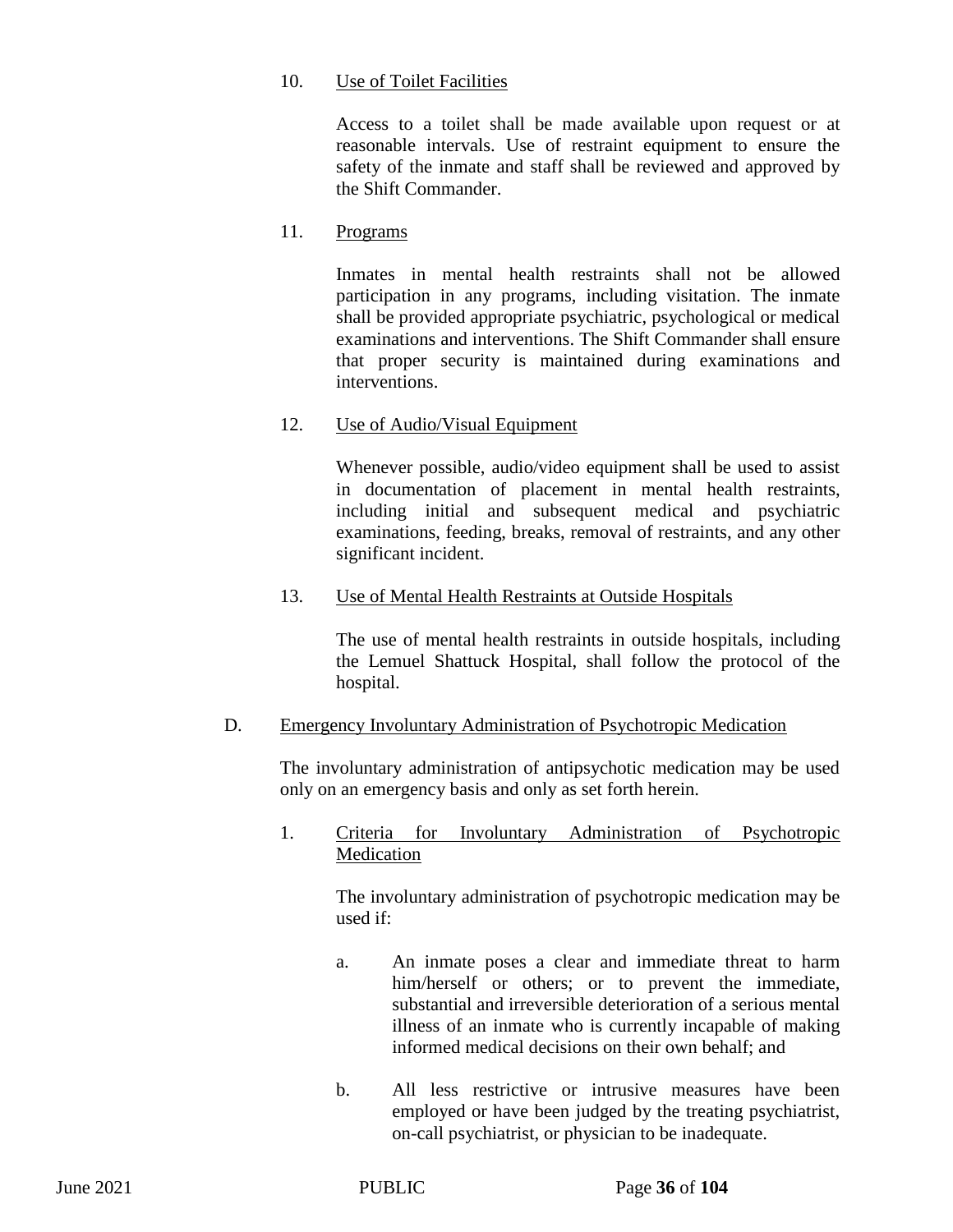## 2. Medical Authorization

Once involuntary administration of psychotropic medication is deemed appropriate by the psychiatrist or an on-call psychiatrist, the following should be documented in the inmate's medical record:

- a. The inmate's condition, threat posed, and reason for the involuntary administration of psychotropic medication, including other treatments attempted within the immediately preceding twenty-four (24) hours; and
- b. Authorization for involuntary administration of psychotropic medication that is specifically limited to a single dose of such medication; and
- c. A description of how the medication is to be administered (e.g. intramuscularly, orally).
- d. This can be documented as a written order by the on-site psychiatrist, or communicated via verbal order by an oncall psychiatrist outside of business hours; and
- e. When indicated and available, consultation with another psychiatrist or Site Medical Director prior to the involuntary administration of psychotropic medication is encouraged.

# 3. Monitoring

Following the emergency administration of psychotropic medication, the inmate shall be monitored for any adverse reactions or side effects, and any such side effects shall be documented in the medical record.

# 4. Treatment Plan

As soon as possible following the emergency administration of psychotropic medication, the inmate's treatment plan shall be reviewed to incorporate goals to identify less restrictive treatment alternatives.

# E. Psychiatric Hospitalization

## 1. Bridgewater State Hospital

## a. Civil Commitment

G.L. c. 123, §18(a) provides that a court may order the admission of male inmates to Bridgewater State Hospital (BSH) for inpatient evaluation and, if necessary, civil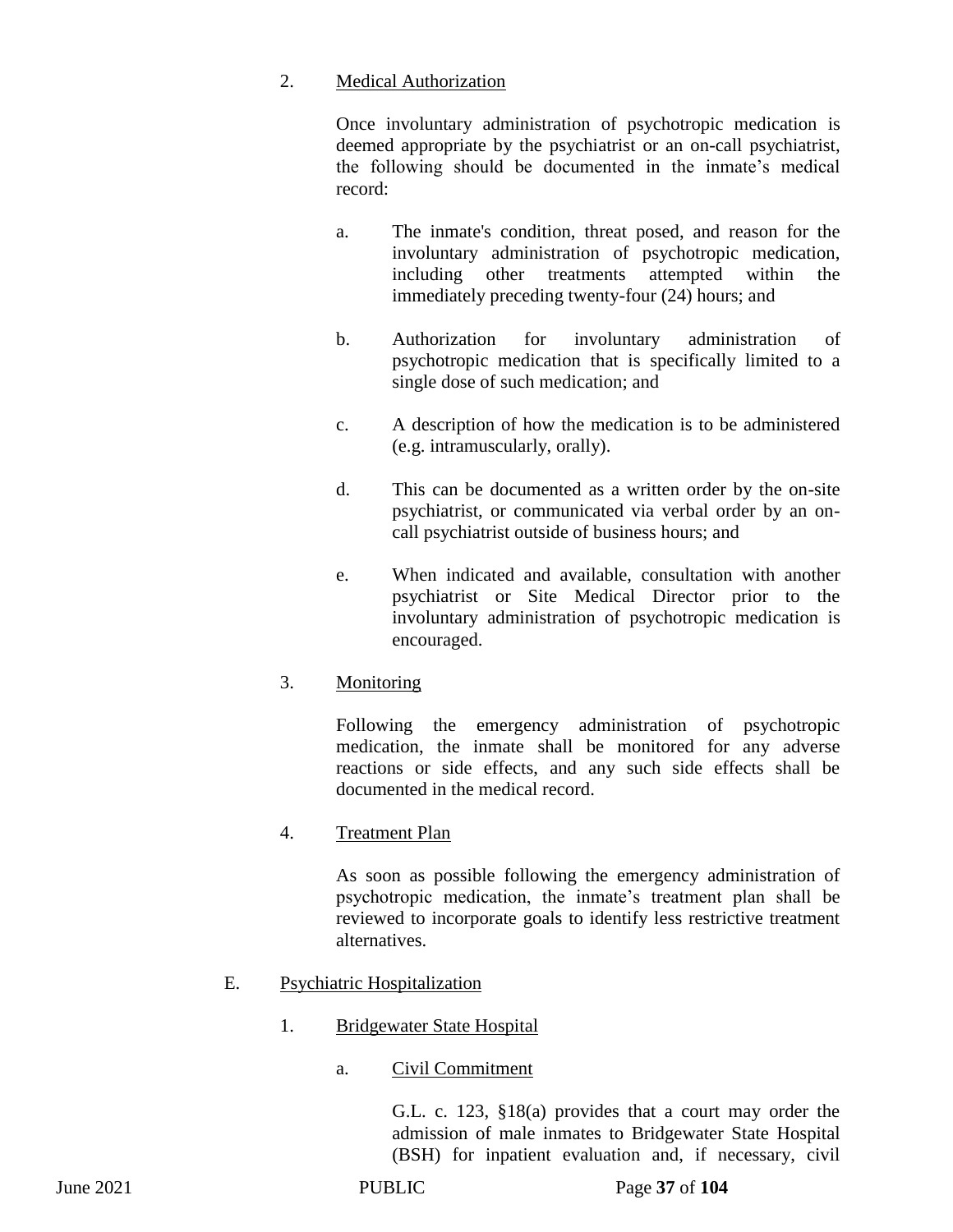commitment and court authorization for treatment with antipsychotic medication. The recommendation for civil commitment to BSH shall be made by a licensed and qualified psychiatrist or psychologist. To facilitate continuity of care, the Site Mental Health Director at the sending prison shall provide the BSH State Sentenced Units Director with a verbal report regarding all pertinent clinical issues. In addition, the Deputy Superintendent of Reentry at the sending prison shall provide the BSH Deputy Superintendent of Patient Services with a verbal report of information that is pertinent for the patient's management, safety and treatment.

b. Discharges

At least forty-eight (48) hours prior to an inmate's discharge from BSH State Sentenced Units to the petitioning prison, the Medical Director of Bridgewater State Hospital shall provide the Site Mental Health Director at the prison with a verbal report of any information that has implications for the inmate's management, safety, and treatment at the prison. In addition, the BSH Deputy Superintendent of Patient Services shall provide the Deputy Superintendent with a verbal report of any information that has implications for the inmate's management, safety, and treatment at the prison.

Inmates discharged from BSH State Sentenced Units will be accompanied by at least two (2) copies of the most recent Section 18(a) evaluation or discharge note and a Discharge Summary Form. These documents shall be transported with the inmate and delivered to the Superintendent and Health Services staff.

Prior to the discharge of a civilly committed BSH State Sentenced inmate to a prison, an inter-facility case conference shall be requested by the BSH treatment team and scheduled by the Health Services Division in order to directly discuss clinical recommendations for treatment and to ensure uninterrupted care.

#### 2. Department of Mental Health

#### a. Civil Commitment

G.L. c. 123, §18(a) provides that a court may order the admission of female inmates to a facility of the Department of Mental Health (DMH) for inpatient evaluation and, if necessary, civil commitment and court authorization for treatment with antipsychotic medication. The recommendation for civil commitment to a DMH facility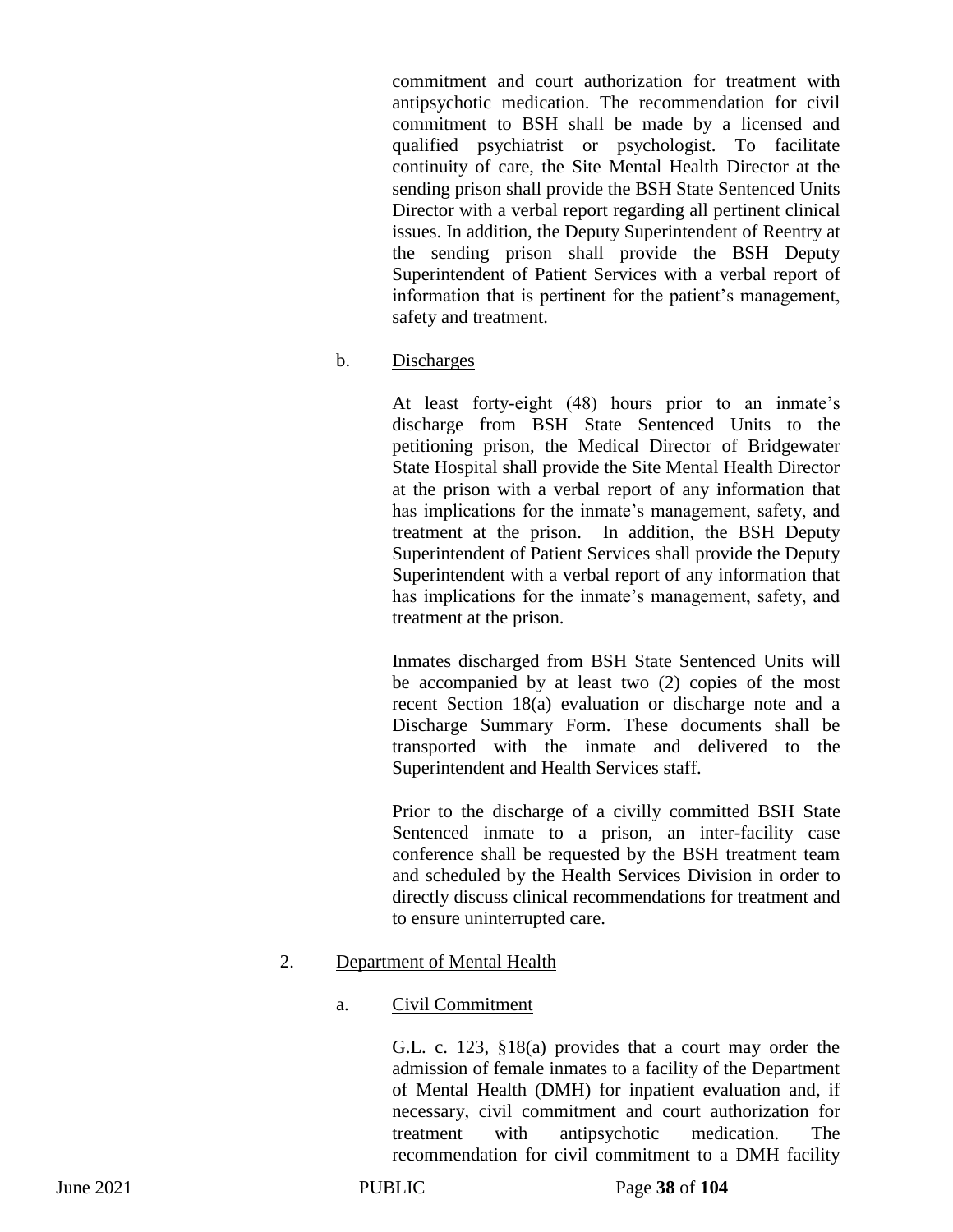shall be made by a licensed and qualified psychiatrist or psychologist. MCI-Framingham mental health clinicians shall communicate with the designated Department of Mental Health clinician to convey pertinent information.

b. Discharges

Upon the discharge of an inmate from a facility of the Department of Mental Health to MCI-Framingham, the MCI-Framingham Site Mental Health Director shall request from DMH all information which is necessary to ensure continuity of care, including the information set forth in 103 DOC 650.16 (B) *Mental Health Reentry Planning and Procedures.* 

3. Male Inmates

Although G.L. c. 123, §18(a) also provides for the civil commitment of a male inmate to a DMH facility, it is rare. The Director of Behavioral Health shall be contacted immediately upon knowledge of a civil commitment of a male inmate to a DMH facility or the discharge of a male inmate from a DMH facility to a prison.

#### F. Hunger Strikes or Cessation of Nutritional Intake

- a. For the purpose of this Section, a "hunger strike" shall mean when an inmate declares a hunger strike and refuses nourishment (food or supplement) for more than twenty-four (24) hours (four consecutive meals) for reasons other than physical or mental illness.
- b. The Mental Health Contractor, in conjunction with the Medical Contractor, shall maintain written procedures governing the management of hunger strikes or cessation of nutritional intake.
- c. An inmate who has declared a hunger strike or who has refused to take food or supplements for twenty-four (24) hours shall be referred for a mental health evaluation pursuant to 103 DOC 650.05 (I) *Non-Emergency Mental Helth Assessment.* Subsequent mental health assessments shall continue during regular business hours for the duration of the failure to eat behavior. Psychiatric hospitalization shall be considered if the inmate meets the civil commitment criteria.
- d. Mental health clinicians shall cooperate with Department staff and medical staff in the management of the event, including the provision of counseling to the inmate to resolve the problem.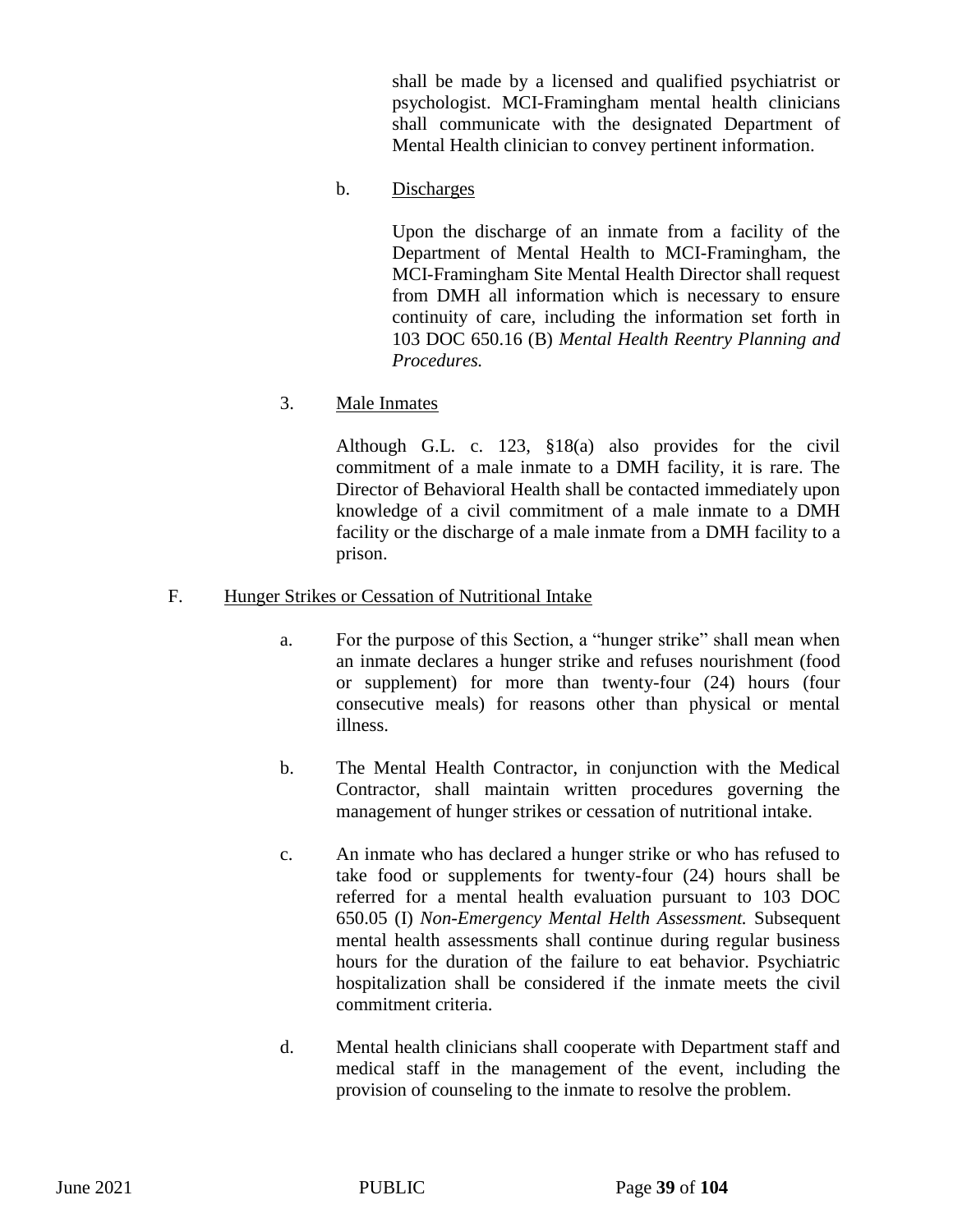e. Three (3) days following the completion of the hunger strike, a mental health clinician shall conduct a follow up assessment and complete a mental status update.

### **650.09 MANAGEMENT OF POTENTIALLY SUICIDAL INMATES AND SELF-INJURIOUS BEHAVIOR**

## A. General Policy

Whenever an inmate is identified as "at risk" for self-destructive behavior, mental health staff shall conduct an immediate evaluation. Correctional staff shall implement precautionary procedures, including continuous monitoring and/or observation, until the evaluation occurs. The mental health evaluation shall determine the course of action required to provide the inmate with support and monitoring during the critical period. If the inmate has attempted suicide or otherwise engaged in self-injurious behavior, the inmate shall receive immediate medical attention. Correctional staff shall be trained in the identification and custodial care of inmates with mental illness.

## B. Referral

The referral process for the potentially suicidal inmate shall be governed by 103 DOC 650.05 (C) *Non-Emergency Mental Health Assessments.* (Mental Health Referral), 103 DOC 650.05 (E) *Non-Emergency Mental Health Assessments* (Staff Referral) and 103 DOC 650.08 (A) *Emergency Mental Health Services* (Referral for Emergency Mental Health Services).

## C. Monitoring

The monitoring process for the potentially suicidal inmate shall be governed by Section 650.08 (B) (Therapeutic supervision).

## D. Evaluation

The evaluation of the potentially suicidal inmate shall be governed by 103 DOC 650.05 (I) *Non-Emergency Mental Health Assessment*. The evaluation of a potentially suicidal inmate shall include an assessment of the following:

- Inmate's mental status;
- Inmate's self-report and reports of others regarding the behavior resulting in the referral;
- Current suicide risk, ideation, plans, lethality of plan, recent stressors, family history, factors that contributed to any recent suicidal behavior and mitigating changes, if any, in those factors and goals of behavior;
- History of suicidal behavior/ideation, including frequency, methods used or contemplated, reasons why, consequences of prior attempts and gestures;
- Inmate's report of his/her/their potential for suicidal behavior;
- Inmate's capacity to seek mental health help if needed and expressed intent to do so.
- June 2021 PUBLIC Page **40** of **104** Actuarial assessment utilizing evidence based suicide risk assessment tool.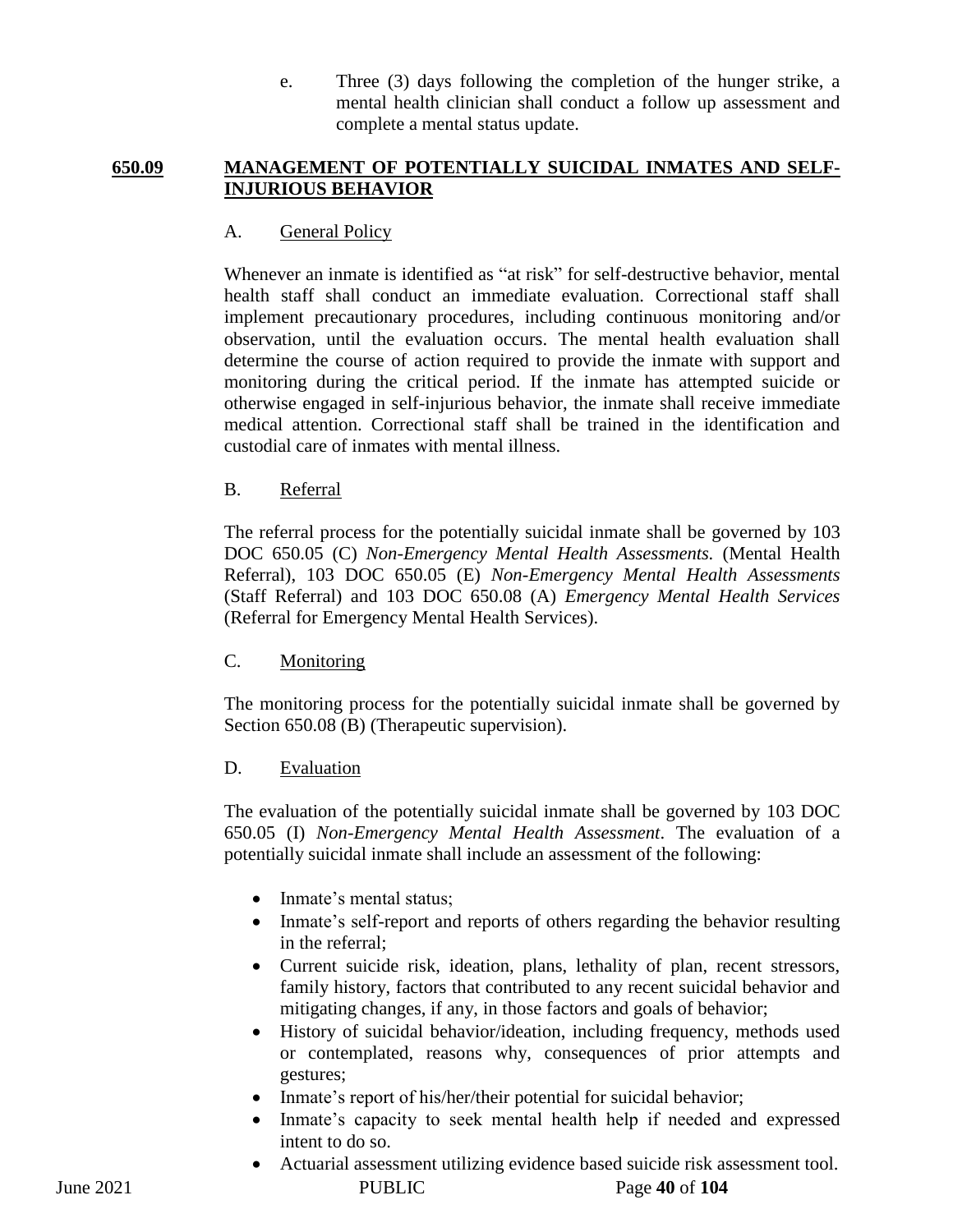Mental health staff shall consult with a psychiatrist if necessary for the evaluation.

# E. Treatment

If it is determined that an inmate is in danger of immediate self-harm, the inmate shall be placed on a clinically appropriate level of Therapeutic supervision as provided by 103 DOC 650.08 (B) *Emergency Mental Health Services*(Therapeutic supervision). Emergency mental health treatment may be provided as clinically indicated as provided by 103 DOC 650.08 (B) *Emergency Mental Health Services.* The inmate's mental health team shall develop and implement a treatment plan to address the inmate's short term and long term needs.

## F. Discharge from Therapeutic supervision

If it is determined that an inmate is not currently at risk of suicide or self-injurious behavior, the inmate may be restored to the inmate's housing unit with follow-up by mental health staff as clinically indicated.

The discharge from Therapeutic supervision of the potentially suicidal inmate shall be governed by 103 DOC 650.08 (B) (8) *Emergency Mental Health Services*(Duration and Discharge).

# G. Suicide Prevention Plan

The Program Mental Health Director shall collaborate with the Director of Behavioral Health in establishing a site-specific suicide prevention plan. The suicide prevention plan shall:

- Identify the warning signs and symptoms of impending suicidal behavior;
- Provide an understanding of the demographic and cultural parameters of suicidal behavior, including incidence and variations in precipitating factors;
- Review how to respond to suicidal and depressed offenders;
- Highlight communication between correctional and health care personnel;
- Outline referral procedures;
- Review housing observation and suicide watch level procedures;
- Outline follow-up monitoring protocols for offenders who make a suicide attempt;
- Identify inmates who require evaluation for potential suicide risk;
- Provide for referral, assessment, monitoring, and placement of inmates who are at risk for potential suicide;
- Ensure that communication occurs among mental health, medical and correctional staff regarding the status of inmates identified as "at risk" for potential suicide;
- Establish a protocol for the intervention of a suicide in progress;
- Establish a protocol for notification of completed and attempted suicides;
- Provide for the review of completed and attempted suicides; and
- Establish data collection for completed and attempted suicides and for selfinjurious behavior.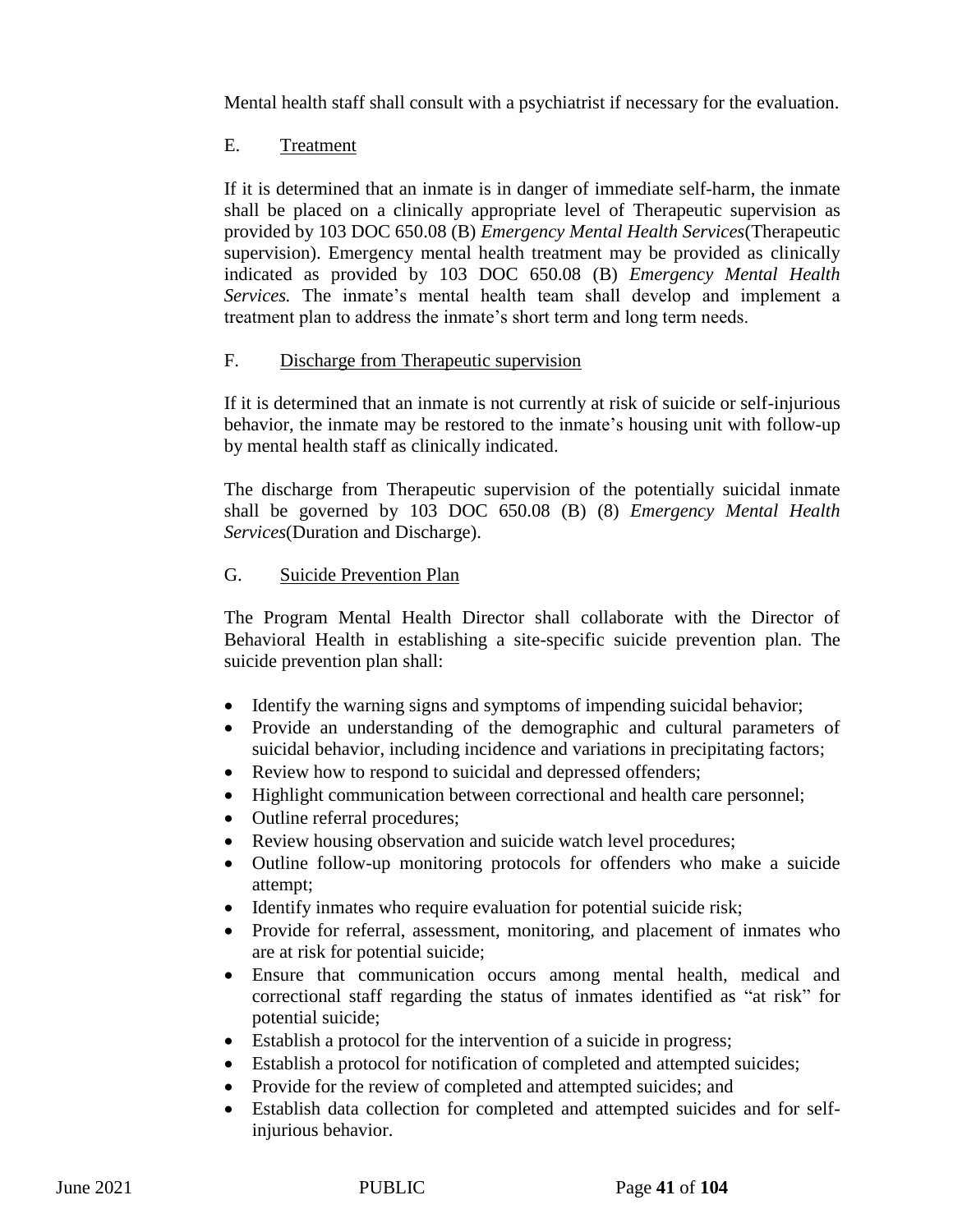## H. Training for Correctional Personnel

- 1. Subject to collective bargaining agreements and bidding process, correction officers and correctional program officers shall receive annual in-service training of at least two (2) hours per year on mental health issues and suicide prevention. This training is established by the Mental Health Authority in conjunction with the facility/program administrator.
- 2. Such annual training for correction officers and correctional program officers shall include the identification and custodial care of inmates with mental illness and may include:
	- a. Interpreting and responding to symptomatic behaviors, and communication skills for interacting with inmates with mental illness with emphasis on SMI;
	- b. Recognition of signs and symptoms of mental illness, violent behavior, and acute chemical intoxication and withdrawal;
	- c. Methods for accessing health/mental health staff during a mental health crisis;
	- d. Recognizing and responding to indications of suicidal thoughts and implementation of suicide/self-injurious prevention interventions;
	- e. Conducting a proper observation for individuals on therapeutic supervision who engage in self-injurious behaviors and warning signs of potential self-injury;
	- f. Responding to mental health crises, including suicide intervention and cell extractions;
	- g. Recognizing common side-effects of psychotropic medications;
	- h. Professional and humane treatment of inmates with mental illness;
	- i. Trauma informed care;
	- j. Crisis Intervention Training including De-escalation techniques; and alternatives to discipline and use of force when working with inmates with mental illness;
	- k. Appropriate Interaction with persons on Therapeutic supervision;
	- l. Procedures for placement of inmate in a level of care in accordance with their mental health needs.

## I. Training for Mental Health Personnel

The Mental Health Contractor shall train mental health clinicians on the prevention, and intervention of self-injurious behavior and management of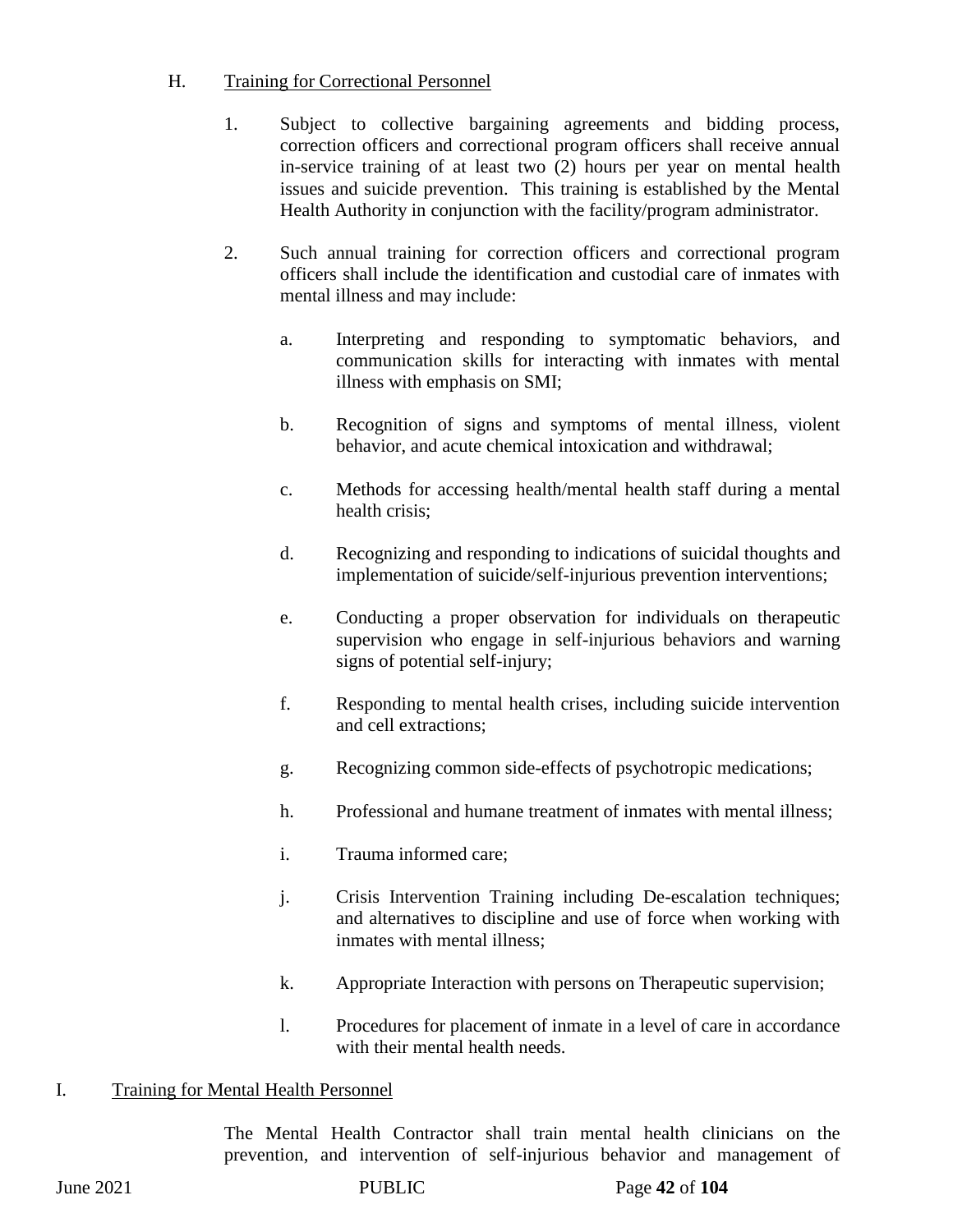persons experiencing chronic self-injurious behavior. Training shall include, at minimum, a yearly eight hour, in-house seminar on suicide prevention strategies, actuarial suicide risk assessment tools and structured clinical interviews.

## **650.10 MENTAL HEALTH RESPONSE TO REPORTS OF SEXUALLY ABUSIVE BEHAVIOR**

- A. The mental health response to reports of sexually abusive behavior shall be governed by 103 DOC 519, *Sexual Harassment/Abuse Response Prevention Policy (SHARPP).* The Mental Health Contractor shall establish procedures consistent therewith.
- B. The mental health response shall include the following:
	- 1. Any inmate who reports being physically victimized by sexually abusive behavior shall be brought to the Health Services Unit for emergency medical and mental health treatment as needed.
		- a. Unless otherwise precluded by Federal, State, or local law, medical and mental health practitioners shall be required to report sexual abuse pursuant to paragraph (A) of this section and to inform inmates of the practitioner's duty to report, and the limitations of confidentiality, at the initiation of services.
		- b. If the alleged victim is under the age of 18 or considered a vulnerable adult under a State or local vulnerable persons statute, the agency shall report the allegation to the designated State or local services agency under applicable mandatory reporting laws.
	- 2. The inmate shall be evaluated by a Qualified Health Care Professional for physical injuries and emergency medical treatment.
	- 3. An emergency mental health referral to the on-site mental health clinician shall be made following the completion of the medical examination. Any reports of physical or verbal abuse of a sexual nature shall be referred to the mental health crisis clinician.
	- 4. The on-site mental health clinician shall conduct an initial assessment to identify any symptoms which may preclude the inmate's transport to an outside hospital (i.e. gross psychotic symptoms, risk of self-harm) and offer supportive services as needed. If the report of sexually abusive behavior occurs when there are no on-site mental health clinicians, a qualified medical provider shall screen the inmate and immediately notify the on-call mental health clinician if the inmate victim is deemed at risk of harm to self or others.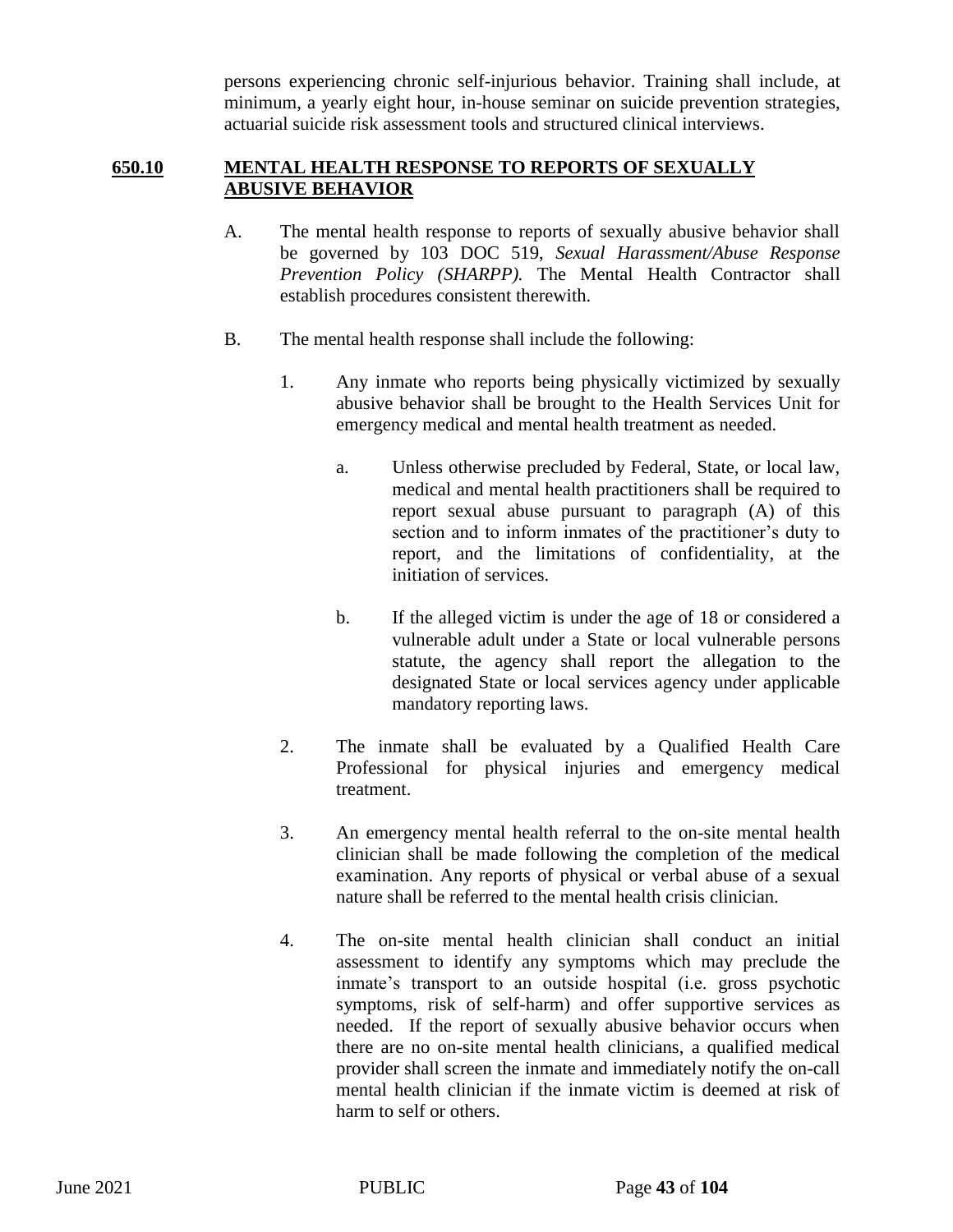- 5. Following the completion of the medical and mental health assessments, the Superintendent, in consultation with medical and mental health clinicians, shall determine whether there is sufficient physical evidence to justify a referral to an outside hospital with a SANE program in accordance with 103 DOC 519, *Sexual Harassment/Abuse Response Prevention Policy (SHARPP),*  519.06(B).
- 6. Upon the inmate's return from the outside hospital, the inmate shall be brought to the HSU for appropriate follow-up care to include a mental health screen by a Qualified Health Care Professional. If the screen indicates that the inmate is at risk to harm self or others, a mental health clinician shall be immediately notified. Otherwise, the inmate shall be seen by a Qualified Mental Health Professional within twenty-four (24) hours or no later than the next business day to assess the need for ongoing monitoring and counseling.
- 7. Unless the allegation has been determined to be unfounded, the facility shall conduct a sexual abuse incident review at the conclusion of every sexual abuse investigation, including where the allegation has not been substantiated..

Such review shall ordinarily occur within thirty (30) days of the conclusion of the investigation.

The review team shall include upper-level management officials, with input from line supervisors, investigators, and medical or mental health practitioners.

## C. Specialized PREA Training: Mental Health Care

- 1. The vendor, in conjunction with the Department, shall ensure that all full- and part-time mental health care practitioners who work regularly in its facilities have been trained in:
	- a. How to detect and assess signs of sexual abuse and sexual harassment;
	- b. How to preserve physical evidence of sexual abuse;
	- c. How to respond effectively and professionally to victims of sexual abuse and sexual harassment; and
	- d. How and to whom to report allegations or suspicions of sexual abuse and sexual harassment.
- 2. The vendor shall maintain documentation that mental health practitioners have received the training and forward a list of trained staff to the DOC on a quarterly basis.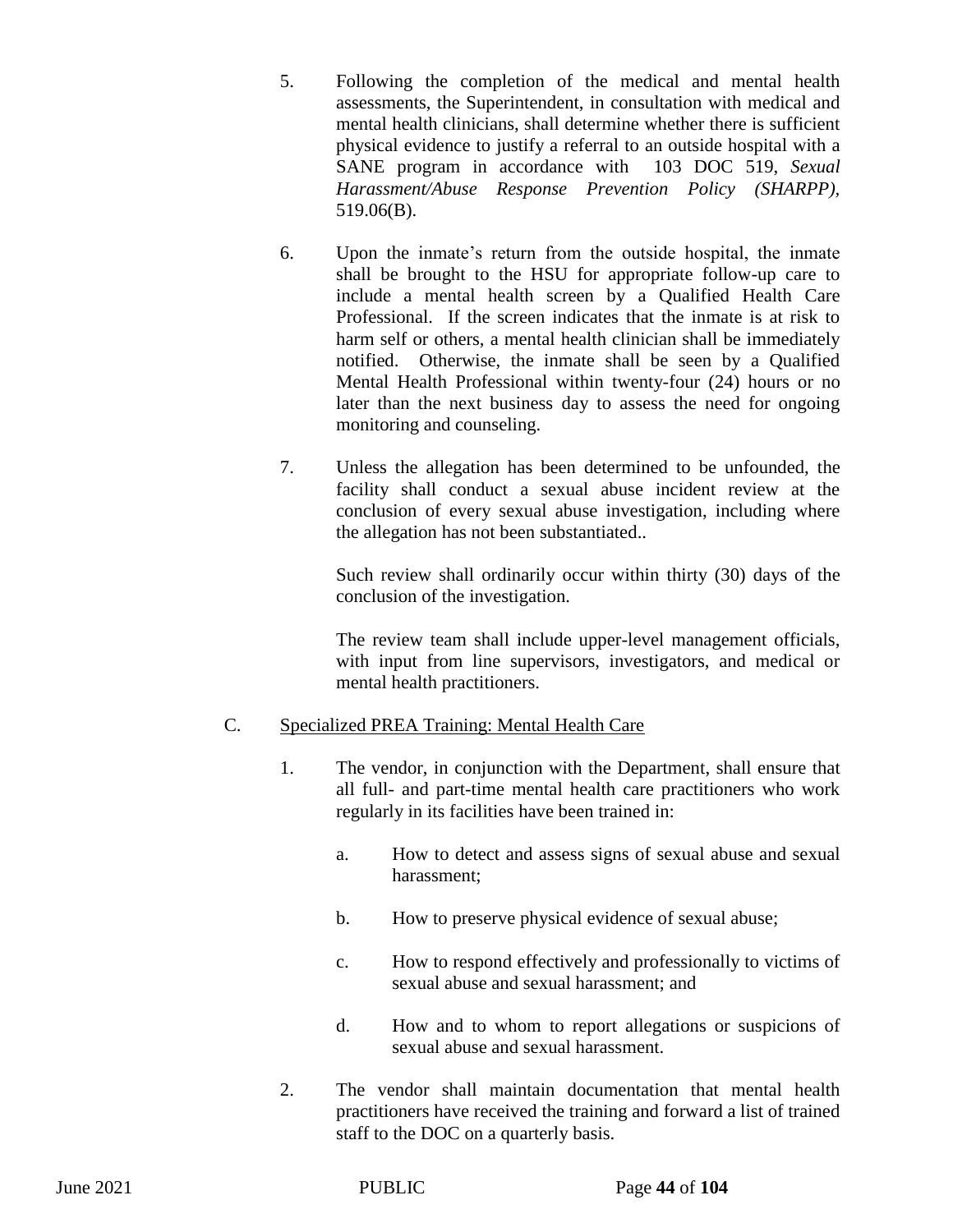## D. Access to Emergency Medical and Mental Health Services

- 1. Inmate victims of sexual abuse shall receive timely, unimpeded access to emergency medical treatment and crisis intervention services, the nature and scope of which are determined by medical and mental health practitioners according to their professional judgment.
- 2. If no qualified medical or mental health practitioners are on duty at the time a report of recent abuse is made, security staff first responders shall take preliminary steps to protect the victim and shall immediately notify the appropriate medical and mental health practitioners.

## E. Ongoing Medical and Mental Health Care for Sexual Abuse Victims and Abusers

- 1. Mental health staff shall offer a mental health evaluation and, as appropriate, treatment to all inmates who have been victimized by sexual abuse in any prison.
- 2. The evaluation and treatment of such victims shall include, as appropriate, follow-up services, treatment plans, and, when necessary, referrals for continued care following their transfer to, or placement in, other facilities, or their release from DOC custody.
- 3. A mental health evaluation of all known inmate-on-inmate abusers shall be conducted within sixty (60) days of learning of such abuse history and mental health staff shall offer treatment when deemed clinically appropriate.

## **650.11 PROTECTIVE CUSTODY UNITS**

Each inmate in a protective custody unit shall be screened by a mental health clinician during rounds at least one (1) time per week. Rounds shall include a face-to-face encounter. If the inmate is unavailable (e.g., on recreation status, shower, etc.), an appropriate follow-up shall be determined on the basis of clinical judgment.

Any significant findings shall be documented in the medical record. The mental health clinician shall communicate significant issues to the officer in charge of the unit. Staff and inmate referrals shall be addressed in accordance with 103 DOC 650.5 (C) *Non-Emergency Mental Health Assessment.*

## **650.12 RESTRICTIVE HOUSING**

103 DOC 650.12 (A) *Restrictive Housing* governs mental health procedures and treatment attendant to the Restrictive Housing of an inmate in a Restrictive Housing Unit (RHU). 103 DOC 650.12 (B) *Restrictive Housing* overns mental health procedures and treatment attendant to Restrictive Housing in the DDU. 103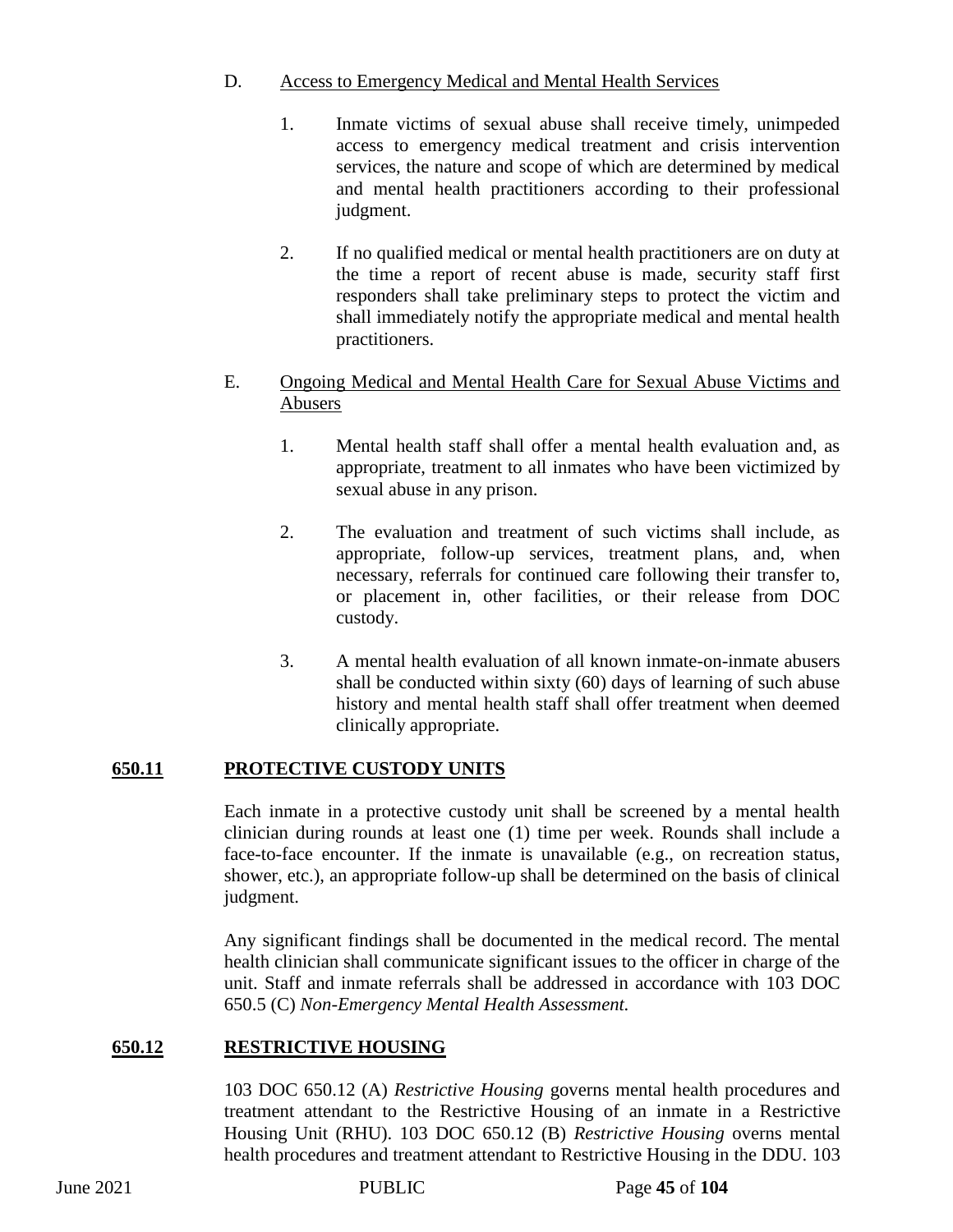DOC 650.12 (C) *Restrictive Housing* governs other twenty-two-hour per day cell Restrictive Housing. 103 DOC 650.12 (D) *Restrictive Housing* governs meetings attendant to Restrictive Housing in the RHU and DDU.

## A. Restrictive Housing in RHU.

1. Pre-Restrictive Housing Screen

Before placement in a Restrictive Housing Unit, an inmate shall be screened by a Qualified Mental Health Professional to determine if the inmate has a serious mental illness (SMI) or to determine if Restrictive Housing is otherwise clinically contraindicated based on clinical standards adopted by the department of correction and the qualified mental health professional's clinical judgment. A medical chart review shall be conducted prior to placement in any Restrictive Housing environment.

2. The screening and assessment shall be conducted by the Qualified Mental Health Professional. If the inmate is currently designated as SMI, a clinical evaluation to determine SMI need not be performed. The Qualified Mental Health Professional shall document the evaluation in a Mental Status Update Form (refer to Wellpath 39.01) and in IMS.

An inmate shall not be held in Restrictive Housing if the inmate has been determined to have a serious mental illness or a finding has been made by a Qualified Mental Health Professional that Restrictive Housing is clinically contraindicated unless, not later than seventy-two (72) hours after the Restrictive Housing placement or finding, the Commissioner or a designee certifies in writing:

- (1) the reason why the inmate may not be safely held in the general population;
- (2) that there is no available placement in a Secure Treatment Unit;
- (3) that efforts are being undertaken to find appropriate housing and the status of the efforts; and
- (4) the anticipated time frame for resolution.
- 3. Subsequent Restrictive Housing Evaluations of Open Mental Health Cases in RHUs.

Each inmate with an Open Mental Health Case who is placed in an RHU shall be evaluated by a Qualified Mental Health Professional every thirty (30) days following such placement to determine (1) whether the inmate has an SMI, and/or (2) whether there are any acute medical or mental health contraindications to Restrictive housing. For inmates placed in an RHU, the evaluation shall be conducted by the Qualified Mental Health Professional assigned to the RHU. If the inmate is currently designated as SMI, a clinical evaluation to determine SMI need not be performed. The Qualified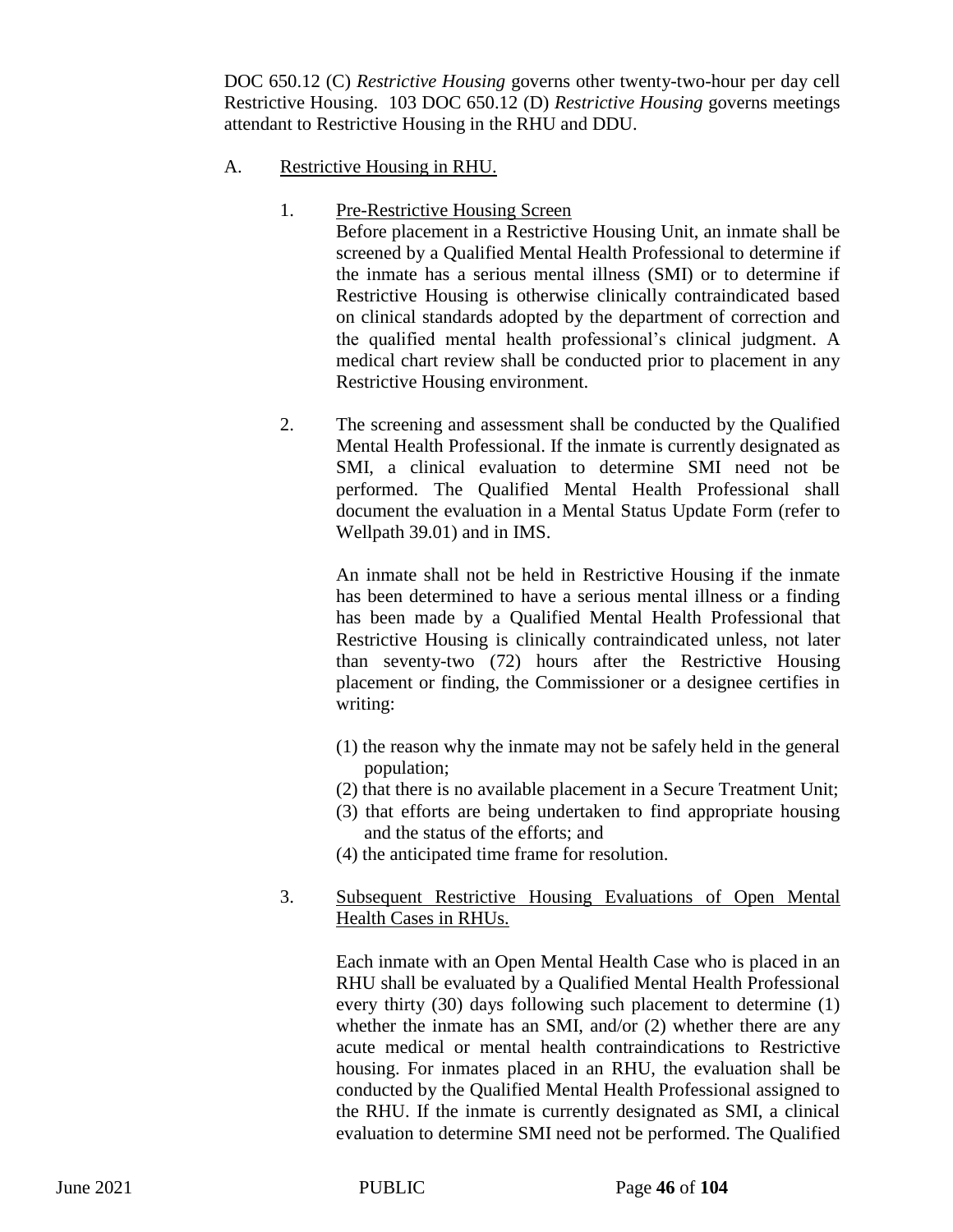Mental Health Professional shall document the evaluation in a Mental Status Update Form (refer to Wellpath 39.01) and in IMS.

The Primary Care Clinician shall monitor the inmate per the Treatment Plan throughout the duration of placement.

## 4. On-going Restrictive Housing Assessment of Non-Open Mental Health Cases in RHUs.

Each inmate without an Open Mental Health Case who is placed in an RHU shall be assessed by the Qualified Mental Health Professional assigned to the RHU within thirty (30) days of initial placement, and not less than once every thirty (30) days thereafter, to determine (1) whether the inmate has an SMI, and/or (2) whether there are any acute medical or mental health contraindications to Restrictive Housing. The Qualified Mental Health Professional shall document the evaluation in a Mental Status Update Form (refer to Wellpath 39.01) and in IMS.

## 5. Out-of-Cell Interviews

The evaluations described in 103 DOC 650.12 (A) (2) and (3) *Restrictive Housing* and the assessment described in 103 DOC 650.12 (A) (4) *Restrictive Housing* shall include, absent Exigent Circumstances, a face-to-face interview with the inmate conducted in a private confidential setting. If the inmate refuses the face-toface interview, the clinician shall interview the inmate at the cell and document in the medical record the inmate's refusal, behavioral presentation and all attempts made to engage the inmate in a private interview. A Qualified Mental Health Professional may utilize a private interview for an evaluation described in 103 DOC 650.12 (A) (2) and (3) *Restrictive Housing* and the assessment described in 103 DOC 650.12 (A) (4) *Restrictive Housing* if a private interview is warranted in the clinician's professional judgment.

## 6. Restrictive Housing Unit Rounds and Referrals

In each RHU, the Qualified Mental Health Professional assigned to the RHU shall make mental health rounds at least two (2) times a week. The presence of mental health staff in Restrictive Housing is announced and recorded by security staff in the IMS Unit Activity Log.The Qualified Mental Health Professional shall arrange for an out-of-cell meeting with any inmate for whom a confidential meeting is warranted in the clinician's professional judgment. Custody staff shall provide escorts to facilitate out-of-cell meetings with clinicians, except in Exigent Circumstances and except where the inmate refuses. If the inmate is unavailable at the time of the round (e.g., recreation, shower, visit), the Qualified Mental Health Professional shall determine an appropriate follow-up based upon clinical judgment.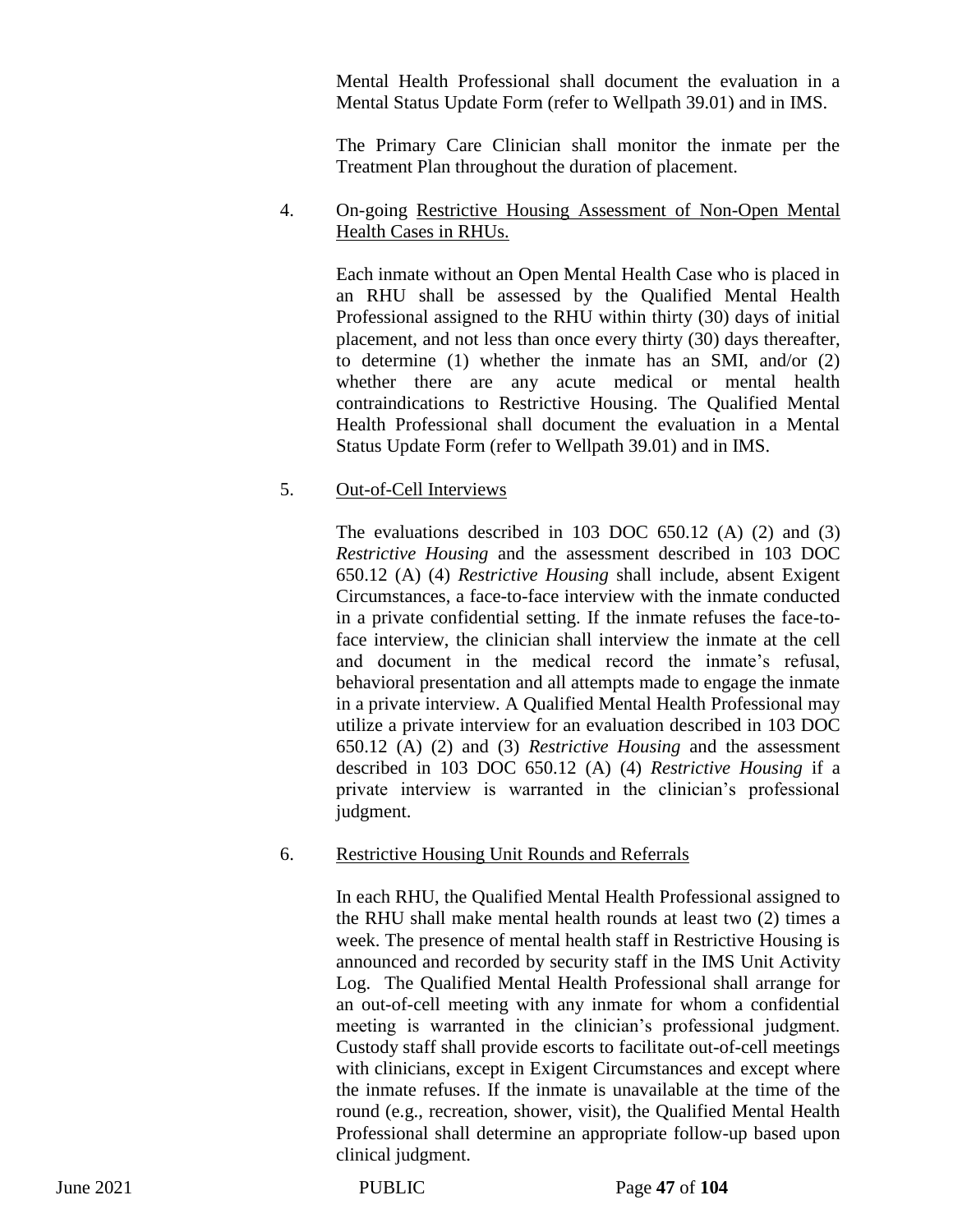The Qualified Mental Health Professional shall document the medical completion of rounds in the RHU log, document significant findings in the record and communicate any significant issues to the officer in charge of the RHU.

The Qualified Mental Health Professional, or in his/her/their absence, another mental health clinician shall review daily, or immediately if clinically indicated, referrals from custody staff and medical staff conducting rounds. The Qualified Mental Health Professional or mental health clinician shall determine the appropriate response based upon clinical judgment. Such referrals shall be reviewed by mental health staff in subsequent triage meetings.

## 7. Removal of Inmates from Restrictive Housing Units

Except in Exigent Circumstances, when any inmate in an RHU is determined to have an SMI, he/she/they shall be referred to a Secure Adjustment Unit, referred to the STU Review Committee, or referred to an RTU. During such time as the inmate remains in the RHU, the inmate shall be provided with additional mental health services in accordance with 103 DOC 650.12 (A) (8) *Restrictive Housing* 

Except in Exigent Circumstances, if the Program Mental Health Director determines that continued placement in an RHU will pose an imminent risk of substantial deterioration to an inmate's mental health, the inmate shall be, referred to the STU Review Committee or to an RTU. During such time as the inmate remains in the RHU, the inmate shall be provided with additional mental health services in accordance with 103 DOC 650.12 (A) (8) *Restrictive Housing.* 

## 8. Additional Mental Health and Out-of-Cell Services for SMI Inmates in Restrictive Housing Units

Except in Exigent Circumstances, at a minimum, SMI inmates confined in an RHU shall be offered the following mental health and other services:

a. Less than Thirty (30) Days

If the SMI inmate has a Mental Health Classification of MH-1, MH-2 or MH-3, one (1) session of structured outof-cell individual or group mental health per week, commencing in the first week of Restrictive Housing, and which shall be part of a treatment plan; the opportunity to speak to a mental health clinician at least five (5) days per week, and in-cell programming. A Qualified Mental Health Professional will review the mental health classification of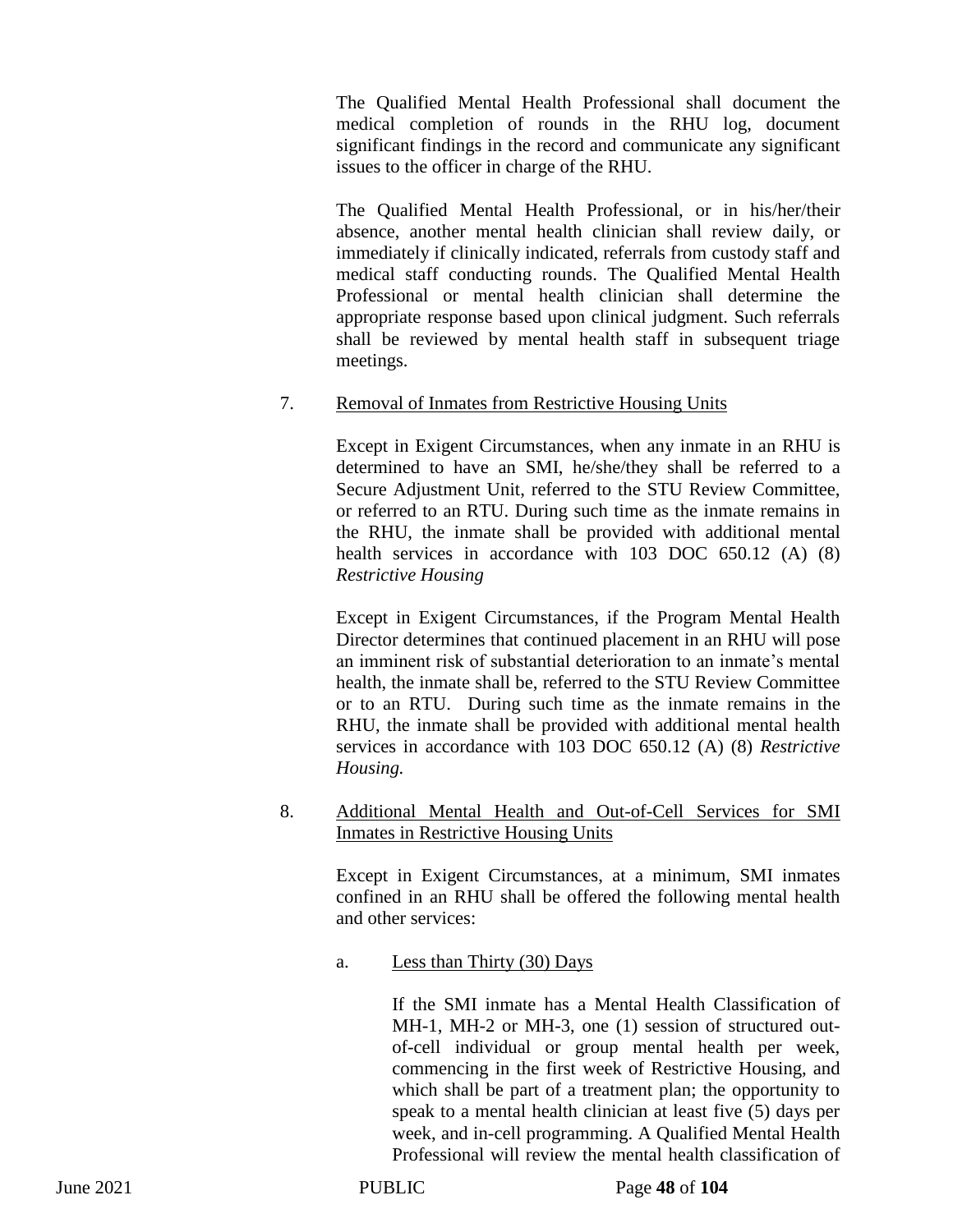each SMI inmate in Restrictive Housing every thirty (30) days, and more frequently if dictated by the inmate's mental health needs to ensure that the inmate is appropriately classified.

An SMI inmate with a Mental Health Classification of MH-4 shall be offered two (2) sessions of structured out-of-cell individual or group activity per week. These sessions shall be part of a treatment plan and shall include at least one (1) session with a mental health clinician. The length of the out-of-cell clinical sessions shall be determined by the clinician on a case-by-case basis.

In addition to the minimum of five (5) hours of out-of-cell leisure activity already offered to inmates in Restrictive Housing, an SMI inmate with a Mental Health Classification of MH-4 shall be offered two (2) additional hours of out-of-cell leisure activity per week. These extra hours may be provided either by offering additional out-ofcell sessions or by extending the period of existing out-ofcell sessions.

## b. Over Thirty (30) Days

After thirty (30) days in Restrictive Housing, the amount of weekly out-of-cell services offered to an MH-4 SMI inmate shall be increased to four (4) sessions of structured out-ofcell individual or group activity per week and, in addition to the minimum of five (5) hours out-of-cell leisure activity already offered to inmates in restrictive housing, four (4) additional hours of out-of-cell leisure activity. For purposes of this section, placement of the inmate on therapeutic supervision shall not be deemed to interrupt the duration of time in Restrictive Housing.

#### B. Department Disciplinary Unit

## 1. Pre-DDU Placement Evaluations

At the time of the filing of a DDU referral, every inmate shall be seen and receive a comprehensive assessment by a Qualified Mental Health Professional to determine whether the inmate has an SMI and/or whether there are any acute mental health contraindications to DDU placement. Acute mental health contraindications to DDU placement include that the inmate appears acutely psychotic, is actively suicidal or has made a recent serious suicide attempt, or is otherwise in need of immediate placement on therapeutic supervision. The comprehensive assessment shall include a thorough record review, and face to face interview. Documentation regarding the findings shall be included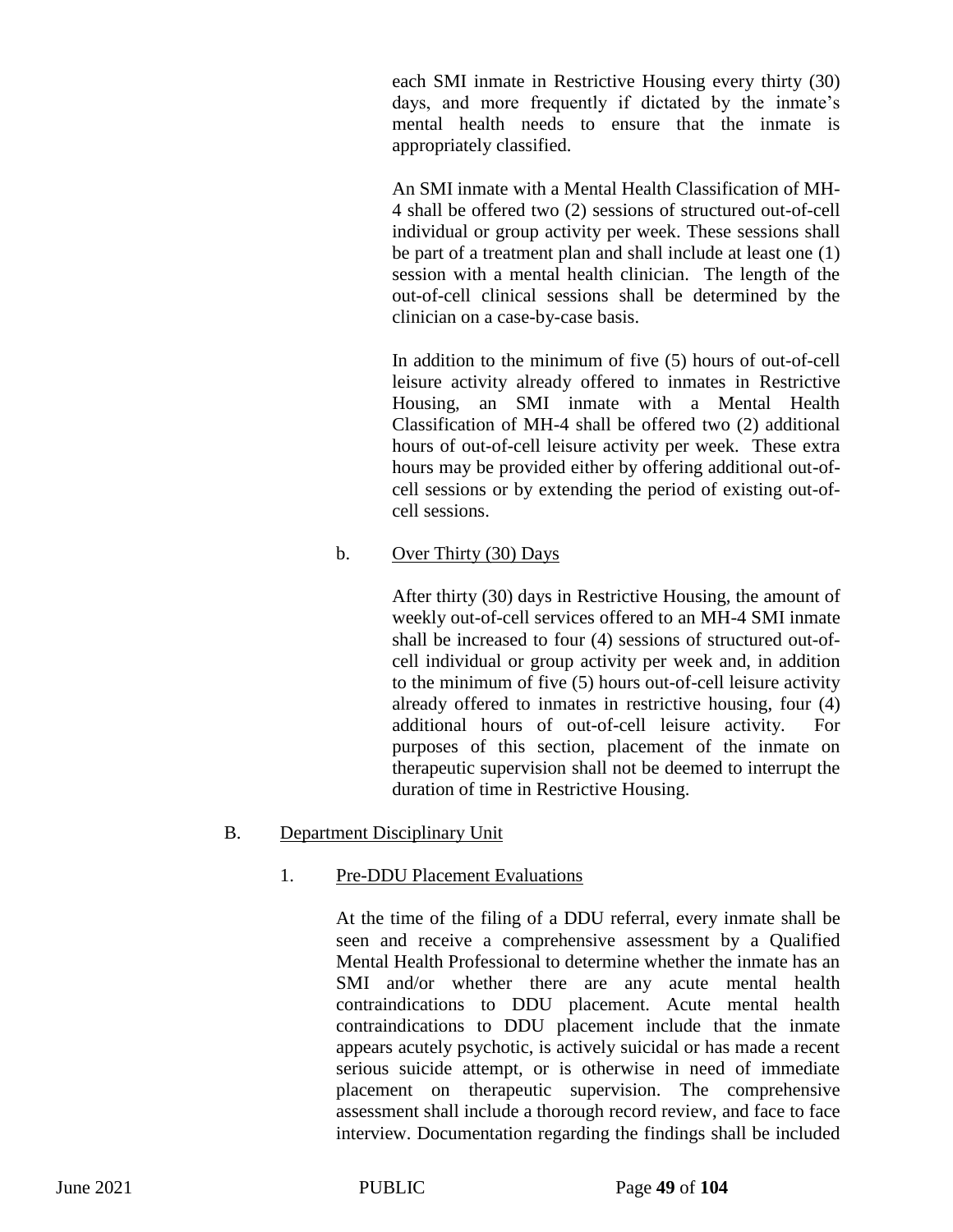in the medical record and submitted to the Director of Behavioral Health.

If the inmate is currently designated as having an SMI, or if the inmate is determined to have an SMI, the matter shall proceed in accordance with 103 DOC 650.12 (A) (1) *Restrictive Housing.* 

## 2. Day of Admission Evaluation

On the day of placement in the DDU, all inmates will receive a face to face clinical interview documented on a Mental Status Update form (refer to Wellpath 39.01). If the inmate does not have an SMI, but the evaluation is positive for an acute mental health contraindication to DDU placement, the inmate shall be placed on therapeutic supervision in the DDU. The inmate shall be further evaluated to determine whether he meets the criteria for transfer to Bridgewater State Hospital State Sentenced Units and whether he has an SMI. If the inmate does not meet the criteria for transfer to Bridgewater State Hospital State Sentenced Units and does not have an SMI, he may be placed in the DDU after the acute contradiction to DDU placement has passed and it is determined by the Site Mental Health Director that the inmate is discharged from therapeutic supervision in accordance with 301 DOC 650.08 (B) (8) *Restrictive Housing.* The Qualified Mental Health Professional shall document the evaluation and result in the medical record and communicate any significant issues to the Superintendent, or during non-business hours, to the Shift Commander.

## 3. Subsequent DDU Evaluations

Each inmate placed in the DDU shall be assessed by a Qualified Mental Health Professional after thirty (30) days of initial placement and not less than once every thirty (30) days thereafter. The evaluation shall be documented in the medical record and in the IMS Mental Health/Substance Abuse screen. This evaluation shall include, absent Exigent Circumstances, a face-to-face interview with the inmate conducted in a private confidential setting. If the inmate refuses the face-to-face interview, the Qualified Mental Health Professional shall interview the inmate at the cell and document in the medical record the inmate's refusal, behavioral presentation and all attempts made to engage the inmate in a private interview.

# 4. DDU Rounds and Referrals

The Qualified Mental Health Professional(s) assigned to the DDU shall make mental health rounds at least two (2) times a week. The Qualified Mental Health Professional shall arrange for an out-ofcell meeting with any inmate for whom a confidential meeting is warranted in the clinician's professional judgment. Custody staff shall provide escorts to facilitate out-of-cell meetings with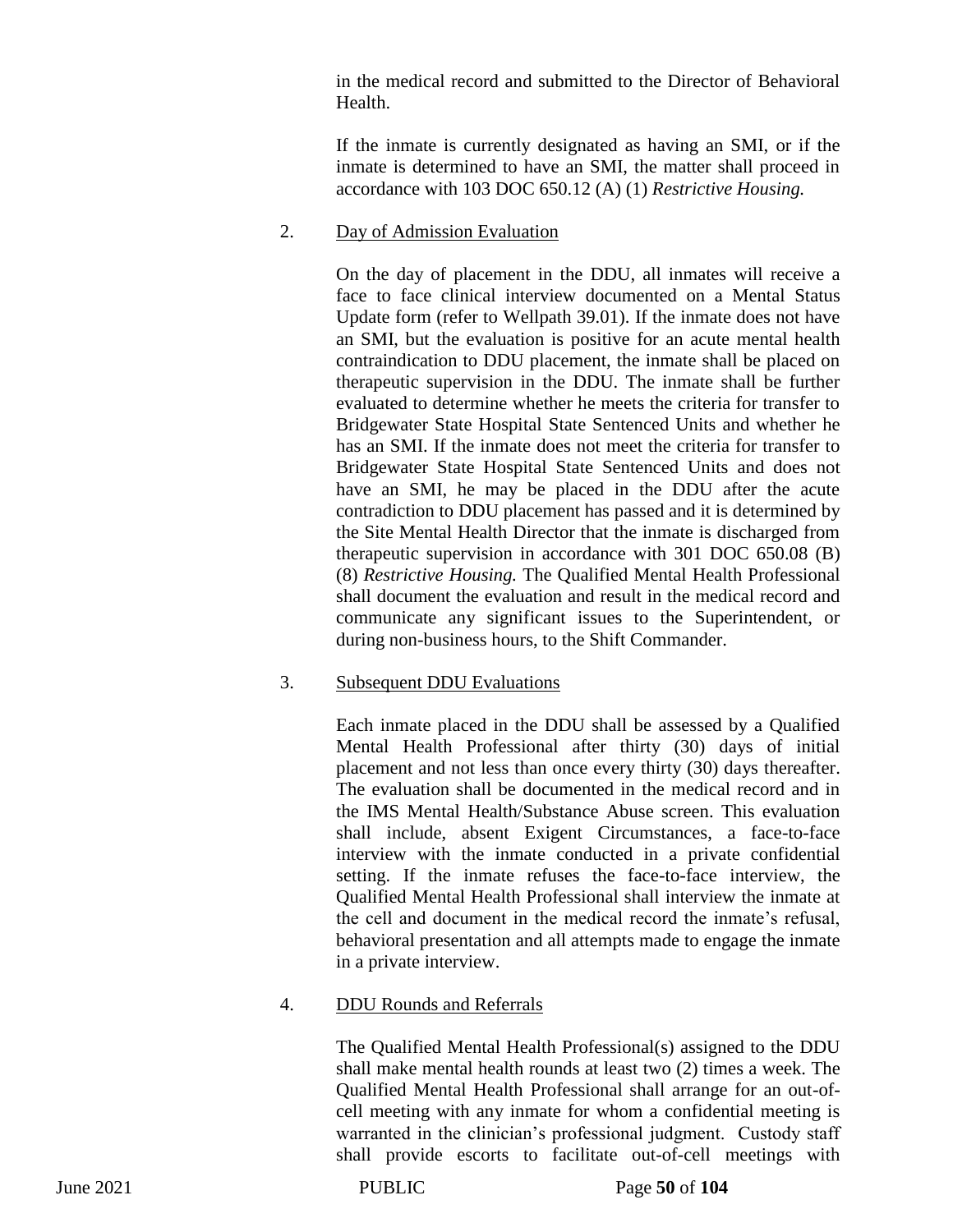clinicians, except in Exigent Circumstances or where the inmate refuses. If the inmate is unavailable at the time of the round (e.g., recreation, shower, visit), the Qualified Mental Health Professional shall determine an appropriate follow-up based upon clinical judgment.

The Qualified Mental Health Professional shall document the completion of rounds in the DDU log, document significant findings in the medical record and communicate any significant issues to the senior DDU officer.

The Qualified Mental Health Professional, or in his/her/their absence, another mental health clinician, shall address mental health referrals from custody staff and medical staff conducting rounds in accordance with  $103$  DOC  $650.12$  (A)  $(5)$  and  $(6)$ *Restrictive Housing*. The Qualified Mental Health Professional shall determine the appropriate response based upon clinical judgment. Such referrals shall be reviewed by mental health staff in subsequent triage meetings.

## 5. DDU Exclusion of SMI Inmates and Additional Services for Pre-Program SMI Inmates

Inmates with SMI shall not be housed in the DDU except in Exigent Circumstances or as set forth below.

If there is not an appropriate alternative placement for an SMI inmate with a DDU sanction currently available, and the inmate has been approved for STU placement pursuant to 103 DOC 650.13 (A) *Secure Treatment Units and Secure Adjustment Units*  after approval by the Deputy Commissioner of Clinical Services and Reentry and the Assistant Deputy Commissioner, Clinical Services, the Department may confine an SMI inmate in the DDU pending the availability of an STU bed. Such inmates shall be considered to be "pre-program inmates." The Department shall address the placement of pre-program inmates on a case by case basis, taking into account the length of time that each pre-program inmate has been awaiting STU placement and the inmate's clinical needs. Placement in a Secure Adjustment Unit (SAU) shall be considered.

At a minimum, pre-program inmates in the DDU shall be offered additional mental health and other services, consisting of the following:

- a. Less Than Thirty (30) Days
	- Two (2) out-of-cell sessions of structured individual or group activity per week shall be offered. These sessions shall be part of a treatment plan and shall include at least one (1) session with a mental health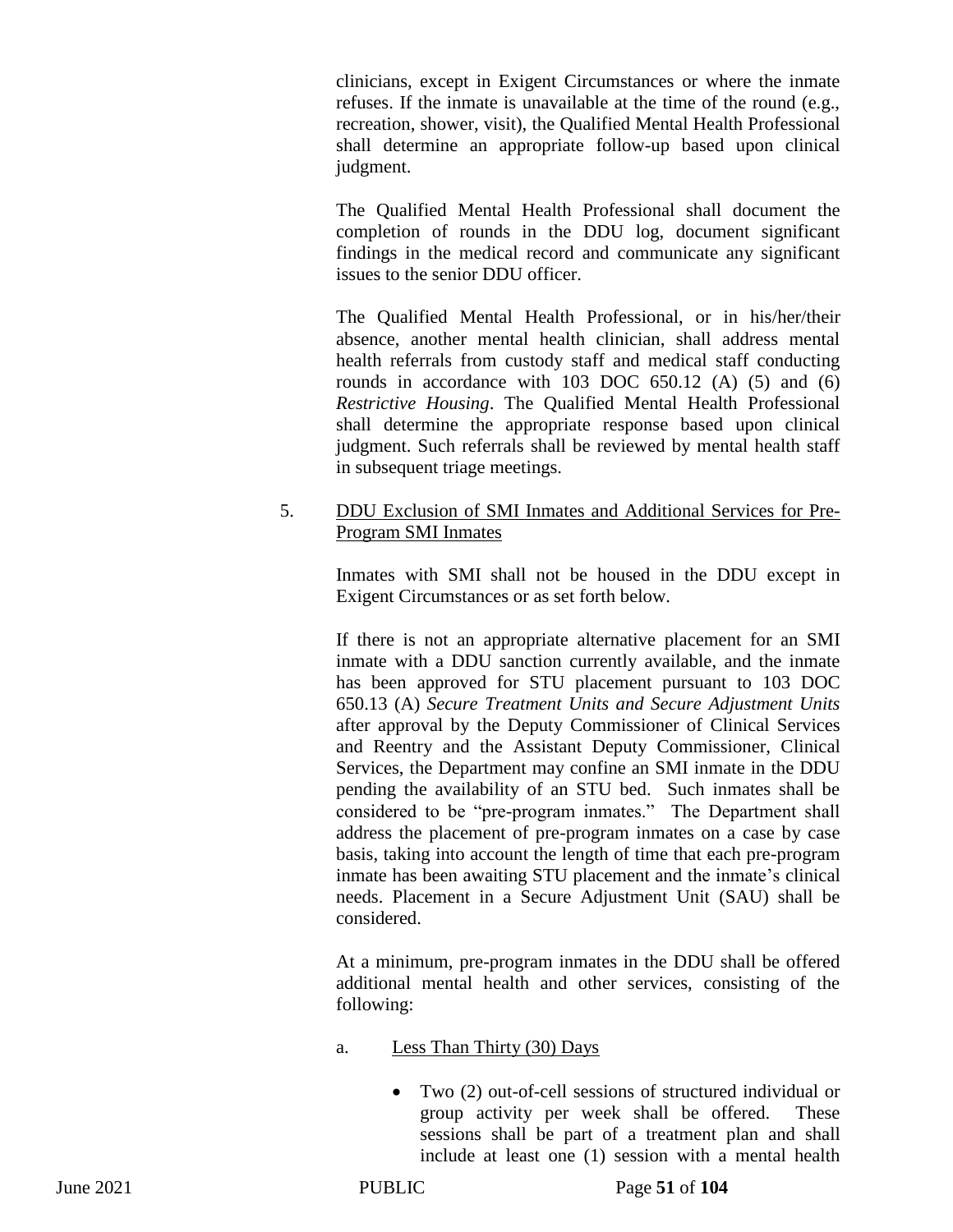clinician. The length of the out-of-cell clinical sessions shall be determined by the clinician on a case-by-case basis.

- In addition to the five (5) hours of out-of-cell leisure activity already offered to DDU inmates, two (2) additional hours of out-of-cell leisure activity per week shall be offered. These extra hours may be provided either by offering additional out-of-cell sessions or by extending the period of existing out-of-cell sessions.
- Upon entering the DDU from an RHU, pre-program inmates shall be offered the level of visitation, radio, and telephone privileges that had been provided in the RHU prior to DDU placement. Pre-Program inmates shall also be eligible to earn all privileges available to DDU inmates, contingent upon compliance with the Department's, institutional, and DDU rules.

## b. Over Thirty (30) Days

After thirty (30) days in the DDU, the amount of weekly out-of-cell services offered to a pre-program inmate with a mental health classification of MH-4 shall be increased to four (4) sessions of structured out-of-cell individual or group activity and, in addition to the five (5) hours of outof-cell leisure activity already offered to DDU inmates, four (4) additional hours of out-of-cell leisure activity. A Qualified Mental Health Professional will review the mental health classification of each pre-program inmate in the DDU every thirty (30) days, and more frequently if dictated by the inmate's mental health needs to ensure that the inmate is appropriately classified. For purposes of this section, placement of the inmate on therapeutic supervision shall not be deemed to interrupt the duration of time in the DDU.

#### C. Other Twenty-two Hour Restrictive Housing

Each inmate with an Open Mental Health Case who is placed in other twenty-two (22) hour Restrictive Housing (i.e., cell confinement other than DDU or RHU confinement) shall be evaluated by a Qualified Mental Health Professional within twenty-four (24) hours to determine (1) whether the inmate has an SMI, and/or (2) whether there are any acute medical or mental health contraindications to other twenty-two hour Restrictive Housing cell confinement. The evaluation shall be conducted by the inmate's PCC or other member of the mental health team. If the inmate has an SMI, such other twenty-two (22) hour cell confinement shall be subject to the provisions of 103 DOC 650.12 (A)  $(7)$  and  $(A)$   $(8)$ *Restrictive Housing.*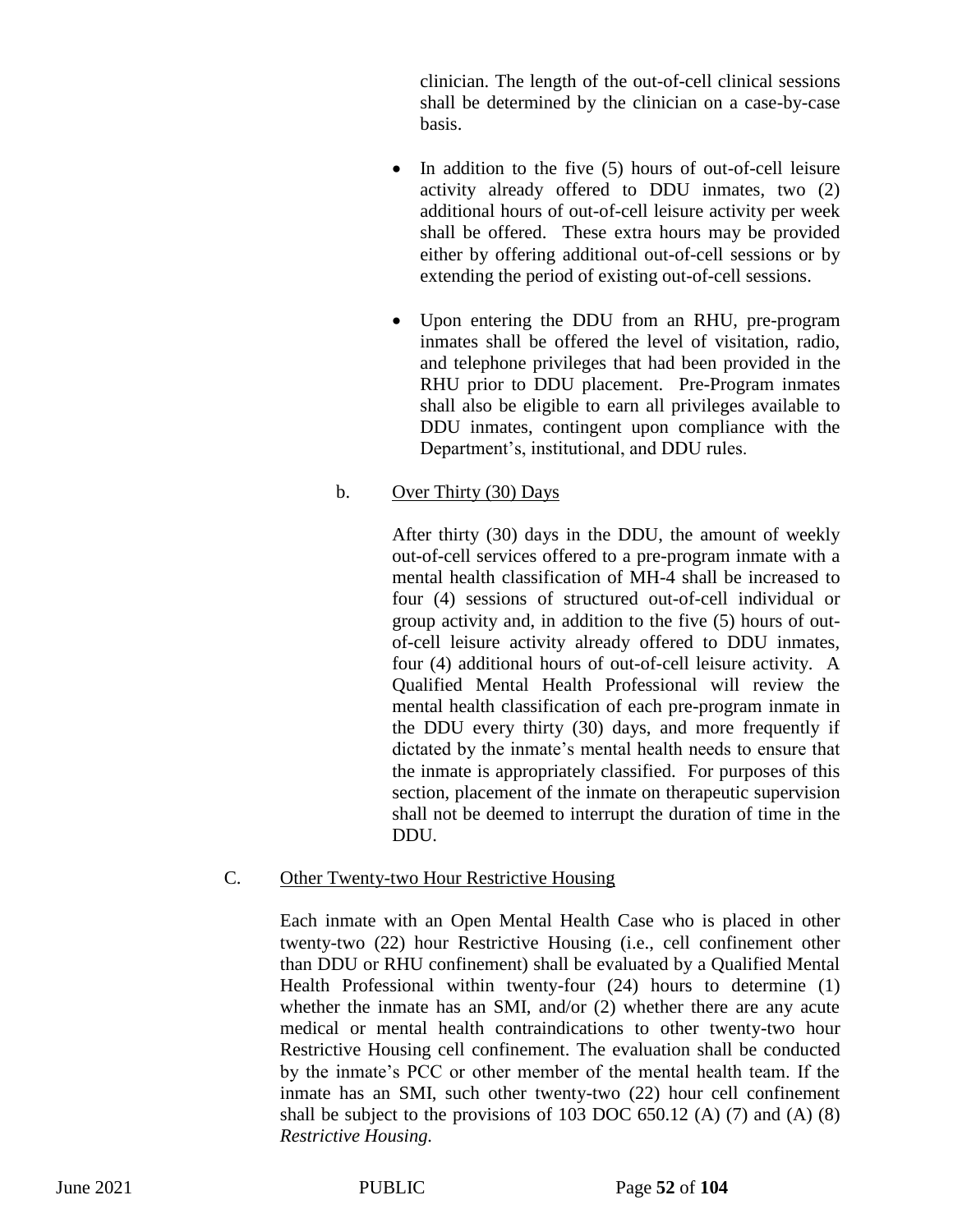# D. Meetings

## 1. Facility Restrictive Housing Committee

At each facility at which inmates are held in an RHU or other twenty-two (22) hour Restrictive Housing, the Site Mental Health Director shall participate in the facility RHU Placement Reviews that are conducted every Monday, Wednesday, and Friday in accordance with 103 CMR 423, *Restrictive Housing*, for the purpose of reviewing the status of such inmates to determine the reason(s) for Restrictive Housing and whether alternatives exist. Such review may include a review of pending investigation status, classification status, mental health developments, and disciplinary status. The Site Mental Health Director shall provide input regarding mental health issues and concerns of RHU inmates.

## 2. Central Office Restrictive Housing Oversight Committee

Membership of the Central Office Restrictive Housing Oversight Committee shall include the Deputy Commissioner, Prison Division; the Deputy Commissioner, Clinical Services and Reentry Division; the Assistant Deputy Commissioners for the Northern and Southern Sectors, the Director of the Central Inmate Disciplinary Unit; the Director of Behavioral Health; and a mental health professional from the Mental Health Vendor.

The role of the Central Office Restrictive Housing Oversight Committee shall include:

- Developing strategies to reduce time spent in Restrictive Housing by inmates with SMI, including reducing time on awaiting action or identifying alternatives to Restrictive Housing for such inmates; and expansion of privileges for SMI inmates remaining in Restrictive Housing; and
- Conducting a monthly review of the circumstances of inmates with SMI, including pre-program inmates, who have been in Restrictive Housing for a period exceeding thirty (30) days as of the date of the monthly review. The review shall include consideration of facilitating the inmate's discharge from Restrictive Housing, assessment of the inmate's mental health classification level, and whether additional outof-cell time is clinically indicated. For purposes of this review, placement of the inmate on therapeutic supervision or temporary placement in a Health Services Unit shall not be deemed to interrupt the duration of time in Restrictive Housing.

The Central Office Restrictive Housing Oversight Committee shall maintain minutes that document reviews and actions taken, with the reasons for the Committee's decision and the potential alternatives for Restrictive Housing considered.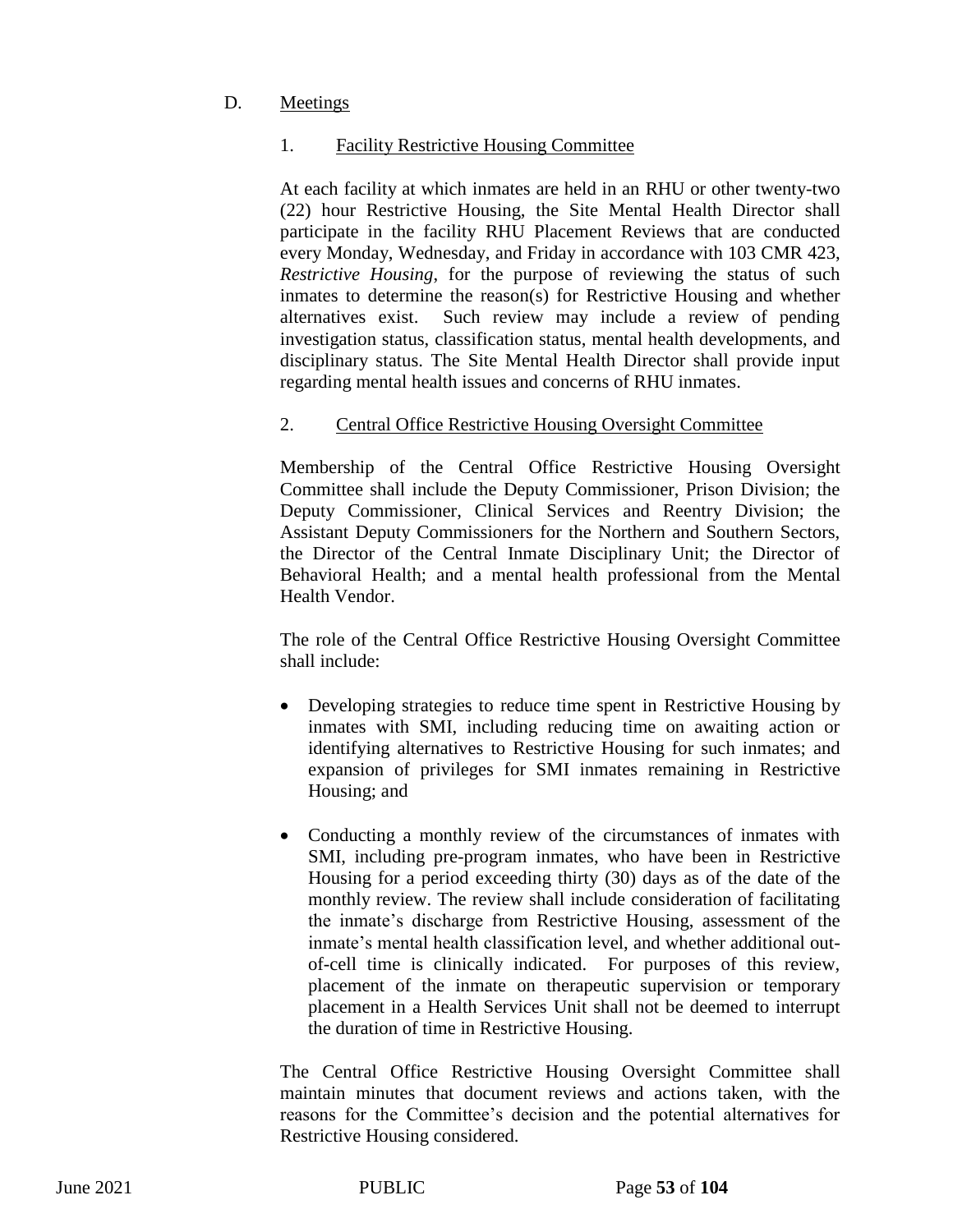#### **650.13 SECURE TREATMENT UNITS AND SECURE ADJUSTMENT UNITS**

#### A. Secure Treatment Unit Referral and Placement

- 1. The Director of Behavioral Health shall be notified: (1) By the Director of Inmate Discipline upon a determination pursuant to 103 CMR 430, *Inmate Discipline*, 430.08 that a DDU hearing shall be held for an inmate with SMI, or upon the imposition of a DDU sanction for an inmate with SMI; and (2) By the Program Mental Health Director that an inmate housed in the DDU has been diagnosed with an SMI, or that an inmate with an SMI without a DDU sanction may require placement in an STU.
- 2. Upon any such notification, the Director of Behavioral Health shall contact the Program Mental Health Director who shall ensure that an STU Referral Form (Attachment #7) is initiated and completed at the site where the inmate is currently housed. The STU Referral Form shall be completed by the inmate's Primary Care Clinician (PCC) and reviewed by the Site Mental Health Director to ensure that the STU Referral Form incorporates all of the pertinent clinical information. The STU Referral Form shall be completed within five (5) days. In instances where an inmate who is not awaiting a DDU hearing is referred for placement in an STU, such referral shall be generated by the inmate's PCC, reviewed by the Site Mental Health Director and then reviewed by the Program Mental Health Director to ensure the appropriateness of the referral.
- 3. The Program Mental Health Director shall immediately notify the Director of Behavioral Health after having ensured that the STU Referral Form has been completed correctly and that the referral is clinically appropriate.
- 4. Upon receipt of the STU Referral Form, the Director of Behavioral Health shall convene a meeting of the STU Review Committee, either in person or by a conference call, within five (5) days. The STU Review Committee shall be chaired by the Director of Behavioral Health. Membership shall include the Program Mental Health Director, the Department of Correction administrators assigned to oversee the operation of the STP and BMU, and the Mental Health Vendor's clinical coordinators of the STP and the BMU. The STU Review Committee shall determine which STU is the more appropriate placement. In instances in which an inmate has been referred for STU placement without a pending DDU hearing, the STU Review Committee shall determine whether STU placement is warranted, whether the inmate would be more appropriately admitted to an RTU, or whether the inmate could be appropriately managed by enhanced outpatient treatment, which may include an individualized incentive plan. The STU Review Committee may call upon the Site Mental Health Director or the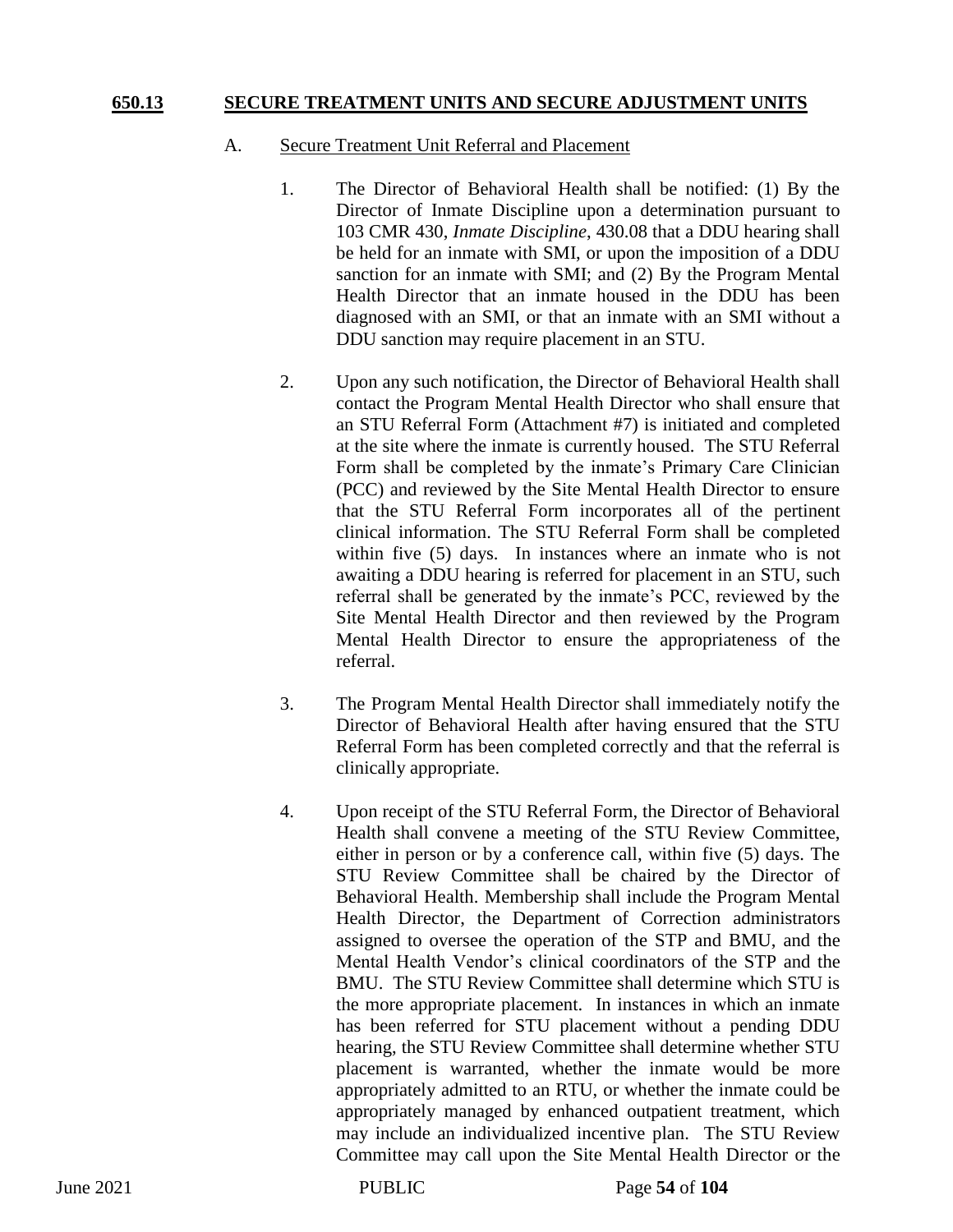inmate's PCC to present the case and provide additional information, upon a determination that such presentation or additional information is necessary.

- 5. In instances in which the STU Review Committee has determined that an inmate pending placement pursuant to a DDU hearing is appropriate for placement in an STU but is unable to reach consensus regarding whether the BMU or STP is more appropriate, the case shall be referred to the Program Mental Health Director for a final recommendation regarding the placement of the inmate. This must occur within five (5) days. In instances where there is a lack of consensus regarding the placement of an inmate who was not referred pursuant to a pending DDU hearing, the case shall be referred to the Program Mental Health Director and the Assistant Deputy Commissioner, Clinical Services who shall come to consensus within five (5) days regarding the appropriate placement.
- 6. Upon a clinical recommendation to place the inmate in an STU, the Director of Behavioral Health shall forward the determination to the Assistant Deputy Commissioner, Clinical Services and the Assistant Deputy Commissioners for the Northern and the Southern Sectors, who shall review the referral information to determine whether there are any security concerns raised by the STU placement recommendation and if so, whether Exigent Circumstances may require the rejection of the STU placement recommendation. This review shall occur within five (5) days. If the Assistant Deputy Commissioners for the Northern and Southern Sectors disagree whether Exigent Circumstances exist, the matter shall be referred to the Deputy Commissioner, Prison Division, for a determination whether Exigent Circumstances exist. If the STU placement recommendation is affirmed, the Director of Behavioral Health shall effect the final disposition. If the STU placement recommendation is rejected, the determination shall be communicated by the Assistant Deputy Commissioner of Clinical Services to the Director of Behavioral Health, who shall reconvene the STU Review Committee within five (5) days to consider possible alternative placements (e.g., placement of the inmate in the STP instead of the BMU or vice versa, RTU placement.). If an alternative placement is recommended, the Director of Behavioral Health shall convey such recommendation to the Assistant Deputy Commissioner of Clinical Services and the Assistant Deputy Commissioners for the Northern and the Southern Sectors, who shall again review the referral information to re-determine whether Exigent Circumstances warrant the denial of the alternative placement recommendation. In the event that no alternative placement is recommended or that the alternative placement recommendation is rejected, the case shall be referred to the Deputy Commissioner, Prison Division, who shall make the final placement determination.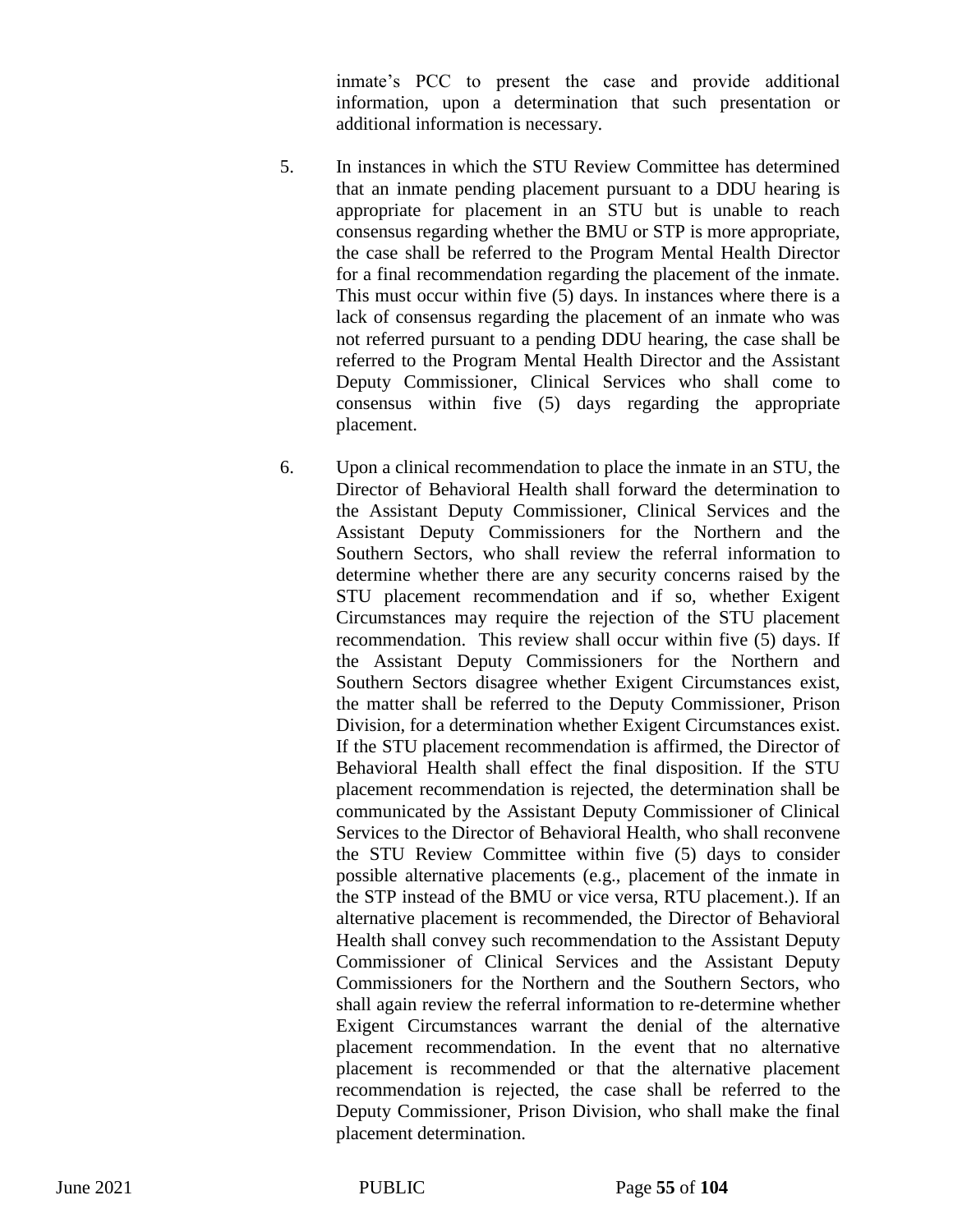- 7. Upon the final decision to place an inmate in an STU or an RTU, the Director of Behavioral Health shall notify the Department's Central Classification Division transfer coordinator, who shall effect the prompt classification and transfer of the inmate to the selected unit.
- 8. All final decisions pursuant to an STU referral shall be made within thirty (30) calendar days of the receipt of the referral by the Director of Behavioral Health.

## B. Secure Treatment Unit Programs and Operation

- 1. Each STU shall provide a variety of treatment programs and modalities to optimize the overall level of functioning of inmates with SMI within the correctional environment, and to prepare them for successful reentry into general population or the community.
- 2. Each STU shall utilize a phase system designed to provide inmates with the opportunity to earn incentives and privileges contingent upon behavioral stability and program participation. Each STU shall utilize time frame guidelines for phase progression, but all decisions to move an inmate between phases shall be made by the STU treatment team.
- 3. Behavioral programming in each STU shall include incentives to encourage positive behavior. These incentives may include, where appropriate, the opportunity to earn additional privileges and reduce disciplinary sanctions. Substantial rule infractions may result in an immediate reduction of incentives, phase regression, or in extreme cases, program termination. Each STU treatment team shall review incidents of rule infractions and determine an individualized treatment response, which shall be documented in the inmate's treatment plan.
- 4. STU inmates shall be subject to the disciplinary process as follows. Category 3 and 4 disciplinary offenses, as set forth in 103 CMR 430, *Inmate Discipline*, 430.24, may be reduced to an informal report and referred to the STU treatment team for addressing through program incentives and the phase system. Category 1 and 2 disciplinary offenses shall be addressed through the disciplinary system.
- 5. DDU time for STU inmates serving DDU sanctions shall continue to run. STU treatment teams may recommend up to a thirty (30) day DDU time cut as an individual incentive for every ninety (90) days of successful participation. Criteria for successful participation shall include, at a minimum, the absence of behavior resulting in disciplinary reports, treatment compliance and active program participation for the designated time period. Time cut recommendations shall be submitted to the Deputy Commissioner, Prison Division, for determination.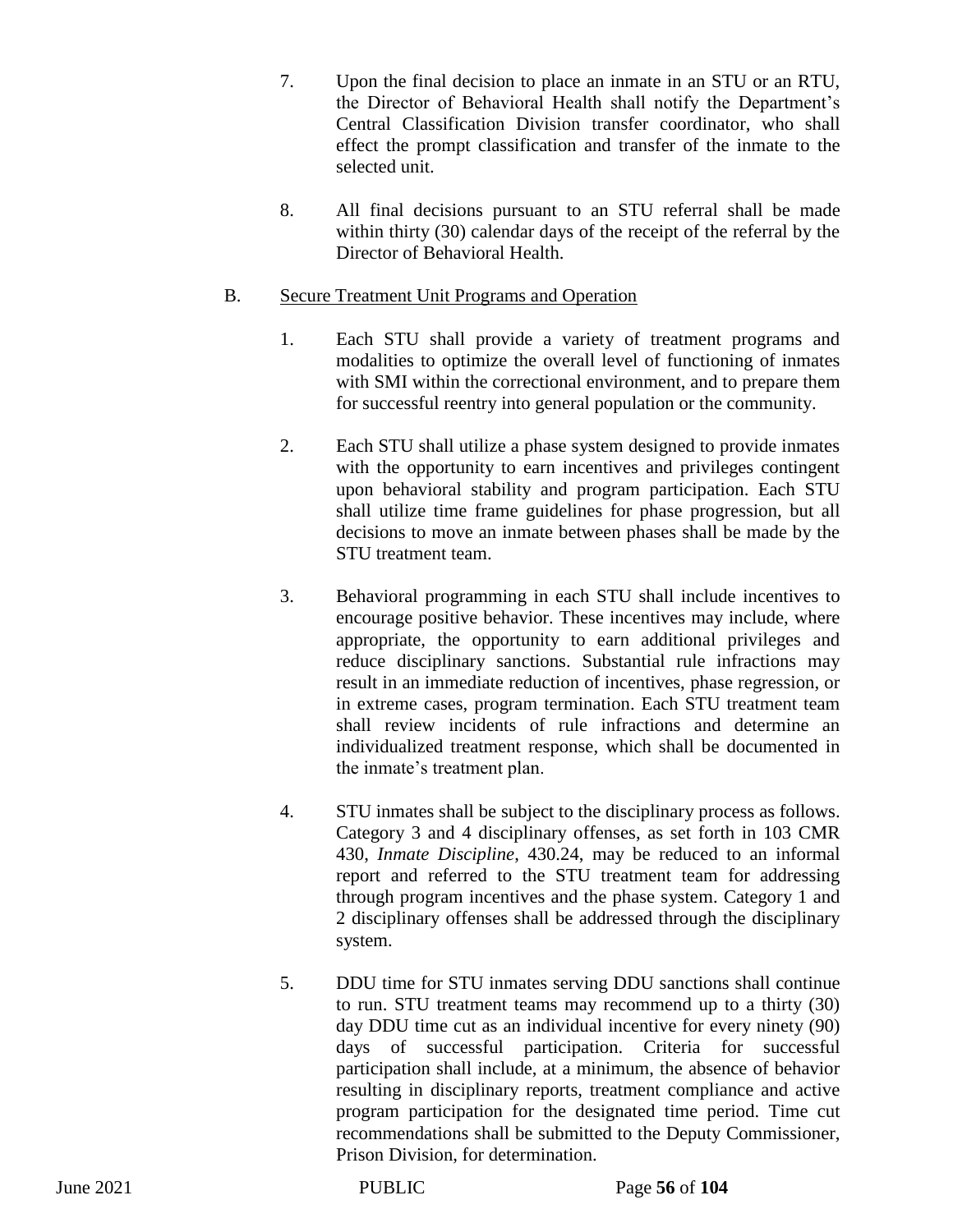6. Nothing contained herein shall restrict the authority of the Superintendent to address matters of safety and security in the STU.

## C. Secure Treatment Unit Out-of-Cell Time

- 1. Inmates in an STU shall be scheduled for fifteen (15) hours of structured out-of-cell activity per week, with no fewer than ten (10) hours to be offered, and ten (10) hours per week of unstructured out-of-cell activity to be offered, including exercise but excluding showers, absent Exigent Circumstances.
- 2. For STU inmates assigned to a program phase that allows contact with other inmates, out-of-cell activities shall include opportunities for socialization including congregate exercise and dining, as determined by the treatment team.

# D. Secure Treatment Unit Discharge

- 1. STU Discharge Upon the Completion of a DDU Sentence
	- a. Subject to 103 DOC 650.13(D)(2) *Secure Treatment Units and Secure Adjustment Units*, the minimum length of time that an inmate who is admitted with a DDU sentence resides in an STU shall be defined by the inmate's DDU sentence. Upon the expiration of an inmate's DDU sentence prior to the inmate's successful progression through all phases of the STU program, subject to 103 DOC 650.13(D)(1)(c) and (d) *Secure Treatment Units and Secure Adjustment Units*, the inmate shall be referred for another placement commensurate with the inmate's mental health treatment needs and the inmate's behavioral and security needs.
	- b. The STU treatment team shall request a case conference to be held, within ninety (90) days prior to the inmate's anticipated completion of the inmate's DDU sentence in order to determine the most appropriate aftercare placement. The STU treatment team shall determine whether an RTU level of care is clinically indicated, and if so, the inmate shall be referred for RTU placement. If an RTU level of care is not clinically indicated, the inmate's placement upon the inmate's discharge from the STU shall be effected by the classification process.
	- c. Upon an inmate's request to remain in an STU after the completion of the inmate's DDU sentence, the STU treatment team shall recommend whether continued STU placement is clinically appropriate. The recommendation shall be conveyed to the Director of Behavioral Health and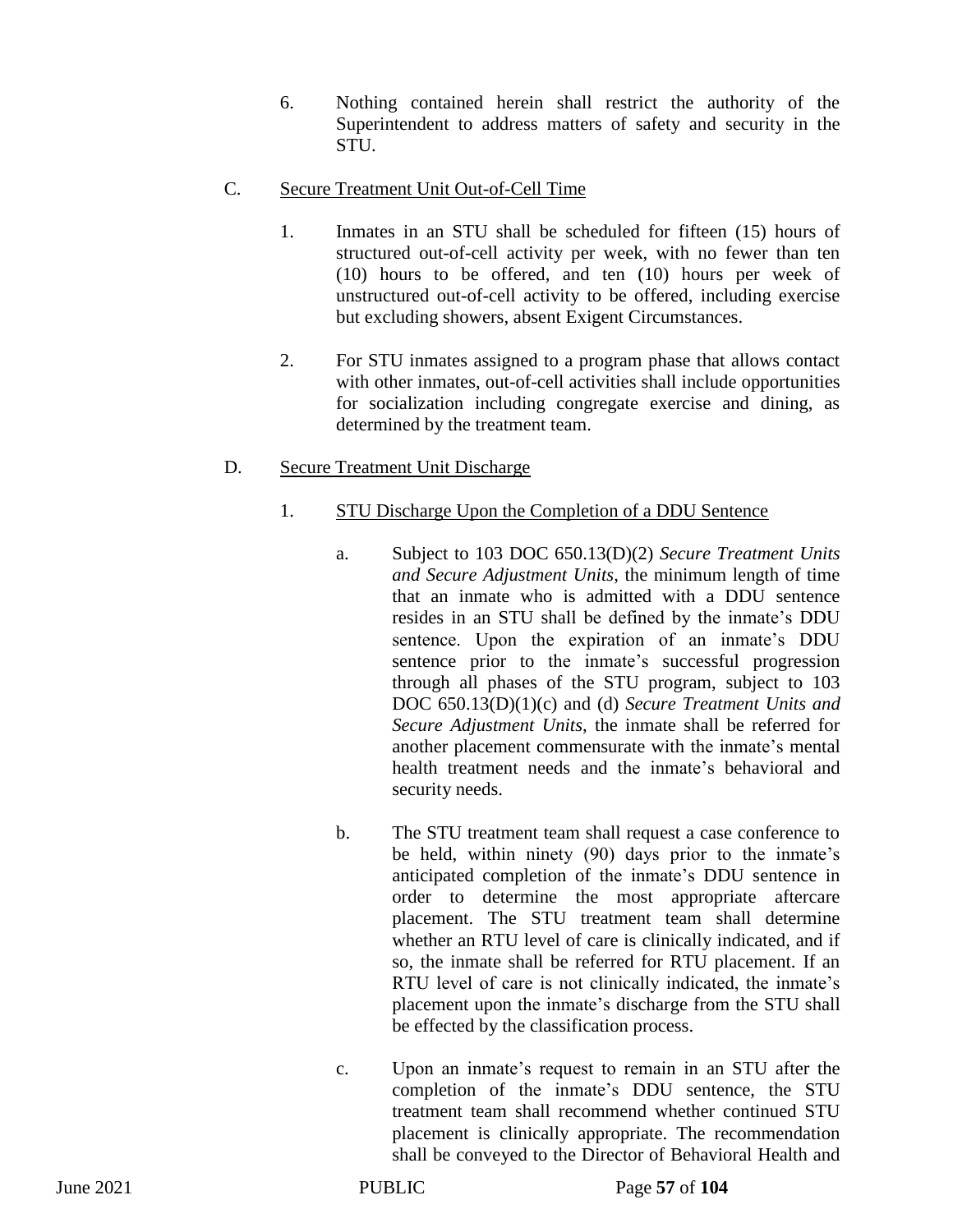a case conference convened to determine the appropriate disposition. A determination that voluntary continued STU placement is clinically indicated shall be conveyed to the Central Classification Division for scheduling a classification board.

d. Notwithstanding an inmate's expressed desire to be discharged from the STU upon the completion of the inmate's DDU sentence, the STU treatment team may recommend that the inmate remain in the STU based upon the extent to which the inmate's SMI contributes to the inmate's potential threat to staff and/or other inmates. The treatment team shall consider the inmate's history of predatory or assaultive behavior, the inmate's use of weapons, and the extent of any serious injury that the inmate has caused or is likely to cause in the future. The treatment team shall recommend specific security or classification criteria, setting conditions that would warrant consideration of the inmate's discharge from the STU. Such conditions shall include, but not be limited to, consistent psychiatric and behavioral stability as indicated by remaining free from Category 1 and 2 disciplinary offenses; significant and consistent reduction in the incidence of self-injury and/or threats of self-injury; and engagement in programming and compliance with mental health treatment. The treatment team shall review and monitor the inmate's compliance with such treatment and behavioral criteria on a quarterly basis.

## 2. STU Discharge Prior to Completion of a DDU Sentence

- a. If an STU inmate successfully completes all phases and requirements of the STU program prior to the completion of the inmate's governing DDU sentence, and if the STU treatment team determines that the inmate is appropriate for discharge from the STU, the treatment team shall submit a request to the Director of Behavioral Health for a case conference to review the inmate's progress and appropriateness for discharge.
- b. The requirements for STU discharge consideration prior to completion of a DDU sentence shall include, but not be limited, to the following:
	- Successful completion of all program phases;
	- Achievement of 90% participation in group programming during the previous twelve (12) months;
	- Achievement of 90% participation in individual programming during the previous twelve (12) months;
	- No Category 1 and Category 2 disciplinary offenses for the previous twelve (12) months;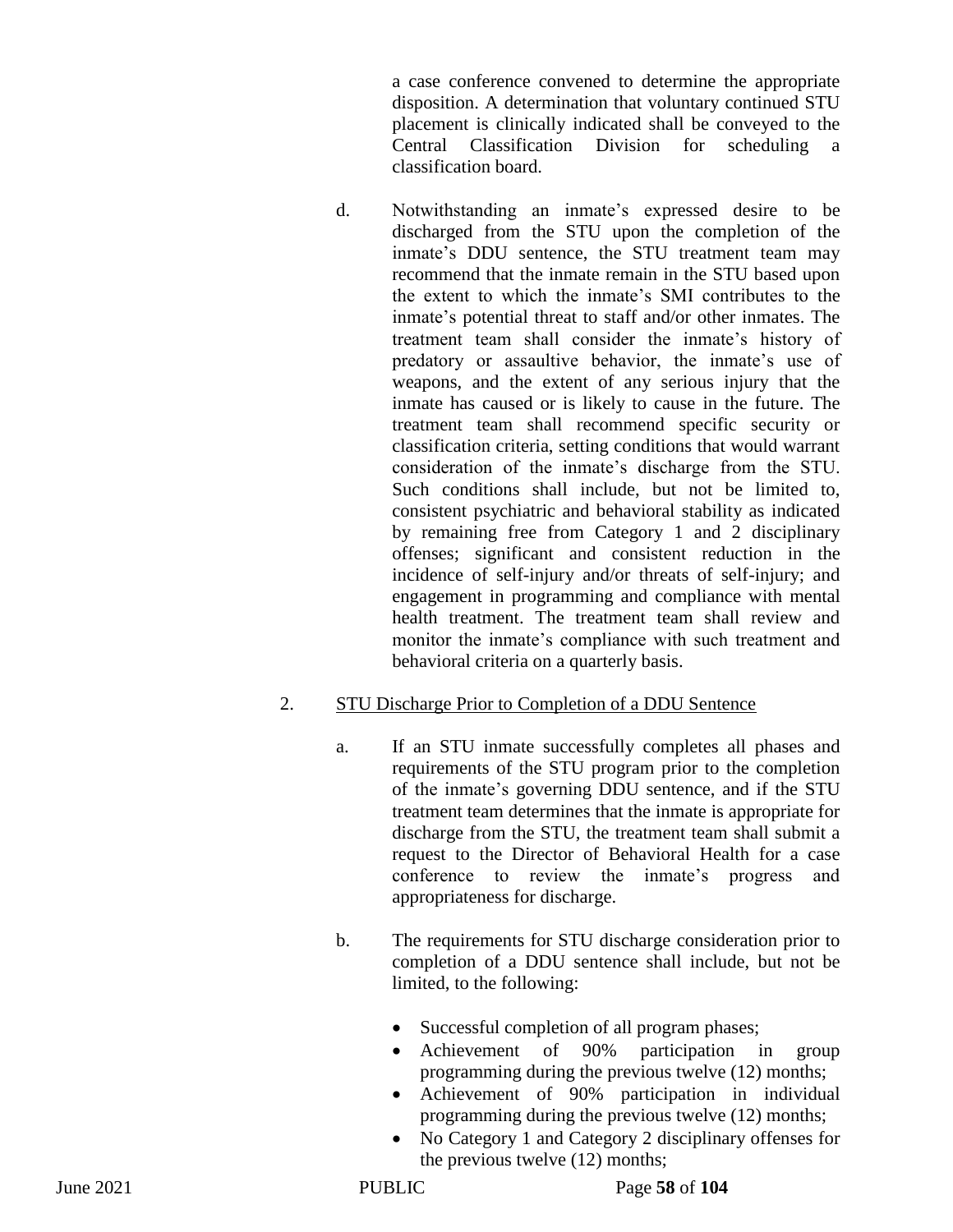- No negative incidents reports for the previous nine (9) months;
- No instances of self-injury for the previous twelve (12) months; and
- No placement on accountability status for the previous twelve (12) months.
- c. If the case conference produces a recommendation that the STU inmate be discharged prior to completion of the inmate's DDU sanction, the Director of Behavioral Health shall submit such recommendation to the Deputy Commissioner, Prison Division, for a determination whether the remaining DDU sentence should be suspended and the inmate transitioned from the STU to another placement.
- d. If the Deputy Commissioner, Prison Division determines that the remaining DDU sentence should be suspended and the inmate should be transitioned from the STU to another placement, the Director of Behavioral Health shall convene a case conference to determine an appropriate placement and formulate a transition plan. If the prior case conference had determined that an RTU level of care is clinically indicated, the inmate shall be referred for RTU placement. If the prior case conference had determined that an RTU level of care is not clinically indicated, the inmate's placement upon the inmate's transition and discharge from the STU shall be effected by the classification process.
- e. The DDU sanction of an inmate who is discharged from an STU prior to completing the DDU sanction shall be suspended for the remaining period of such DDU sanction. During the period of suspension, if such inmate commits another disciplinary offense that is subject to a DDU referral, the inmate shall be returned to an STU for the period remaining on the suspended sanction, plus the period of any new DDU sanction that may be imposed for the new offense. However, if such inmate is no longer determined to have an SMI, or if the Deputy Commissioner, Prison Division determines that Exigent Circumstances warrant DDU placement, the inmate shall be placed in the DDU to serve the DDU sanction(s).

## 3. Secure Treatment Unit Discharge for Inmates Admitted Without DDU Sanctions

a. Upon the successful completion of all phases and requirements of the STU program by an inmate who was admitted to the STU without a governing DDU sanction, or at any time prior to the successful completion of the STU program by such inmate, if the STU treatment team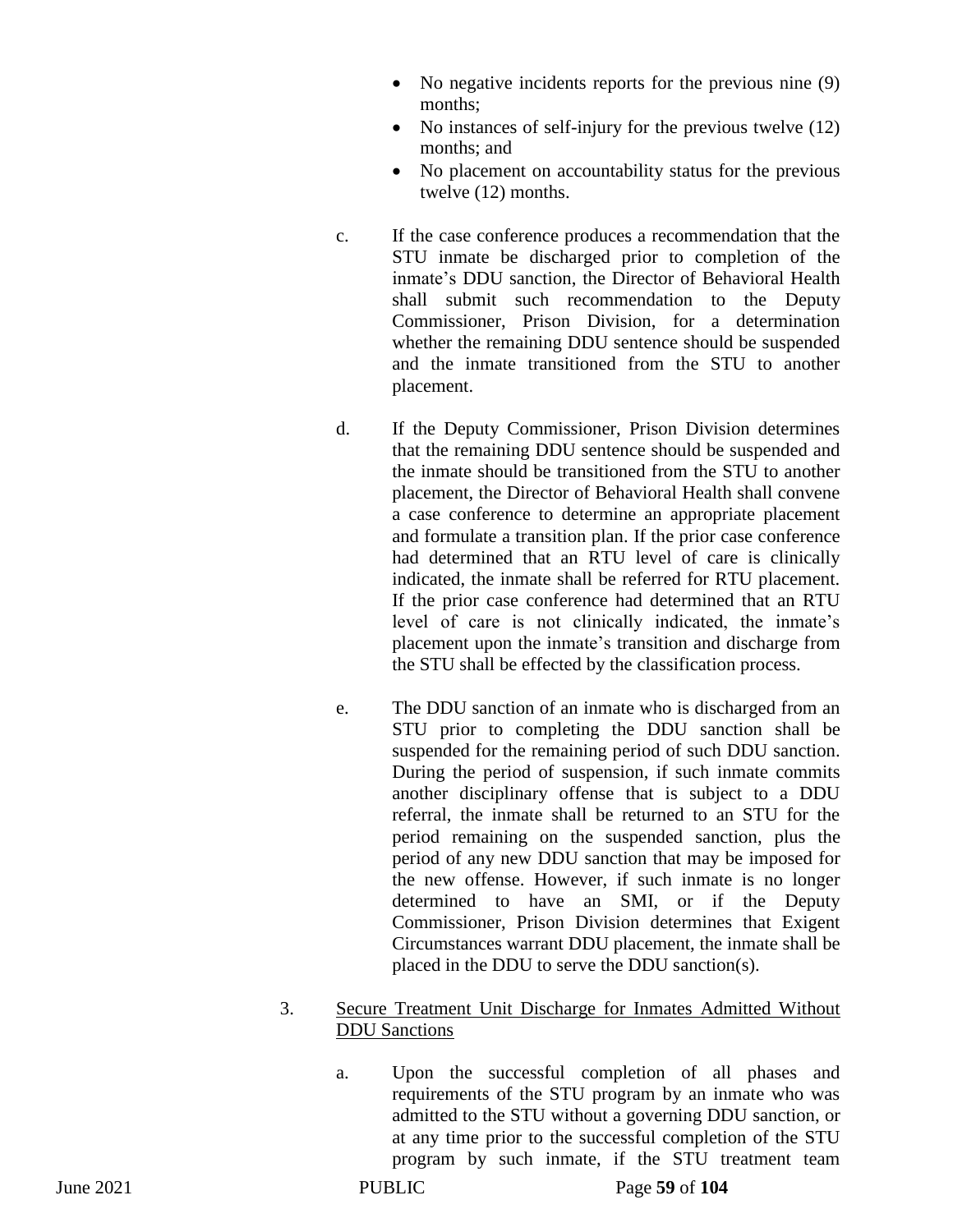determines that the inmate is appropriate for discharge from the STU, the treatment team shall submit a request to the Director of Behavioral Health for a case conference to review the inmate's progress and appropriateness for discharge.

b. In assessing the inmate's appropriateness for STU discharge, the case conference participants shall consider the requirements set forth in  $103$  DOC  $650.13$  (D)  $(2)$  (b) *Secure Treatment Units and Secure Adjustment Units.*. If the case conference determines that an RTU level of care is clinically indicated, the inmate shall be referred for RTU placement. If the case conference determines that an RTU level of care is not clinically indicated, the inmate's placement upon the inmate's transition and discharge from the STU shall be effected by the classification process.

## D. Termination from a Secure Treatment Unit

Only when every alternative and potential intervention has been exhausted, may an inmate be considered for termination from an STU. Under no circumstances will inmates with SMI be returned to Restrictive Housing from an STU prior to completion of the STU program, except in Exigent Circumstances or for program termination as follows:

- 1. Inmates may be considered for termination from an STU prior to completing the program if the inmate engages in assaultive behavior or presents severe behavioral problems without demonstration of any effort to change and it is the consensus of the STU treatment team that the behavior has not improved and shows no indication of future change. Termination shall not be considered without evidence and documentation of consistent refusal to engage in programs or chronic disruptive behavior that compromises the integrity of the program. The STU treatment team shall meet to determine if further treatment interventions can be expected to produce no or minimal behavior changes. The STU treatment team shall also consider whether transfer to a different STU would be appropriate. If the STU treatment team concludes that termination is warranted, the STU treatment team shall submit a request to the Director of Behavioral Health for a case conference to review the inmate's status and appropriateness for termination. In conjunction with this case conference, the treatment team shall recommend a discharge plan consistent with the inmate's needs. Final approval of STU termination shall be made by the STU Review Committee.
- 2. Pursuant to the procedures established for review of Exigent Circumstances in 103 DOC 650.22 (C) *Administrative Provisions,*  the Department shall periodically reassess inmates who have been terminated from an STU and returned to Restrictive housing. The inmate shall be referred to the same or a different STU if the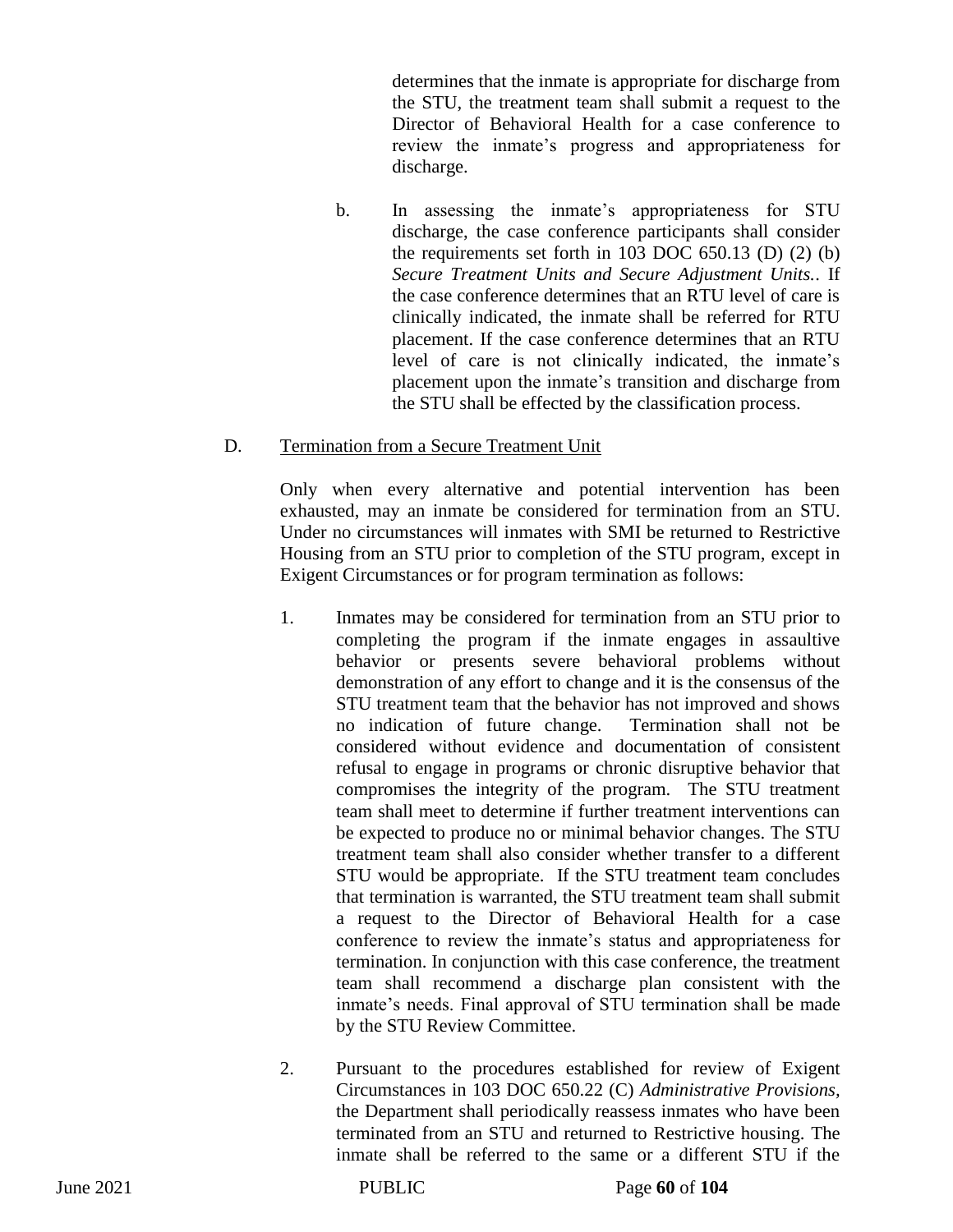inmate's behavior and motivation demonstrably improve. The inmate shall have a treatment plan designed to motivate him or her to participate in clinically-indicated therapeutic programming in an appropriate setting.

F. Secure Treatment Unit Staff Training

Subject to collective bargaining agreements and bidding process, there shall be initial pre-service and annual in-service training of all staff in the STUs regarding mental health and mental illness, medications, co-existing disorders, and programming needs. Training shall be as follows:

- 1. Upon the opening of any new STU, all security and treatment staff regularly assigned to the unit will receive forty (40) hours of specialized training.
- 2. New security and treatment staff assigned to a STU after it is open and operational will receive sixteen (16) hours of specialized orientation training at the time of assignment. The Department will endeavor to provide each new staff member with an additional twenty-four (24) hours of structured on-the-job training during the first seventy-five (75) days of assignment.
- G. Secure Treatment Unit Documentation

Each STU shall utilize a program manual approved by the Director of Behavioral Health. Program manual changes shall be submitted to the Director of Behavioral Health for review and approval prior to implementation.

Each STU shall also utilize standard instruments approved by the Director of Behavioral Health to document the following:

- Program schedules;
- Program participation by unit and by inmate;
- Phase and incentives, by unit and by inmate;
- Structured out-of-cell programming offered and provided, by unit and by inmate, including documentation of any instances in which such programming was not provided in accordance with 103 DOC 650.13 (C) *Secure Treatment Units and Secure Adjustment Units* (Exigent Circumstances);
- Non-structured out-of-cell programming offered and provided, by unit and by inmate including documentation of any incidents in which such programming was not provided in accordance with 103 DOC 650.13 (C) *Secure Treatment Units and Secure Adjustment Units* (Exigent Circumstances);
- Outcome measures by unit and by inmate, as determined by the Director of Behavioral Health.
- H. Secure Adjustment Units Referral and Placement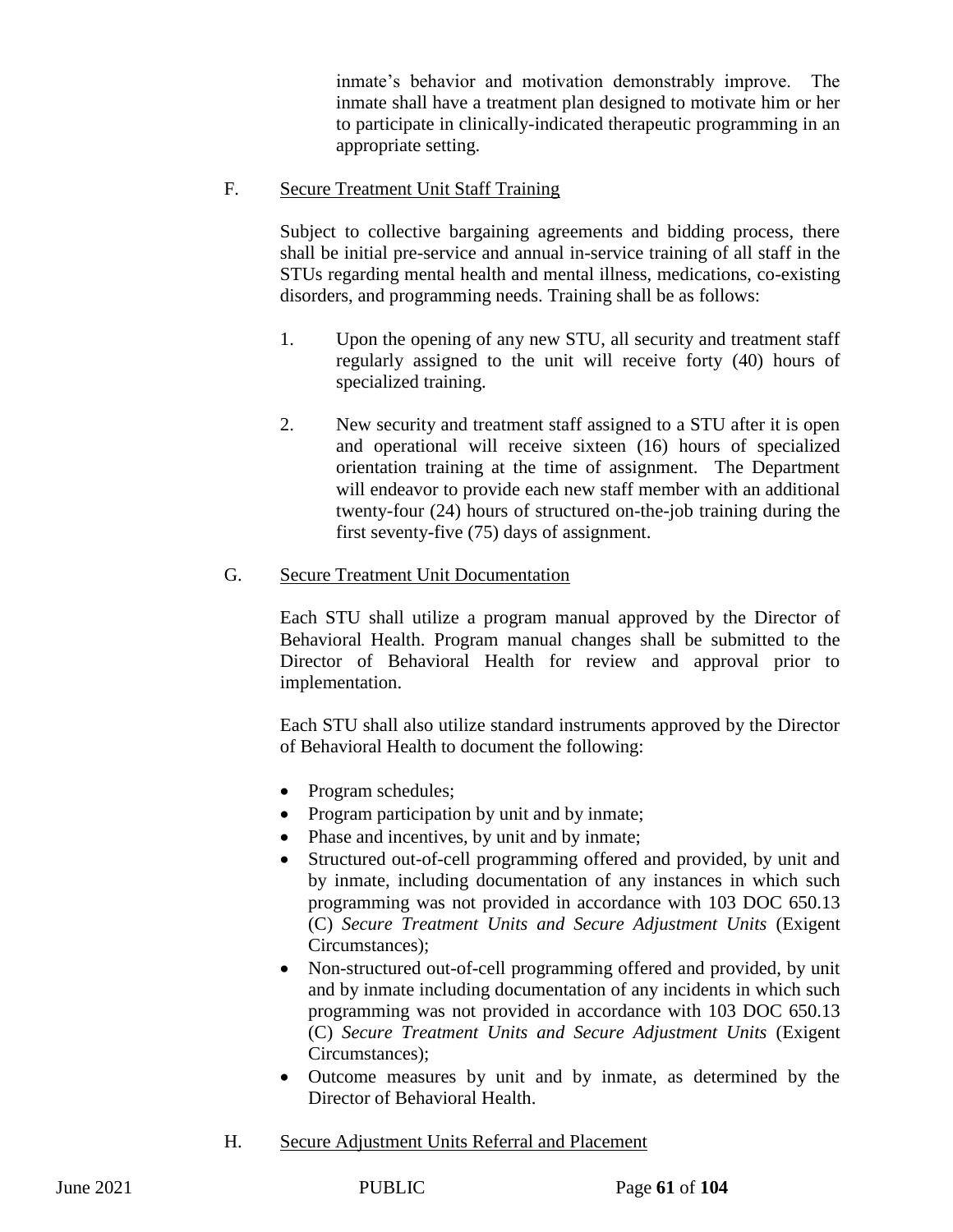1. Referral and Placement in a Secure Adjustment Unit

An inmate may be transferred from Restrictive Housing to a Secure Adjustment Unit following a Placement Review and finding by the Superintendent or designee, made in accordance with 103 CMR 423, *Restrictive Housing*, or following a Placement Review and finding by the Deputy Commissioner, Prison Division, in accordance with 103 CMR 430, *Inmate Discipline*, that the inmate no longer requires Restrictive Housing but cannot be placed in general population.

Any inmate being considered for transfer to an SAU who is identified as having a Mental Health Classification of MH-4 shall be referred by the Superintendent or designee to the Director of Mental Health to be screened for contraindications prior to SAU placement. This referral and the results shall be documented on the SAU referral form. If there are no contraindications for SAU placement, the Superintendent or designee shall submit a completed Secure Adjustment Unit transfer request form to the Classification Division. The Classification Division shall then identify a bed in an appropriate SAU and effect such transfer.

2. Treatment Planning for SAU participants

Qualified Mental Health Professionals shall adjust the inmate's treatment plan to include goals for symptom reduction and behavioral interventions throughout SAU placement.

## **650.14 RESIDENTIAL TREATMENT UNITS**

A. Purpose

Residential Treatment Units provide an intermediate level of care for general population inmates with a mental health classification of MH-4. These inmates do not require inpatient psychiatric hospitalization, but they present with a pervasive pattern of dysfunction and inability to manage themselves appropriately within general population due to a mental disorder which may be evidenced by any of the following:

- Multiple transfers to an inpatient psychiatric setting;
- Frequent placement on the rapeutic supervision;
- Frequent reliance on crisis stabilization services/interventions;
- Frequent episodes of self-injurious behavior;
- Multiple disciplinary or rule infractions;
- Inability to follow routine/directions;
- Inability to participate independently in activities of daily living.

Inmates with acute medical needs requiring placement and treatment within an infirmary setting or a Clinical Stabilization Unit are not appropriate for RTU placement.

June 2021 PUBLIC Page **62** of **104** The mission of every RTU is to significantly reduce emergency crisis referrals, suicide attempts, self-injurious behaviors, psychiatric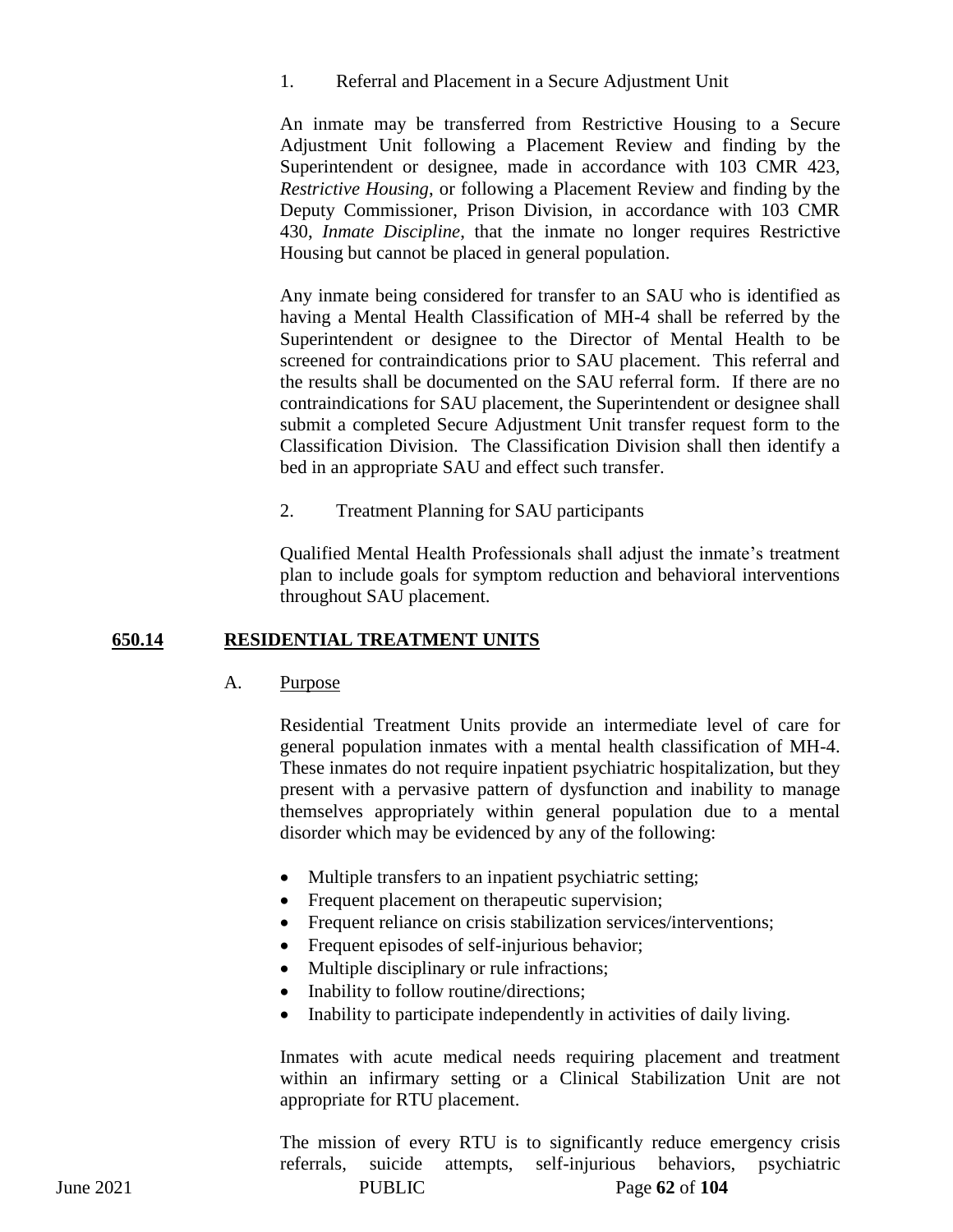hospitalizations, serious rule infractions and disciplinary issues through the utilization of group and individual therapy within a residential, therapeutic treatment milieu.

- B. Residential Treatment Unit Referral and Placement
	- 1. A mental health clinician who believes that an inmate may benefit from RTU placement shall triage the case with the Site Mental Health Director. Where there is agreement that RTU placement is clinically indicated, the inmate's PCC shall complete an RTU referral form (Attachment #3) and submit the form to the Site Mental Health Director for review.
	- 2. If the Site Mental Health Director concurs that RTU referral is appropriate, the Director shall sign and approve the RTU referral. The referral shall then be submitted to the Program Mental Health Director for review and final determination. If the Program Mental Health Director determines that the RTU referral is clinically appropriate and does not require further evaluation to make a determination, they Director shall inform the following within five (5) business days: the Director of Behavioral Health; the Department's Central Classification Division; the RTU coordinators; and the PCC. If the Program Mental Health Director requires further evaluation in order to make a final determination, within ten (10) days, the Director shall conduct a medical record review and a face-to-face evaluation with the inmate.
	- 3. The mental health classification of an inmate who is determined to be clinically appropriate for RTU placement shall be designated as MH-4, subject to the review and approval of the Program Mental Health Director pursuant to 103 DOC 650.06 (B) (5) *Mental Health Classification.*
	- 4. Upon notification by the Director of Behavioral Health and/or the Program Mental Health Director of clinical approval for RTU placement for a male inmate who is not already residing at the facility that houses the RTU, the Classification Division shall determine the appropriateness of the transfer under the point based classification system. Unless otherwise indicated, the inmate shall remain at the sending institution until bed space becomes available in the designated RTU. The RTU admission of an inmate who is already residing at the facility that houses the designated RTU constitutes an internal placement that does not require review by the Classification Division.
	- 5. Upon an inmate's transfer from an RTU to an inpatient psychiatric hospital (BSH for males, a DMH facility for females) the inmate's space in the RTU program shall be held for the entirety of the thirty (30) day evaluation period prescribed by G.L. c. 123, § 18(a). An RTU inmate who is subsequently civilly committed to an inpatient psychiatric hospital shall be afforded an RTU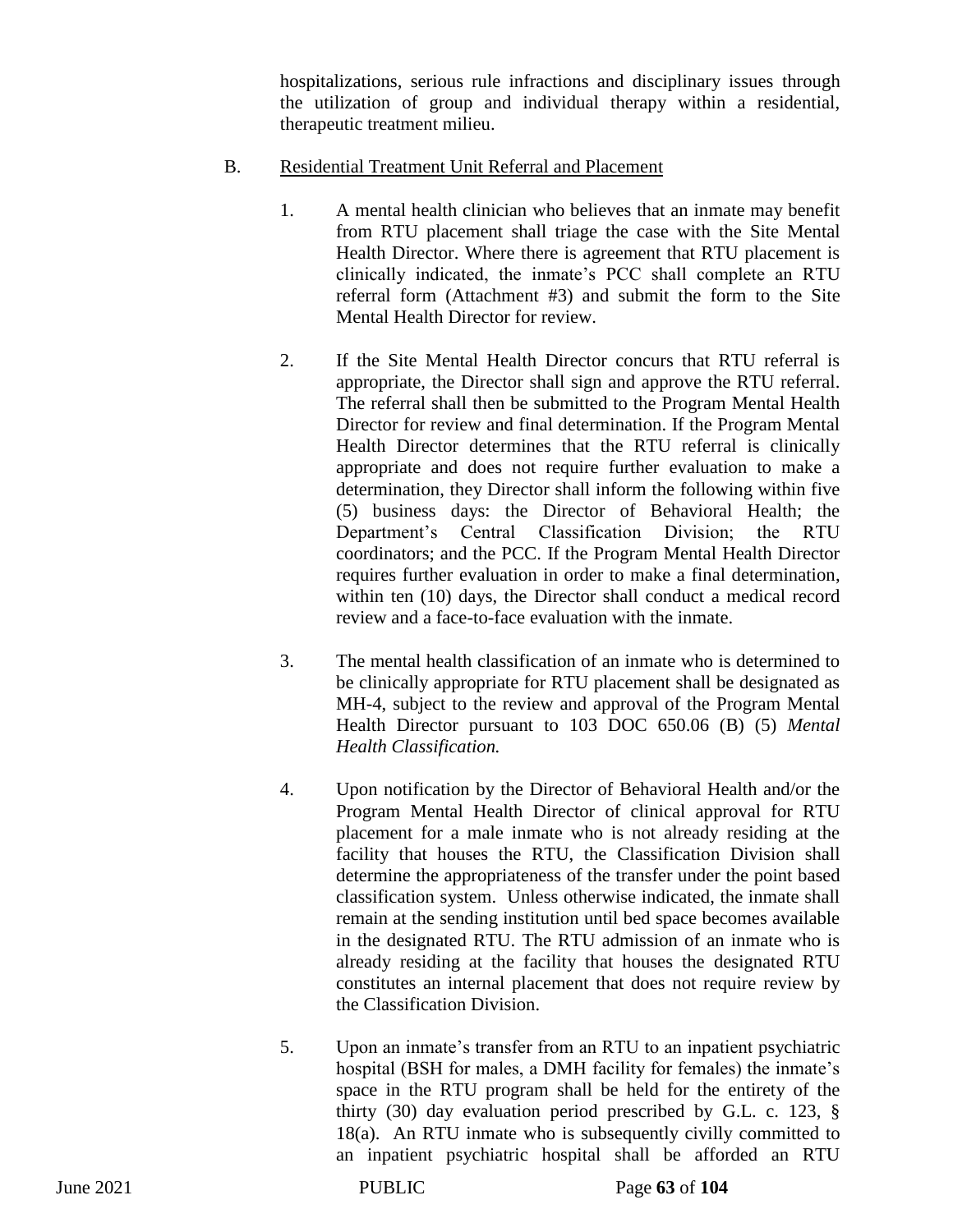placement upon the inmate's discharge from the hospital if such placement remains clinically indicated.

#### C. Residential Treatment Unit Programs and Operation

1. Treatment Team

The RTUs utilize a multi-disciplinary treatment team. Treatment team membership may include the following: RTU Coordinator; assigned Captain; Unit Sergeant; assigned Correction Officers from all shifts; Correctional Program Officer; assigned mental health clinicians including the assigned Psychiatrist; and assigned nursing and program staff.

The treatment team shall conduct daily team triage meetings during normal business hours to review each inmate's status and discuss any identified issues or concerns. The daily team triage meetings shall be chaired by the RTU Coordinator.

The treatment team shall conduct multi-disciplinary treatment team meetings at least every ninety (90) days. Multi-disciplinary treatment team meetings shall include participation of a Psychiatrist, as well as the mental health and correctional staff who are directly involved in the inmate's care and treatment.

At MCI Framingham, the mental health providers shall conduct a multidisciplinary care annual review of individuals receiving treatment in the Residential Treatment Unit. This review shall include psychiatric treatment of the mental illness, and a summary assessment of the trajectory of her mental illness and treatment needs through a life span review, including her index offense. Communication of needs identified shall be prioritized in administrative and clinical meetings.

#### 2. Treatment Plans

Within thirty (30) calendar days of the inmate's placement in the RTU, the treatment team shall develop an Initial Treatment Plan, which shall be documented in the inmate's medical record. While individual members of the treatment team may complete specific items of the treatment plan, approval of the treatment plan shall occur during a multi-disciplinary team meeting.

RTU treatment plans may be reviewed at any time, but at minimum, every ninety (90) days during a multi-disciplinary treatment team review meeting. The inmate shall be requested to participate in the multidisciplinary treatment team meeting and shall be afforded the opportunity to give input into the inmate's treatment goals and assigned treatment interventions. The inmate shall be requested to sign the treatment plan. The inmate's refusal to sign shall be documented in the treatment plan.

The treatment plan shall determine the inmate's level of clinical monitoring and frequency and modality of treatment interventions. Each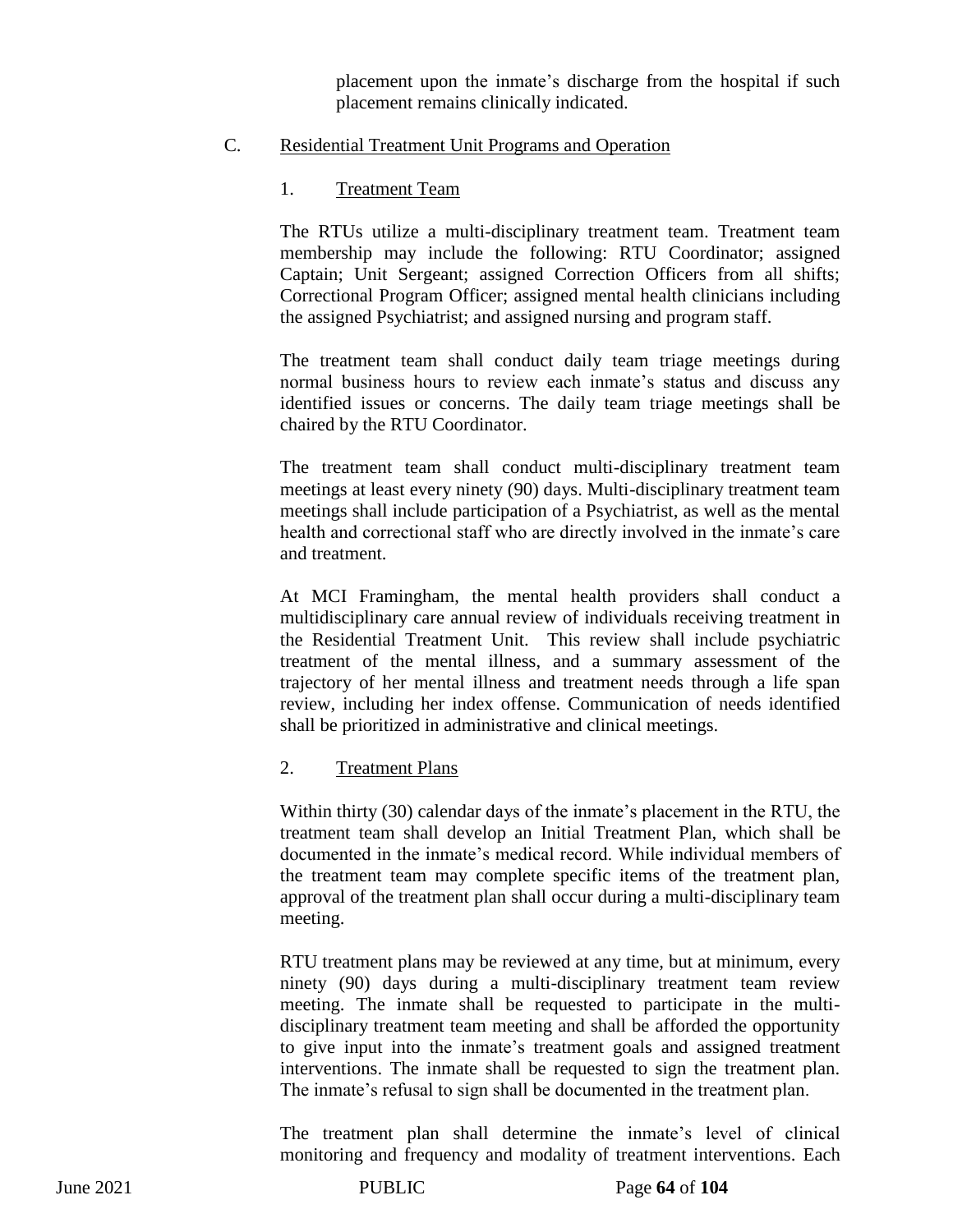treatment plan shall reflect a target goal or clear clinical discussion that directly identifies specific treatment requirements for completion of the RTU program.

## 3. Programs

The RTU shall offer a variety of clinically-driven programs and activities. Although RTU inmates will not be forced to accept treatment, the inmate's PCC and the RTU treatment team shall monitor and encourage participation. When an inmate is reluctant to comply with treatment recommendations, staff efforts to engage the inmate will be documented.

The primary mode of mental health treatment in the RTU shall consist of evidence-based group programming that offers core treatment modules and elective groups. A portion of the group programming available will be maintained with rolling admission, allowing inmates to enter the group at varying stages of treatment and length of stay on the RTU. Assignment to core group treatment modules is at the sole discretion of the RTU treatment team and is based on the inmate's individualized treatment needs. Elective groups may be assigned based on the input and interest of the inmate. Attendance records shall be kept for each group conducted and each inmate's participation and attendance shall be documented in each inmate's medical record.

## 4. Orientation Meetings

Within one (1) to two (2) days of admission to the RTU, each inmate shall participate in a formal RTU orientation meeting. The purpose of this meeting is to assist inmates in making a smooth transition to the RTU. The orientation meeting shall be facilitated by the RTU treatment team and provide inmates with an introduction to unit staff and an overview of the RTU rules and regulations, unit schedules and operations, program components, and program completion criteria. All RTU orientation materials and unit program components shall be reviewed by the vendor's Director of Clinical Programs and are subject to approval by the Director of Behavioral Health.

## 5. Earned Good Time

RTU inmates who participate in programming may earn seven and a half (7.5) days of earned good time each month based upon successful compliance with the elements of their Individualized Treatment Plans. Such elements shall include one or more of the following: attendance and participation in structured group or individual activities; absence of threatening or injurious behavior directed at self or others; quality of interactions with staff and peers; work assignments; educational programming.

There shall be no limit to the number of months that an inmate is eligible to receive earned good time credits, as some inmates may require such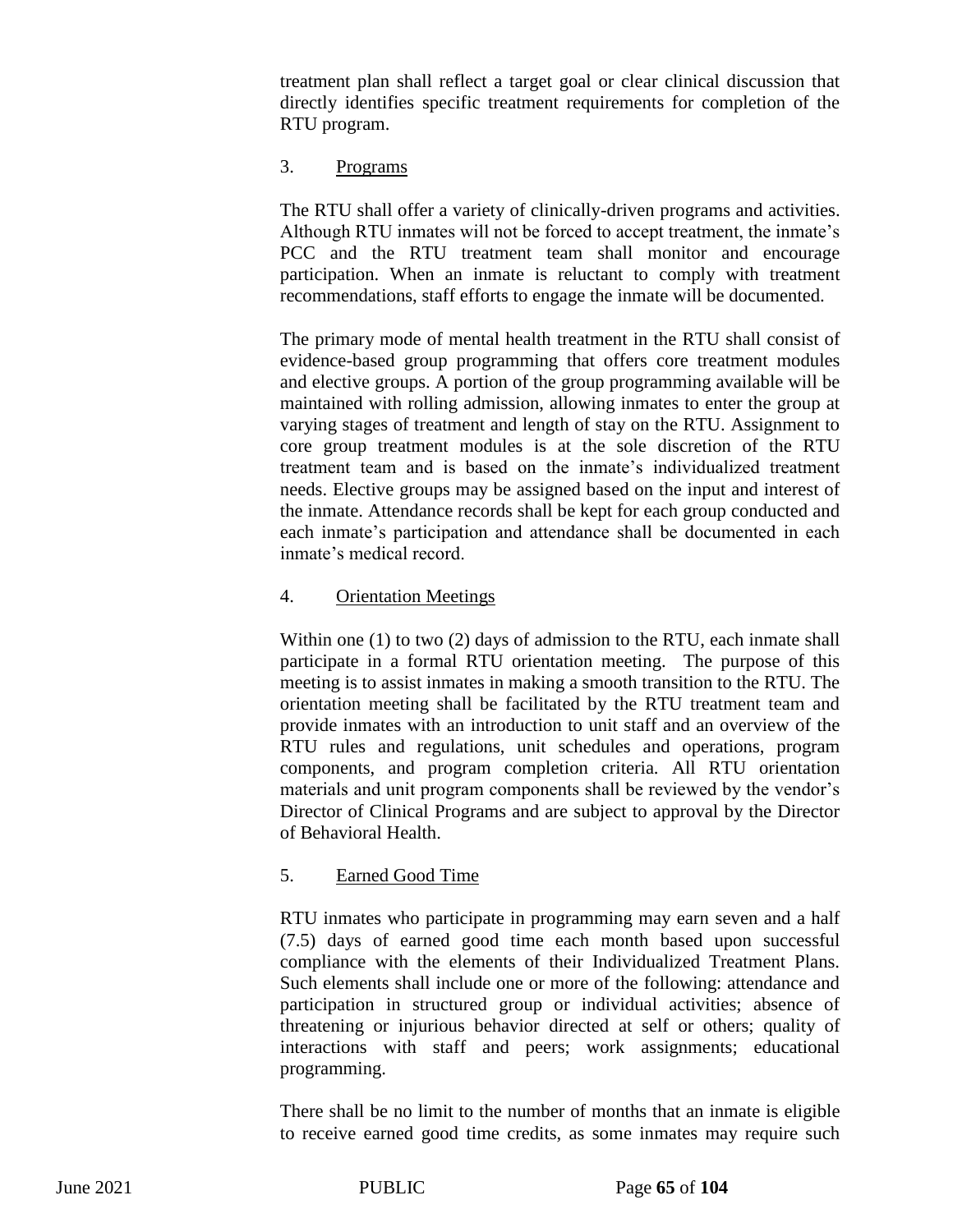programming and support in the RTU environment for an extended period of time.

Each inmate's daily attendance shall be recorded in the IMS Program/Attendance screen for the purpose of tracking the inmate's program participation for the purpose of determining the inmate's performance rating and the award of earned good time credits.

At the end of each month, the RTU Coordinator shall convene a treatment team meeting with designated staff to assess each RTU inmate's compliance with the inmate's individualized treatment plan. RTU staff shall assess whether the inmate's degree of compliance was satisfactory, unsatisfactory, or incomplete. The RTU Coordinator shall enter each inmate's performance rating into the IMS Program/Attendance screen no later than the first business day of the following month. The final earned good time credit rating for each inmate who receives earned good time credits shall be determined by the facility Director of Treatment and shall be entered into IMS by the sixth day of the following month. The site Deputy Superintendent of Reentry, shall monitor the implementation of this process on a regular basis to ensure that the earned good time credits are entered in an accurate and timely manner in accordance with 103 CMR 410, *Sentence Deductions*.

## D. Residential Treatment Unit Discipline and Restrictive housing

RTU inmates shall be subject to the disciplinary process. RTU inmates may be issued disciplinary reports and may be required to serve a disciplinary detention sanction in a Restrictive Housing cell. RTU mental health staff shall provide consultation to the hearing office in the disciplinary hearing process pursuant to 103 DOC 650.17 (D) (5) *Communications Regarding Mental Health Status and Needs of Inmates.* 

RTU inmates who are placed in a Restrictive Housing cell shall be assessed at least four (4) times weekly by a Qualified Mental Health Professional during two (2) Restrictive Housing rounds and during two (2) required out of cell individual contacts. The out of cell contact or an inmate's refusal of out of cell contact shall be documented in the medical record.

## E. Residential Treatment Unit Discharge

An inmate may be discharged from an RTU for the following reasons:

- The inmate no longer requires the level of service provided in an RTU or requires the level of services provided in a higher or lower security RTU; or
- The inmate is no longer clinically appropriate for RTU services; or
- The inmate may present security risks that cannot be safely managed in the RTU.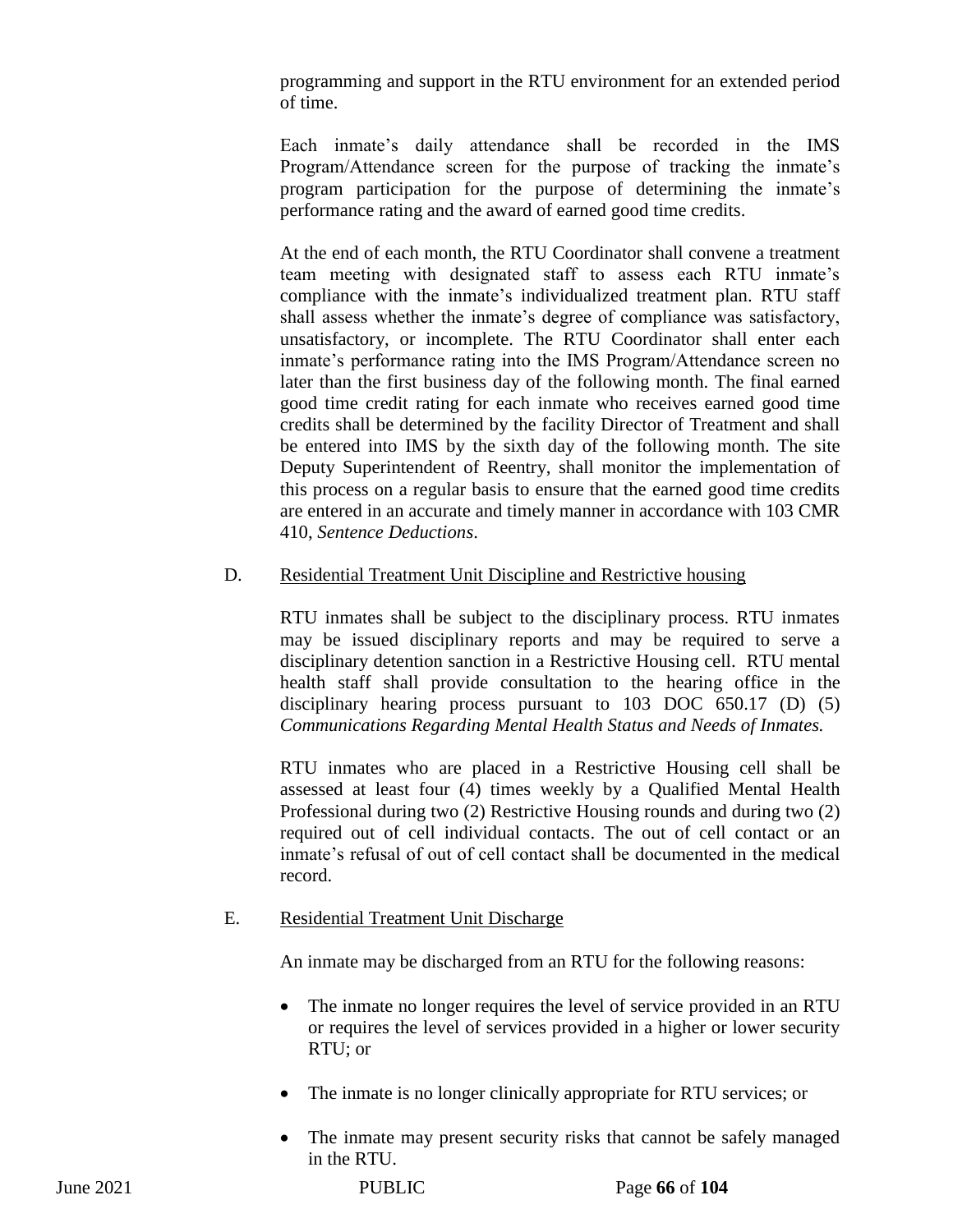### 1. RTU Discharge for Clinical Reasons

If the RTU coordinator believes that an inmate should be discharged, the coordinator shall triage the case with the Site Mental Health Director. The RTU Coordinator shall submit an RTU discharge form (Attachment #4) to the Site Mental Health Director.

If the Site Mental Health Director concurs that the RTU discharge is appropriate, the RTU discharge form shall be submitted to the Program Mental Health Director for review and final determination. All RTU discharges require approval of the Program Mental Health Director. If the Program Mental Health Director determines that the RTU discharge is clinically appropriate and does not require further evaluation to make a determination, the Mental Health Director shall convey the recommendation to the Director of Behavioral Health. If the Program Mental Health Director requires further evaluation in order to make a final determination, he/she/they may interview the offender and review pertinent records.

Once the RTU discharge is approved, the assigned RTU clinician shall document the reason for discharge and any treatment recommendations in a mental health progress note in the medical record and complete a treatment plan review and revision as necessary. The Site Mental Health Director, and if appropriate, the Psychiatrist, shall review the treatment plan update.

As soon as possible, the Site Mental Health Director shall communicate the discharge determination to the facility Superintendent, who shall initiate the determination of an alternative housing assignment.

#### 2. RTU Discharge for Security Reasons

If an inmate continues to require RTU services, but the Superintendent determines that the inmate can no longer be safely housed within the facility RTU, the Superintendent shall request that the Director of Behavioral Health schedule a case conference to determine the manner in which the inmate's treatment and safety needs may best be managed.

A case conference shall include, at a minimum, the Superintendent, the Director of Behavioral Health, the Program Mental Health Director, the Site Mental Health Director and the PCC. Other staff may be requested to attend as appropriate.

The case conference shall make one of the following decisions:

- The inmate shall remain in the RTU at the current facility;
- The inmate shall be transferred to an RTU at another facility;
- The inmate shall be referred for placement in an STU;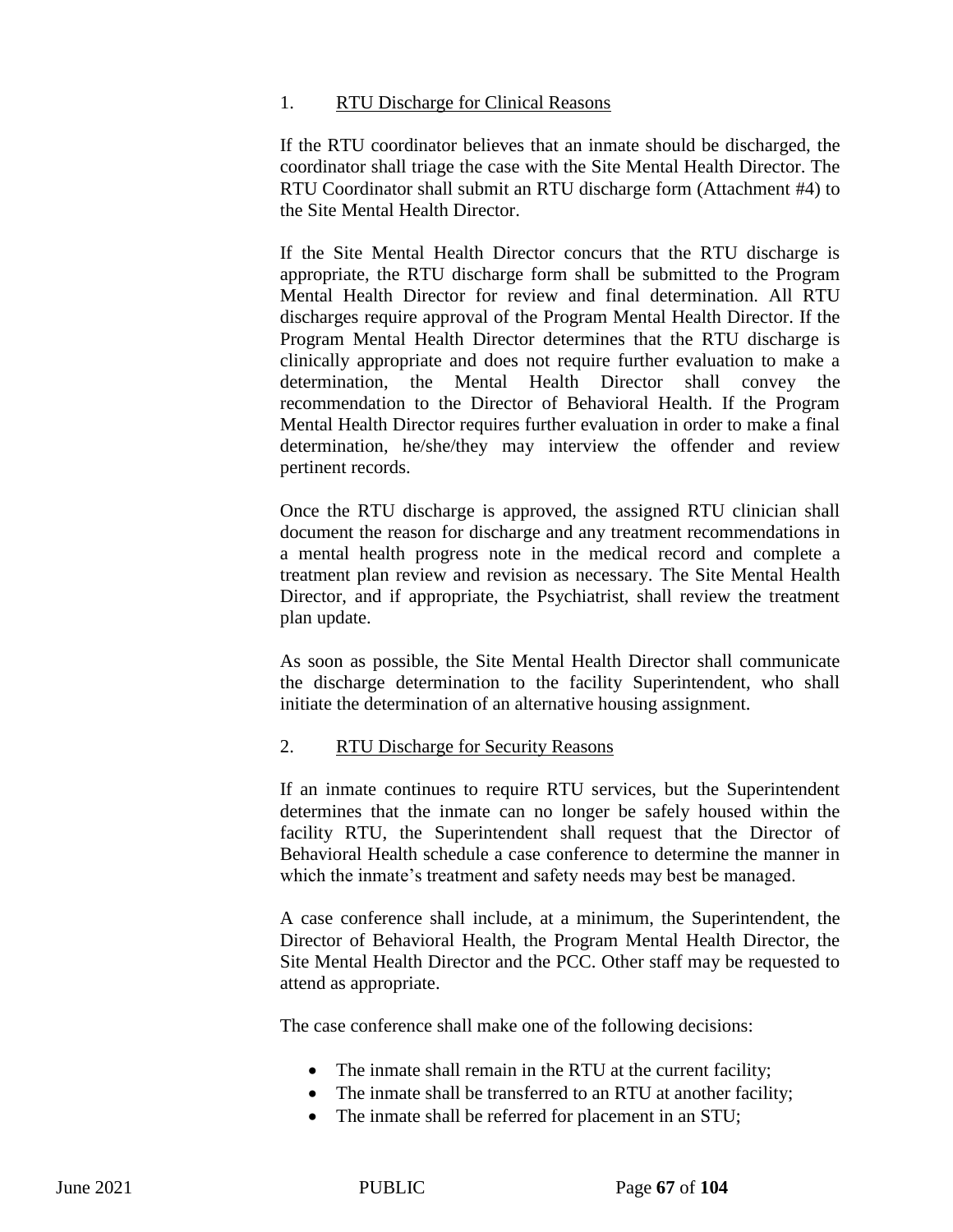• The inmate shall be placed in other housing/another facility with specific treatment plan modifications developed in concert with the receiving facility's mental health team.

The PCC shall complete a Case Conference Summary Form (Attachment #5), which shall be incorporated in the medical record. In addition, the PCC shall write a mental health progress note in the medical record documenting that the PCC discussed the decision regarding RTU retention or discharge with the inmate and with the receiving facility's Site Mental Health Director.

The Director of Behavioral Health shall communicate the disposition of the conference to the relevant divisions, facilities, and contract providers as appropriate.

## **650.15 SECTION 35 SERVICES**

## A. General Provisions

Under G.L. c. 123, § 35, a Massachusetts District Court may order a civil commitment for a period of up to ninety (90) days to MASAC for males or to MCI-Framingham for females, who are dual status only, if the court finds that such person is an individual with an alcohol or substance use disorder and there is a likelihood of serious harm as a result of such disorder. Section 35 defines "alcohol use disorder" as "the chronic or habitual consumption of alcoholic beverages by a person to the extent that (1) such use substantially injures the person's health or substantially interferes with the person's social or economic functioning, or (2) the person has lost the power of self-control over the use of such beverages." Section 35 defines "substance use disorder" as "the chronic or habitual consumption or ingestion of controlled substances or intentional inhalation of toxic vapors by a person to the extent that: (i) such use substantially injures the person's health or substantially interferes with the person's social or economic functioning; or (ii) the person has lost the power of self-control over the use of such controlled substances or toxic vapors." Such civil commitments are admitted to MASAC or to MCI-Framingham (females, who are dual status) and provided infirmary-level detoxification services. Section 35 requires a review of the necessity of the commitment on days thirty (30), forty-five (45), sixty (60) and seventy-five (75) as long as the commitment continues.

The Healthcare Contractor shall provide all Section 35 services set forth herein. The Department may also utilize Section 35 services provided by other Commonwealth agencies.

- B. The Massachusetts Substance Abuse and Addiction Center at MCI-Plymouth
	- 1. The Massachusetts Addiction and Substance Abuse Center (MASAC) at Plymouth is designated as a minimum security treatment-focused facility.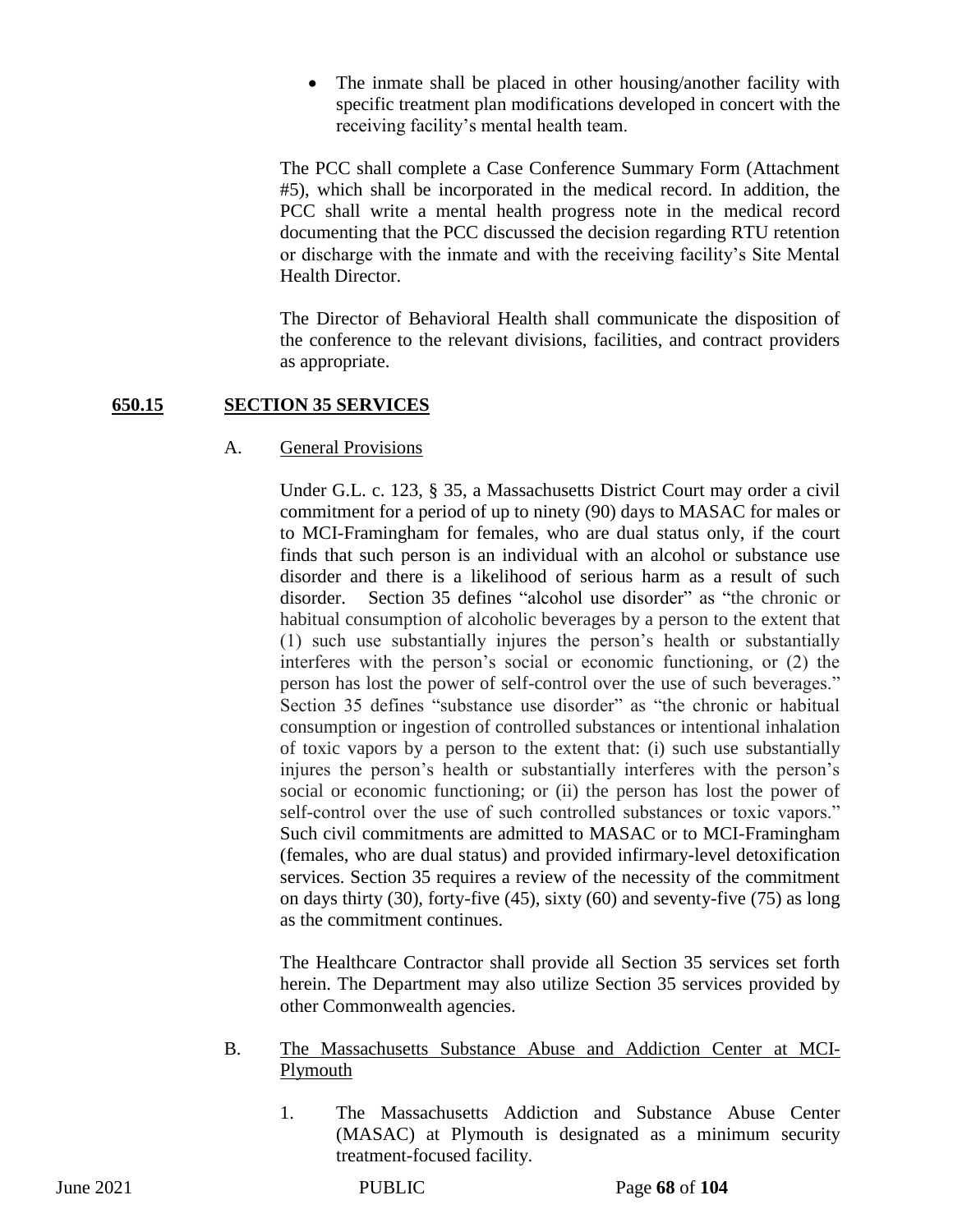- 2. The Contractor shall provide medical detoxification and related medical services to the civil population and other required medical services to both populations.
- 3. The Contractor shall provide alcohol and substance abuse treatment, necessary mental health services, and discharge planning for up to ninety (90) days to the civil population and required mental health services to the minimum security inmates.

The Contractor shall provide ongoing assessments required by G.L. c. 123, § 35 for the civil commitments to assist the Superintendent in conducting reviews to determine the appropriateness for discharge.

- 4. Substance abuse treatment shall be organized according to empirically supported approaches (i.e., based on social learning, cognitive behavioral models, etc.). The Contractor shall employ methodologies that have been proven effective on the basis of random controlled trials and/or meta-analysis, which should be referenced and documented.
- 5. After the civil commitment is cleared by the Contractor from the detoxification process to participate in substance abuse treatment, the Contractor shall provide each participant with a thorough substance use treatment program with insight oriented, skill building and social activities for a minimum of eight (8) hours per day, seven (7) days per week. At minimum, such programming should focus on:
	- Relapse prevention;
	- Substance abuse education;
	- Aftercare and discharge planning;
	- Family reunification;
	- Interpersonal skills training;
	- Health and wellness:
	- Creating recovery plans; and
	- 12-step programming.
- 6. Substance abuse treatment shall employ an individualized treatment and case management model. Primary Care Clinicians and Substance Use Counselors shall initiate an Individual Treatment Plan for all program participants. The Treatment Plan shall include a schedule of classes and activities. The Treatment Plans shall be reviewed and updated weekly.
- C. MCI-Framingham
	- 1. All Section 35 females are under dual status as a civil commitment and pending criminal charges.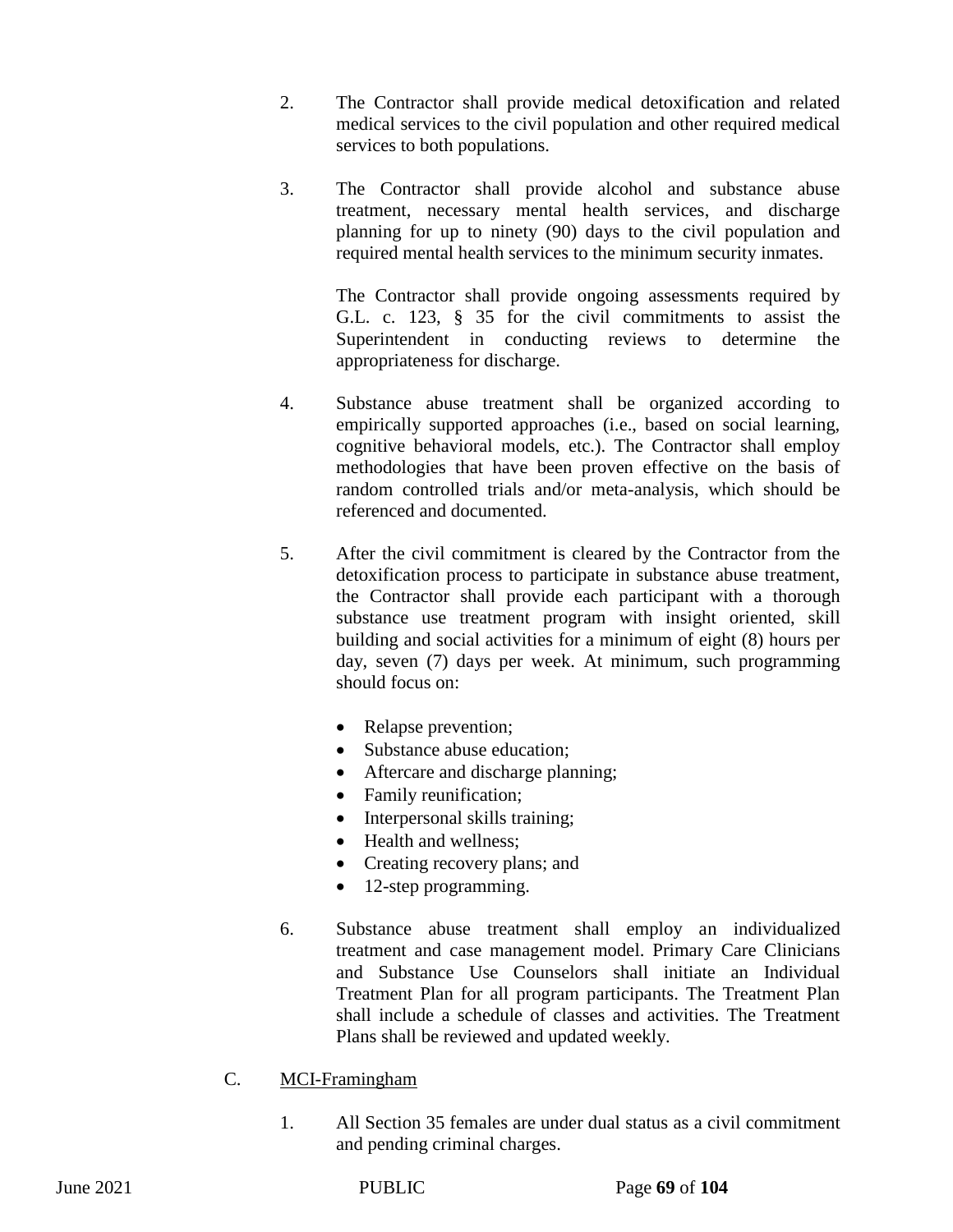- 2. The Contractor shall provide medical detoxification and other necessary medical treatment to all inmates and civil commitments with dual status at MCI-Framingham.
- 3. The Contractor shall provide necessary Mental Health Services and discharge planning, as well as ongoing assessments required by G.L. c. 123, § 35, to assist the Superintendent in determining the appropriateness for discharge of civil commitments who are not also being held pursuant to the criminal process.

## **650.16 MENTAL HEALTH REENTRY PLANNING AND PROCEDURES**

# A. General Policy

The ongoing needs of inmates with open mental health cases shall be addressed in anticipation of the inmate's discharge from the Department of Correction. All inmates with open mental health cases who require ongoing services after release shall have a discharge plan, which may include referral for services in the community. Mental health clinicians shall collaborate with Department of Correction staff in the reentry process to ensure the continuity of mental health care.

# B. Case Identification and Initiation

Utilizing the institutional release lists, mental health clinicians shall identify inmates with open mental health cases who are within one (1) year of discharge or parole and in need of aftercare planning.

At least six (6) months prior to any anticipated discharge, a mental health clinician shall initiate plans to address the inmate's need for continuing mental health care upon discharge. This shall include the identification of appropriate providers for the continuation and maintenance of medication and therapy as indicated. Documentation of all discharge planning shall be recorded in the medical record and entered in the Release/Aftercare Plan Screen in IMS. Additionally, for any actual placements, information shall be entered in the Release Address screen.

# C. Discharge Plan

1. At least forty-five (45) days prior to the anticipated discharge of an inmate with an open mental health case, or sooner if required by a short sentence structure, a mental health clinician shall work with the inmate to complete a Discharge Plan (refer to Wellpath 44.01). The Discharge Plan shall identify services available in the community and reflect sufficient details of the inmate's clinical diagnoses, medications and future needs. Contacts and telephone numbers shall be provided for the inmate's reference following discharge.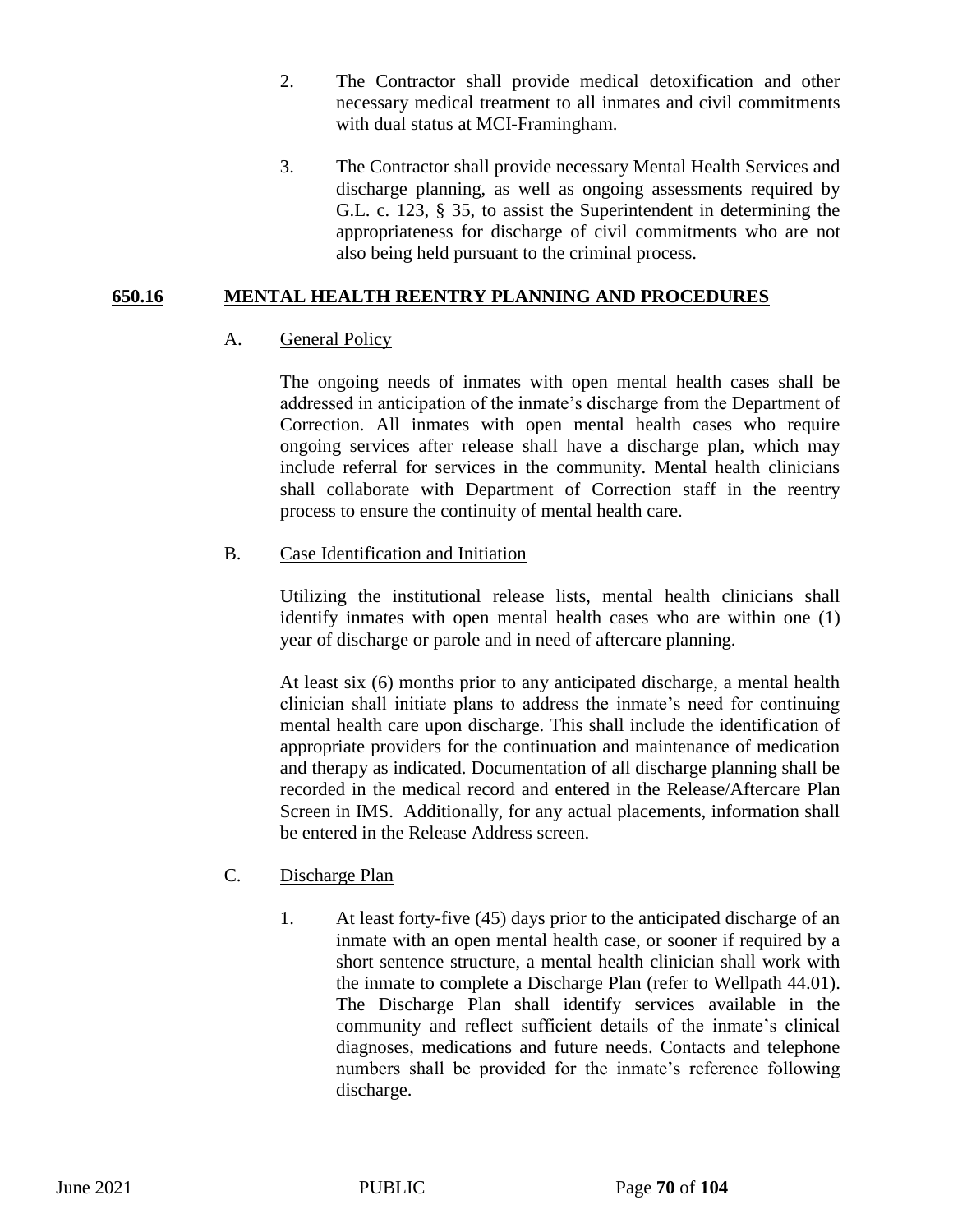- 2. All discharge plans shall be updated if the mental health services and/or services for reentry change. Any changes to the discharge plan shall be dated.
- 3. If the inmate has been identified as the victim of sexually abusive behavior while incarcerated, a referral for sexual abuse counseling shall be included in the discharge plan where clinically warranted.
- 4. The discharge plan shall be signed by the mental health clinician, the inmate and the Site Mental Health Director or designee. The inmate's refusal to sign shall be noted in the discharge plan.
- 5. The discharge plan shall be completed fourteen (14) days prior to the anticipated discharge. The inmate shall be provided with a copy. A receipt of the mental health record form shall be completed.
- 6. A copy of the discharge plan shall be placed in the mental health section of the inmate's medical record.

## D. Mental Health Parole Board Contact Sheet

The Site Mental Health Director shall obtain a list of inmates scheduled for parole hearings on a monthly basis from the Institutional Parole Officer (IPO). Parole hearing information is maintained on the IMS Institution Schedule Query Screen.

When requested by an IPO, a mental health clinician shall complete the Mental Health Parole Contact Sheet (Attachment #12) in advance of a parole hearing. The mental health clinician shall meet with the inmate and discuss the information contained on the form and any mental health aftercare needs. Per G.L. c. 127, § 135, the Mental Health Parole Board Contact Sheet shall be submitted to the Institutional Parole Officer (IPO) and include any diagnosis, current medications, current treatment and mental health status and other community services recommended upon release.

## E. Department of Mental Health Referral

If an inmate with an open mental health case has been assessed as meeting the clinical criteria for ongoing Department of Mental Health (DMH) services (as described in 104 CMR 29.04 (3)(a) or (3)(b)) and may be in need of DMH services upon discharge from the Department of Correction, a mental health clinician shall initiate a DMH referral as follows:

1. A mental health clinician shall secure the inmate's signature on the DMH release form included in the DMH application. The mental health clinician shall then complete the DMH application for Adult Continuing Care and the DMH Adult Clinical Summary Sheet, providing relevant clinical documentation and other information for review by DMH Eligibility Determination Specialists.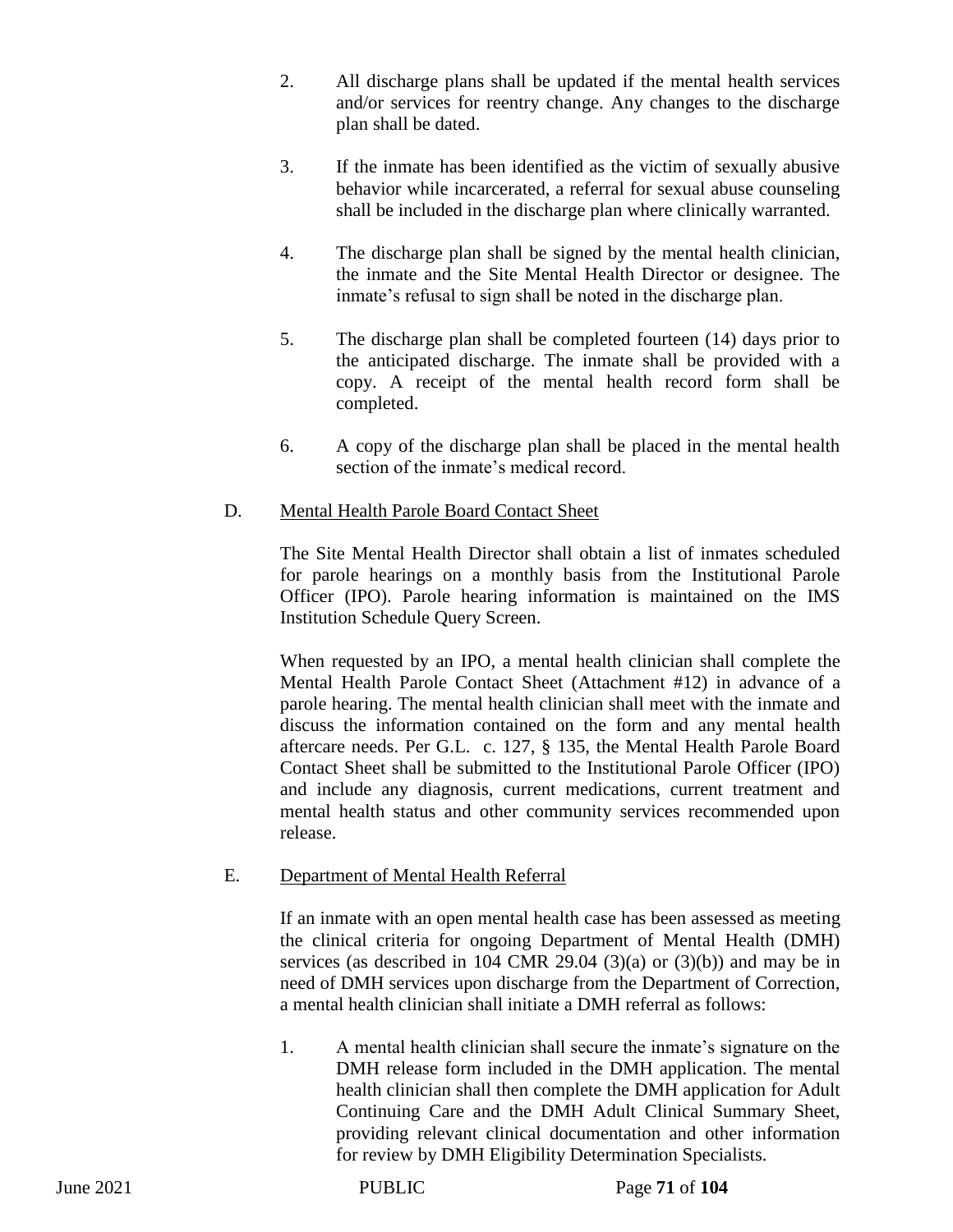- 2. With the appropriate executed DMH release, the mental health clinician shall share information from the inmate's mental health record with the DMH representatives to determine the inmate's eligibility for continuing care services and/or to initiate a community based service plan.
- 3. A mental health clinician shall facilitate the entry of DMH representatives to Department facilities to conduct inmate and staff interviews and review records related to release planning. A mental health clinician shall meet with the DMH Forensic Transition Team Coordinator and/or DMH Case Manager at the inmate's facility and collaborate with the development of a service plan.
- 4. Upon DMH determination of eligibility, the mental health clinician shall note the inmate's eligibility for DMH services in the inmate's treatment plan.
- 5. A mental health clinician, in conjunction with other staff participating in transition planning, shall communicate any problems or concerns related to the service plan to the Forensic Transition Team Coordinator. The mental health clinician shall notify the DMH liaison of any change in the discharge date at least one month prior to the anticipated discharge date.

## F. Civil Commitment upon Discharge

If an inmate with an open mental health case is assessed as requiring involuntary civil commitment to an inpatient hospital setting upon the expiration of the inmate's sentence, the mental health clinician shall proceed as follows:

- 1. In conjunction with the Site Mental Health Director, the mental health clinician shall consult with the Director of Behavioral Health and the Medical Director of Bridgewater State Hospital.
- 2. A case conference may be scheduled as needed. The case conference may include participation by the inmate's Primary Care Clinician, the Site Mental Health Director, the Site Psychiatrist, the Program Mental Health Director, the Director of Behavioral Health, the Department of Correction Mental Health Regional Administrator, the Correctional Program Officer, and other staff as warranted.
- 3. If at any time during the discharge planning process, the inmate is deemed in need of immediate civil commitment, the civil commitment process shall proceed in accordance with 103 DOC  $650.08(E)(1)$ .
- 4. If an inmate requires commitment to a facility of the Department of Mental Health on the day of the inmate's discharge from the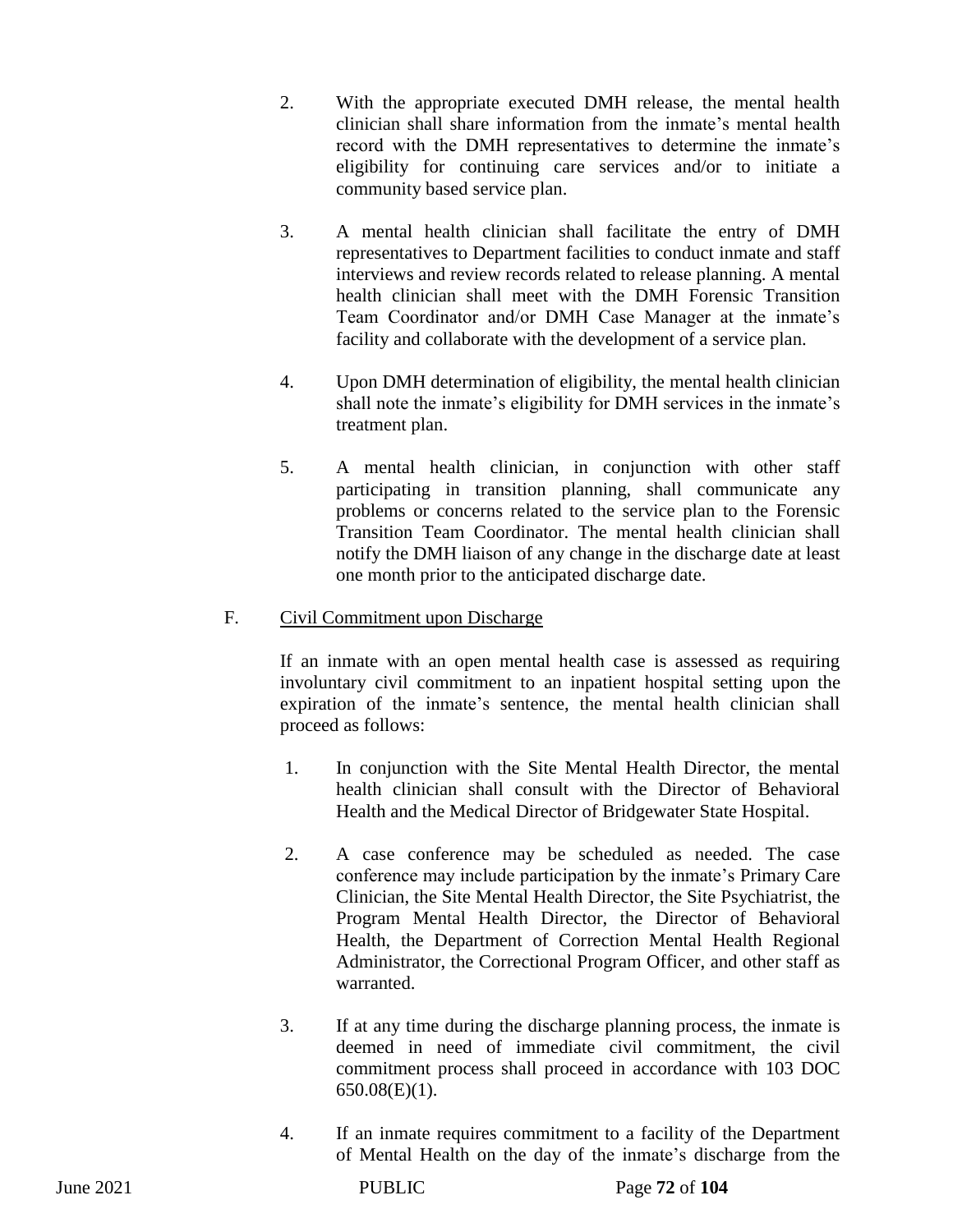Department of Correction, a psychiatrist shall file a petition under G.L. c. 123, § 12.

## G. Department of Developmental Services Referral

If an inmate with an open mental health case has been assessed to have a developmental disability that may render the inmate eligible for services from the Department of Developmental Services (DDS), a mental health clinician shall initiate an application for continuing care services and act as liaison with DDS to facilitate the inmate's transition to the community.

At least six (6) months prior to anticipated discharge, the assigned mental health professional will identify the need to complete a DDS application. Consultation with DDS shall commence and, when requested, an eligibility determination packet will be forwarded to the designated DDS liaison with all required releases and clinical documentation.

## H. MassHealth Adult Disability Supplement

Three (3) months prior to the anticipated discharge of an inmate with an open mental health case, a mental health clinician shall initiate the MassHealth Adult Disability Supplement application (long form). The following documentation is required:

- Twelve (12) months of mental health progress notes, including the inmate's mental health treatment plan;
- Twelve (12) months of psychiatric progress notes, including medication updates;
- The Medication Administration Record (MAR);
- Discharge summaries from Bridgewater State Hospital if the inmate has been hospitalized within the past twelve (12) months;
- Any neuropsychological testing completed within the past twelve (12) months; and
- Any pertinent medical documentation.

## I. Reentry Clinical Case Conference

No later than ninety (90) days prior to the anticipated discharge of an inmate with an open mental health case, a reentry clinical case conference should be considered if the inmate is considered at risk for homelessness and has one of the following:

• Serious cognitive deficits and/or a serious mental health diagnosis (a current DSM 5 diagnosis) which is characterized by the impairment of the individual's normal cognitive, emotional or behavioral functioning in such manner that he/she/they may have difficulty functioning and/or planning appropriate discharge and follow-up care; or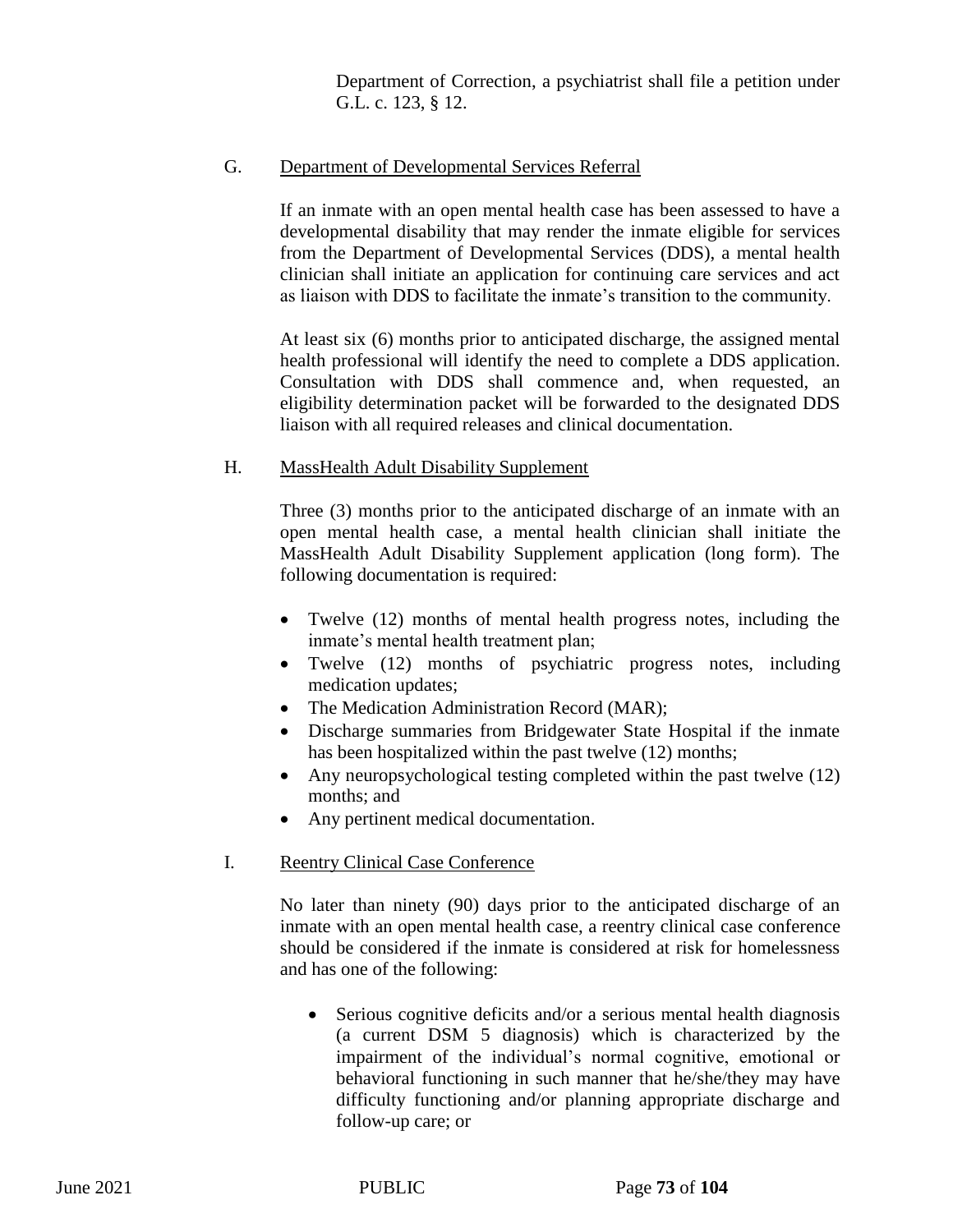- A long-term history of substance abuse or alcohol addiction where the inmate has not had recent treatment, but requires out-patient follow-up care.
- J. Discharge Medication

An inmate receiving psychotropic medication shall be provided with a thirty (30) day prescription and/or the remainder of the inmate's patientspecific blister pack at the time of discharge in accordance with the inmate's needs and follow-up care. The psychiatrist shall determine whether an inmate should be discharged with a supply of medication or with a written prescription.

### **650.17 COMMUNICATION REGARDING MENTAL HEALTH STATUS AND NEEDS OF INMATES**

### A. Intra-Facility Communication

- 1. Each Superintendent, in conjunction with the Site Mental Health Director, shall establish written site specific procedures to direct, guide and encourage correctional staff to seek and obtain consultation from mental health professionals when correctional staff have reason to believe that an inmate may be mentally ill or when mental health status is an issue in the consideration of classification, discipline, program participation, placement or release planning. Such procedures shall require communication to occur at least Monday through Friday between mental health professionals and the Superintendent or designee in order to review all of the prior day's incident and disciplinary reports for any matter where it is believed that an inmate's mental status may be in question. Consideration of the inmate's mental health status as it pertains to the disciplinary process shall be governed by 103 DOC 650.17 (D) (4) (b) *Communication Regarding Mental Health Status and Needs of Inmates*. Consideration of the inmate's mental health status as it pertains to housing, program assignments, work, transportation, special equipment and admission to and transfer from the facility shall be governed by 103 DOC 650.17 (D) (2) (c) *Communication Regarding Mental Health Status and Needs of Inmates*. Meeting minutes of the daily (Monday through Friday) meetings shall be maintained by the Superintendent's office.
- 2. Facilities that do not have at least five (5) day per week mental health coverage shall be exempt from this required daily (Monday through Friday) meeting, but site specific procedures shall be developed to ensure consultation from mental health professionals occurs at least weekly, and is sought on an as needed basis, when correctional staff have reason to believe that an inmate may be mentally ill or when mental health status is an issue in the consideration of classification, discipline, program participation, placement or release planning.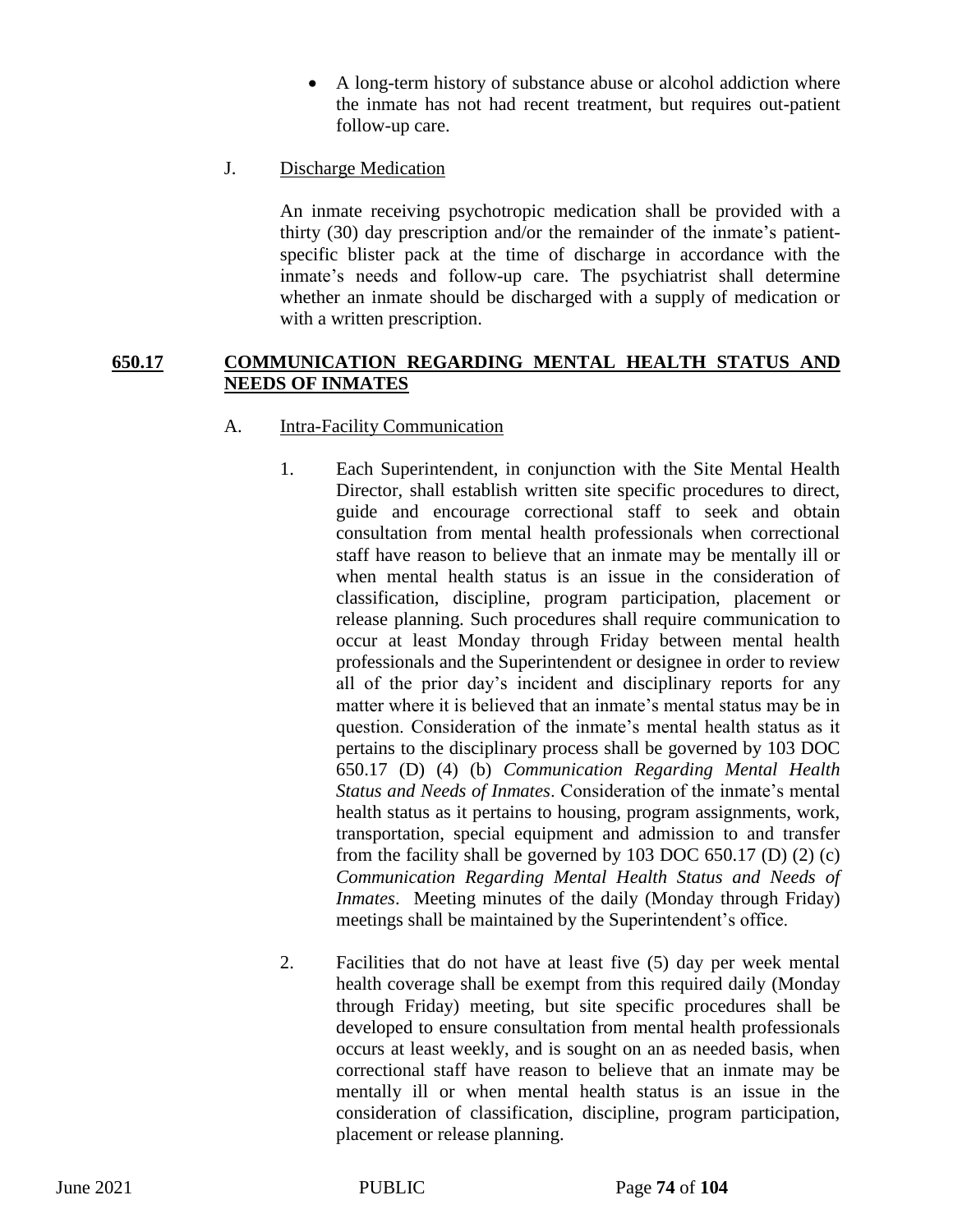- 3. Site-specific procedures shall be submitted to the Director of Behavioral Health for approval.
- 4. The daily (Monday through Friday) meeting shall provide the opportunity for mental health staff to raise specific inmate related mental health issues that may require some form of increased involvement or monitoring from correctional staff, but does not rise to the level of requiring an inmate to be placed on therapeutic supervision. This information shall also be documented to ensure that relevant mental health information is communicated to the appropriate correctional or medical staff.
- 5. The daily meeting shall also provide a forum for senior Department site administration to inform mental health staff of any significant events expected to occur within the day that may have an impact upon an inmate's overall mental status (e.g. classification hearings, parole hearing, legal decisions, court trips, etc.). When it is suspected that an inmate will react negatively to such an event, mental health staff shall ensure that the inmate is evaluated by a Qualified Mental Health Professional upon completion of the event.
- 6. Mental health staff's input into any of these matters shall be documented within the official minutes of the daily meeting.

### B. Inter-Facility Communication

Along with the medical record, a "Health Status Report" shall accompany each inmate who is transferred from one Department of Correction facility to another. This report shall contain information regarding the inmate's mental health history including psychiatric hospitalizations, psychotropic medications, any existing Probate Court order(s) regarding medications, suicide attempts and sexual abuse victimization while incarcerated.

If the Site Mental Health Director at the sending facility believes that the inmate may suffer a psychiatric emergency or act out during transportation or upon arrival at the receiving facility, the Director shall communicate this belief to the Deputy Superintendent of the sending facility and the Site Mental Health Director at the receiving facility. The Deputy Superintendent of the sending facility shall ensure that this information is communicated to the Central Transportation Unit as well as initiate contact with the Deputy Superintendent of the receiving facility.

## C. Inter-System Communication

A Health Status Report pursuant to 103 DOC 607, *Inmate Medical Records,* 607.02(1) shall accompany each inmate who is released from the custody of the Department of Correction to another correctional or law enforcement agency or to the Department of Mental Health. Mental health participation in the reentry process shall be governed by 103 DOC 650.16 *Mental Health Reentry Planning and Procedures*.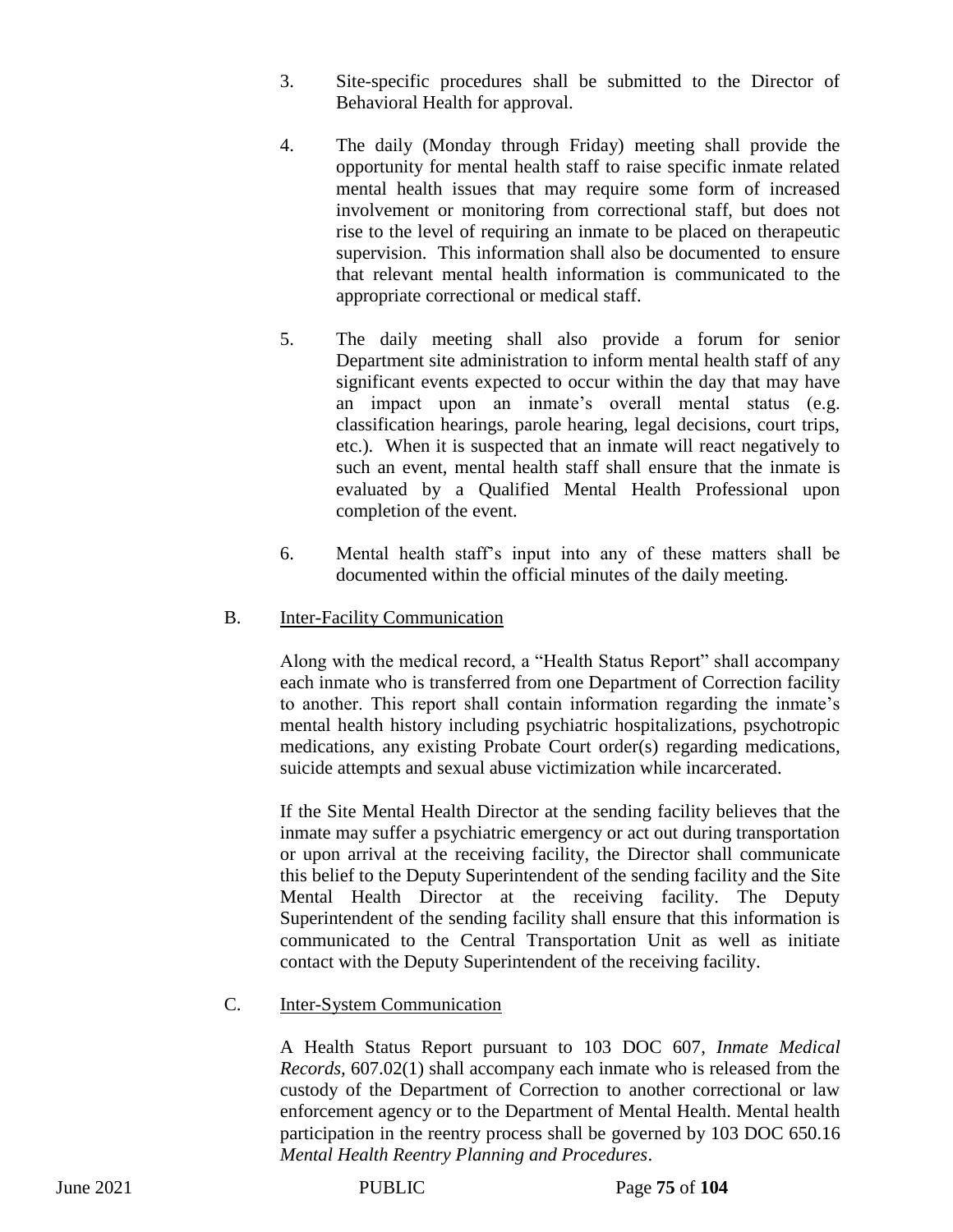### D. Communications on and Recommendations for Special Needs Inmates

### 1. General Policy

Inmates shall be identified who, due to mental illness or developmental disabilities, have special needs regarding housing, program assignments, work, transportation, special equipment and admission to and transfer from the facility. Special needs and any recommendations regarding such special needs shall be documented in the medical record and in the appropriate IMS screens, and shall be communicated as necessary and appropriate to medical and mental health clinicians, Department staff and outside hospital staff.

## 2. Procedure

- a. Mental health clinicians shall assess inmates for special needs and review the medical record for documentation of special needs upon intake, upon transfer and on an ongoing basis. Thereafter, any special needs shall be reviewed and renewed or discontinued at least annually.
- b. Mental health clinical recommendations for housing, program and work assignments, transportation and special equipment shall be documented on the Medical Restrictions Form in IMS (Attachment #10) by a member of the mental health team and forwarded to the site Mental Health Director for review. Special needs shall also be documented in the Problem List (Attachment #11).
- c. If the recommendation concerns housing, program and work assignments, and/or transportation, the Site Mental Health Director shall notify and provide the Superintendent with the Medical Restrictions Form. The Superintendent shall initiate appropriate communication and measures. Recommendations concerning transportation shall also be conveyed to the Records Department.
- d. If the recommendation requires the provision of special equipment, the site Mental Health Director shall forward the completed Medical Restrictions Form to the Site Medical Director for review and approval and to the Superintendent or other Department designee for security review within seven (7) days of completion of the form. If the order is not denied by the Site Medical Director or by the Superintendent or designee and further evaluation or testing is not required, the Medical Contractor shall order any equipment within seven (7) days of the Site Medical Director's approval. The equipment shall be provided to or made available for the inmate within a reasonable time.
- m. When invited or included, mental health staff shall participate in Department of Correction meetings in order to alert Department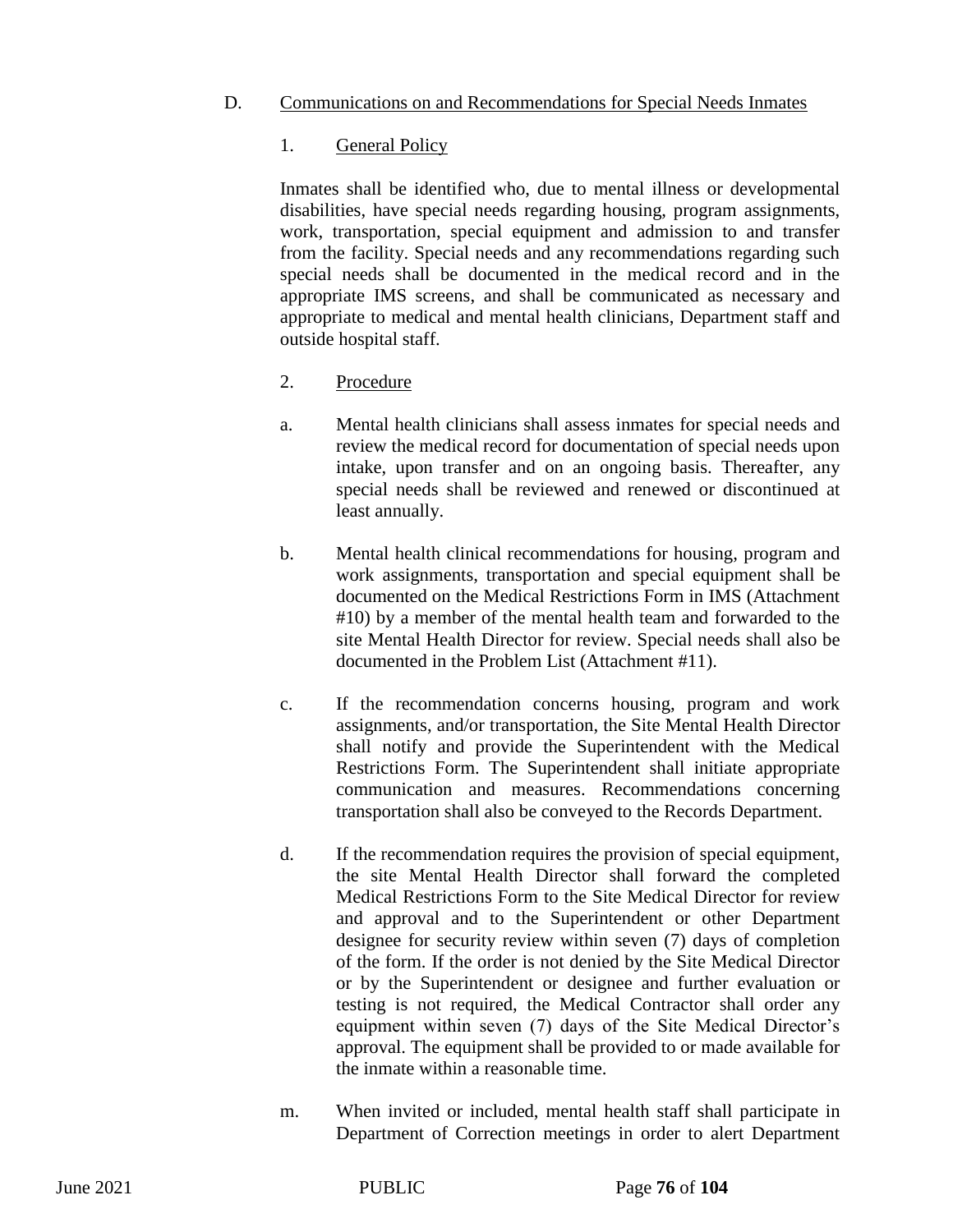staff as to the special needs of inmates and to recommend strategies to address these needs.

f. Completed Medical Restrictions Forms and Problem Lists shall be filed in the "Miscellaneous Section" of the medical record and the information entered into the IMS Medical/Mental Health Restrictions screen.

## 3. Inmates with Disabilities and Inmates with Language Barriers

The agency shall take appropriate steps to ensure that inmates with disabilities (including, for example, inmates who are deaf or hard of hearing, those who are blind or have low vision, or those who have intellectual, psychiatric, or speech disabilities), have an equal opportunity to participate in or benefit from all aspects of the agency's efforts to prevent, detect, and respond to sexual abuse and sexual harassment. Such steps shall include, when necessary to ensure effective communication with inmates who are deaf or hard of hearing, providing access to interpreters who can interpret effectively, accurately, and impartially, both receptively and expressively, using any necessary specialized vocabulary. In addition, the agency shall ensure that written materials are provided in formats or through methods that ensure effective communication with inmates with disabilities, including inmates who have intellectual disabilities, limited reading skills, or who are blind or have low vision. An agency is not required to take actions that it can demonstrate would result in a fundamental alteration in the nature of a service, program, or activity, or in undue financial and administrative burdens, as those terms are used in regulations promulgated under title II of the Americans With Disabilities Act, 28 CFR 35.164.

## 4. Mental Health Consultation in the Disciplinary Process

## a. Notification to Mental Health – SMI Inmates

Site mental health staff shall be notified prior to service of a disciplinary report on any inmate with SMI who is charged with a Category 1 or Category 2 disciplinary offense, as defined by 103 CMR 430, *Inmate Discipline* regulation.

## b. Superintendent's Review of Disciplinary Reports

During regularly scheduled reviews of recently issued disciplinary reports (103 DOC 650.17(A) *Communication Regarding Mental Health Status and Needs of Inmates*, the Superintendent or designee shall receive consultation from a site mental health staff member regarding mental health issues that may be implicated in the events described by the disciplinary report, and whether there are appropriate alternatives for addressing the matter by means other than the disciplinary process. Upon determination that the case should be managed by means other than the disciplinary process, the Superintendent may order that the disciplinary report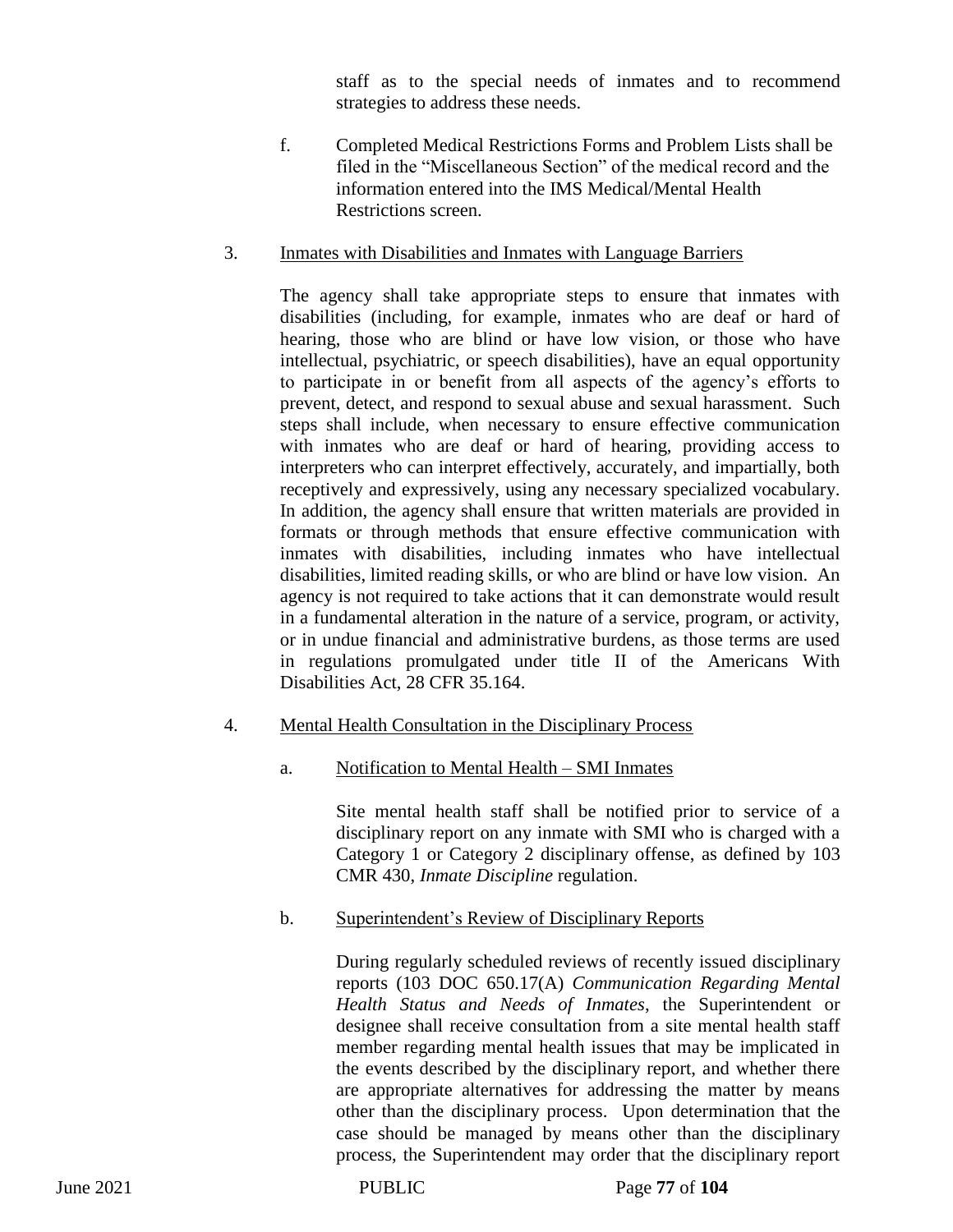be dismissed in whole or in part. Such dispositions shall be documented in the meeting minutes.

### 5. Consultation Regarding Disciplinary Disposition

- a. Following the entry of a guilty finding on a Category 1 or Category 2 disciplinary offense for an inmate with a Mental Health Classification of MH-4, the hearing officer, if not recommending a DDU sanction, shall consult with mental health staff. Mental health staff shall render an oral opinion, if pertinent, as to whether there are mental health considerations that may bear on the issues of mitigation and determination of an appropriate sanction. This may include an opinion on the effect of particular sanctions or combination of sanctions on the inmate's mental health (e.g., loss of visits, canteen, television, etc.). The hearing officer shall indicate by "check off" on the disciplinary hearing form (Attachment #6) that the hearing officer has received an opinion from mental health staff and document any change in the disposition of the case entered pursuant to that opinion.
	- b. In the event that an inmate with a Mental Health Classification of MH-4 charged with a Category 1 or 2 disciplinary offense pleads guilty to disciplinary charges, prior to the imposition of disciplinary detention, other than a sanction of "time served," the hearing officer or disciplinary officer shall consult with mental health staff with respect to dispositional recommendations and document any such change in disposition as provided in 103 DOC 650.17(D)(5) *Communication Regarding Mental Health Status and Needs of Inmates*.

## **650.18 DUTY TO WARN**

A mental health clinician who, in the course of diagnosing, assessing or treating an inmate, has reason to conclude that the inmate poses a threat to a third person, and the clinician is obliged by statute (including G.L. c. 112, § 129A (licensed psychologist), G.L. c. 112, § 135A (licensed social worker), G.L. c. 112, § 172A (mental health counselor) or otherwise obliged to warn a third person or take action to prevent the occurrence of harm, the clinician shall notify the Site Mental Health Director and the Program Mental Health Director, who shall notify and consult with the Director of Behavioral Health. The Director of Behavioral Health may consult with security staff, convene a case conference or take any other appropriate action to address the situation.

### **650.19 ON-SITE EVALUATIONS BY OUTSIDE MENTAL HEALTH PROFESSIONALS**

The following procedure shall be followed by all facilities whenever a request is received for an inmate examination or evaluation by an outside mental health professional (i.e., any mental health professional who is not currently employed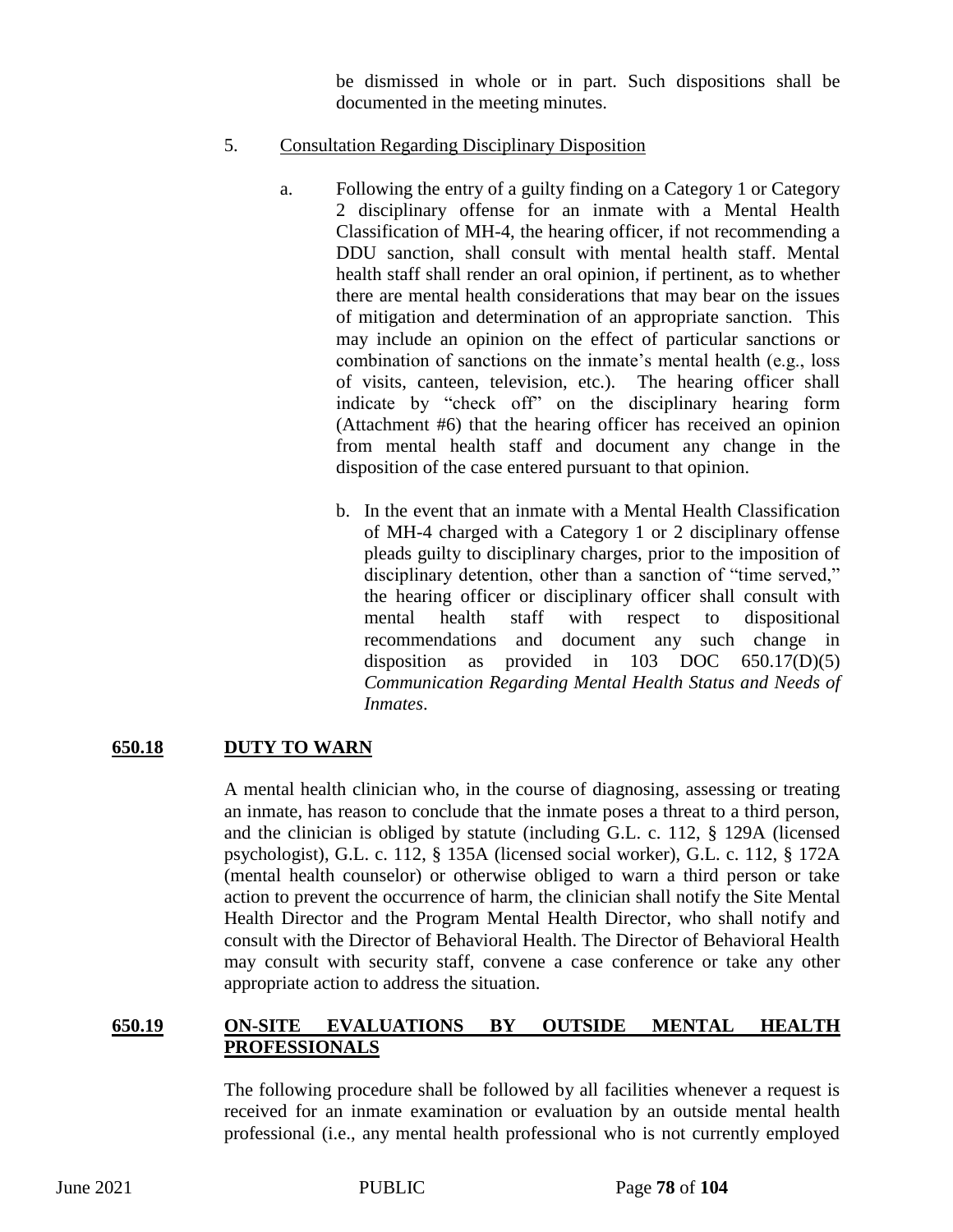by the Department of Correction or the Department of Correction Mental Health Contractor).

- A. Prior to admittance, the outside mental health professional performing the evaluation or examination shall complete the Request to Perform Outside Mental Health Services Form (Attachment #13), copies of which shall be available in the outer control area.
- B. In all cases, the inmate shall sign an authorization to release medical/mental health information in order for the outside mental health professional to examine the inmate's medical and/or mental health record (see 103 DOC 607, *Inmate Medical Records*, Attachment #2).
- C. The outside mental health professional may enter the facility through the normal facility visiting procedure, with any documents related to the evaluation, if the professional indicates on Attachment #13 the nature of the services as one or more of the following:
	- 1. Court-Ordered Evaluation
	- 2. Criminal Responsibility Evaluation (G.L. c. 123, §15(b))
	- 3. Competency Evaluation (G. L. c. 123, § 15(b))
	- 4. Commitment to BSH (G.L. c. 123)
	- 5. Sexual Dangerousness (G.L. c. 123A)
	- 6. Transfer Hearing (G.L. c. 123A)
	- 7. Competency of Witness to Testify (G.L. c. 123, §19)
	- 8. Guardianship/Probate Issues
	- 9. Criminal Defense
	- 10. Bail Hearing (issues of dangerousness) (G.L. c.276, §58A)
	- 11. Commutation of Sentence (120 CMR 901 et seq.)
	- 12. Parole
	- 13. Department of Children and Families or Department of Youth **Services**
	- 14. Social Security Disability
	- 15. Non-court ordered examination in conjunction with civil claim.
- D. Advance notification and approval in the above cases are not required. However, the outside mental health professional must have a valid license to provide services consistent with the discipline in which the professional is trained to practice. The license, along with the required visiting identification, shall be submitted with the visiting slip.
- E. Special accommodations (e.g., attorney room, non-visiting hours, recording equipment, projector) may be requested and may be approved by the Superintendent or designee, if requested in advance of the visit.
- F. If the outside mental health professional indicates, on Attachment #13, that the nature of the service is for any other reason than those cited in 103 DOC 650.19(C) *On-Site Evaluations by Outside Mental Health Professionals*, the following procedure shall be followed:
	- 1. A request must be made in writing to the Superintendent. The request must include on Attachment #13, the specific reason for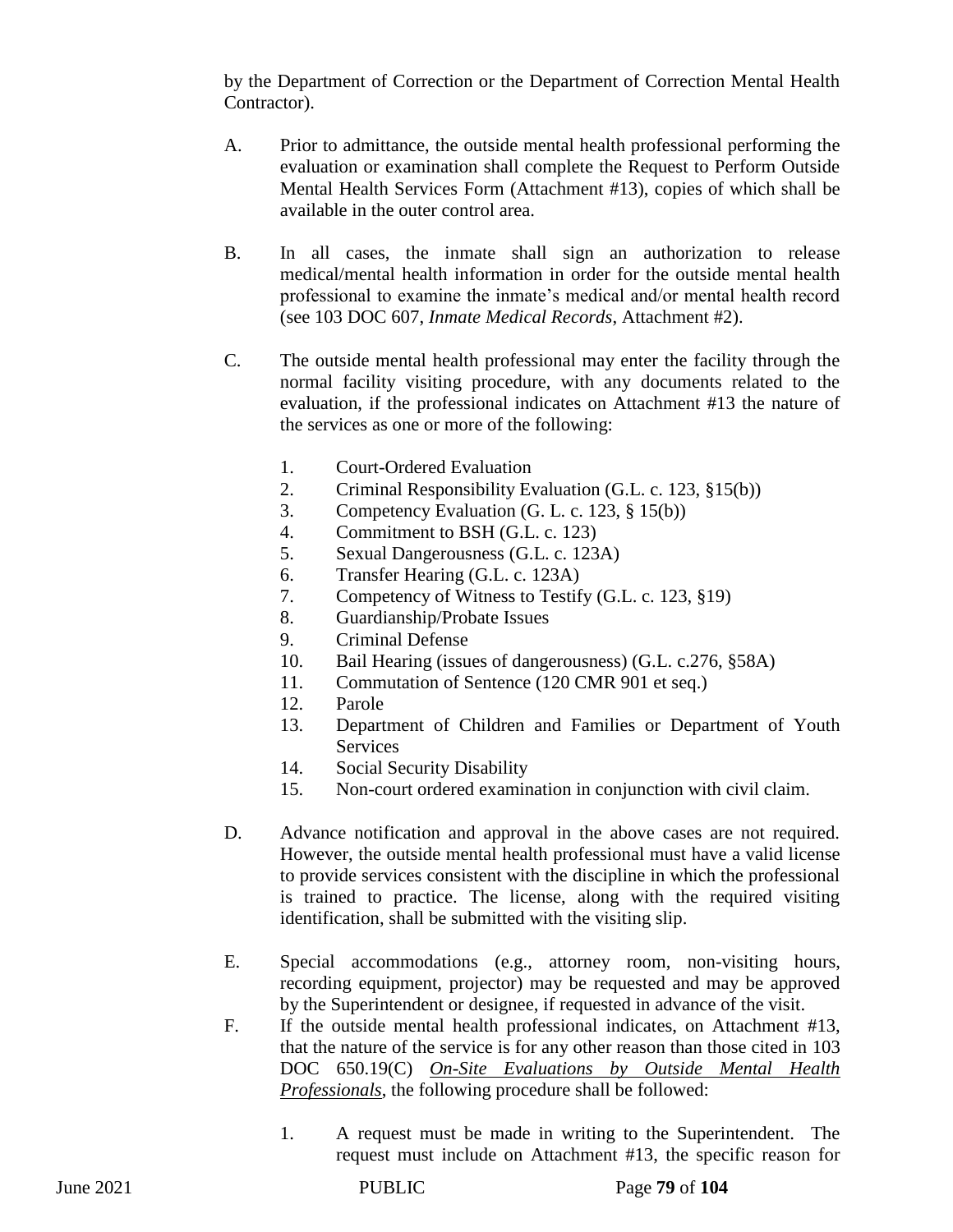and nature of the examination, any special accommodations, and a copy of the valid license to provide services.

- 2. Upon the approval of the Superintendent, the evaluator may enter the facility through the normal facility visiting procedure or via any special accommodations approved by the Superintendent.
- G. All outside mental health professionals shall be subject to the following additional requirements:
	- 1. Outside mental health professional shall be informed that he/she/they may not perform an intrusive examination, nor may the mental health professional write any orders or notes in any part of the medical or mental health record.
	- 2. The outside mental health professional shall be informed that neither the Department of Correction nor the Mental Health Contractor is obligated to comply with any consultation recommendations that the mental health professional makes. The outside mental health professional may offer a consultation report. The consultation report shall be reviewed by the Site Mental Health Director or the Medical Director at Bridgewater State Hospital and may be included in the inmate's medical health record.
- H. The Director of Behavioral Health shall be notified of any request for an outside mental health consultation where the reason for such consultation concerns an allegation of lack of services within a facility, inappropriate treatment within a facility, inappropriate Restrictive Housing or inappropriate DDU placement so that the Director may consider proper review, comment or initiate a peer review.

### **650.20 RECORDS AND CONTINUOUS QUALITY IMPROVEMENT**

A. Mental Health Records

Mental health records shall be governed by 103 DOC 607, *Inmate Medical Records*.

B. Peer and Mortality Reviews

Mortality reviews shall be governed by 103 DOC 622, *Death Procedures*.

The Health Contractor and their respective personnel shall participate in peer review, mortality review, case review and other such functions, and shall cooperate with such additional clinicians in achieving the common goal of providing quality health services to inmates. Such participation shall include full cooperation in any investigation, mortality review, peer review and case review performed by the Department, the Medical Contractor, the Mental Health Contractor or by any consultant retained by the Department. Full cooperation shall include the provision of any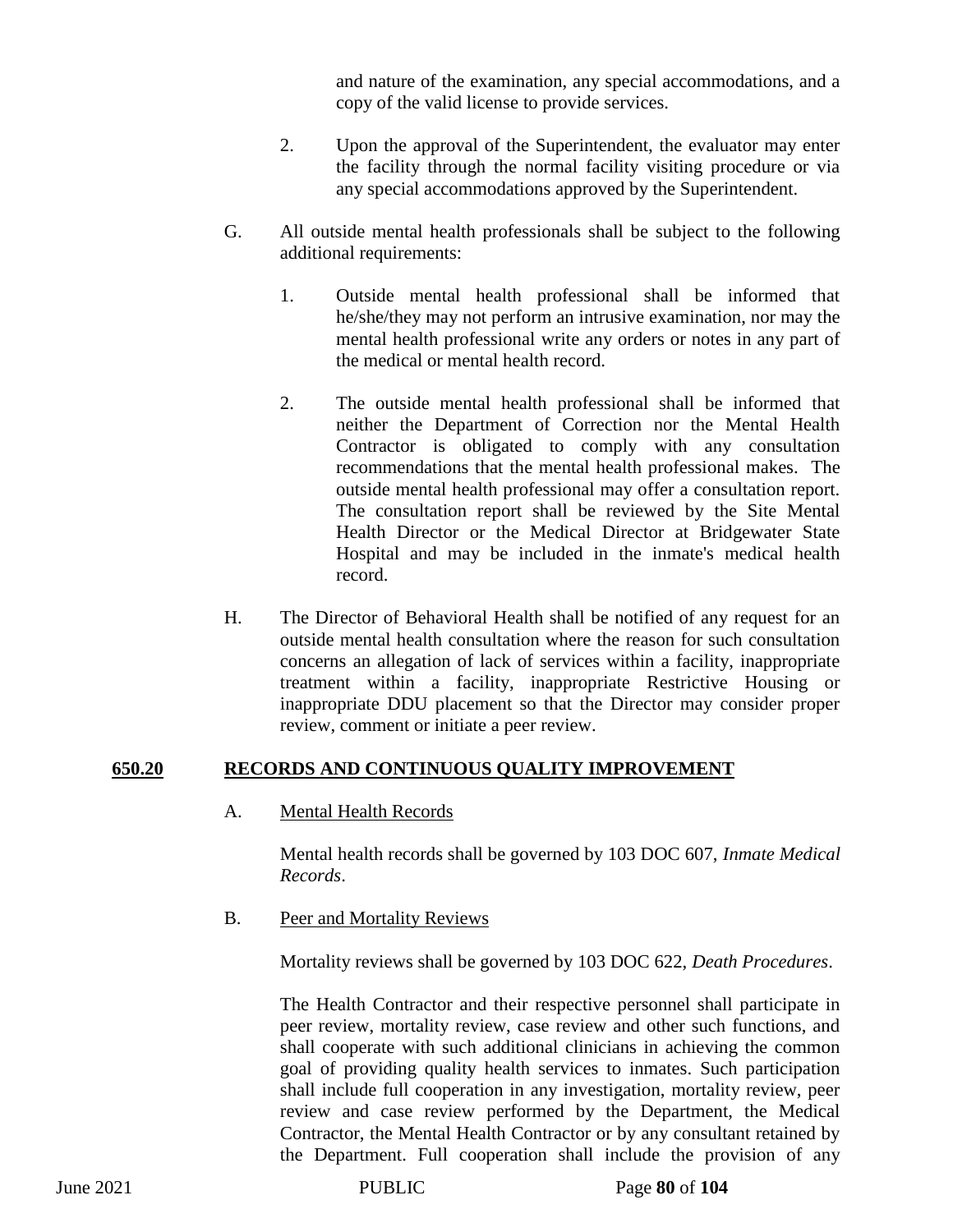requested information and reports within the time period required by the Director of Behavioral Health. Any findings pertinent to DOC policy or the vendor's internal review shall be shared with the Director of Behavioral Health.

The Director of Behavioral Health shall have timely access to Department of Correction incident and investigation reports necessary to perform a mortality review.

### C. Continuous Quality Improvement

- 1. The Mental Health Contractor shall fully participate in Continuous Quality Improvement (CQI) initiatives that are defined and required by the Health Services Division, from planning through study completion, reporting, monitoring and follow-up.
- 2. The Mental Health Contractor shall develop and provide planned, systematic and ongoing comprehensive quality improvement processes for monitoring, evaluating and improving the quality and appropriateness of mental health care provided to Inmates. The Mental Health Contractor shall identify indicators to monitor the quality and appropriateness of the important aspects of care, and organize the data collected for each such indicator in a manner to facilitate the identification of situations in need of more detailed evaluations of the quality or appropriateness of care. Upon identification of such problems, the respective Mental Health Contractor shall take actions to correct problems or improve the quality of care and incorporate the findings into the Department's education and training activities.
- 3. The Mental Health Contractor shall provide the Director of Behavioral Health with documentation of an appropriate Continuous Quality Improvement program for its subcontractors.
- 3. The Mental Health Contractor shall include in its Continuous Quality Improvement indicators the examination of high risk/high volume activities, self-injurious behavior and other sentinel events, and special treatment procedures, including but not limited to, the utilization of Therapeutic supervisions, chemical restraints, mental health restraints and court approved treatment.

### **650.21 SUPPLEMENTAL MENTAL HEALTH POLICIES AND PROCEDURES**

A. Department Policies

103 DOC 519, *Sexual Harassment/Abuse Response Prevention Policy (SHARPP),* governs the mental health response to sexually abusive behavior.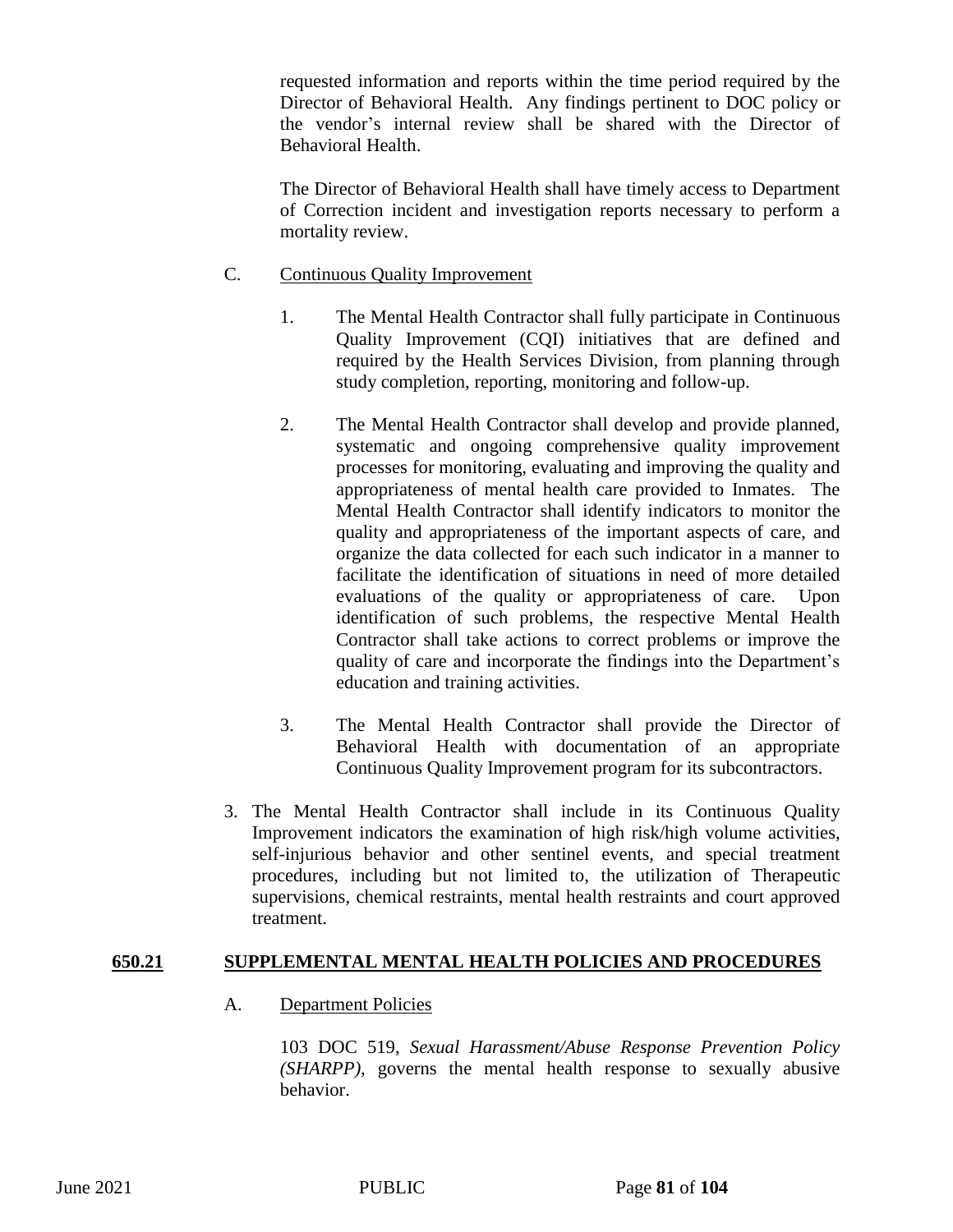103 DOC 652, *Identification, Treatment and Correctional Management of Inmates Diagnosed with Gender Dysphoria*, governs the treatment of Gender Dysphoria.

103 DOC 653, *Identification, Treatment and Correctional Management of Gender Non-Conforming Inmates*, governs the treatment of persons identified as Gender Non-Conforming.

### B. Facility Mental Health Policies

Except as set forth herein, the provisions of 103 DOC 650 shall apply to all facilities.

Bridgewater State Hospital, as an accredited psychiatric hospital, establishes hospital-specific policies and procedures. Other facilities shall not adopt site-specific mental health policies except upon the prior approval of, and subject to the review of the Director of Behavioral Health. All site-specific mental health policies shall be consistent with the provisions of 103 DOC 650.

### C. Mental Health Treatment Unit Policies

The Director of Behavioral Health, in conjunction with the facility Superintendents, shall draft and update operational procedures and inmate handbooks for mental health treatment units, including:

- The Secure Treatment Program (STP)
- The Behavioral Management Unit (BMU)
- The MCI-Framingham Intensive Treatment Unit (ITU)
- The Residential Treatment Units (RTUs)

## D. Contractor Policies

The Contractor shall write, update and submit policies and procedures consistent with 103 DOC 650 for review, approval and co-signature by the Assistant Deputy Commissioner of Clinical Services.

## **650.22 ADMINISTRATIVE PROVISIONS**

### A. Designees

An action that this policy requires to be taken by an identified official may be taken by that official's designee as circumstances dictate.

B. Temporal References

Unless otherwise provided by this policy, all temporal references to "days" within this policy shall mean calendar days.

C. Exigent Circumstances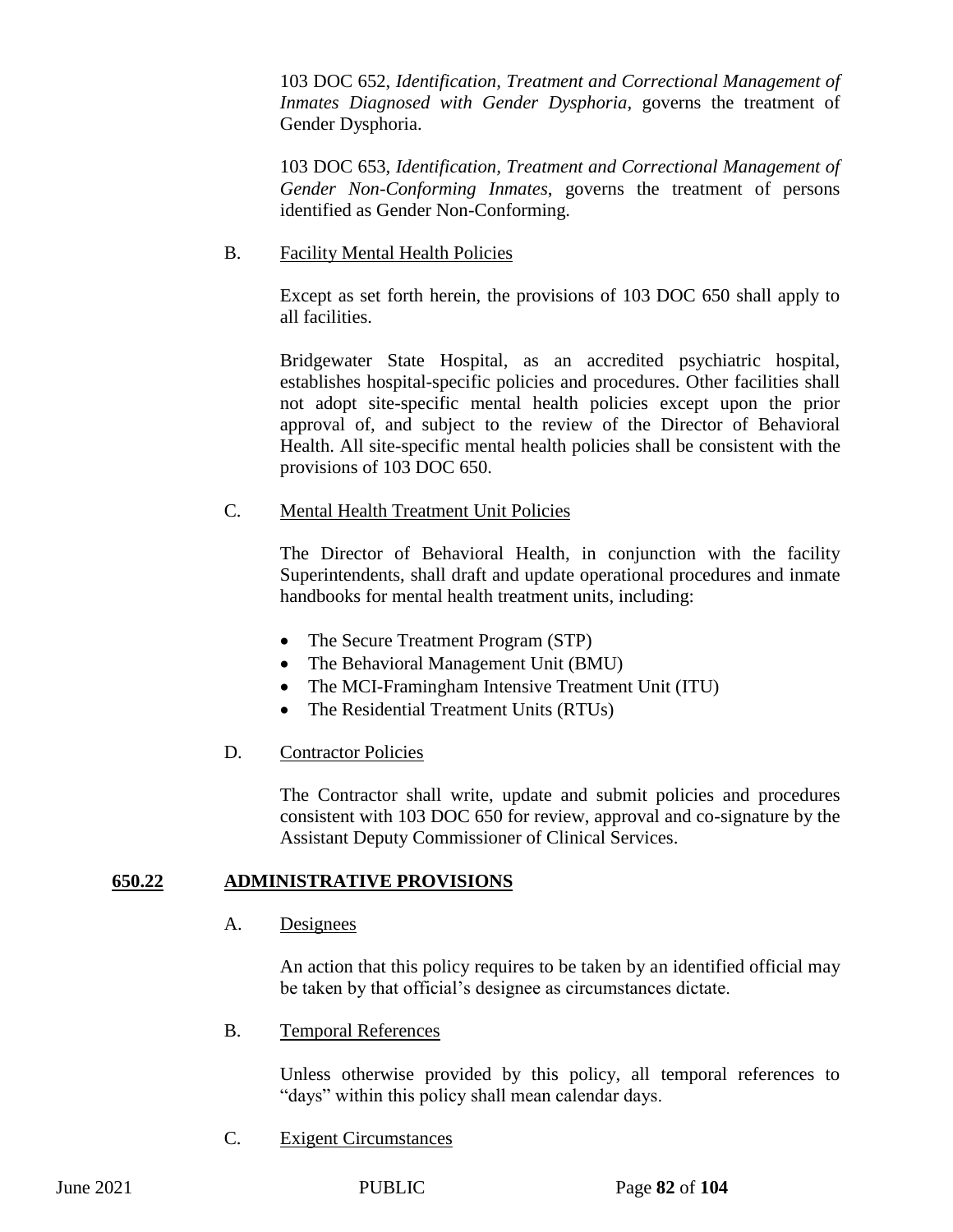- 1. If a provision of this policy specifically requires a prior determination whether Exigent Circumstances may preclude the occurrence of an act or action, the determination shall be made by the Assistant Deputy Commissioners for the Northern and Southern Sectors. If the Assistant Deputy Commissioners for the Northern and Southern Sectors do not agree whether Exigent Circumstances exist, the matter shall be referred to the Deputy Commissioner, Prison Division for final determination.
- 2. In all other instances in which an act or action required by this policy does not occur for reason of Exigent Circumstances, notification shall be made to the Assistant Deputy Commissioner for the appropriate sector. In such instance, responsible staff shall attempt to resolve the Exigent Circumstances as soon as possible and the act or action shall be performed as soon as possible after the Exigent Circumstances cease to exist.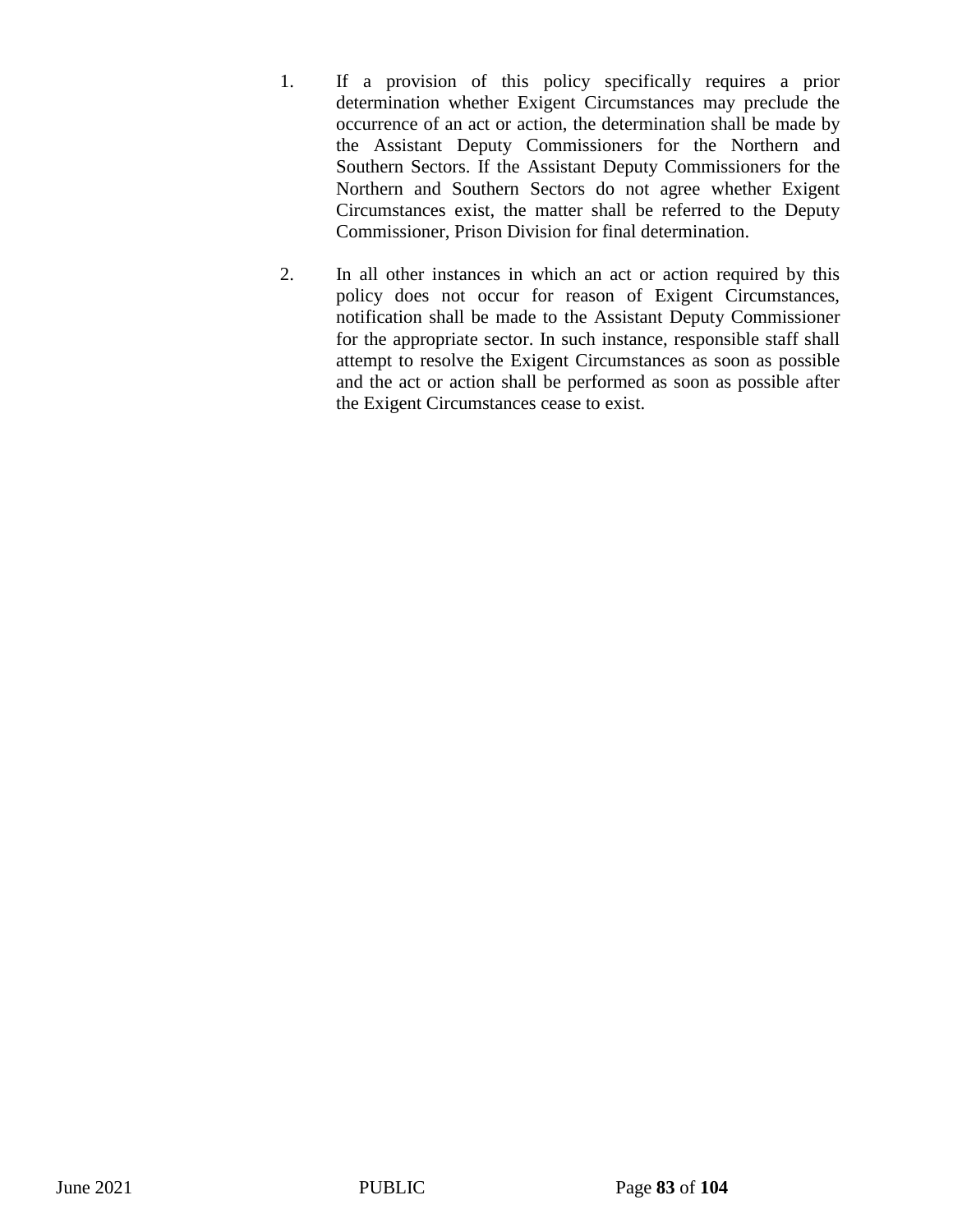## Attachment # 1

|                                     | Name: $\qquad \qquad \qquad \qquad \qquad \qquad \qquad \qquad \text{ID#:} \qquad \qquad \qquad \text{Unit #:}$ |              |                                                                    |                                                                                               |
|-------------------------------------|-----------------------------------------------------------------------------------------------------------------|--------------|--------------------------------------------------------------------|-----------------------------------------------------------------------------------------------|
|                                     |                                                                                                                 |              |                                                                    | Date of Birth: <u>Date:</u> Date: Check ONLY One Box: □ Medical □ Dental                      |
|                                     |                                                                                                                 |              |                                                                    |                                                                                               |
|                                     | I consent to be treated by the healthcare staff for the condition described above.                              |              |                                                                    |                                                                                               |
|                                     |                                                                                                                 |              |                                                                    |                                                                                               |
|                                     |                                                                                                                 |              |                                                                    | ******DO NOT WRITE BELOW THIS AREA - PLACE THIS SLIP IN MEDICAL BOX OR DESIGNATED AREA ****** |
| <b>Date/Time</b><br><b>Received</b> | Referred to:                                                                                                    | $\Box$ Nurse | $\Box$ Provider<br>$\Box$ Mental Health $\Box$ Dental $\Box$ Other | <b>Institution:</b> Slip Sorted By:                                                           |
|                                     | $\Box$ Emergency $\Box$ Urgent $\Box$ Routine $\Box$ Administrative                                             |              |                                                                    |                                                                                               |
| Subjective:                         |                                                                                                                 |              |                                                                    |                                                                                               |
|                                     | Objective: $T \_ P \_ R \_ R \_ B/P \_ W/T \_ W$                                                                |              |                                                                    |                                                                                               |
| Assessment:                         |                                                                                                                 |              |                                                                    |                                                                                               |
| Plan:                               |                                                                                                                 |              |                                                                    |                                                                                               |
|                                     |                                                                                                                 |              |                                                                    |                                                                                               |
|                                     |                                                                                                                 |              |                                                                    |                                                                                               |
|                                     |                                                                                                                 |              |                                                                    |                                                                                               |
|                                     |                                                                                                                 |              |                                                                    |                                                                                               |
|                                     |                                                                                                                 |              |                                                                    |                                                                                               |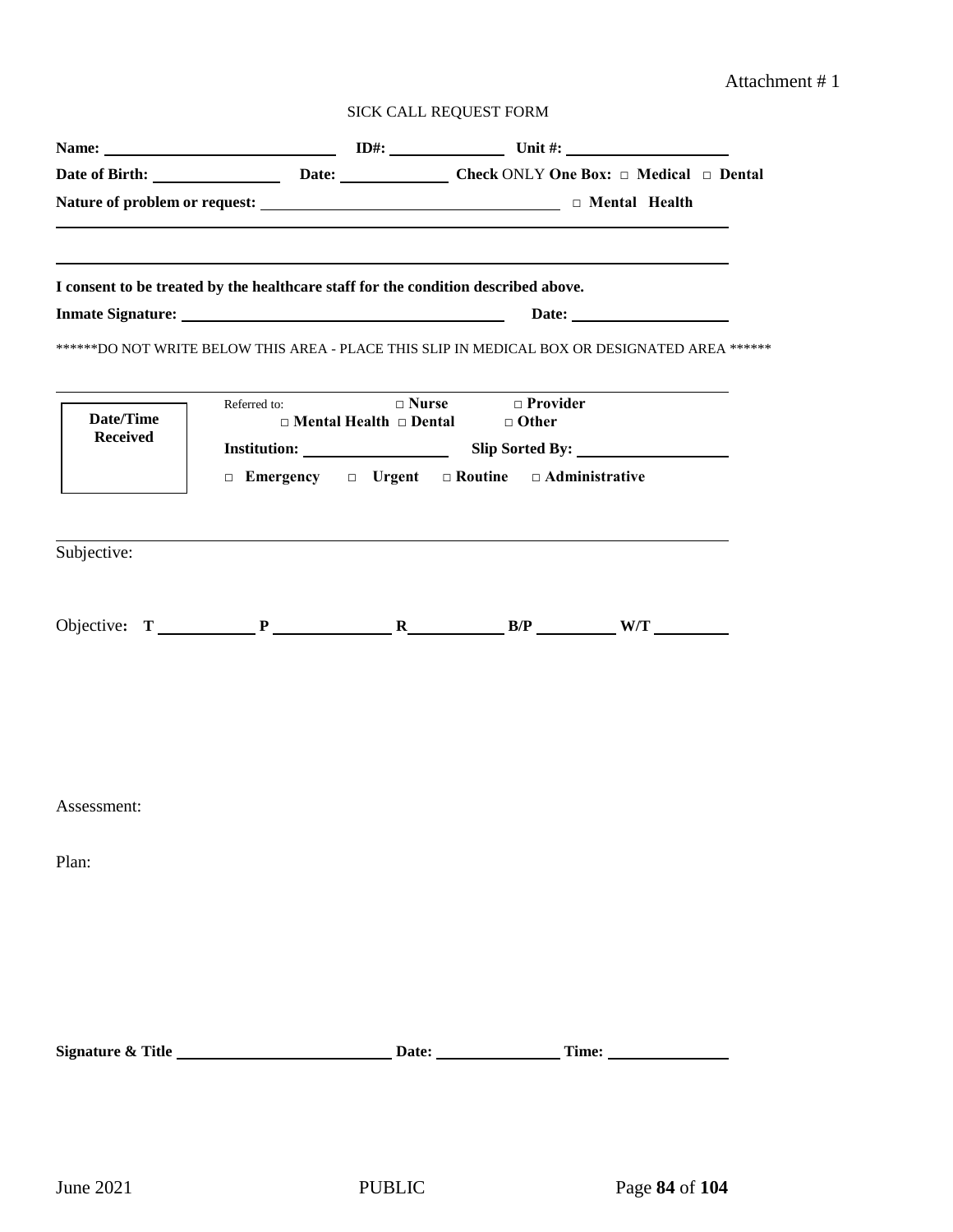## **Mental Health Classification Form**

Initial Classification Classification Change Institution: \_\_\_\_\_\_\_\_\_\_\_\_\_\_\_\_\_\_\_\_\_\_\_\_

|                                       | MH-5 Severe functional impairment due to a mental disorder<br>$\Box$                                                                                                                                      |
|---------------------------------------|-----------------------------------------------------------------------------------------------------------------------------------------------------------------------------------------------------------|
|                                       | (Hospitalization)                                                                                                                                                                                         |
|                                       | <b>Sub Code(s)</b><br>$A \Box$<br>$B \Box$ $C \Box$ $D \Box$                                                                                                                                              |
| ❖                                     | Severe debilitating symptoms, such as persistent danger of hurting self or others, recurrent violence,<br>inability to maintain minimal personal hygiene, or gross impairment in communication; severely  |
|                                       | disorganized thinking and behavior                                                                                                                                                                        |
| ❖                                     | Cannot safely and/or adequately be treated in a prison environment                                                                                                                                        |
| $\bullet^{\bullet}_{\bullet} \bullet$ | This code is effective once an inmate is referred to the 18a commitment process.                                                                                                                          |
|                                       | MH-4 Serious functional impairment due to a mental disorder<br>(RTU, )                                                                                                                                    |
|                                       | $B \Box$ $C \Box$ $D \Box$<br><b>Sub Code(s)</b><br>$A \Box$                                                                                                                                              |
|                                       | The inmate may experience severe impairment in mental health functioning and/or behavioral control that                                                                                                   |
|                                       | significantly impacts ability to function in a general population setting. (May include recurrent episodes of                                                                                             |
|                                       | psychiatric decompensation, frequent reliance on crisis stabilization services, pervasive pattern of self-                                                                                                |
|                                       | injury and/or multiple disciplinary infractions, etc.)                                                                                                                                                    |
| ❖                                     | Psychiatric intervention and/or evaluation required                                                                                                                                                       |
| ❖                                     | Psychotropic medications may be indicated (regardless of whether inmate is noncompliant)<br>Inmate requires structured daily activities and comprehensive mental health programming to maintain stability |
| ❖                                     | A multidisciplinary treatment plan review is needed more frequently than every 6 months                                                                                                                   |
|                                       | MH-3 Moderate level of mental health treatment needs<br>(General<br>□                                                                                                                                     |
|                                       | <b>Population</b> )                                                                                                                                                                                       |
|                                       | <b>Sub Code(s)</b><br>$B \Box$ $C \Box$ $D \Box$<br>$A \Box$                                                                                                                                              |
| ❖                                     | The inmate experiences moderate impairment in mental health functioning and/or behavioral control                                                                                                         |
| ❖                                     | Psychiatric intervention and/or evaluation required                                                                                                                                                       |
| $\ddot{\cdot}$                        | Psychotropic medications may be indicated (regardless of whether inmate is noncompliant)                                                                                                                  |
| $\bullet$                             | Inmate must be seen at least monthly by their assigned primary care clinician, but may require more                                                                                                       |
|                                       | frequent monitoring due to concerns related to self-injury and/or psychiatric decompensation                                                                                                              |
| ❖<br>❖                                | The inmate is prioritized for group treatment when available and clinically indicated<br>Inmate is able to function in general population with structured support from mental health staff                |
| ❖                                     | The inmate requires a multidisciplinary treatment plan                                                                                                                                                    |
| $\cdot$                               | The inmate may participate in DOC programs as available; there may be program restrictions based on                                                                                                       |
|                                       | mental health symptoms                                                                                                                                                                                    |
|                                       | $\Box$ MH-2 Mild level of mental health treatment needs                                                                                                                                                   |
|                                       | (General Population)                                                                                                                                                                                      |
|                                       | <b>Sub Code(s)</b><br>$B \Box$ $C \Box$ $D \Box$<br>$A \Box$                                                                                                                                              |
| ❖                                     | The inmate experiences mild impairment in mental health functioning and/or behavioral control                                                                                                             |
| ❖                                     | Psychiatric intervention and/or evaluation may be necessary                                                                                                                                               |
| ❖<br>❖                                | Psychotropic medications may be indicated (regardless of whether inmate is noncompliant)<br>The inmate requires assignment of a primary care clinician and must be seen at least monthly for outpatient   |
|                                       | mental health treatment                                                                                                                                                                                   |
| ❖                                     | Group treatment may be provided when available and clinically indicated                                                                                                                                   |
| ❖                                     | The inmate requires a multidisciplinary treatment plan                                                                                                                                                    |
| ❖                                     | The inmate can participate in DOC programs as available                                                                                                                                                   |
|                                       | <b>MH-1 Case management needs</b><br><b>Sub Code</b><br>$D \Box$<br>$\mathbf{B}$ $\Box$                                                                                                                   |
|                                       | (General Population)                                                                                                                                                                                      |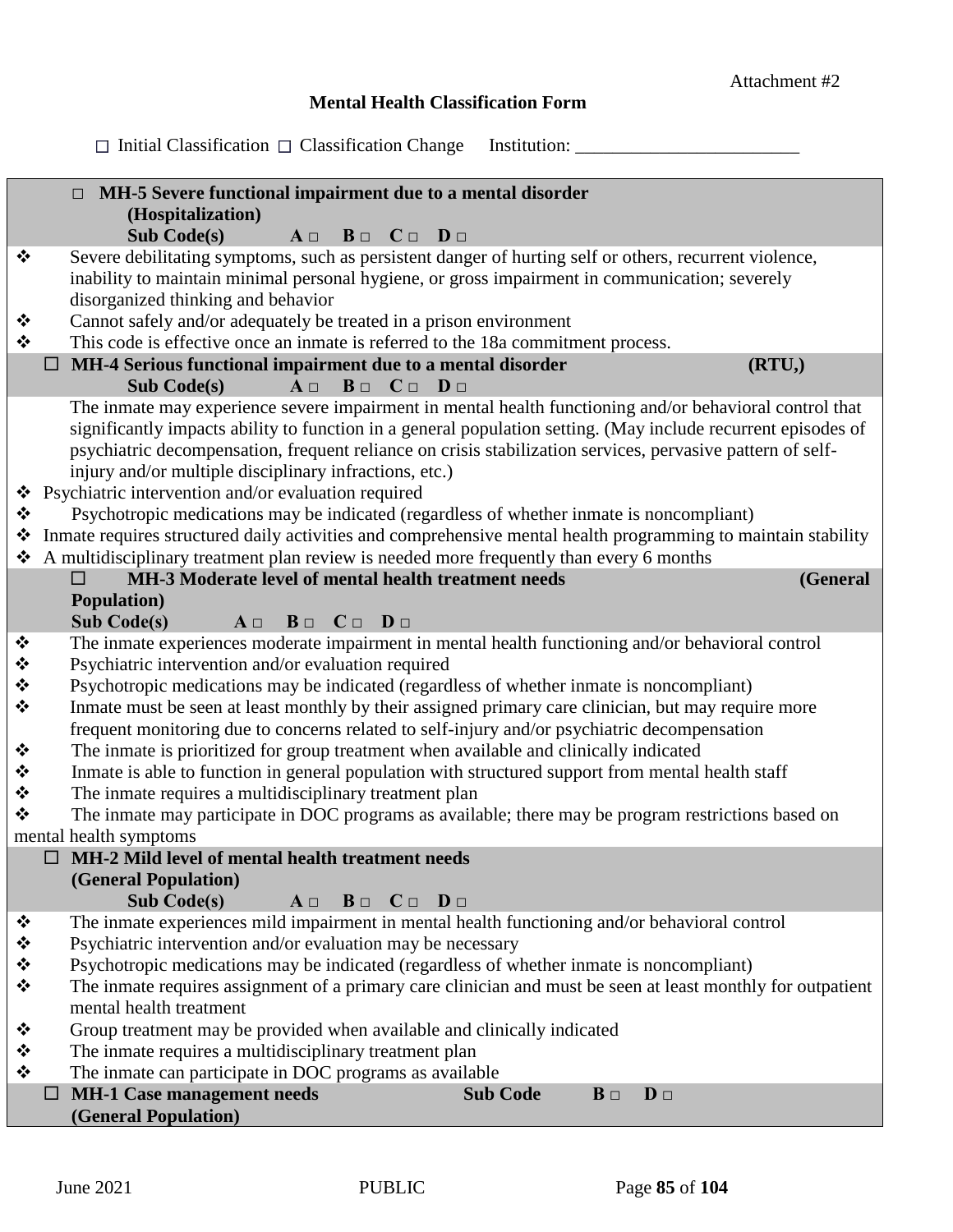|                                                                                                     | $\div$ The inmate experiences mild or minor impairment in mental health functioning                             |  |  |  |  |
|-----------------------------------------------------------------------------------------------------|-----------------------------------------------------------------------------------------------------------------|--|--|--|--|
|                                                                                                     | The inmate is stable with treatment provided on an outpatient basis which may include case management and       |  |  |  |  |
|                                                                                                     | group treatment                                                                                                 |  |  |  |  |
|                                                                                                     | ❖ Psychotropic medications are not indicated                                                                    |  |  |  |  |
|                                                                                                     | The inmate may require monitoring due to use of psychotropic medications                                        |  |  |  |  |
| ❖                                                                                                   | The inmate's history contains evidence of a suicide attempt or psychiatric hospitalization within the past year |  |  |  |  |
|                                                                                                     | $\div$ The inmate requires a multidisciplinary treatment plan                                                   |  |  |  |  |
|                                                                                                     | $\div$ The inmate can participate in DOC programs as available                                                  |  |  |  |  |
|                                                                                                     | $\Box$ MH-0 No current mental health treatment needs<br><b>Sub Code</b><br>$D \Box$                             |  |  |  |  |
|                                                                                                     | (General Population)                                                                                            |  |  |  |  |
| ٠                                                                                                   | The inmate does not demonstrate any identified need for mental health assistance                                |  |  |  |  |
| ❖                                                                                                   | The inmate may receive crisis intervention services when indicated                                              |  |  |  |  |
| ٠                                                                                                   | The inmate can participate in DOC programs as available                                                         |  |  |  |  |
|                                                                                                     | $\Box$ MH-9 Awaiting evaluation – no classification code                                                        |  |  |  |  |
|                                                                                                     | • Pending disposition upon completion of mental health evaluation                                               |  |  |  |  |
|                                                                                                     |                                                                                                                 |  |  |  |  |
|                                                                                                     | <b>Glossary of Mental Health Classification Sub Codes</b>                                                       |  |  |  |  |
|                                                                                                     |                                                                                                                 |  |  |  |  |
|                                                                                                     | A: Inmate is designated as SMI (seriously mentally ill) based upon definition                                   |  |  |  |  |
|                                                                                                     | B: Inmate is currently prescribed psychotropic medication by a psychiatrist                                     |  |  |  |  |
| C: Inmate is currently prescribed medication by a psychiatrist that must be administered by nursing |                                                                                                                 |  |  |  |  |
| staff, requiring a facility with 7 day nursing coverage                                             |                                                                                                                 |  |  |  |  |
|                                                                                                     | D: Inmate has a history of self-injurious behavior                                                              |  |  |  |  |
|                                                                                                     |                                                                                                                 |  |  |  |  |
|                                                                                                     | ANY INMATE MEETING THE CRITERIA FOR SMI MUST BE CLASSIFIED WITH A                                               |  |  |  |  |
|                                                                                                     | DESIGNATION OF AT LEAST A MH-2                                                                                  |  |  |  |  |

Clinician Printed Name: \_\_\_\_\_\_\_\_\_\_\_\_\_\_\_\_\_\_\_\_\_\_\_

Signature: \_\_\_\_\_\_\_\_\_\_\_\_\_\_\_\_\_\_\_\_\_\_\_\_\_ Date: \_\_\_\_\_\_\_\_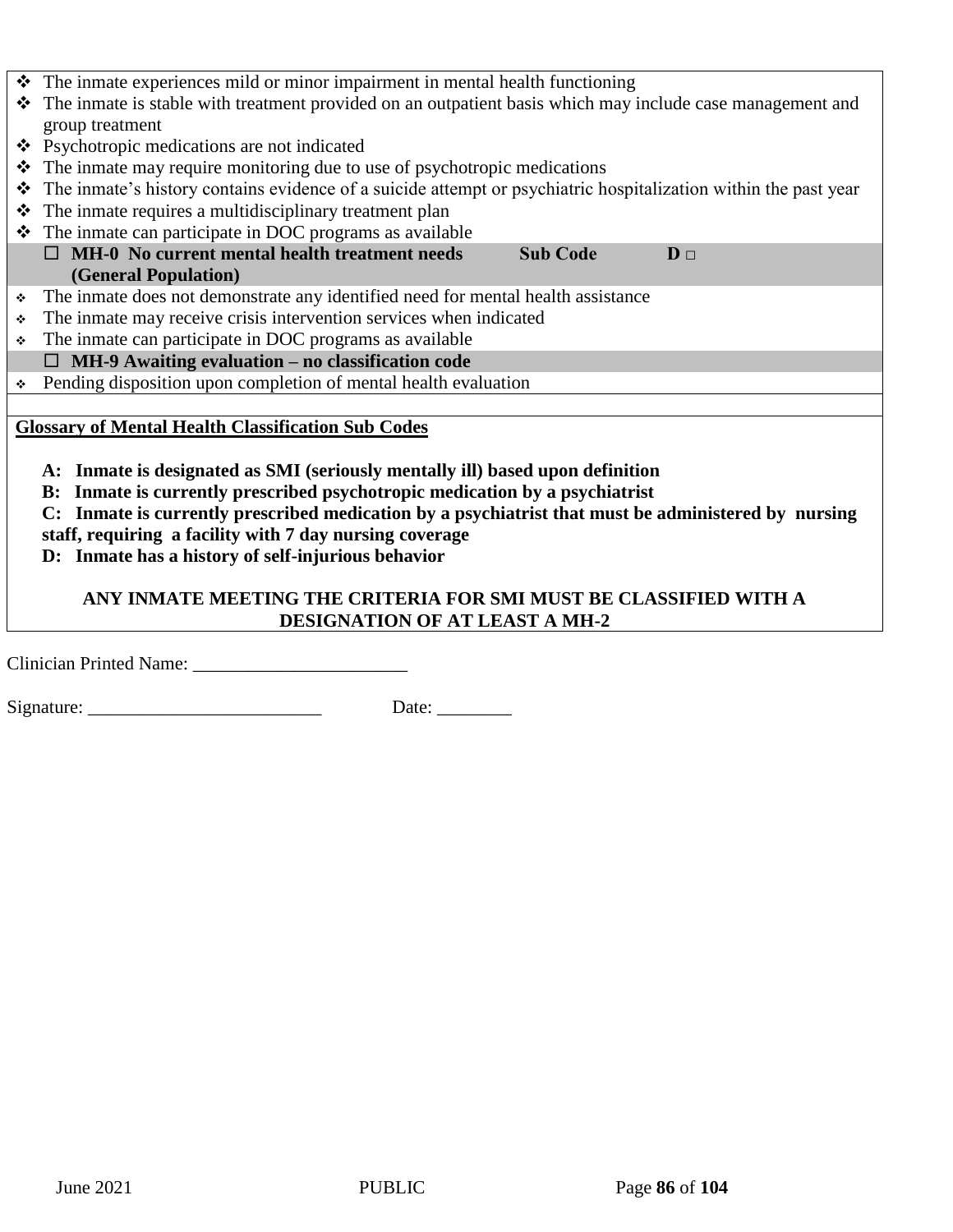### **DEPARTMENT OF CORRECTION RESIDENTIAL TREATMENT UNIT REFERRAL** NAME: ID: ID: DOB:

DATE OF REFERRAL:

### REFERRING FACILITY:

HOUSING UNIT:

### CURRENTLY IN RESTRICTIVE HOUSING (yes/no):

If currently in restrictive housing please report the following:

- o Date placed in RHU:
- o Offense leading to RHU placement:

## REFERRING CLINICIAN AND CONTACT INFORMATION:

## CURRENT DIAGNOSIS:

Current stressors: SMI (yes/no): Current MH Classification and Subcode:

## CRIMINAL OFFENSE:

GCD/PE (include both dates):

## COMMITMENT EXPIRES (BSH ONLY):

## PRIOR INCARCERATIONS:

## DISCIPLINARY/INSTITUTION ADJUSTMENT:.

## CURRENT MEDICATIONS AND DOSAGE:

## MENTAL HEALTH HISTORY:

Diagnosis: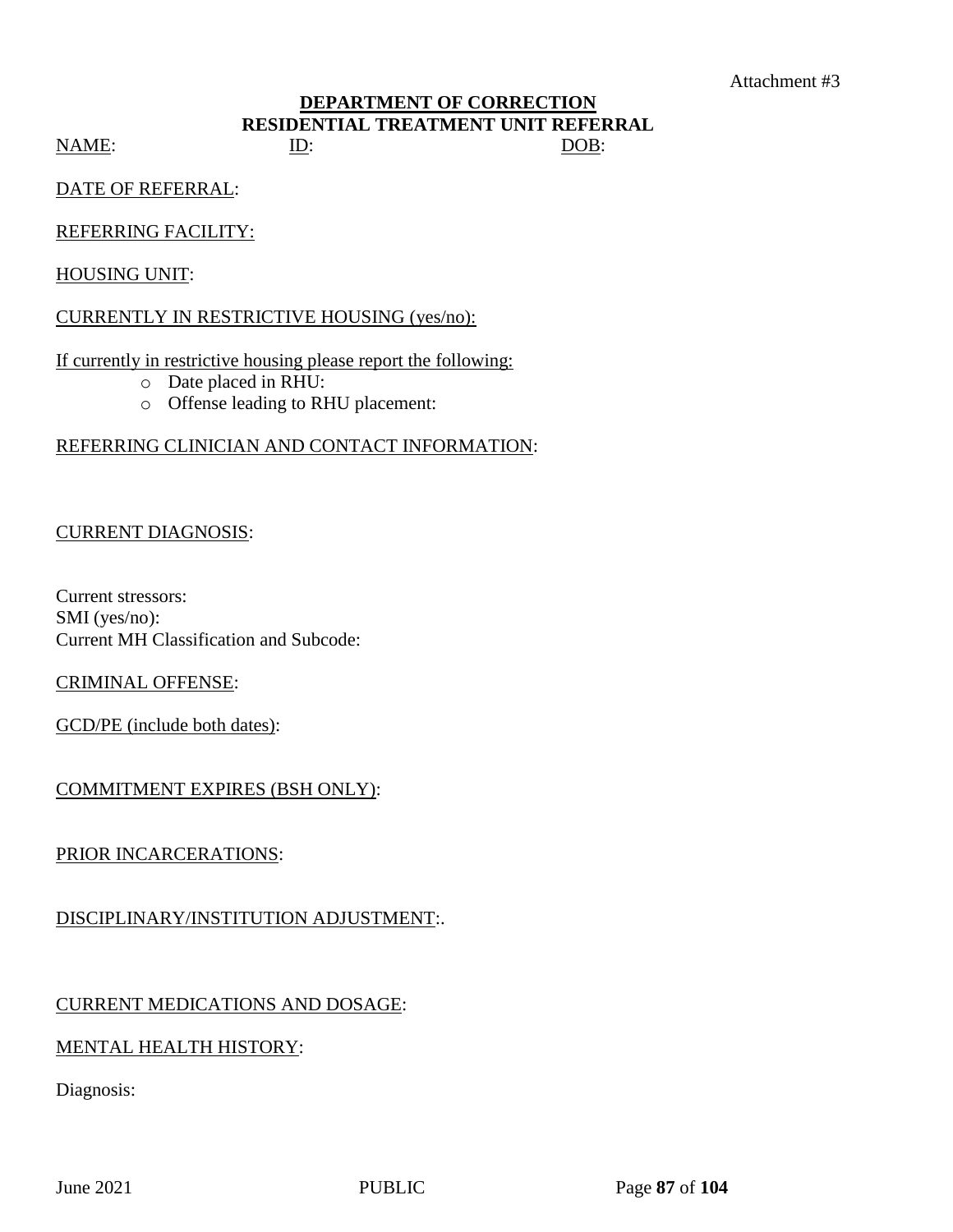## PSYCHIATRIC HOSPITALIZATIONS (include dates and reasons):

# OUTPATIENT MENTAL HEALTH TREATMENT:

# SUBSTANCE ABUSE HISTORY:

MENTAL HEALTH WATCHES (include dates and reasons):

## FREQUENCY OF CRISIS CONTACTS:

## HISTORY OF SUICIDE/SELF-INJURIOUS BEHAVIOR (include dates):

# PRIOR RTU TREATMENT:

## CURRENT MENTAL STATUS:

CURRENT FUNCTIONAL STATUS:

## CURRENT PSYCHIATRIC SYMPTOMS THAT IMPAIR INDEPENDENT FUNCTIONING IN GENERAL POPULATION:

## INMATE'S PERCEPTION AND UNDERSTANDING OF RTU PLACEMENT:

RTU TREATMENT GOALS:

POTENTIAL BARRIERS FOR RTU TREATMENT:

# INMATE SIGNATURE/DATE

CLINCIAN SIGNATURE/DATE

MENTAL HEALTH DIRECTOR/DATE (FROM REFERRING SITE)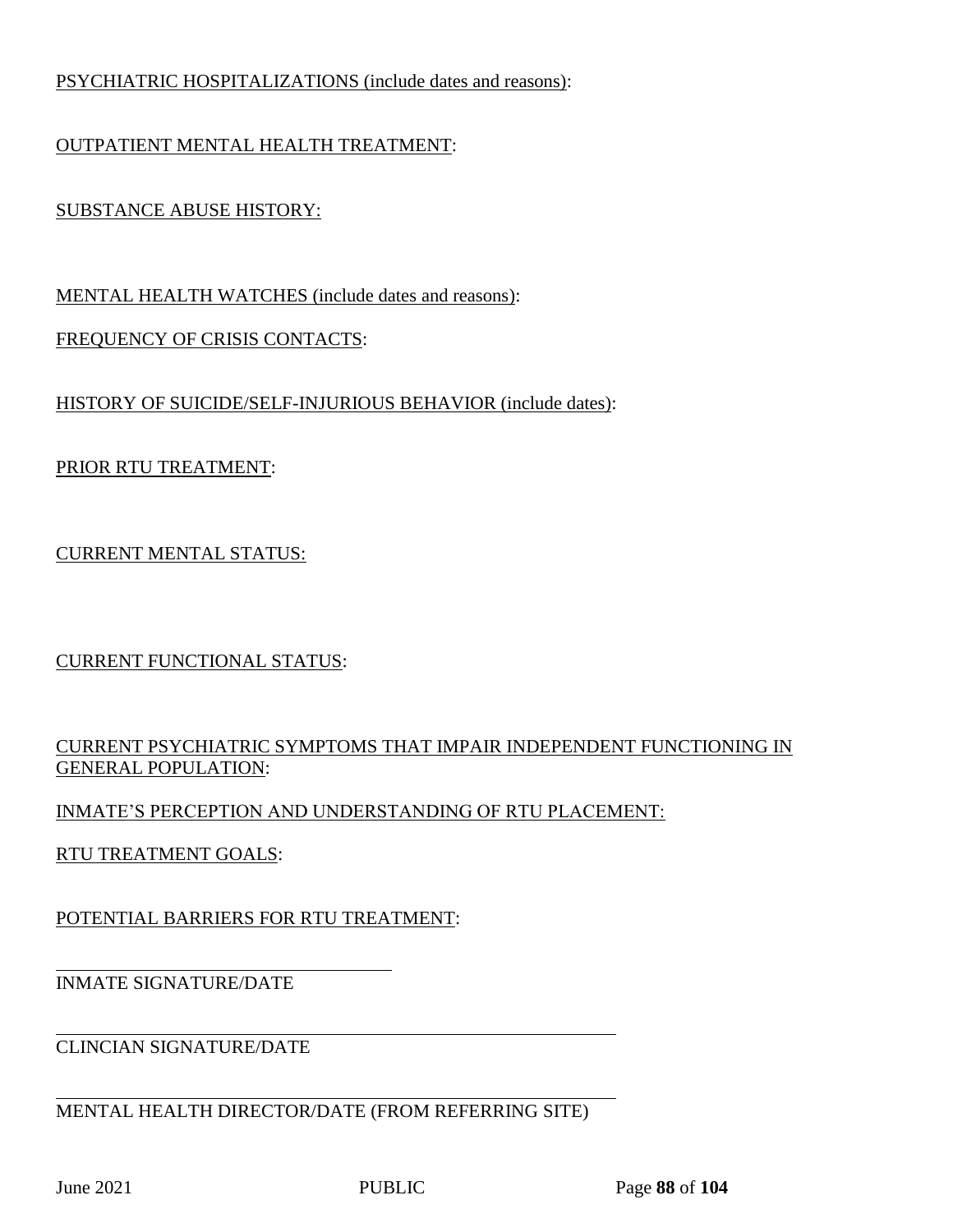### **(PLEASE DO NOT WRITE BELOW THIS LINE)**

**Date Referral Received:** 

**Contacts Regarding this Referral:**

### **RESULT: □ INMATE MEETS CRITERIA □ INMATE DOES NOT MEET CRITERIA**

**Director of Clinical Programs (or designee) Date**

**RECOMMENDED RTU SITE:** (TO BE ISSUED BY DOC CLASSIFICATION)

**\_\_\_\_\_\_\_\_\_\_\_\_\_\_\_\_\_\_\_\_\_\_\_\_\_\_\_\_\_\_\_\_\_\_\_\_\_\_\_\_\_ \_\_\_\_\_\_\_\_\_\_\_\_\_\_\_\_\_\_\_\_\_\_\_\_\_\_\_**

**□ Old Colony (Maximum) □ Old Colony (Medium) □ NCCI Gardner □ MCI-FRAMINGHAM**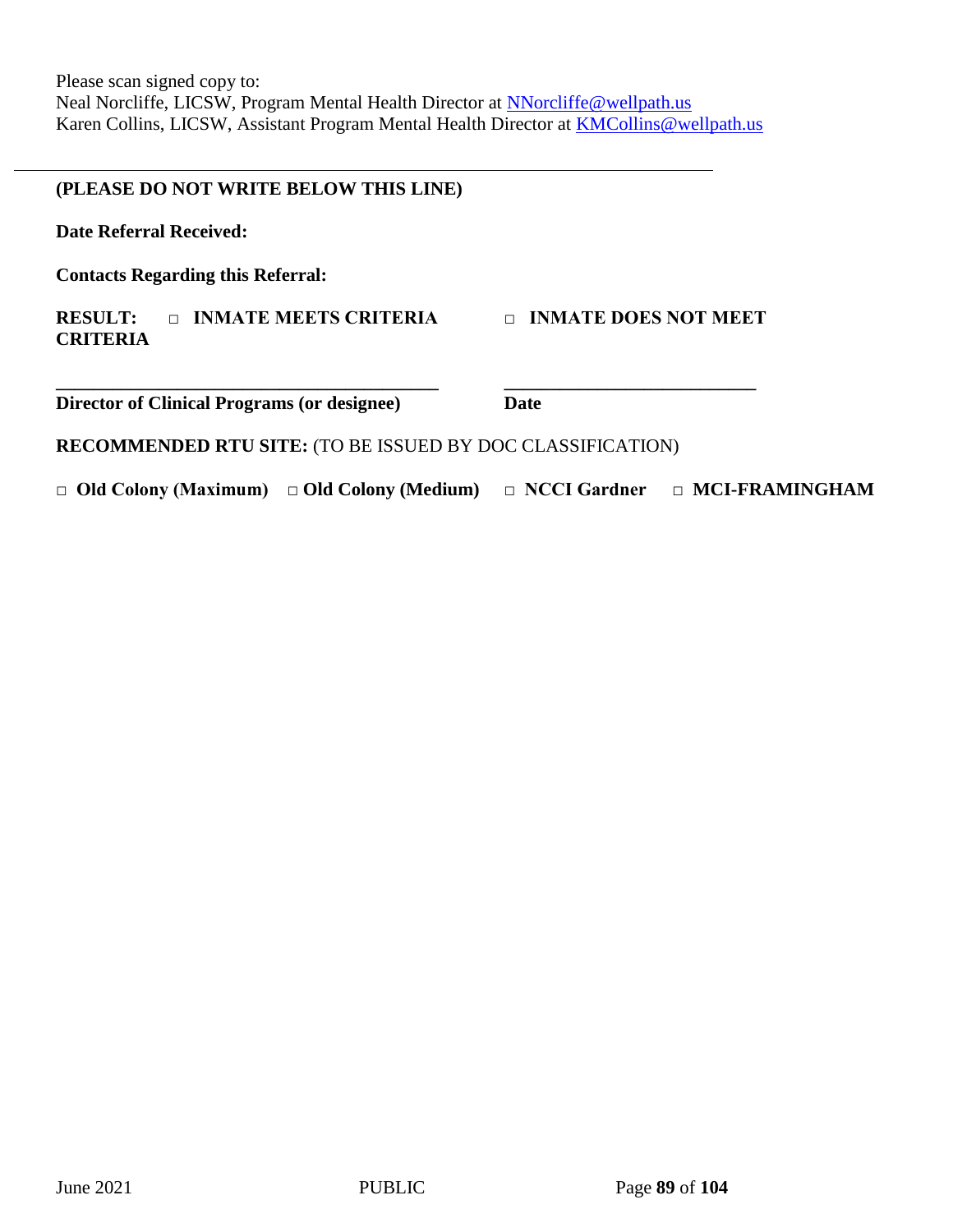### **MA Department of Correction Health Services Division RESIDENTIAL TREATMENT UNIT DISCHARGE SUMMARY**

|                                                                             | $\#$       | DOB:               | Facility:                                                                                 |
|-----------------------------------------------------------------------------|------------|--------------------|-------------------------------------------------------------------------------------------|
|                                                                             |            |                    |                                                                                           |
| Admitted on:<br>Length of Stay in the RTU:                                  |            | Date of Discharge: | Multiple RTU Admissions: □ Yes □ No                                                       |
| <b>Reason for RTU Placement:</b>                                            |            |                    |                                                                                           |
|                                                                             |            |                    |                                                                                           |
|                                                                             |            |                    |                                                                                           |
|                                                                             |            |                    |                                                                                           |
| <b>Admitting DSM 5 Diagnosis:</b>                                           |            |                    |                                                                                           |
|                                                                             |            |                    |                                                                                           |
|                                                                             |            |                    |                                                                                           |
|                                                                             |            |                    |                                                                                           |
|                                                                             |            |                    |                                                                                           |
| Reason for RTU Discharge:                                                   |            |                    |                                                                                           |
| conference documentation)                                                   |            |                    | □ Clinically and behaviorally stable. No longer in need of RTU placement (attach any case |
| conference required. Attach case conference summary).                       |            |                    | □ After assessment in the RTU the inmate is deemed not to require RTU level of care (Case |
|                                                                             |            |                    |                                                                                           |
| <b>Treatment Progress on RTU:</b>                                           |            |                    |                                                                                           |
|                                                                             |            |                    |                                                                                           |
|                                                                             |            |                    |                                                                                           |
|                                                                             |            |                    |                                                                                           |
| <b>Current Mental Status:</b>                                               |            |                    |                                                                                           |
|                                                                             |            |                    |                                                                                           |
|                                                                             |            |                    |                                                                                           |
| Inmate compliant with medication?                                           | $\Box$ Yes | $\Box$ No          |                                                                                           |
| Inmate placed on mental health watch during the last 30 days? $\square$ Yes |            |                    | $\Box$ No                                                                                 |
| <b>Relevant Medical Information:</b>                                        |            |                    |                                                                                           |
|                                                                             |            |                    |                                                                                           |
| Discharge DSM 5 Diagnosis:                                                  |            |                    |                                                                                           |
|                                                                             |            |                    |                                                                                           |
|                                                                             |            |                    |                                                                                           |
|                                                                             |            |                    |                                                                                           |
| <b>Current Medications:</b>                                                 |            |                    |                                                                                           |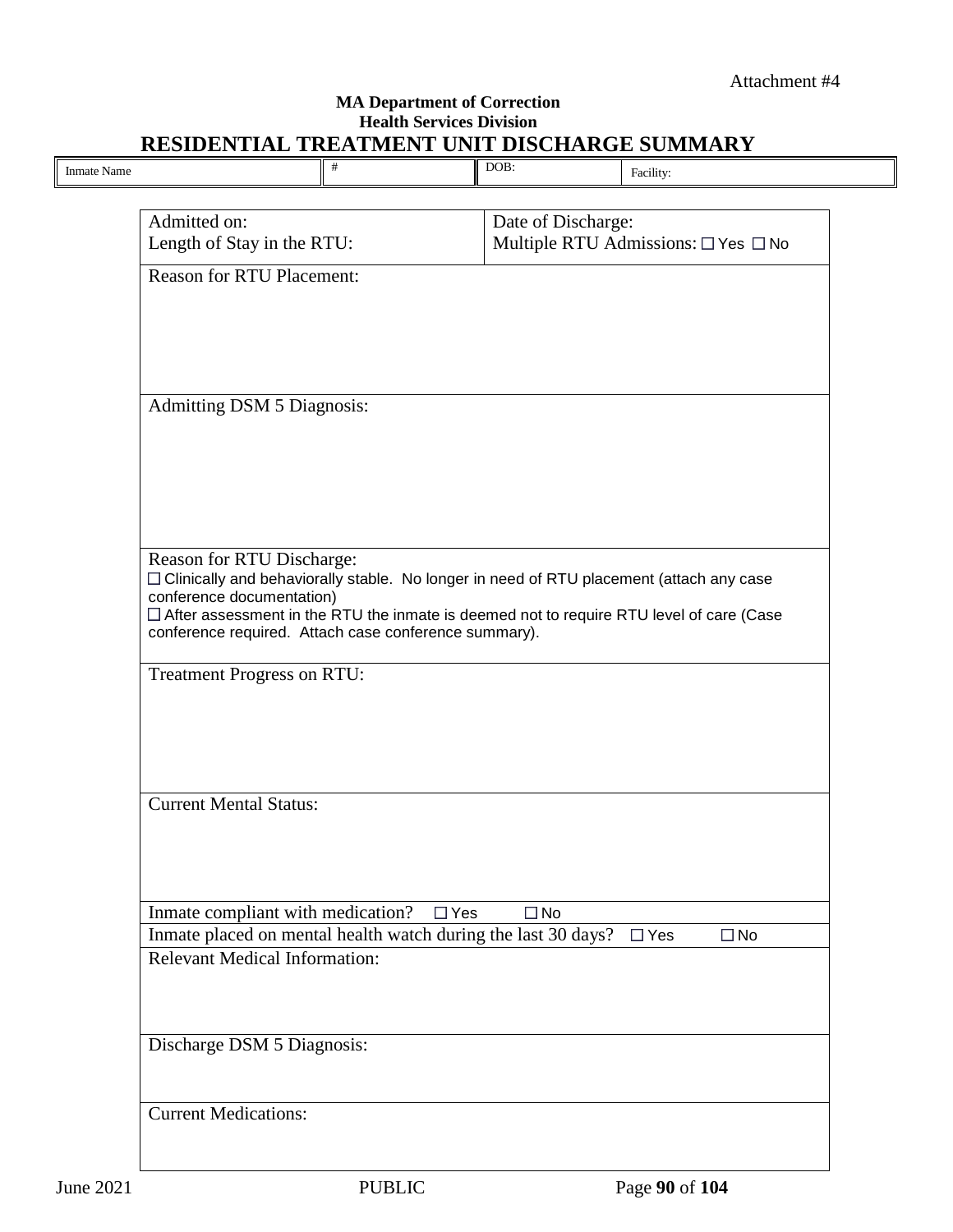Follow-up Treatment Recommendations:

| Inmate Signature:                | Date |
|----------------------------------|------|
| Reason no inmate signature:      |      |
| Primary Care Clinician:          | Date |
| Psychiatrist/Nurse Practitioner: | Date |
| <b>Mental Health Director:</b>   | Date |
| Other (Title)                    | Date |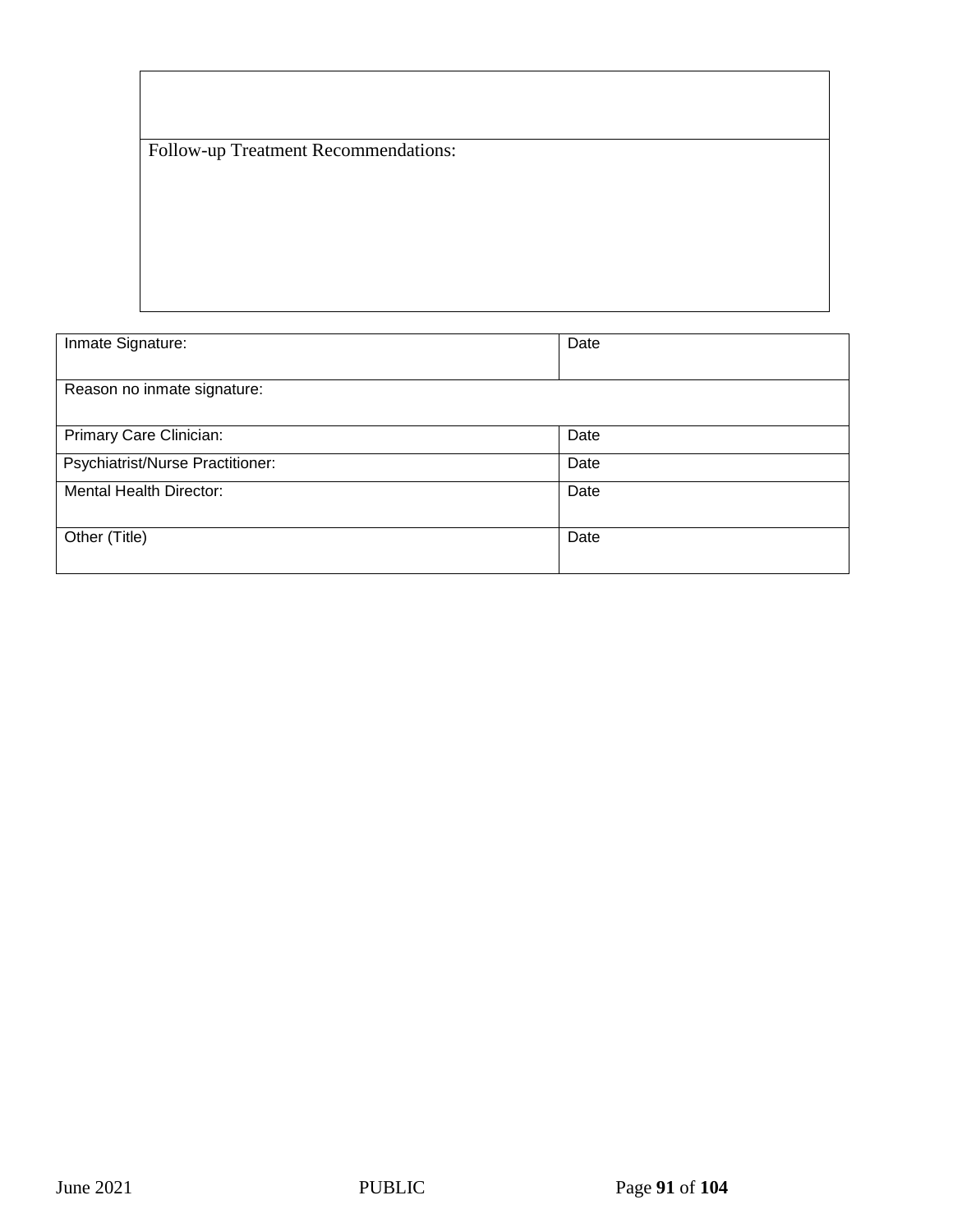#### **MA Department of Correction Health Services Division Inter-Facility Clinical Case Conference Form**

| Complete & submit this form to DOC Health Services Division by Noon on Friday before IFCC                |            |                             |                                                   |  |  |
|----------------------------------------------------------------------------------------------------------|------------|-----------------------------|---------------------------------------------------|--|--|
| <b>Inmate Name:</b>                                                                                      |            | Inmate ID#:                 |                                                   |  |  |
| Date of Case Conference:                                                                                 |            | Inmate DOB:                 |                                                   |  |  |
| Facilities Involved:<br>Form completed by:                                                               |            |                             |                                                   |  |  |
| Reason(s) for the Inter-Facility Case Conference/Questions to be addressed:                              |            |                             |                                                   |  |  |
|                                                                                                          |            |                             |                                                   |  |  |
| Past History (brief overview of the inmate's psychiatric, legal, and DOC history):                       |            |                             |                                                   |  |  |
| Legal status:.                                                                                           |            |                             |                                                   |  |  |
| Recent History:                                                                                          |            |                             |                                                   |  |  |
|                                                                                                          |            |                             |                                                   |  |  |
|                                                                                                          |            |                             |                                                   |  |  |
|                                                                                                          |            |                             |                                                   |  |  |
| Diagnoses:                                                                                               |            |                             |                                                   |  |  |
|                                                                                                          |            |                             |                                                   |  |  |
|                                                                                                          |            |                             |                                                   |  |  |
|                                                                                                          |            |                             |                                                   |  |  |
|                                                                                                          |            |                             |                                                   |  |  |
| Medication Regimen (list all medications & dosages):                                                     |            |                             |                                                   |  |  |
| <b>Medication &amp; Dosage</b>                                                                           | Indication |                             | Compliance                                        |  |  |
|                                                                                                          |            |                             |                                                   |  |  |
|                                                                                                          |            |                             |                                                   |  |  |
| Probate or District Rogers (include history of Probate and/or District Rogers and dates):                |            |                             |                                                   |  |  |
| N/A                                                                                                      |            |                             |                                                   |  |  |
| Is inmate/patient aware of IFCC? $(y/n)$                                                                 |            |                             | Is inmate/patient aware of clinical plan? $(y/n)$ |  |  |
|                                                                                                          |            |                             |                                                   |  |  |
| If alternative placement is being considered, is inmate/patient aware $\&$ if so, how receptive is s/he? |            |                             |                                                   |  |  |
|                                                                                                          |            |                             |                                                   |  |  |
|                                                                                                          |            |                             |                                                   |  |  |
| Plan (to be completed and submitted within 24 hours of the case conference. Identify all responsible     |            |                             |                                                   |  |  |
| parties and dates for completion of identified tasks. Include all clinical, housing, and classification  |            |                             |                                                   |  |  |
| issues):                                                                                                 |            |                             |                                                   |  |  |
| PLAN:                                                                                                    |            | <b>Responsible Party:</b>   |                                                   |  |  |
| 1.                                                                                                       |            |                             |                                                   |  |  |
| 2.                                                                                                       |            | Mike will follow up on this |                                                   |  |  |
| 3.                                                                                                       |            |                             |                                                   |  |  |
| 4.                                                                                                       |            |                             |                                                   |  |  |
| Attendees (List all individuals on the conference call and in attendance):                               |            |                             |                                                   |  |  |
|                                                                                                          |            |                             |                                                   |  |  |
|                                                                                                          |            |                             |                                                   |  |  |
| Signature:                                                                                               |            |                             |                                                   |  |  |
| Printed Name:                                                                                            |            |                             |                                                   |  |  |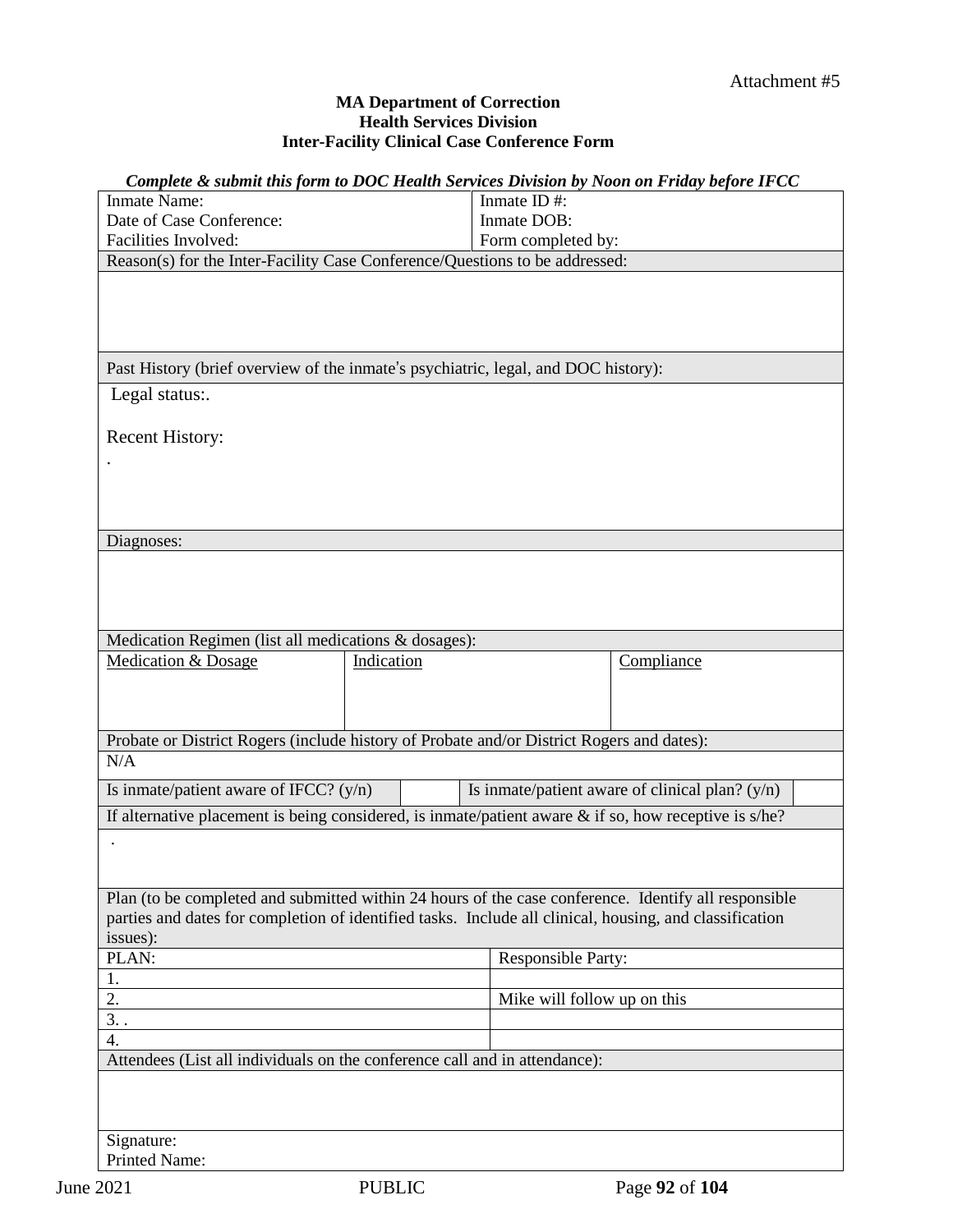### Mental Health Consultation for Disciplinary Disposition

This form is to be completed for all inmates designated MH-4 who have been found guilty or who have pled or pleaded guilty to a Category 1 or Category 2 Disciplinary Offense who are not sanctioned with a Department Disciplinary Unit (DDU) sanction.

Inmate Name Commitment Number

Disciplinary Report Number

Check One Result

□ Guilty Plea

□ Guilty Finding

\_\_\_\_\_\_\_\_\_\_\_\_\_\_\_\_\_\_

\_\_\_\_\_\_\_\_\_\_\_\_\_\_\_\_\_\_\_\_ \_\_\_\_\_\_\_\_\_\_\_\_\_\_\_\_\_\_\_\_ Printed Name of Officer Date of Finding

Printed Name of Mental Health Staff Person Date of Disposition Consult **Consulted** 

As a result of consulting with mental health staff regarding the above-referenced disciplinary matter and inmate, the sanction(s) I have imposed has been impacted as indicated:

Part 1

□ Mental health staff did not recommend a sanction modification.

□ Mental health staff recommended a sanction modification.

Part 2 (Complete only if mental health staff recommended modification.)

\_\_\_\_\_\_\_\_\_\_\_\_\_\_\_\_\_\_\_\_\_\_\_\_\_\_\_\_\_\_\_\_\_\_\_\_\_\_\_\_\_\_ \_\_\_\_\_\_\_\_\_\_\_\_\_\_\_\_\_

\_\_\_\_\_\_\_\_\_\_\_\_\_\_\_\_\_\_\_\_\_\_\_ \_\_\_\_\_\_\_\_\_\_\_\_\_\_\_\_\_\_

 $\Box$  Sanction was not modified.

 $\Box$  Sanction modified in whole or in part pursuant to the recommendation.

\_\_\_\_\_\_\_\_\_\_\_\_\_\_\_\_ \_\_\_\_\_\_\_\_\_\_\_\_\_\_\_\_\_\_\_\_\_\_\_\_\_\_\_\_\_\_\_\_\_\_

Date Completed Signature of Disciplinary Officer or Hearing Officer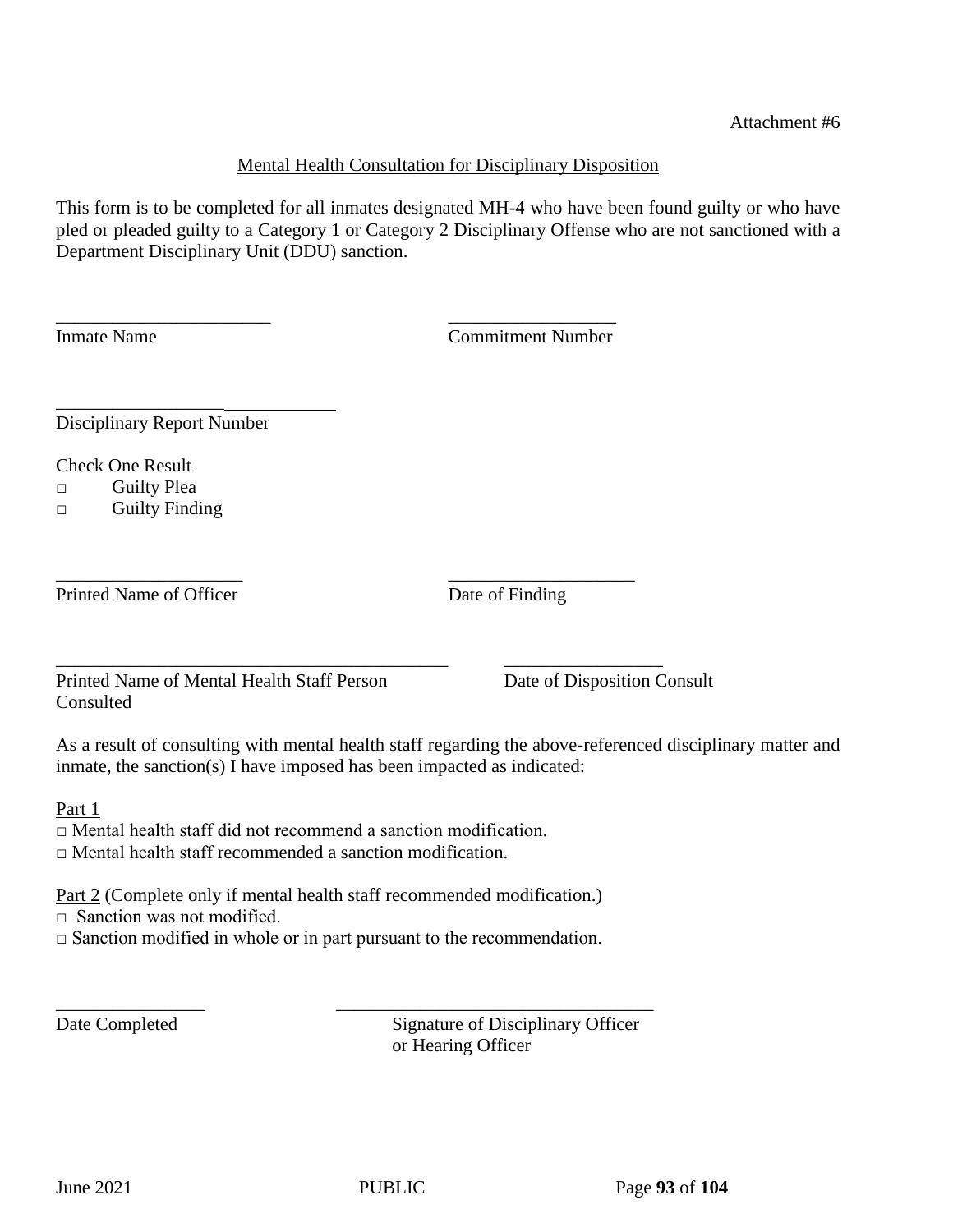## **MASSACHUSETTS DEPARTMENT OF CORRECTION HEALTH SERVICES SECURE TREATMENT UNIT REFERRAL**

**NAME:** ID: DOB:

## **DATE REFERRAL COMPLETED**:

**REFERRING FACILITY: CURRENT HOUSING UNIT:**

**REFERRING CLINICIAN AND CONTACT INFORMATION (email, phone number):**

**LENGTH OF DDU SENTENCE:** 

### **DISCIPLINARY INFRACTION THAT RESULTED IN DDU PLACEMENT: CURRENT DIAGNOSIS:**

## **CURRENT MEDICATIONS AND DOSAGE:**

## **RECENT MEDICATION CHANGES (INCLUDE DATE OF CHANGES AND DOSAGES):**

### **MEDICATION COMPLIANCE:**

**PROBATE ROGER'S HISTORY (INCLUDE DATES AND SPECIFICS REGARDING ADMINISTRATION OF MEDICATIONS):**

**ALLERGIES AND KNOWN/REPORTED SIDE EFFECTS**: **SIGNIFICANT MEDICAL HISTORY (e.g., TRAUMATIC BRAIN INJURY, INSULIN DEPENDENT, REQUIRES INHALER, etc.)** 

**MENTAL HEALTH HISTORY SINCE INCARCERATED (INCLUDE DATES AND INTERVENTIONS):**

**SPECIALIZED TREATMENT INTERVENTIONS (e.g., 18A's, RTU'S, ETC., (INCLUDE DATES AND RESPONSE TO TREATMENT INTERVENTIONS)):** 

## **PRIOR PSYCH TESTING (INCLUDE COPY OF TESTING RESULTS**): **PSYCHIATRIC HOSPITALIZATIONS (INCLUDE BSH EVALUATION): OUTPATIENT MENTAL HEALTH TREATMENT PRIOR TO INCARCERATION:**

## **SUBSTANCE ABUSE HISTORY:**

### **MENTAL HEALTH WATCHES (PAST 12 MONTHS):**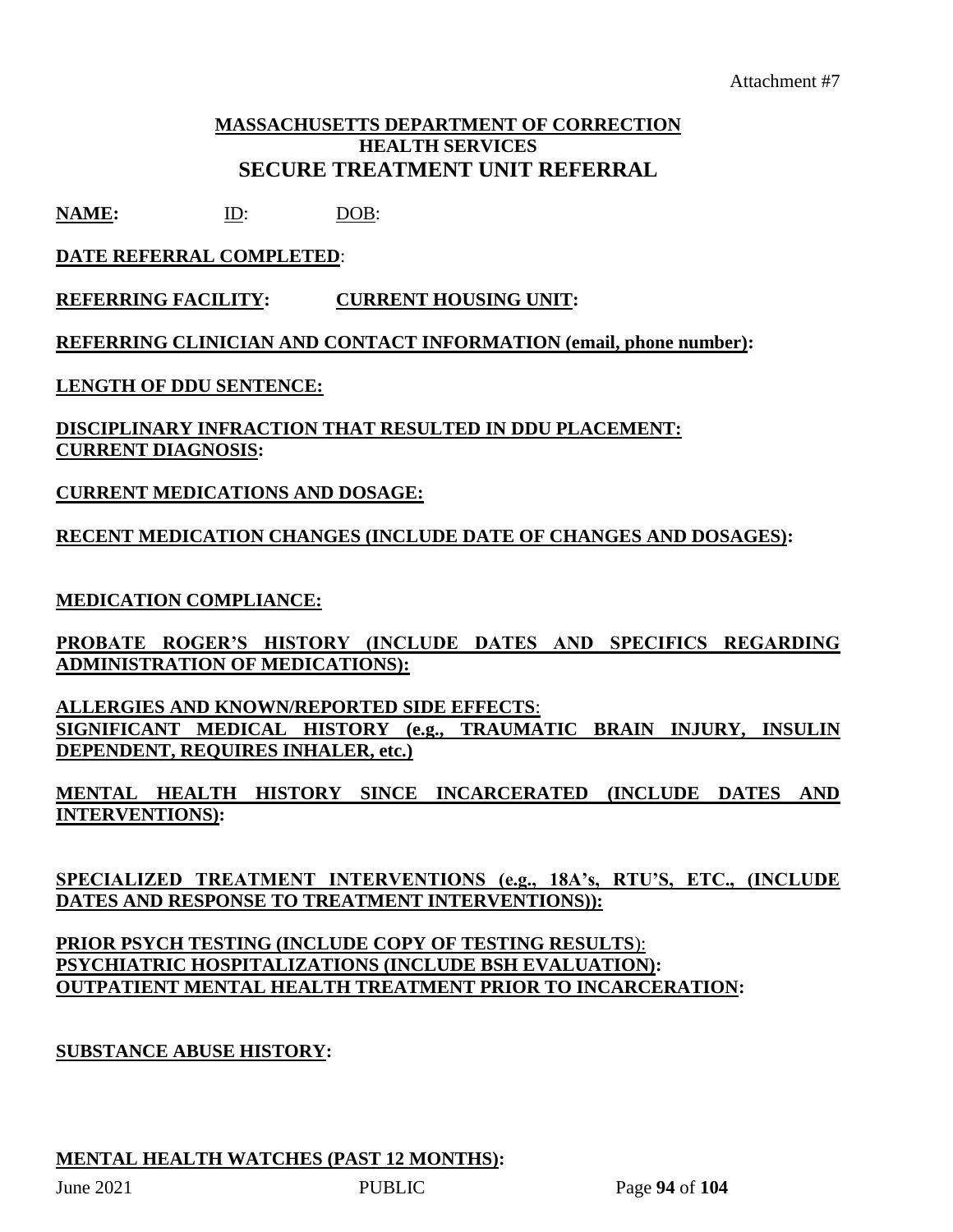**FREQUENCY OF CRISIS CONTACTS (SPECIFY DATE, REASON, AND OUTCOME OVER THE PAST 12 MONTHS):** 

**HISTORY OF SUICIDE/SELF-INJURIOUS BEHAVIOR (INCLUDE DATES AND BRIEF DESCRIPTIONS OF BEHAVIORS FOR PAST 12 MONTHS):**

**SELF-INJURIOUS BEHAVIOR REQUIRING OUTSIDE MEDICAL ATTENTION IN THE PAST 12 MONTHS (INCLUDE DATES AND DESCRIPTIONS OF IDENTIFIED TRIGGERS, BEHAVIORS AND INTERVENTIONS):** 

**LOCATION WHERE SELF-INJURIOUS BEHAVIOR OCCURRED (e.g., IN RESTRICTIVE HOUSING, GENERAL POPULATION, ETC.):** 

**CURRENT FUNCTIONAL STATUS (PLEASE INCLUDE MENTAL STATUS EXAM):**

**CURRENT PSYCHIATRIC SYMPTOMS AND/OR BEHAVIORAL PROBLEMS THAT IMPAIR INDEPENDENT FUNCTIONING IN RESTRICTIVE HOUSING:**

**CHRONIC OF PSYCHIATRIC SYMPTOMS AND/OR BEHAVIORAL PROBLEMS THAT IMPAIR INDEPENDENT FUNCTIONING IN GENERAL POPULATION:**

**TREATMENT GOALS**:

**INMATE'S PERCEPTION AND UNDERSTANDING OF STU PLACEMENT:** 

## **IDENTIFIED STRENGTHS:**

**IDENTIFIED POSTIVE COPING STRATEGIES:**

CLINCIAN SIGNATURE/DATE

MENTAL HEALTH DIRECTOR/DATE (FROM REFERRING SITE)

TEAM RECOMMENDATION FOR STU PLACEMENT:

□ BEHAVIOR MANAGEMENT UNIT

□ SECURE TREATMENT PROGRAM

Please email to **nnorrliffe@wellpath.us**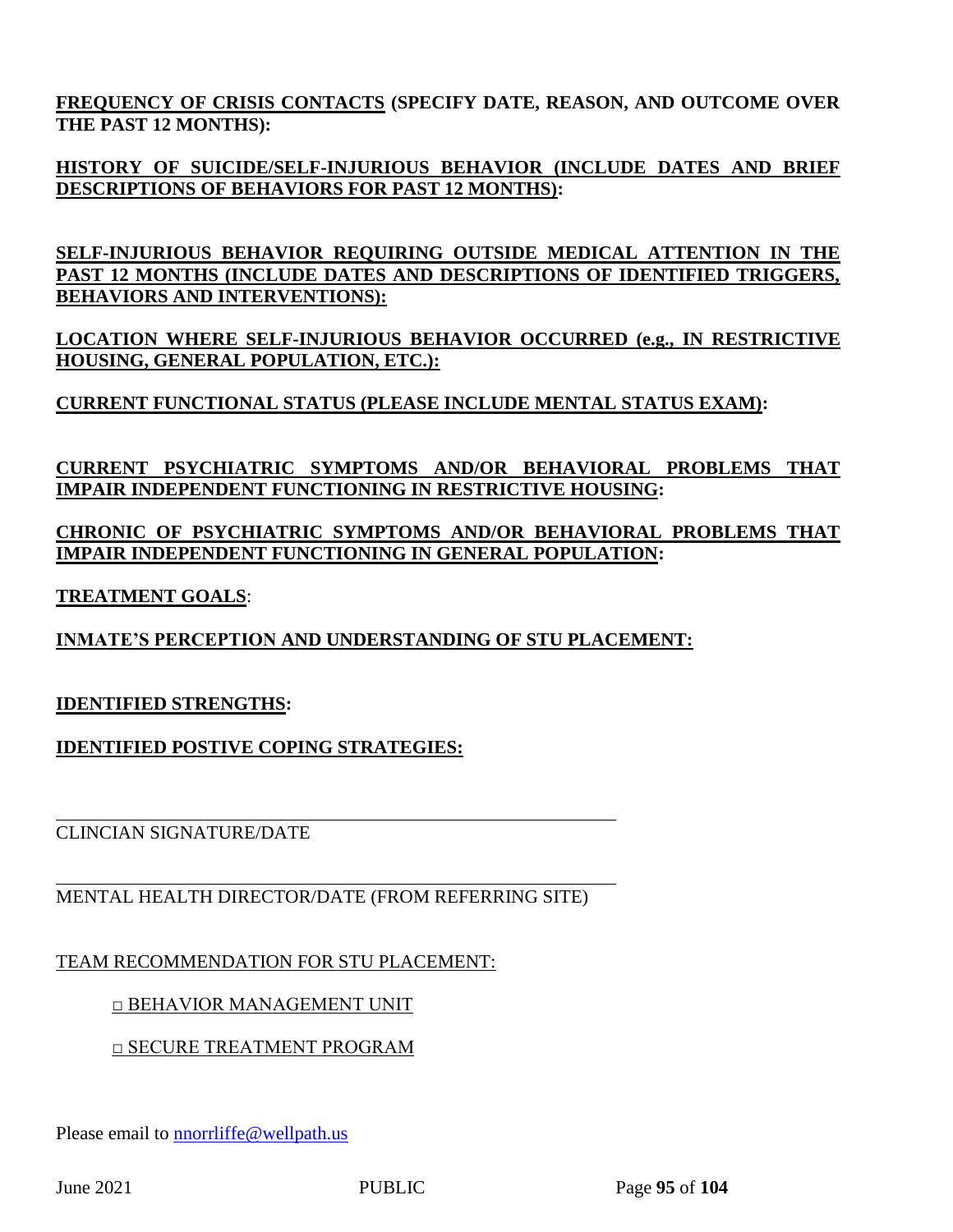## **(PLEASE DO NOT WRITE BELOW THIS LINE)**

### **DATE REFERRAL RECEIVED:**

### **DATE OF STU REVIEW COMMITTEE REVIEW:**

□ INMATE MEETS CRITERIA FOR PLACEMENT IN THE BEHAVIOR MANAGEMENT UNIT

□ INMATE MEETS CRITERIA FOR PLACEMENT IN THE SECURE TREATMENT PROGRAM

□ INMATE DOES NOT MEET CRITERIA FOR PLACEMENT IN A SECURE TREATMENT UNIT (RATIONALE FOR DECISION PROVIDED IN A SEPARATE DOCUMENT):

## **DIRECTOR OF BEHAVIORAL HEALTH (DOC)/DATE:**

\_\_\_\_\_\_\_\_\_\_\_\_\_\_\_\_\_\_\_\_\_\_\_\_\_\_\_\_ \_\_\_\_\_\_\_\_\_\_\_\_\_\_

### **DIRECTOR OF CLINICAL PROGRAMS (MHM)/DATE:**

\_\_\_\_\_\_\_\_\_\_\_\_\_\_\_\_\_\_\_\_\_\_\_\_\_\_\_\_\_\_\_\_\_\_\_\_\_\_\_\_\_\_\_\_\_\_\_\_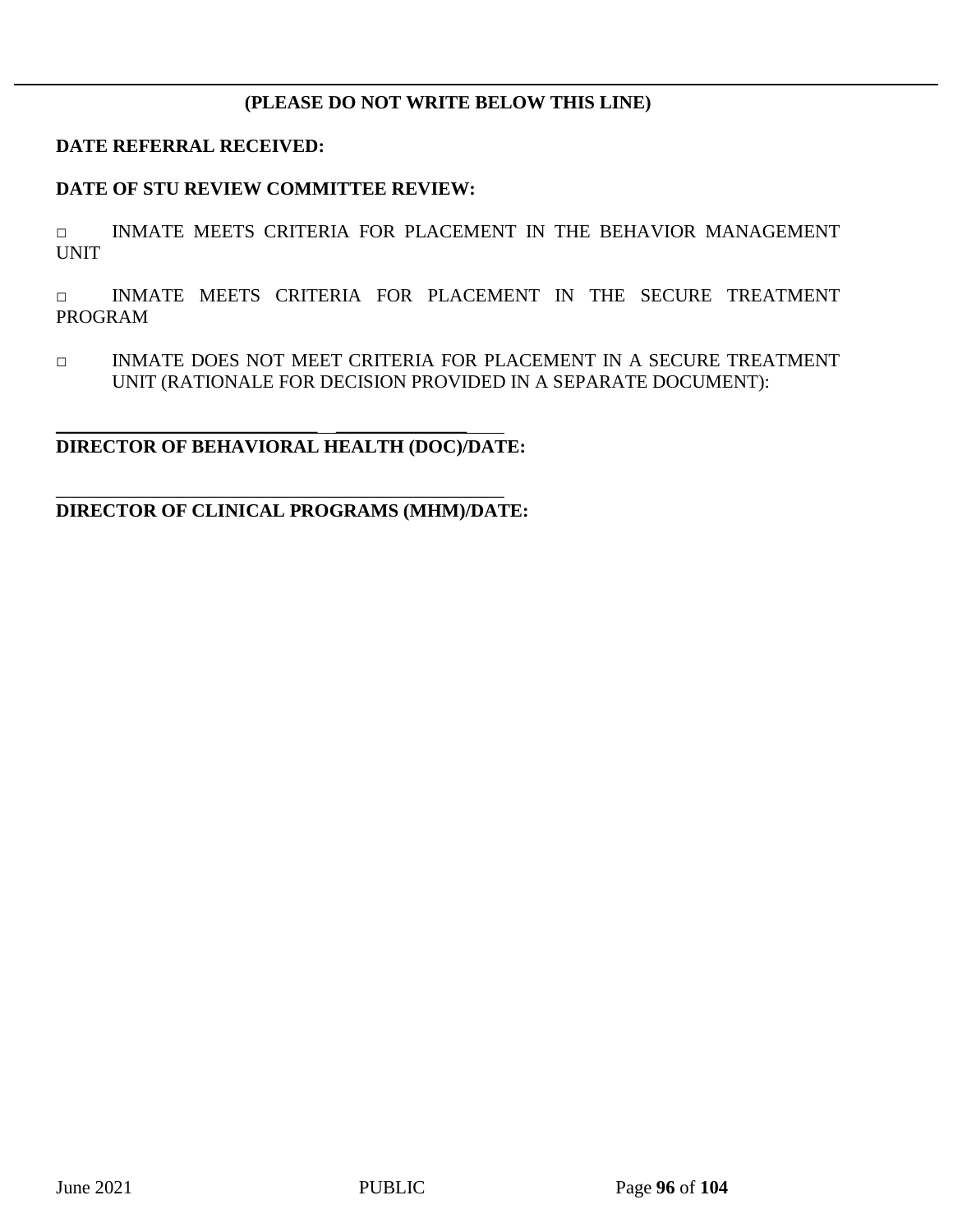Attachment #8

### **OBSERVATION CHECK SHEET**

|             |              |                 |                                |                    | COMMITMENT #: $\frac{1}{2}$ |                                    |
|-------------|--------------|-----------------|--------------------------------|--------------------|-----------------------------|------------------------------------|
|             |              |                 |                                |                    |                             |                                    |
| <b>TIME</b> | AWAKE ASLEEP | <b>COHERENT</b> | <b>ENGAGEMENT/INTERACTION*</b> | <b>DISPOSITION</b> | <b>COMMENTS</b>             | <b>OFFICER'S</b><br><b>INITALS</b> |
|             |              |                 |                                |                    |                             |                                    |
|             |              |                 |                                |                    |                             |                                    |
|             |              |                 |                                |                    |                             |                                    |
|             |              |                 |                                |                    |                             |                                    |
|             |              |                 |                                |                    |                             |                                    |
|             |              |                 |                                |                    |                             |                                    |
|             |              |                 |                                |                    |                             |                                    |
|             |              |                 |                                |                    |                             |                                    |
|             |              |                 |                                |                    |                             |                                    |
|             |              |                 |                                |                    |                             |                                    |
|             |              |                 |                                |                    |                             |                                    |
|             |              |                 |                                |                    |                             |                                    |
|             |              |                 |                                |                    |                             |                                    |

**ALL NOTATIONS SHALL BE MADE AT 15 MIN INTERVALS, EACH ENTRY SHALL BE IN INK**

**\*Comments regarding officer/inmate engagement and interaction shall be noted in this field and include descriptions such as if the inmate is talkative and/or receptive.**

**If the officer on watch is changed, this form will be finalized and signed by the out-going officer. A new form shall be utilized by the oncoming officer to continue the watch. OFFICER'S NAME (PRINT NAME) OFFICER'S SIGNATURE**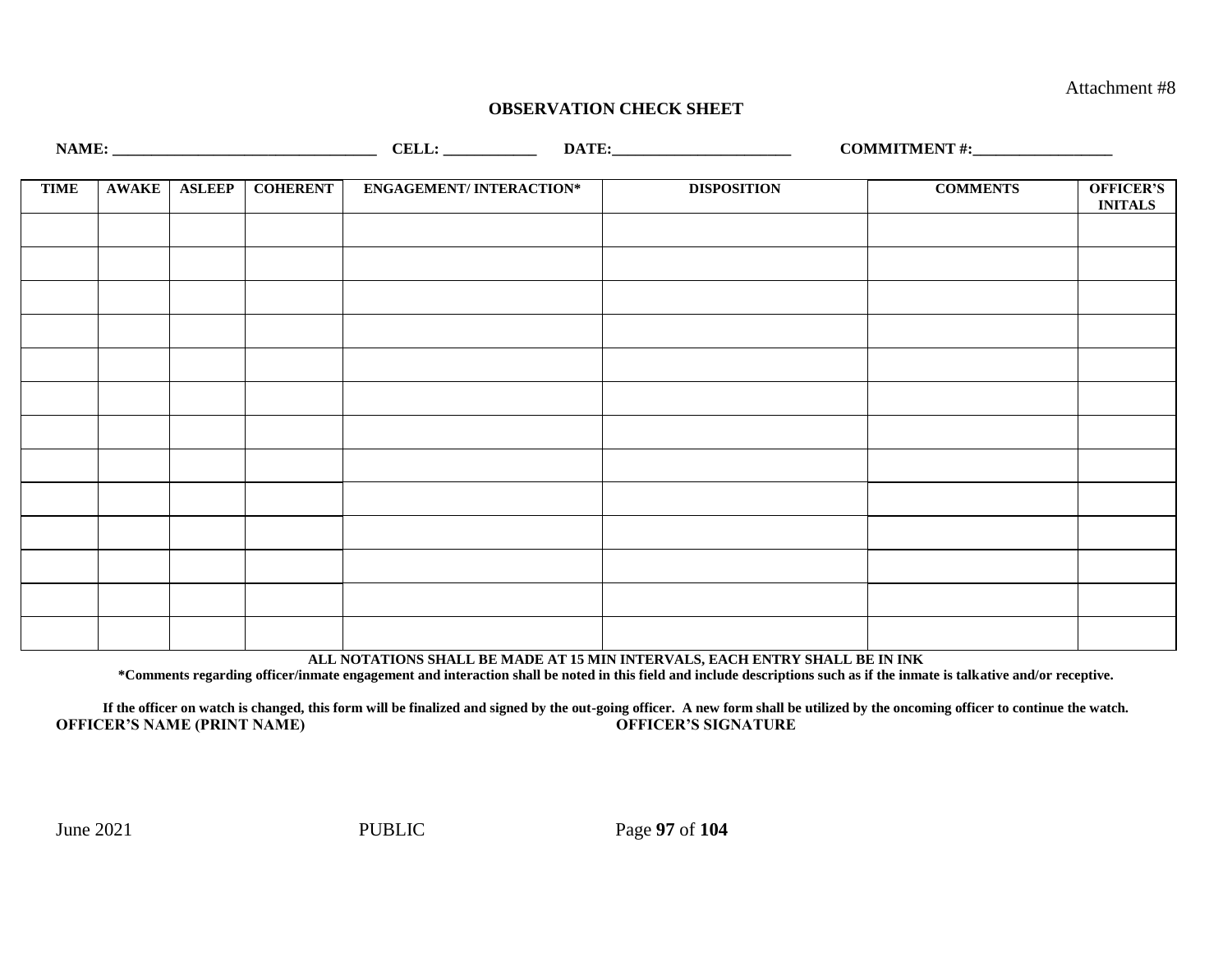### **FOUR POINT RESTRAINT MEDICAL EXAMINATION CHECKLIST**

## **TYPE RESTRAINTS UTILIZED**

| <b>4 Point Soft Posey Restraints _____</b><br>4 Point metal Restraints_____<br><b>Security Restraint Chair</b> |                                            |                                                                                                                                                                                                                                                                                                                                              |
|----------------------------------------------------------------------------------------------------------------|--------------------------------------------|----------------------------------------------------------------------------------------------------------------------------------------------------------------------------------------------------------------------------------------------------------------------------------------------------------------------------------------------|
|                                                                                                                |                                            |                                                                                                                                                                                                                                                                                                                                              |
|                                                                                                                |                                            | $\begin{picture}(180,10) \put(0,0){\line(1,0){100}} \put(10,0){\line(1,0){100}} \put(10,0){\line(1,0){100}} \put(10,0){\line(1,0){100}} \put(10,0){\line(1,0){100}} \put(10,0){\line(1,0){100}} \put(10,0){\line(1,0){100}} \put(10,0){\line(1,0){100}} \put(10,0){\line(1,0){100}} \put(10,0){\line(1,0){100}} \put(10,0){\line(1,0){100}}$ |
|                                                                                                                |                                            |                                                                                                                                                                                                                                                                                                                                              |
|                                                                                                                |                                            |                                                                                                                                                                                                                                                                                                                                              |
|                                                                                                                |                                            |                                                                                                                                                                                                                                                                                                                                              |
| <b>TIME</b>                                                                                                    | <b>CHECKED BY HSU STAFF</b><br><b>NAME</b> | <b>EXTREMITY CIRCULATION CHECKED, PULSE</b><br>PRESENT, MOVEMENT ADEQUATE                                                                                                                                                                                                                                                                    |
|                                                                                                                |                                            |                                                                                                                                                                                                                                                                                                                                              |
|                                                                                                                |                                            |                                                                                                                                                                                                                                                                                                                                              |
|                                                                                                                |                                            |                                                                                                                                                                                                                                                                                                                                              |
|                                                                                                                |                                            |                                                                                                                                                                                                                                                                                                                                              |
|                                                                                                                |                                            |                                                                                                                                                                                                                                                                                                                                              |
|                                                                                                                |                                            |                                                                                                                                                                                                                                                                                                                                              |
|                                                                                                                |                                            |                                                                                                                                                                                                                                                                                                                                              |
|                                                                                                                |                                            |                                                                                                                                                                                                                                                                                                                                              |
|                                                                                                                |                                            |                                                                                                                                                                                                                                                                                                                                              |
|                                                                                                                |                                            |                                                                                                                                                                                                                                                                                                                                              |
|                                                                                                                |                                            |                                                                                                                                                                                                                                                                                                                                              |
|                                                                                                                |                                            |                                                                                                                                                                                                                                                                                                                                              |
|                                                                                                                |                                            |                                                                                                                                                                                                                                                                                                                                              |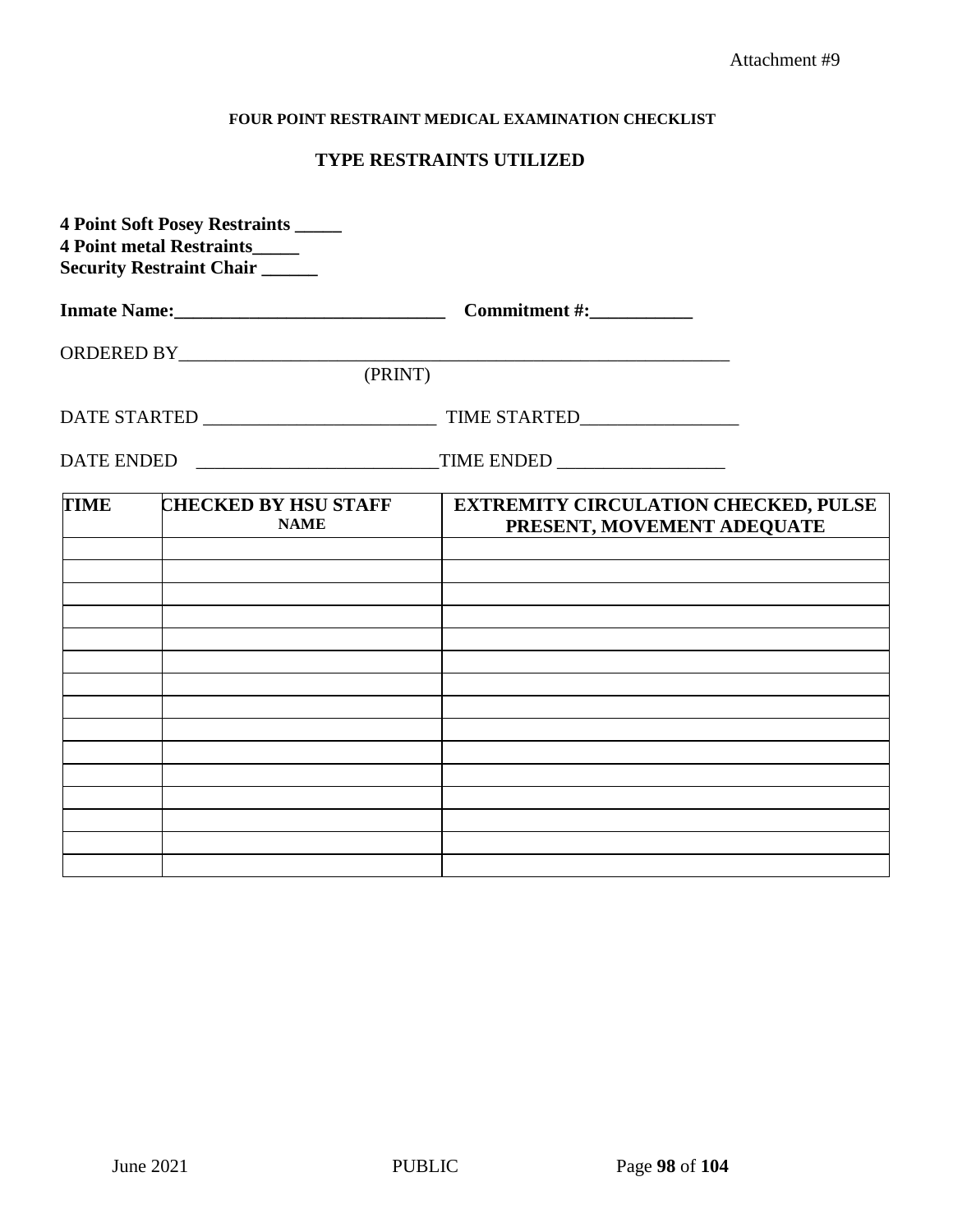#### **MEDICATION RESTRICTION FORM (GENERATED BY IMS)**

#### **To access the form:**

- **1. Log onto IMS**
- **2. Select the "Medical" tab located at the top of the page.**
	- 3. **Selected the "Medical Restriction/Special Needs" option from the drop down box.**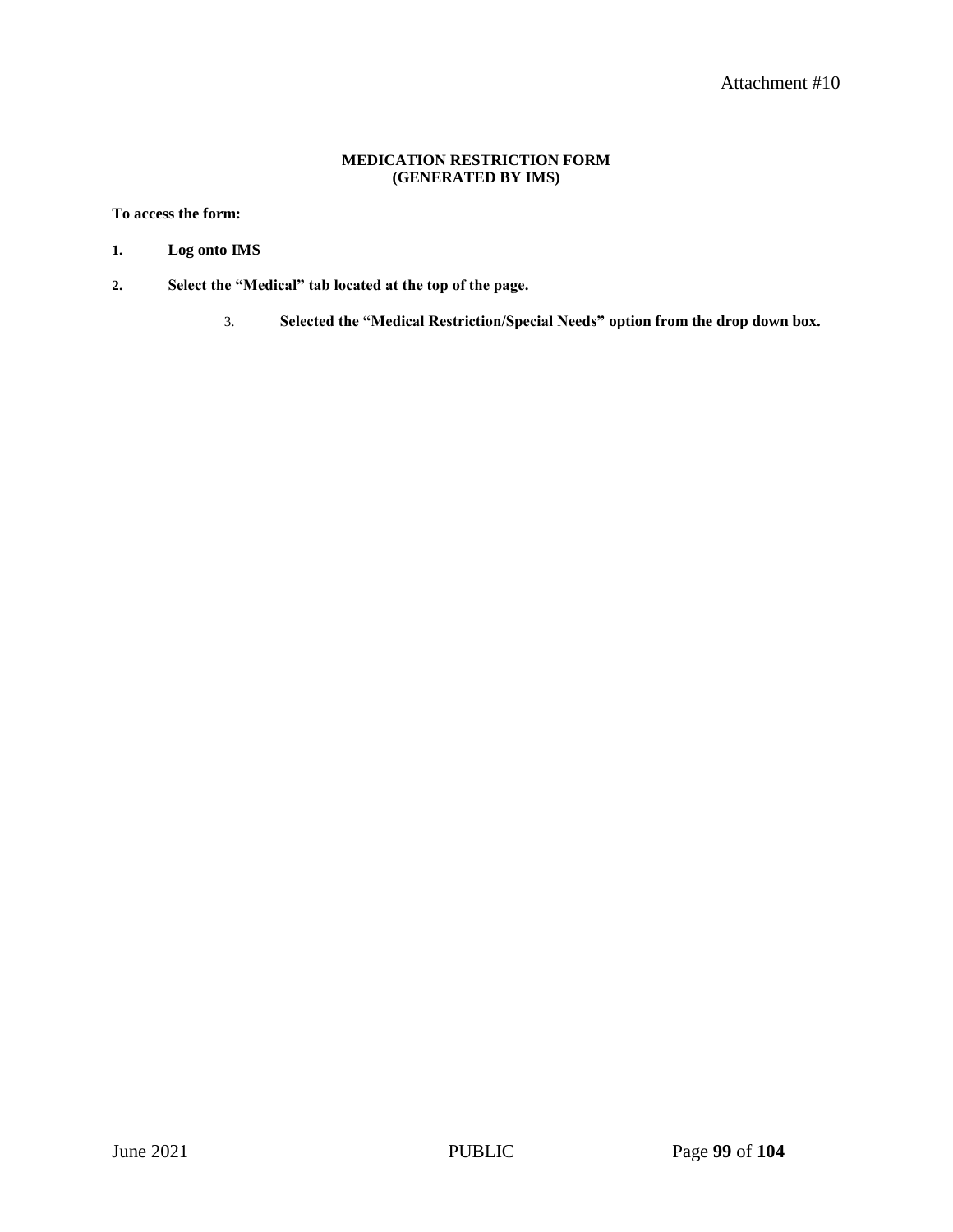# PROBLEM LIST

#### **\_\_\_\_\_\_\_\_\_\_\_\_\_\_ Institution**

**NAME: \_\_\_\_\_\_\_\_\_\_\_\_\_\_\_\_\_\_\_\_\_\_\_\_\_\_\_\_\_\_\_\_ ID# \_\_\_\_\_\_\_\_\_\_\_\_\_\_\_\_\_\_ DOB \_\_\_\_\_\_\_\_\_\_**

### **MEDICATION ALLERGIES: \_\_\_\_\_\_\_\_\_\_\_\_\_\_\_\_\_\_\_\_\_\_\_\_\_\_\_\_\_\_\_\_\_\_\_\_\_\_\_\_\_\_\_\_\_\_\_\_\_\_\_\_\_**

| Date<br>Identified | Significant Health<br>Problems | Healthcare<br>Practitioner<br>Signature | Date<br>Resolved | <b>Healthcare Practitioner</b><br>Signature |
|--------------------|--------------------------------|-----------------------------------------|------------------|---------------------------------------------|
|                    |                                |                                         |                  |                                             |
|                    |                                |                                         |                  |                                             |
|                    |                                |                                         |                  |                                             |
|                    |                                |                                         |                  |                                             |
|                    |                                |                                         |                  |                                             |
|                    |                                |                                         |                  |                                             |
|                    |                                |                                         |                  |                                             |
|                    |                                |                                         |                  |                                             |
|                    |                                |                                         |                  |                                             |
|                    |                                |                                         |                  |                                             |
|                    |                                |                                         |                  |                                             |
|                    |                                |                                         |                  |                                             |
|                    |                                |                                         |                  |                                             |
|                    |                                |                                         |                  |                                             |
|                    |                                |                                         |                  |                                             |
|                    |                                |                                         |                  |                                             |
|                    |                                |                                         |                  |                                             |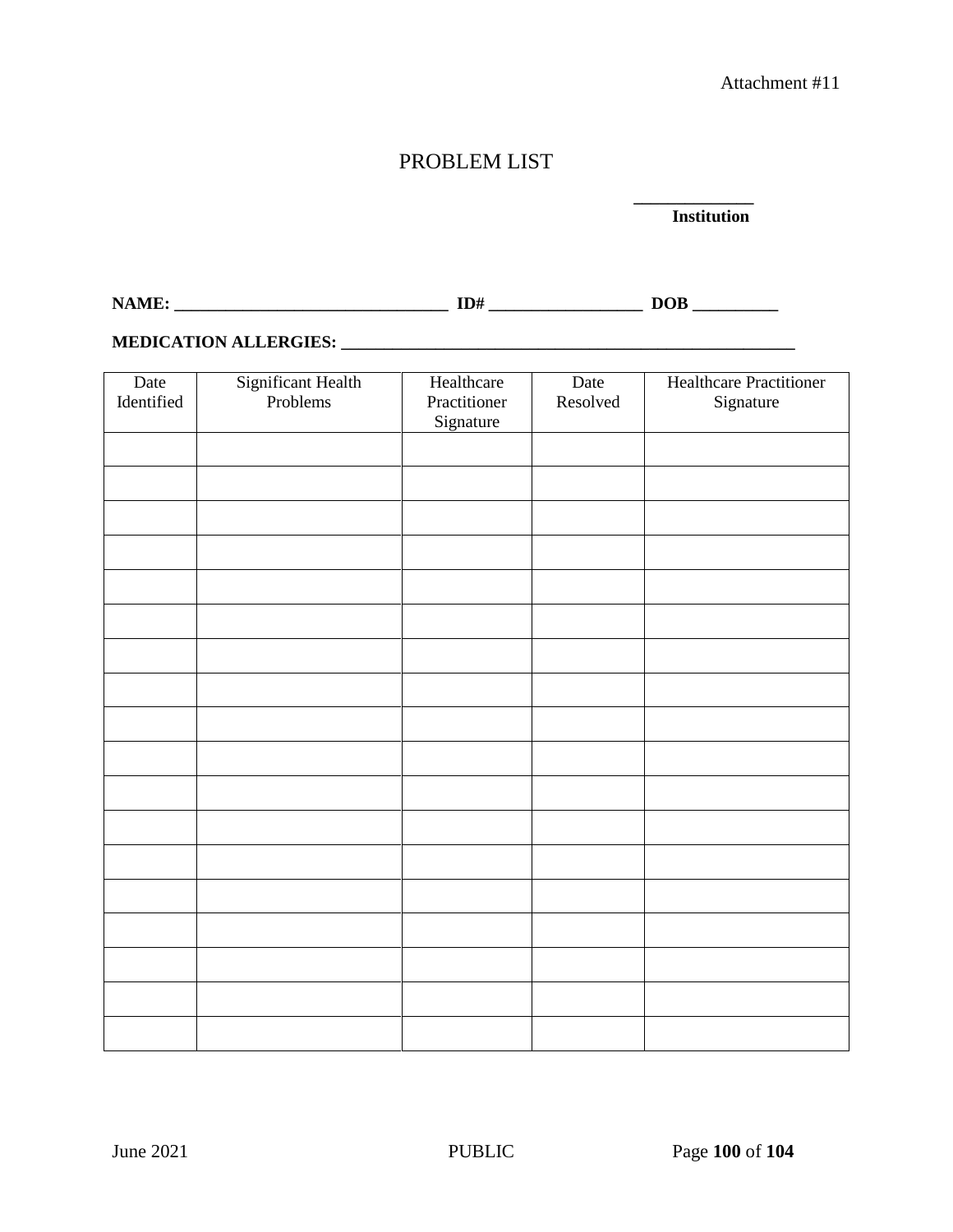## Attachment #12

#### **Mental Health (MH) / Parole Contact Sheet**

|                                                                                                                                                                                                                                                                                                    | Date of Birth: 1988 |
|----------------------------------------------------------------------------------------------------------------------------------------------------------------------------------------------------------------------------------------------------------------------------------------------------|---------------------|
|                                                                                                                                                                                                                                                                                                    |                     |
| Date MH services initiated:                                                                                                                                                                                                                                                                        |                     |
|                                                                                                                                                                                                                                                                                                    | Axis II diagnosis:  |
| MH services inmate currently receives:                                                                                                                                                                                                                                                             |                     |
| Predominated symptoms / reason for service:                                                                                                                                                                                                                                                        |                     |
|                                                                                                                                                                                                                                                                                                    |                     |
| Current medications:                                                                                                                                                                                                                                                                               |                     |
|                                                                                                                                                                                                                                                                                                    |                     |
| $\#$ of 18 (a)'s:                                                                                                                                                                                                                                                                                  |                     |
|                                                                                                                                                                                                                                                                                                    |                     |
| Services to be addressed upon release (circle all that apply):<br>DMH application for continuing care: filed / not filed / not applicable<br>1.<br>Outpatient referral for meds / counseling<br>2.<br>Substance abuse treatment<br>3.<br>Housing / employment<br>4.<br>Case management<br>5.<br>6. |                     |
| <b>Acknowledgement and Release</b>                                                                                                                                                                                                                                                                 |                     |
| I have read the information contained in this form, or have had it read to me, and I hereby give my permission<br>to Wellpath and its agents or assigns to release any and / or all of the information contained in this form to the<br>Parole Board, its members and staff.                       |                     |
| In signing this Acknowledgement and Release, I agree that information from this form may be used to coordinate<br>my aftercare treatment.                                                                                                                                                          |                     |
|                                                                                                                                                                                                                                                                                                    |                     |
|                                                                                                                                                                                                                                                                                                    |                     |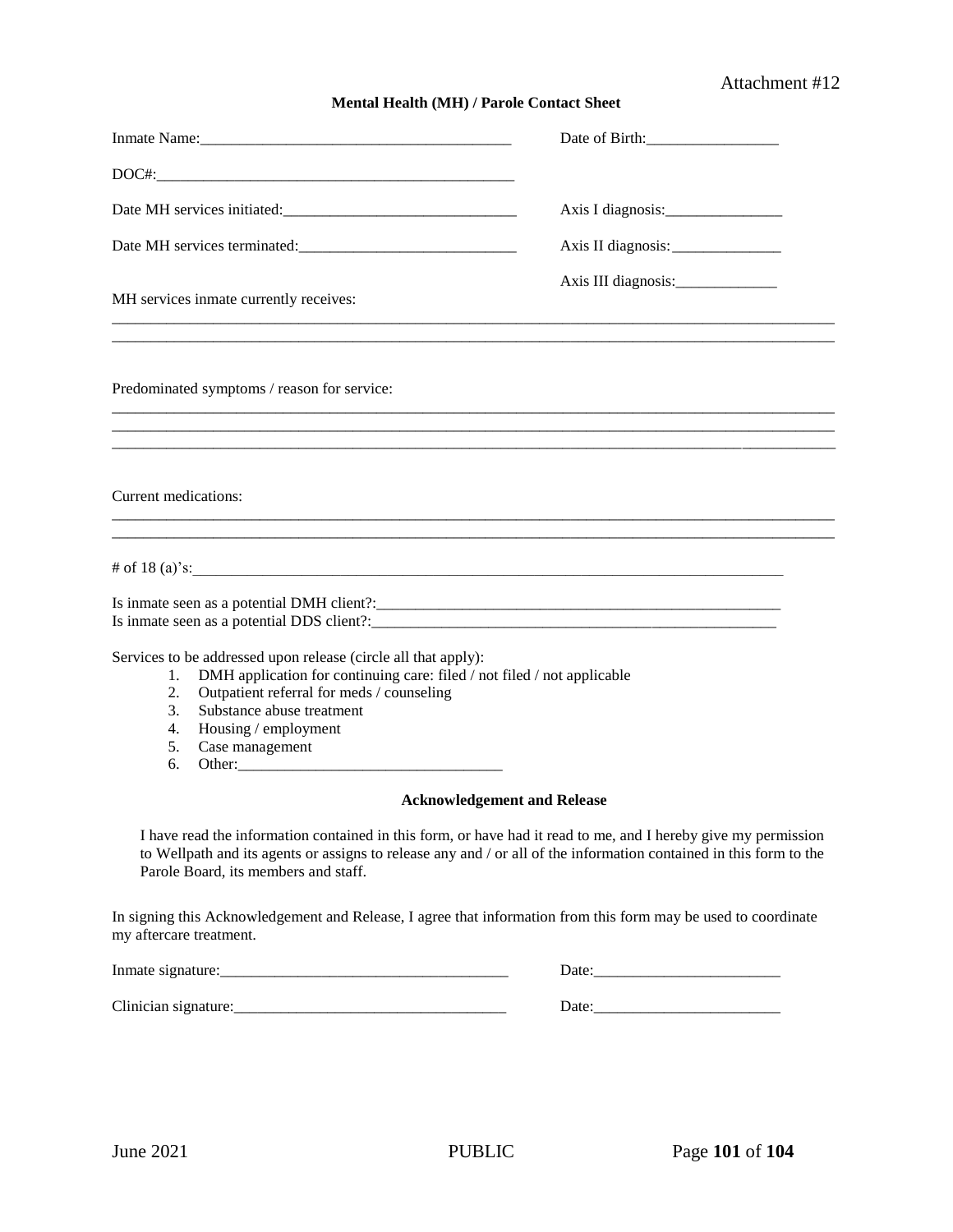### **MASSACHUSETTS DEPARTMENT OF CORRECTION Health Services Division REQUEST TO PERFORM OUTSIDE MENTAL HEALTH SERVICES (PSYCHIATRIST, PSYCHOLOGIST, LICENSED SOCIAL WORKER)**

I\_\_\_\_\_\_\_\_\_\_\_\_\_\_, agree to perform or cause to perform a mental health evaluation on <sup>1</sup>/<sub>1</sub> + <sup>1</sup>/<sub>2</sub> + <sup>1</sup>/<sub>2</sub> + <sup>1</sup>/<sub>2</sub> + <sup>1</sup>/<sub>2</sub> + <sup>1</sup>/<sub>2</sub> + <sup>1</sup>/<sub>3</sub> + <sup>1</sup>/<sub>2</sub> + <sup>1</sup>/<sub>3</sub> + <sup>1</sup>/<sub>2</sub> + <sup>1</sup>/<sub>3</sub> + <sup>1</sup>/<sub>2</sub> + <sup>1</sup>/<sub>3</sub> + <sup>1</sup>/<sub>3</sub> + <sup>1</sup>/<sub>3</sub> + <sup>1</sup>/<sub>3</sub> + <sup>1</sup>/<sub>3</sub> + <sup>1</sup>/<sub>3</sub> + <sup>1</sup>/<sub>3</sub> + <sup>1</sup>/<sub>3</sub> + <sup>1</sup>/<sub>3</sub> + <sup>1</sup>/<sub>3</sub> + <sup>1</sup> Correction. In so doing, I understand that neither the Department of Correction, nor any of its agents, officials, or employees, nor the medical/mental health care provider for the Department of Correction, will incur any financial obligation for said services.

Name and Address of Provider:

(Please print clearly)

 $\frac{1}{2}$  ,  $\frac{1}{2}$  ,  $\frac{1}{2}$  ,  $\frac{1}{2}$  ,  $\frac{1}{2}$  ,  $\frac{1}{2}$  ,  $\frac{1}{2}$  ,  $\frac{1}{2}$  ,  $\frac{1}{2}$  ,  $\frac{1}{2}$  ,  $\frac{1}{2}$  ,  $\frac{1}{2}$  ,  $\frac{1}{2}$  ,  $\frac{1}{2}$  ,  $\frac{1}{2}$  ,  $\frac{1}{2}$  ,  $\frac{1}{2}$  ,  $\frac{1}{2}$  ,  $\frac{1$ 

\_\_\_\_\_\_\_\_\_\_\_\_\_\_\_\_\_\_\_\_\_\_\_\_\_\_\_\_\_\_

NATURE OF SERVICES: CHECK ANY THAT APPLY

| Court-ordered                                              |                                                                                                                                                                                                                                                                                                                                                                                                             |  |
|------------------------------------------------------------|-------------------------------------------------------------------------------------------------------------------------------------------------------------------------------------------------------------------------------------------------------------------------------------------------------------------------------------------------------------------------------------------------------------|--|
| Criminal Responsibility (G.L. c. 123, $\S15(b)$ )          |                                                                                                                                                                                                                                                                                                                                                                                                             |  |
| Competency Evaluation (G. L.c. 123, § 15(b))               |                                                                                                                                                                                                                                                                                                                                                                                                             |  |
| Commitment to BSH (G.L. c. 123)                            | <u> 1990 - Johann Barbara, martxa al</u>                                                                                                                                                                                                                                                                                                                                                                    |  |
| Sexual Dangerousness (G.L. c. 123A)                        | <u> 1989 - Johann Barbara, martin a</u>                                                                                                                                                                                                                                                                                                                                                                     |  |
| Transfer Hearing (G.L. c. 123A)                            |                                                                                                                                                                                                                                                                                                                                                                                                             |  |
| <b>Criminal Defense</b>                                    |                                                                                                                                                                                                                                                                                                                                                                                                             |  |
| Bail Hearing(G.L. c. 276, §58A)                            | <u> 1990 - Johann Barbara, martin a</u>                                                                                                                                                                                                                                                                                                                                                                     |  |
| (issues of dangerousness)                                  |                                                                                                                                                                                                                                                                                                                                                                                                             |  |
| Commutation of Sentence (120 CMR 901 et seq.)_____________ |                                                                                                                                                                                                                                                                                                                                                                                                             |  |
| Parole                                                     |                                                                                                                                                                                                                                                                                                                                                                                                             |  |
| DCF or DYS                                                 |                                                                                                                                                                                                                                                                                                                                                                                                             |  |
| Social Security Disability                                 |                                                                                                                                                                                                                                                                                                                                                                                                             |  |
| Non-court ordered examination in conjunction               |                                                                                                                                                                                                                                                                                                                                                                                                             |  |
| with civil claim                                           |                                                                                                                                                                                                                                                                                                                                                                                                             |  |
| OTHER: (Please Specify)                                    |                                                                                                                                                                                                                                                                                                                                                                                                             |  |
|                                                            |                                                                                                                                                                                                                                                                                                                                                                                                             |  |
|                                                            |                                                                                                                                                                                                                                                                                                                                                                                                             |  |
|                                                            |                                                                                                                                                                                                                                                                                                                                                                                                             |  |
|                                                            |                                                                                                                                                                                                                                                                                                                                                                                                             |  |
|                                                            | Witness: $\frac{1}{\sqrt{1-\frac{1}{2}}\sqrt{1-\frac{1}{2}}\sqrt{1-\frac{1}{2}}\sqrt{1-\frac{1}{2}}\sqrt{1-\frac{1}{2}}\sqrt{1-\frac{1}{2}}\sqrt{1-\frac{1}{2}}\sqrt{1-\frac{1}{2}}\sqrt{1-\frac{1}{2}}\sqrt{1-\frac{1}{2}}\sqrt{1-\frac{1}{2}}\sqrt{1-\frac{1}{2}}\sqrt{1-\frac{1}{2}}\sqrt{1-\frac{1}{2}}\sqrt{1-\frac{1}{2}}\sqrt{1-\frac{1}{2}}\sqrt{1-\frac{1}{2}}\sqrt{1-\frac{1}{2}}\sqrt{1-\frac{1$ |  |
|                                                            | Date: $\qquad \qquad$                                                                                                                                                                                                                                                                                                                                                                                       |  |
|                                                            |                                                                                                                                                                                                                                                                                                                                                                                                             |  |
|                                                            |                                                                                                                                                                                                                                                                                                                                                                                                             |  |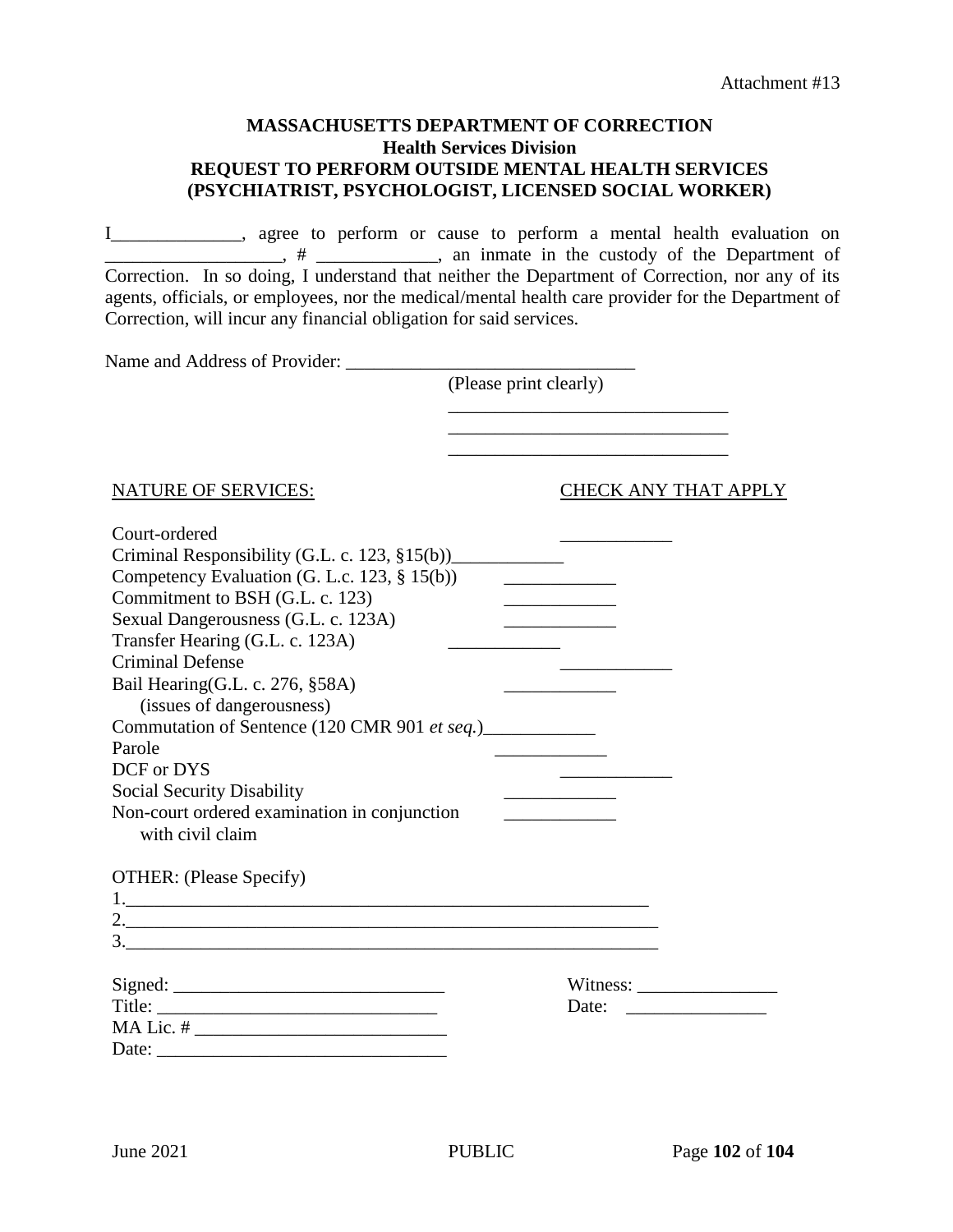### **MASSACHUSETTS DEPARTMENT OF CORRECTION** THERAPEUTIC SUPERVISION PROCEDURES

The procedures outlined in this attachment are in addition to the language found in 103 DOC 650 regarding therapeutic supervision.

- I. Searches
	- 1. Before placement on Therapeutic Supervision, an inmate will complete an unclothed search. The search will be followed immediately by a search in a BOSS chair in accordance with 103 DOC 506 *Search Policy*.
	- 2. The cell that the inmate is to be placed in for therapeutic supervision shall be thoroughly searched and inspected in accordance with 103 DOC 506 *Search Policy* and 103 DOC 504 *Security Inspections*.
	- 3. Inmates taken out of their cell to see Mental Health are not to have their cell searched, unless there are reasonable circumstances that would require a search, such reasons shall be documented through an IMS incident report.
- II. Use of restraints
- a. An inmate who is actively engaging in self-injurious behavior may be placed into mental health restraints as outlined in 103 DOC 650. Alternatively, if mental health restraints are not deemed to be appropriate, Mental Health staff in conjunction with security staff may determine that the inmate may be placed into one or more restraint devices as outlined in 103 DOC 507 *Security Equipment*. Any determination for restraints is to be made as an individualized determination for each inmate on therapeutic supervision. Inmates placed in restraints shall remain on constant observation until such time the inmate is removed from restraints and is assessed by mental health.
- b. Should an inmate on therapeutic supervision be deemed not at imminent risk to self or others, the use of restraints may be eliminated for transition to therapeutic activities, the shower and other activities as determined by the collaboration of mental health and security.
- III. Conditions
- A. Visits: In addition to the visits outlined in 103 DOC 650.08 if clinically indicated, inmates on therapeutic supervision shall be allowed visits in accordance with 103 CMR 483.09 *Maximum Security/Special Visiting Inmate Population*.
- B. Disciplinary: Unless a contraindication exists as determined by mental health staff, inmates on therapeutic supervision may be served and processed discipline in accordance with 103 CMR 430 *Inmate Discipline*. Any contraindications shall be noted in the mental health progress notes specific to the inmate in question.